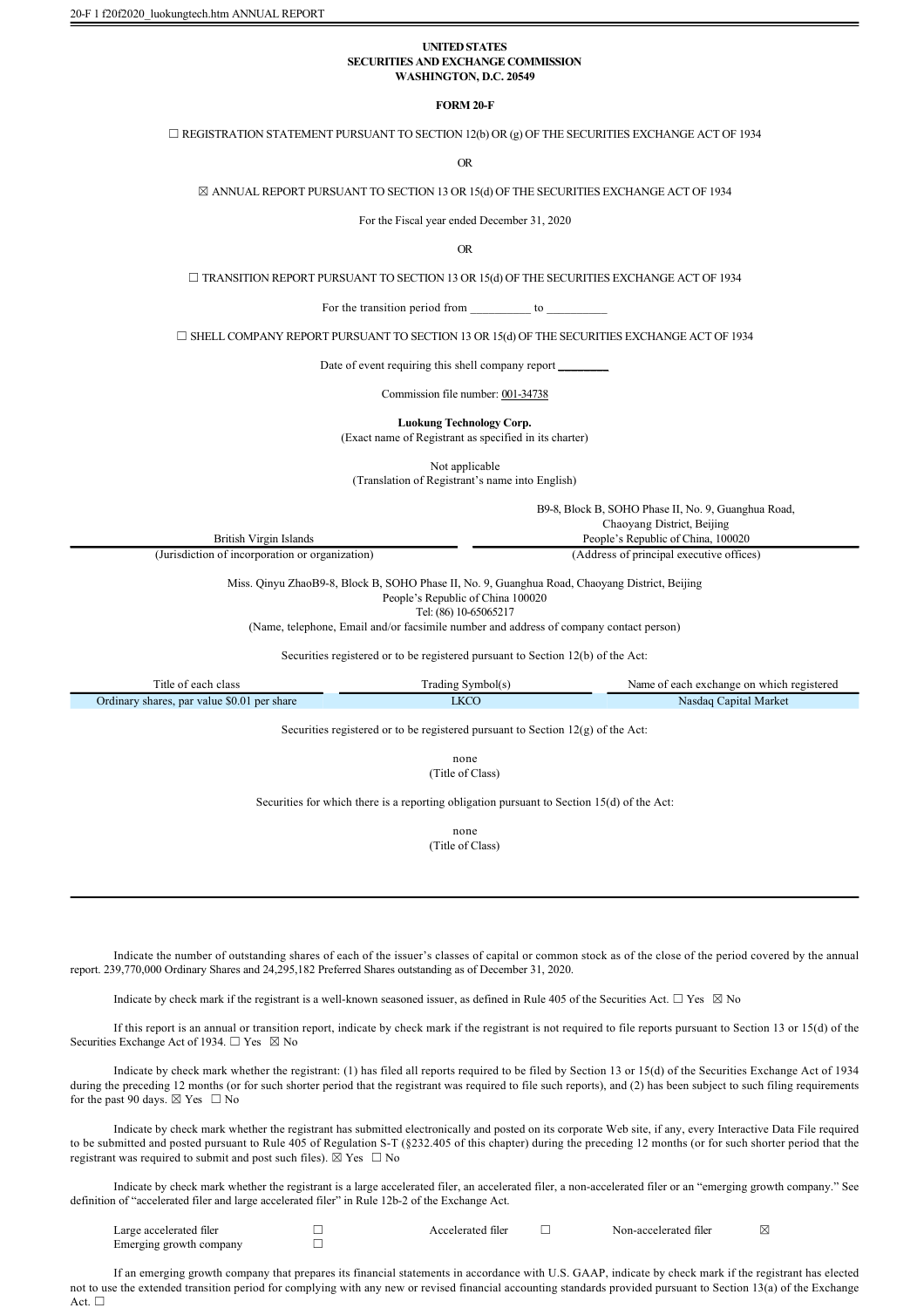Indicate by check mark which basis of accounting the registrant has used to prepare the financial statements included in this filing.

U.S. GAAP  $\boxtimes$  International Financial Reporting Standards as issued by the International Accounting Standards Board  $\Box$ 

Other □

If "Other" has been checked in response to the previous question, indicate by check mark which financial statement item the registrant has elected to follow. Item  $17 \Box$  Item  $18 \Box$ 

If this is an annual report, indicate by check mark whether the registrant is a shell company (as defined in Rule 12b-2 of the Exchange Act).  $\Box$  Yes  $\boxtimes$  No

## *In this annual report:*

Part I

- *References to the "Company", "we", "our" and "us" are to Luokung Technology Corp. and its consolidated subsidiaries, subsidiaries controlled by contract and variable interest entities, except as the context otherwise requires;*
- *References to an "ADS" are to an American Depositary Share, each of which represented one of our Ordinary Shares with a par value of \$.01 per share;*

# **Special Note Regarding Forward-looking Statements**

This annual report contains forward-looking statements that involve risks and uncertainties. These statements involve known and unknown risks, uncertainties and other factors that may cause our actual results, performance or achievements to be materially different from those expressed or implied by the forward-looking statements. These statements are made under the "safe harbor" provisions of the U.S. Private Securities Litigations Reform Act of 1995.

You can identify these forward-looking statements by words or phrases such as "may," "will," "expect," "anticipate," "aim," "estimate," "intend," "plan," "believe," "likely to" or other similar expressions. We have based these forward-looking statements largely on our current expectations and projections about future events and financial trends that we believe may affect our financial condition, results of operations, business strategy and financial needs. These forward-looking statements include, but are not limited to, statements about:

- our future business development, results of operations and financial condition;
- expected changes in our net revenues and certain cost or expense items;
- our ability to attract and retain customers; and
- trends and competition in the spatial-temporal big-data processing and interactive location-based services market.

You should read this annual report and the documents that we refer to in this annual report and have filed as exhibits to this annual report completely and with the understanding that our actual future results may be materially different from what we expect. Other sections of this annual report discuss factors which could adversely impact our business and financial performance. Moreover, we operate in an evolving environment. New risk factors emerge from time to time and it is not possible for our management to predict all risk factors, nor can we assess the impact of all factors on our business or the extent to which any factor, or combination of factors, may cause actual results to differ materially from those contained in any forward-looking statements. We qualify all of our forward-looking statements by these cautionary statements.

You should not rely upon forward-looking statements as predictions of future events. The forward-looking statements made in this annual report relate only to events or information as of the date on which the statements are made in this annual report. Except as required by law, we undertake no obligation to update or revise publicly any forward-looking statements, whether as a result of new information, future events or otherwise, after the date on which the statements are made or to reflect the occurrence of unanticipated events.

# **TABLE OF CONTENTS**

| <u>1 ai t-1</u> |           |                                                              |    |
|-----------------|-----------|--------------------------------------------------------------|----|
| Item 1.         |           | <b>Identity of Directors, Senior Management and Advisers</b> |    |
| Item 2.         |           | <b>Offer Statistics and Expected Timetable</b>               |    |
| Item 3.         |           | <b>Key Information</b>                                       |    |
|                 | A.        | <b>Selected Financial Data</b>                               |    |
|                 | <b>B.</b> | Capitalization and Indebtedness                              |    |
|                 | C.        | Reasons for the Offer and Use of Proceeds                    |    |
|                 | D.        | <b>Risk Factors</b>                                          |    |
| Item 4.         |           | Information on the Company                                   | 17 |
|                 | A.        | <b>History and Development of the Company</b>                | 17 |
|                 | В.        | <b>Business Overview</b>                                     | 19 |
|                 |           | <b>Organizational Structure</b>                              | 28 |
|                 | D.        | Property, Plants and Equipment                               | 29 |
| Item 4A.        |           | <b>Unresolved Staff Comments</b>                             | 30 |
| Item 5.         |           | <b>Operating and Financial Review and Prospects</b>          | 30 |
|                 | A.        | <b>Operating Results</b>                                     | 30 |
|                 | В.        | <b>Liquidity and Capital Resources</b>                       | 41 |
|                 |           | Research and Development, Patents and Licenses, etc.         | 42 |
|                 | D.        | <b>Trend Information</b>                                     | 42 |
|                 | Е.        | <b>Off-balance Sheet Arrangements</b>                        | 43 |
|                 | F.        | <b>Tabular Disclosure of Contractual Obligations</b>         | 43 |
| Item 6.         |           | Directors, Senior Management and Employees                   | 44 |
|                 | Α.        | <b>Directors and Senior Management</b>                       | 44 |
|                 | В.        | Compensation                                                 | 45 |
|                 |           | <b>Board Practices</b>                                       | 47 |
|                 | D         | <b>Employees</b>                                             | 51 |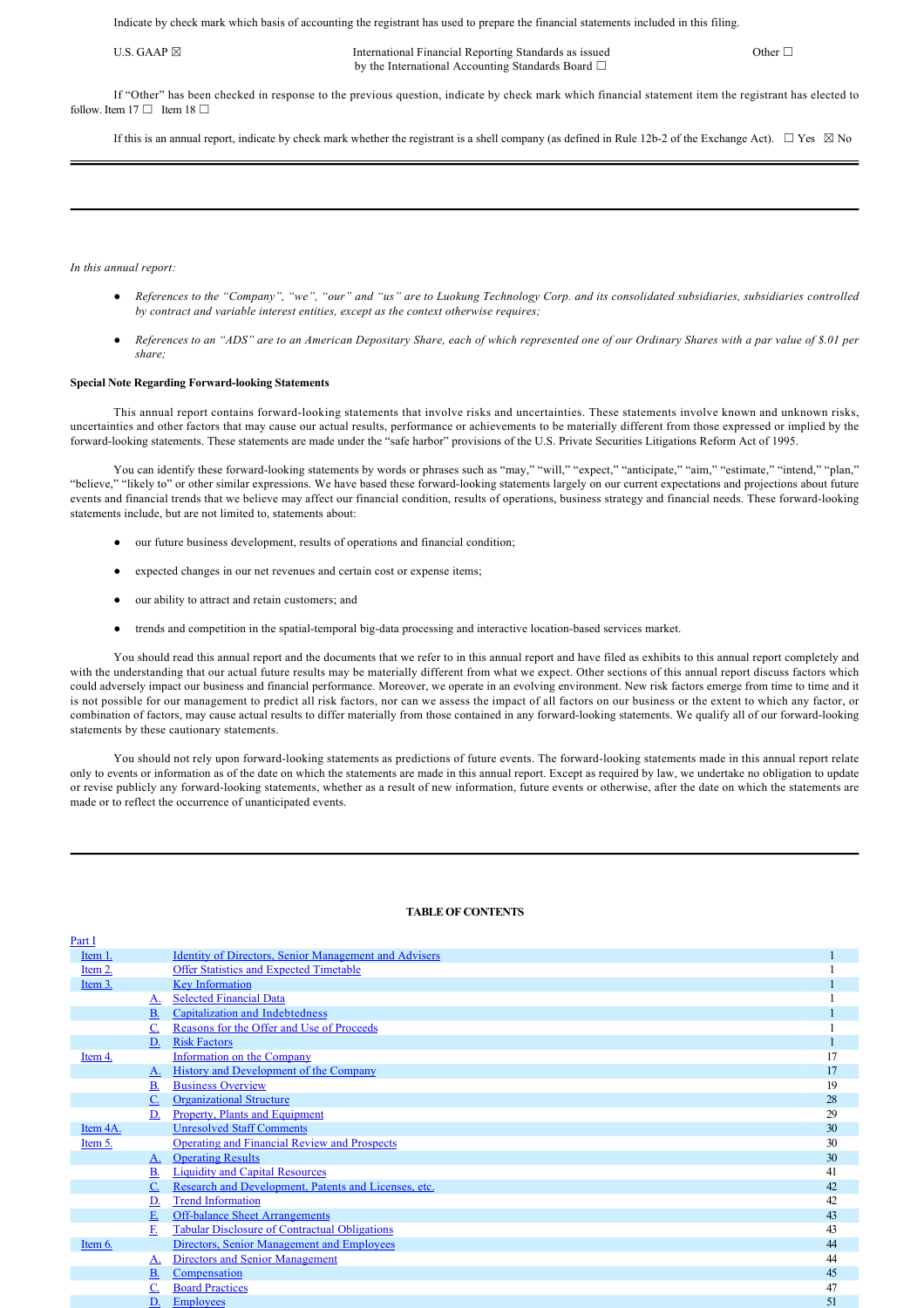|             | Е.        | <b>Share Ownership</b>                                         | 51 |
|-------------|-----------|----------------------------------------------------------------|----|
| Item 7.     |           | Major Shareholders and Related Party Transactions              | 52 |
|             | A.        | <b>Major Shareholders</b>                                      | 52 |
|             | <b>B.</b> | <b>Related Party Transactions</b>                              | 52 |
|             | C.        | <b>Interests of Experts and Counsel</b>                        | 52 |
| Item 8.     |           | <b>Financial Information</b>                                   | 53 |
|             | A.        | <b>Consolidated Statements and Other Financial Information</b> | 53 |
|             | <b>B.</b> | <b>Significant Changes</b>                                     | 53 |
| Item 9.     |           | The Offer and Listing                                          | 54 |
|             | A.        | <b>Offer and Listing Details</b>                               | 54 |
|             | <b>B.</b> | Plan of Distribution                                           | 54 |
|             | $C$ .     | <b>Markets</b>                                                 | 54 |
|             | D.        | Selling shareholders                                           | 54 |
|             | Е.        | <b>Dilution</b>                                                | 54 |
|             | F.        | Expenses of the issue                                          | 54 |
| Item 10.    |           | <b>Additional Information</b>                                  | 54 |
|             | A.        | <b>Share Capital</b>                                           | 54 |
|             | <b>B.</b> | Memorandum and Articles of Association                         | 54 |
|             |           | <b>Material Contracts</b>                                      | 61 |
|             | D.        | <b>Exchange Controls</b>                                       | 63 |
|             | Е.        | <b>Taxation</b>                                                | 68 |
|             | F.        | Dividends and Paying Agents                                    | 73 |
|             | G.        | <b>Statement by Experts</b>                                    | 73 |
|             | H.        | <b>Documents on Display</b>                                    | 73 |
|             |           | <b>Subsidiary Information</b>                                  | 73 |
| Item $11$ . |           | Quantitative and Qualitative Disclosures about Market Risk     | 74 |

i

| Item 12.    |           | Description of Securities Other than Equity Securities                       | 75    |
|-------------|-----------|------------------------------------------------------------------------------|-------|
|             | A.        | <b>Debt Securities</b>                                                       | 75    |
|             | В.        | <b>Warrants and Rights</b>                                                   | 75    |
|             | <u>C.</u> | <b>Other Securities</b>                                                      | 75    |
|             | D.        | <b>American Depositary Shares</b>                                            | 75    |
|             |           |                                                                              |       |
| Part II     |           |                                                                              |       |
| Item $13$ . |           | Defaults, Dividend Arrearages and Delinquencies                              | 76    |
| Item 14.    |           | Material Modifications to the Rights of Security Holders and Use of Proceeds | 76    |
| Item 15.    |           | <b>Controls and Procedures</b>                                               | 76    |
| Item 16A.   |           | <b>Audit Committee Financial Expert</b>                                      | 77    |
| Item 16B.   |           | <b>Code of Ethics</b>                                                        | 77    |
| Item 16C.   |           | <b>Principal Accountant Fees and Services</b>                                | 78    |
| Item 16D.   |           | Exemptions from the Listing Standards for Audit Committees                   | 78    |
| Item 16E.   |           | Purchases of Equity Securities by the Issuer and Affiliated Purchasers       | 78    |
| Item 16F.   |           | Change in Registrant's Certifying Accountant                                 | 78    |
| Item 16G.   |           | <b>Corporate Governance</b>                                                  | 78    |
| Item 16H.   |           | <b>Mine Safety Disclosure</b>                                                | 78    |
|             |           |                                                                              |       |
| Part III    |           |                                                                              |       |
| Item 17.    |           | <b>Financial Statements</b>                                                  | 79    |
| Item 18.    |           | <b>Financial Statements</b>                                                  | 79    |
| Item 19.    |           | <b>Exhibits</b>                                                              | 79    |
|             |           |                                                                              |       |
|             |           | <b>Index to Consolidated Financial Statements</b>                            | $F-1$ |
|             |           |                                                                              |       |

ii

# **PART I**

# **ITEM 1. IDENTITY OF DIRECTORS, SENIOR MANAGEMENT AND ADVISERS.**

Not applicable.

# **ITEM 2. OFFER STATISTICS AND EXPECTED TIMETABLE.**

Not applicable.

# **ITEM 3. KEY INFORMATION.**

# **A. SELECTED FINANCIAL DATA.**

Registrants may voluntarily include selected financial data required by Form 10K under Item 6. We have elected not to include.

# **B. CAPITALIZATION AND INDEBTEDNESS.**

Not applicable.

# **C. REASONS FOR THE OFFER AND USE OF PROCEEDS.**

Not applicable.

# **D. RISK FACTORS.**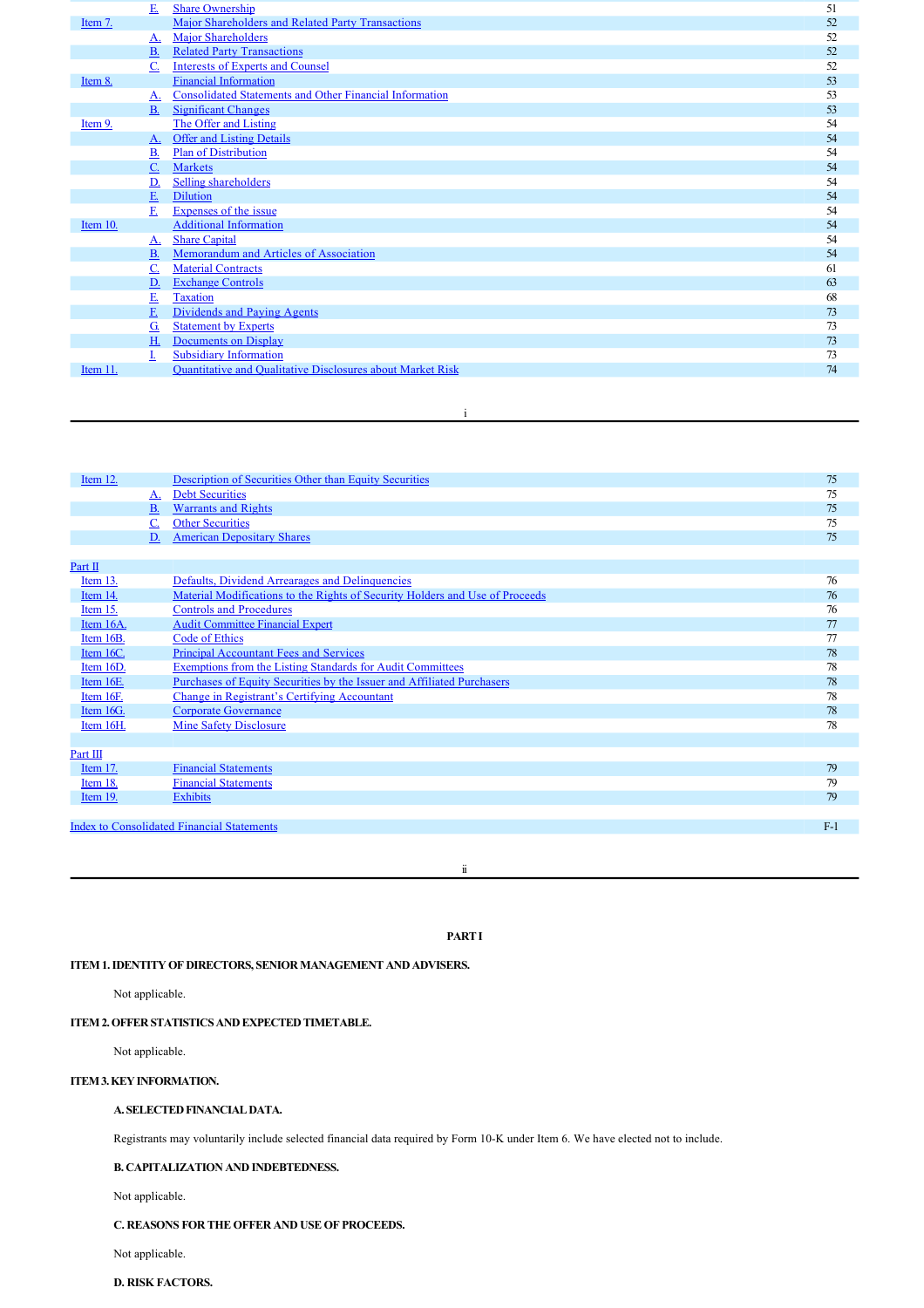An investment in our ordinary shares involves a high degree of risk. You should carefully consider the risks and uncertainties described below together with all other information contained in this annual report, including the matters discussed under "Special Note Regarding Forward-Looking Statements," before you decide to invest in our ordinary shares. You should pay particular attention to the fact that we are a holding company with substantial operations in China and are subject to legal and regulatory environments that in many respects differ from those of the United States. If any of the following risks, or any other risks and uncertainties that are not presently foreseeable to us, actually occur, our business, financial condition, results of operations, liquidity and our future growth prospects would be materially and adversely affected. You should also consider all other information contained in this annual report before deciding to invest in our ordinary shares.

# *We may undertake acquisitions, investments, joint ventures or other strategic alliances, which could have a material adverse effect on our ability to manage our business. In addition, such undertakings may not be successful.*

Our strategy includes plans to grow both organically and through acquisitions, participation in joint ventures or other strategic alliances. Joint ventures and strategic alliances may expose us to new operational, regulatory and market risks, as well as risks associated with additional capital requirements. We may not be able, however, to identify suitable future acquisition candidates or alliance partners. Even if we identify suitable candidates or partners, we may be unable to complete an acquisition or alliance on terms commercially acceptable to us. If we fail to identify appropriate candidates or partners, or complete desired acquisitions, we may not be able to implement our strategies effectively or efficiently.

In addition, our ability to successfully integrate acquired companies and their operations may be adversely affected by several factors. These factors include:

1

- 1. diversion of management's attention;
- 2. difficulties in retaining customers of the acquired companies;
- 3. difficulties in retaining personnel of the acquired companies;
- 4. entry into unfamiliar markets;
- 5. unanticipated problems or legal liabilities; and
- 6. tax and accounting issues.

If we fail to integrate acquired companies efficiently, our earnings, revenue growth and business could be negatively affected.

## *Due to intense competition for highlyskilled personnel, we may fail to attract and retain enough sufficiently trained employees to support our operations; our ability to bid for and obtain new projects may be negatively affected and our revenues could decline as a result.*

The IT industry relies on skilled employees, and our success depends to a significant extent on our ability to attract, hire, train and retain qualified employees. There is significant competition in China for professionals with the skills necessary to develop the products and perform the services we offer to our customers. Increased competition for these professionals, in the mobile application design area or otherwise, could have an adverse effect on us if we experience significant increase in the attrition rate among employees with specialized skills, which could decrease our operating efficiency and productivity and could lead to a decline in demand for our services.

In addition, our ability to serve existing customers and business partners and obtain new business will depend, in large part, on our ability to attract, train and retain skilled personnel that enable us to keep pace with growing demands for spatial-temporal big-data processing and interactive location-based services, evolving industry standards and changing customer preferences. Our failure to attract, train and retain personnel with the qualifications necessary to fulfill the needs of our existing and future customers or to assimilate new employees successfully could have a material adverse effect on our business, financial condition and results of operations. Our failure to retain our key personnel on business development or find suitable replacements of the key personnel upon their departure may lead to shrinking new implementation projects, which could materially adversely affect our business.

# *Our business depends substantially on the continuing efforts of our senior executives and other key personnel, and our business may be severely disrupted if we lose their services.*

Our future success heavily depends upon the continued services of our senior executives and other key employees, particularly since we recently appointed a new Chairman. We are reliant on the services of Mr. Xuesong Song, our Chairman, Chief Executive Officer and member of our board of directors. If one or more of our senior executives or key employees is unable or unwilling to continue in his or her present position, we may not be able to replace such employee easily, or at all, we may incur additional expenses to recruit, train and retain replacement personnel, our business may be severely disrupted, and our financial condition and results of operations may be materially adversely affected.

# *Our business could suffer if our executives and directors compete against us and our noncompetition agreements with them cannot be enforced.*

If any of our senior executives or key employees joins a competitor or forms a competing company, we may lose customers, knowhow and key professionals and staff members to them. Also, if any of our business development managers who keep a close relationship with our customers and business partners joins a competitor or forms a competing company, we may lose customers, and our revenues may be materially adversely affected. Most of our executives have entered, or will soon enter, into employment agreements with us that contain or will contain noncompetition provisions. However, if any dispute arises between our executive officers and us, such non-competition provisions may not be enforceable, especially in China, where all of these executive officers and key employees reside, in light of the uncertainties with China's legal system. See "Risk Factors — Risks Related to Doing Business in China — Uncertainties with respect to the PRC legal system could adversely affect us."

### *Our computer networks may be vulnerable to security risks that could disrupt our services and adversely affect our results of operations.*

Our computer networks may be vulnerable to unauthorized access, computer hackers, computer viruses and other security problems caused by unauthorized access to, or improper use of, systems by third parties or employees. We have been the target of attempted cybersecurity breaches in the past and expect that we will continue to be subject to such attempts in the future. A hacker who circumvents security measures could misappropriate proprietary information or cause interruptions or malfunctions in operations. Computer attacks or disruptions may jeopardize the security of information stored in and transmitted through computer systems and mobile devices of our customers. Actual or perceived concerns that our systems may be vulnerable to such attacks or disruptions may deter customers from using our services. As a result, we may be required to expend significant resources to protect against the threat of these security breaches or to alleviate problems caused by these breaches, which could adversely affect our results of operations.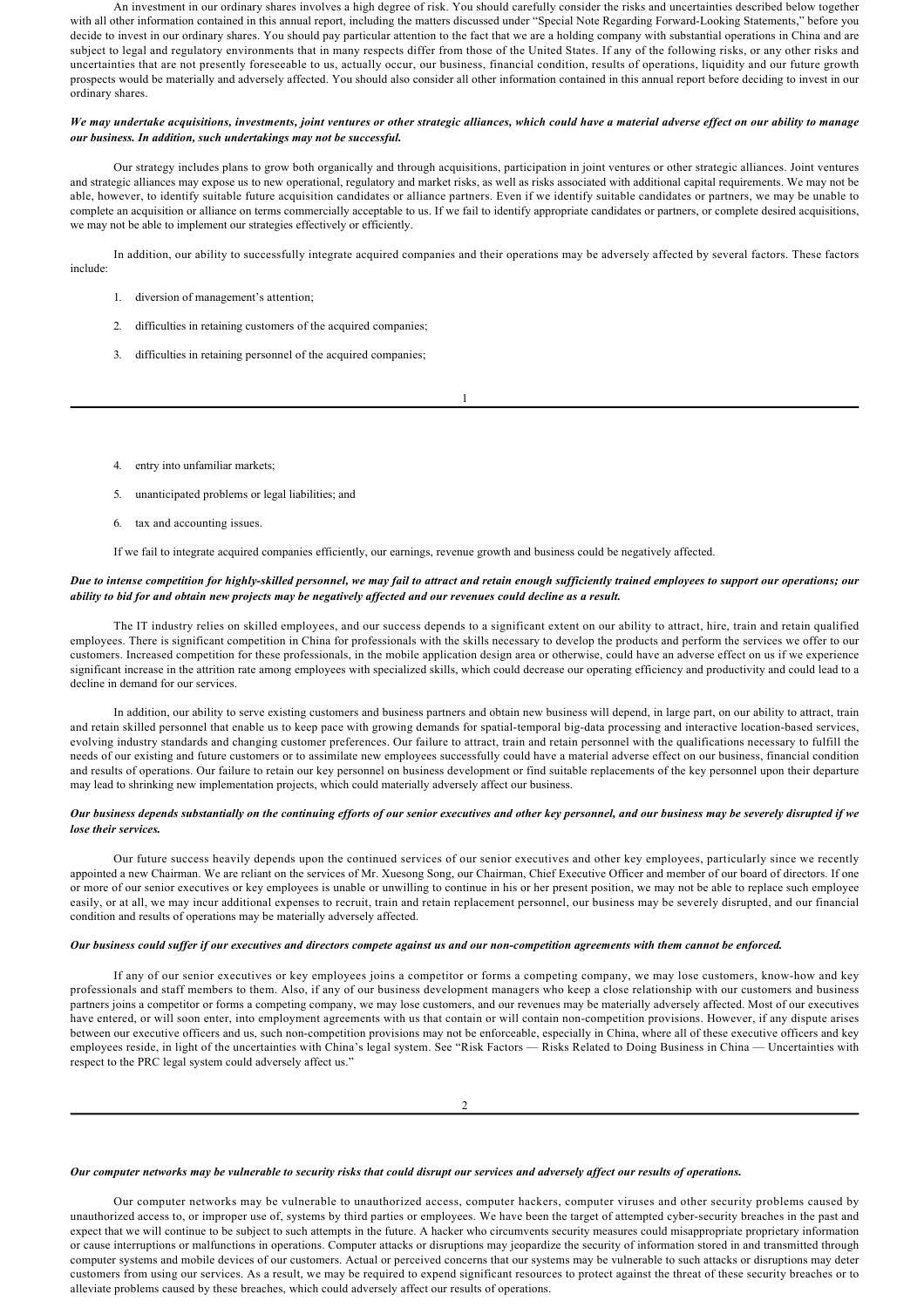# *Widespread health developments, including the recent global COVID19 pandemic, could materially and adversely affect our business, financial condition and results of operations.*

Our business has been, and may continue to be, impacted by the fear of exposure to or actual effects of the COVID-19 pandemic, such as recommendations or mandates from governmental authorities to close businesses, limit travel, avoid large gatherings or to self-quarantine. These impacts could place limitations on our ability to execute on our business plan and could materially and adversely affect our business, financial condition and results of operations. We continue to monitor the situation, have actively implemented policies and procedures to address the situation, and may adjust our current policies and procedures as more information and guidance become available to address the evolving situation. The impact of COVID-19 may also exacerbate other risks discussed in this Report, any of which could have a material effect on us.

### *If we do not continually enhance our solutions and service offerings, we may have difficulty in retaining existing customers and attracting new customers.*

We believe that our future success will depend, to a significant extent, upon our ability to enhance our existing technologies, applications and platform, and to introduce new features to meet the preferences and requirements of our customers in a rapidly developing and evolving market. Unexpected technical, operational, distribution or other problems could delay or prevent the introduction of one or more of these products or services, or any products or services that we may plan to introduce in the future. Our present or future products may not satisfy the evolving preferences and tastes of our customers, and these solutions and services may not achieve anticipated market acceptance or generate incremental revenue. If we are unable to anticipate or respond adequately to the need for service or product enhancements due to resource, technological or other constraints, our business, financial condition and results of operations could be materially and adversely affected.

# *If we are unable to develop competitive new products and service offerings our future results of operations could be adversely affected.*

Our future revenue stream depends to a large degree on our ability to utilize our technology in a way that will allow us to offer new types of products in relation to maps and geospatial data processing, mobile applications and services to a broader customer base. We will be required to make investments in research and development in order to continually develop new products, software applications and related service offerings, enhance our existing products, platform, mobile applications and related service offerings and achieve market acceptance of our mobile applications and service offerings. We may incur problems in the future in innovating and introducing new products, mobile applications and service offerings. Our developmentstage products, mobile applications may not be successfully completed or, if developed, may not achieve significant customer acceptance. If we are unable to successfully define, develop and introduce competitive new mobile applications, and enhance existing mobile applications, our future results of operations would be adversely affected. The timely availability of new applications and their acceptance by customers are important to our future success. A delay in the development of new applications could have a significant impact on its results of operations.

3

### *Changes in technology could adversely affect our business by increasing our costs, reducing our profit margins and causing a decline in our competitiveness.*

China's spatial-temporal big-data processing and interactive location-based services industry, in which we operate, is characterized by rapidly changing technology, evolving industry standards, frequent introductions of new services and solutions and enhancements as well as changing customer demands. New solutions and new technologies often render existing solutions and services obsolete, excessively costly or otherwise unmarketable. As a result, our success depends on our ability to adapt to the latest technological progress, such as the 5G standard and technologies, and to develop or acquire and integrate new technologies into our products, mobile applications and related services. Advances in technology also require us to commit substantial resources to developing or acquiring and then deploying new technologies for use in our operations. We must continuously train personnel in new technologies and in how to integrate existing systems with these new technologies. We may not be able to adapt quickly to new technologies or commit sufficient resources to compete successfully against existing or new competitors in bringing to market solutions and services that incorporate these new technologies. We may incur problems in the future in innovating and introducing new mobile applications and service offerings. Our development of new mobile applications and platform enhancements may not be successfully completed or, if developed, may not achieve significant customer acceptance. If we fail to adapt to changes in technologies and compete successfully against established or new competitors, our business, financial condition and results of operations could be adversely affected.

# *Problems with the quality or performance of our software or other systems may cause delays in the introduction of new solutions or result in the loss of customers and revenues, which could have a material and adverse effect on our business, financial condition and results of operations.*

Our products are complex and may contain defects, errors or bugs when first introduced to the market or to a particular customer, or as new versions are released. Because we cannot test for all possible scenarios, our systems may contain errors that are not discovered until after they have been installed or implemented, and we may not be able to timely correct these problems. These defects, errors or bugs could interrupt or delay the completion of projects or sales to our customers. In addition, our reputation may be damaged and we may fail to acquire new projects from existing customers or new customers. Errors may occur when we provide systems integration and maintenance services. Even in cases where we have agreements with our customers that contain provisions designed to limit our exposure to potential claims and liabilities arising from customer problems, these provisions may not effectively protect us against such claims in all cases and in all jurisdictions. In addition, as a result of business and other considerations, we may undertake to compensate our customers for damages arising from the use of our solutions, even if our liability is limited by these provisions. Moreover, claims and liabilities arising from customer problems could also result in adverse publicity and materially and adversely affect our business, results of operations and financial condition. We currently do not carry any product or service liability insurance and any imposition of liability on us may materially and adversely affect our business and increase our costs, resulting in reduced revenues and profitability.

# *Our products may contain undetected software defects, which could negatively affect our revenues.*

Our software products are complex and may contain undetected defects. Although we test our products, it is possible that errors may be found or occur in our new or existing products after we have delivered those products to the customers. Defects, whether actual or perceived, could result in adverse publicity, loss of revenues, product returns, a delay in market acceptance of our products, loss of competitive position or claims against us by customers. Any such problems could be costly to remedy and could cause interruptions, delays, or cessation of our product sales, which could cause us to lose existing or prospective customers and could negatively affect our results of operations.

# *We may be subject to infringement, misappropriation and indemnity claims in the future, which may cause us to incur significant expenses, pay substantial damages and be prevented from providing our services or technologies.*

Our success depends, in part, on our ability to carry out our business without infringing the intellectual property rights of third parties. Patent and copyright law covering software-related technologies is evolving rapidly and is subject to a great deal of uncertainty. Our self-developed or licensed technologies, processes or methods may be covered by third-party patents or copyrights, either now existing or to be issued in the future. Any potential litigation may cause us to incur significant expenses. Third-party claims, if successfully asserted against us may cause us to pay substantial damages, seek licenses from third parties, pay ongoing royalties, redesign our services or technologies, or prevent us from providing services or technologies subject to these claims. Even if we were to prevail, any litigation would likely be costly and time-consuming and divert the attention of our management and key personnel from our business operations.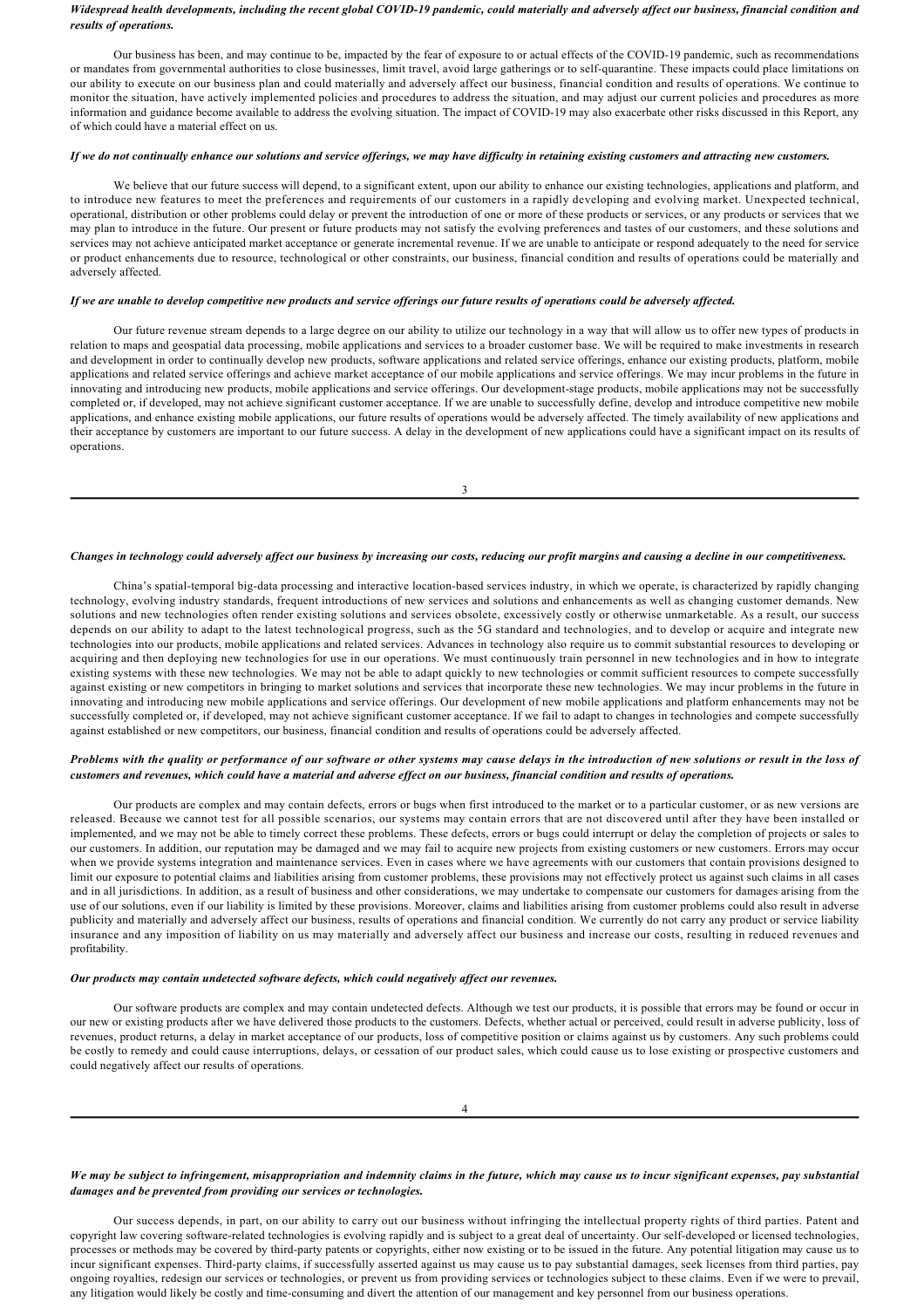# *Our failure to protect our intellectual property rights may undermine our competitive position, and subject us to costly litigation to protect our intellectual property rights.*

Any misappropriation of our technology or the development of competitive technology could seriously harm our business. We regard a substantial portion of our hardware and software systems as proprietary and rely on statutory copyright, trademark, patent, trade secret laws, customer license agreements, employee and third-party non-disclosure agreements and other methods to protect our proprietary rights. Nevertheless, these resources afford only limited protection and the actions we take to protect our intellectual property rights may not be adequate. In particular, third parties may infringe or misappropriate our proprietary technologies or other intellectual property rights, which could have a material adverse effect on our business, financial condition and results of operations. In addition, intellectual property rights and confidentiality protection in China may not be as effective as in the United States, and policing unauthorized use of proprietary technology can be difficult and expensive. Further, litigation may be necessary to enforce our intellectual property rights, protect our trade secrets or determine the validity and scope of the proprietary rights of others. The outcome of any such litigation may not be in our favor. Any such litigation may be costly and may divert management attention, as well as our other resources, away from our business. An adverse determination in any such litigation will impair our intellectual property rights and may harm our business, prospects and reputation. In addition, we have no insurance coverage against litigation costs and would have to bear all litigation costs in excess of the amount recoverable from other parties. The occurrence of any of the foregoing could have a material adverse effect on our business, financial condition and results of operations.

# Our solutions incorporate a portion of, and work in conjunction with, third-party hardware and software solutions. If these third-party hardware or software *solutions are not available to us at reasonable costs, or at all, our results of operations could be adversely impacted.*

Although our hardware and software systems and mobile applications primarily rely on our own core technologies, some elements of our systems incorporate a small portion of third-party hardware and software solutions. If any third party were to discontinue making their intellectual property available to us or our customers on a timely basis, or increase materially the cost of their licensing such intellectual property, or if our systems or applications failed to properly function or interoperate with replacement intellectual property, we may need to incur costs in finding replacement third-party solutions and/or redesigning our systems or applications to replace or function with or on replacement third-party proprietary technology. Replacement technology may not be available on terms acceptable to us or at all, and we may be unable to develop alternative solutions or redesign our systems or applications on a timely basis or at a reasonable cost. If any of these were to occur, our results of operations could be adversely impacted.

# *Our ability to sell our products is highly dependent on the quality of our service and support offerings, and our failure to offer high quality service could have a material adverse effect on our ability to market and sell our products.*

Our customers depend upon our customer service and support staff to resolve issues relating to our products. High-quality support services are critical for the successful marketing and sale of our products. If we fail to provide high-quality support on an ongoing basis, our customers may react negatively and we may be materially and adversely affected in our ability to sell additional products to these customers. This could also damage our reputation and prospects with potential customers. Our failure to maintain high-quality support services could have a material and adverse effect on our business, results of operations and financial condition.

5

# *Weaknesses in our internal controls over financial reporting or disclosure controls and procedures may have a material adverse effect on our business, the price of our ordinary shares, operating results and financial condition.*

We are required to establish and maintain appropriate internal controls over financial reporting and disclosure controls and procedures. Pursuant to Section 404 of the Sarbanes-Oxley Act of 2002 and the related rules adopted by the Securities and Exchange Commission (the "SEC"), every public company is required to include a management report on its internal controls over financial reporting in its annual report, which contains management's assessment of the effectiveness of the company's internal controls over financial reporting. This requirement first applied to our annual report on Form 20-F for the fiscal year ended on September 30, 2011. In connection with our assessments of our disclosure controls and procedures and internal controls over financial reporting, management concluded that as of December 31, 2020, our disclosure controls and procedures and our internal controls over financial reporting were not effective due to lack of U.S. generally accepted accounting principles ("U.S. GAAP") expertise in our current accounting team. Please refer to the discussion under Item 15, "Controls and Procedures" for further discussion of our material weakness as of December 31, 2020. Should we be unable to remediate the material weakness promptly and effectively, such weakness could harm our operating results, result in a material misstatement of our financial statements, cause us to fail to meet our financial reporting obligations or prevent us from providing reliable and accurate financial reports or avoiding or detecting fraud. This, in turn, could result in a loss of investor confidence in the accuracy and completeness of our financial reports, which could have an adverse effect on the trading price of our ordinary shares. Any litigation or other proceeding or adverse publicity relating to the material weaknesses could have a material adverse effect on our business and operating results.

# *We have very limited insurance coverage which could expose us to significant costs and business disruption.*

We do not maintain any insurance coverage for our leased properties. Should any natural catastrophes such as earthquakes, floods, typhoons or any acts of terrorism occur in Beijing, China, where our head office is located and most of our employees are based, or elsewhere in China, we might suffer not only significant property damages, but also loss of revenues due to interruptions in our business operations, which could have a material adverse effect on our business, operating results or financial condition.

The insurance industry in China is still at an early stage of development. Insurance companies in China offer limited business insurance products, and do not, to our knowledge, offer business liability insurance. As a result, we do not have any business liability insurance coverage for our operations. Moreover, while business disruption insurance is available, we have determined that the risks of disruption and cost of the insurance are such that we do not require it at this time. Any business disruption, litigation or natural disaster might result in substantial costs and diversion of resources, particularly if it affects our technology platforms which we depend on for delivery of our software and services, and could have a material adverse effect on our financial condition and results of operations.

# *We may be liable to our customers for damages caused by unauthorized disclosure of sensitive and confidential information, whether through our employees or otherwise.*

We are typically required to manage, utilize and store sensitive or confidential customer data in connection with the products and services we provide. Under the terms of our customer contracts, we are required to keep such information strictly confidential. We seek to implement specific measures to protect sensitive and confidential customer data. We require our employees to enter into non-disclosure agreements to limit such employees' access to, and distribution of, our customers' sensitive and confidential information and our own trade secrets. We can give no assurance that the steps taken by us in this regard will be adequate to protect our customers' confidential information. If our customers' proprietary rights are misappropriated by our employees, in violation of any applicable confidentiality agreements or otherwise, our customers may consider us liable for that act and seek damages and compensation from us. However, we currently do not have any insurance coverage for mismanagement or misappropriation of such information by our employees. Any litigation with respect to unauthorized disclosure of sensitive and confidential information might result in substantial costs and diversion of resources and management attention.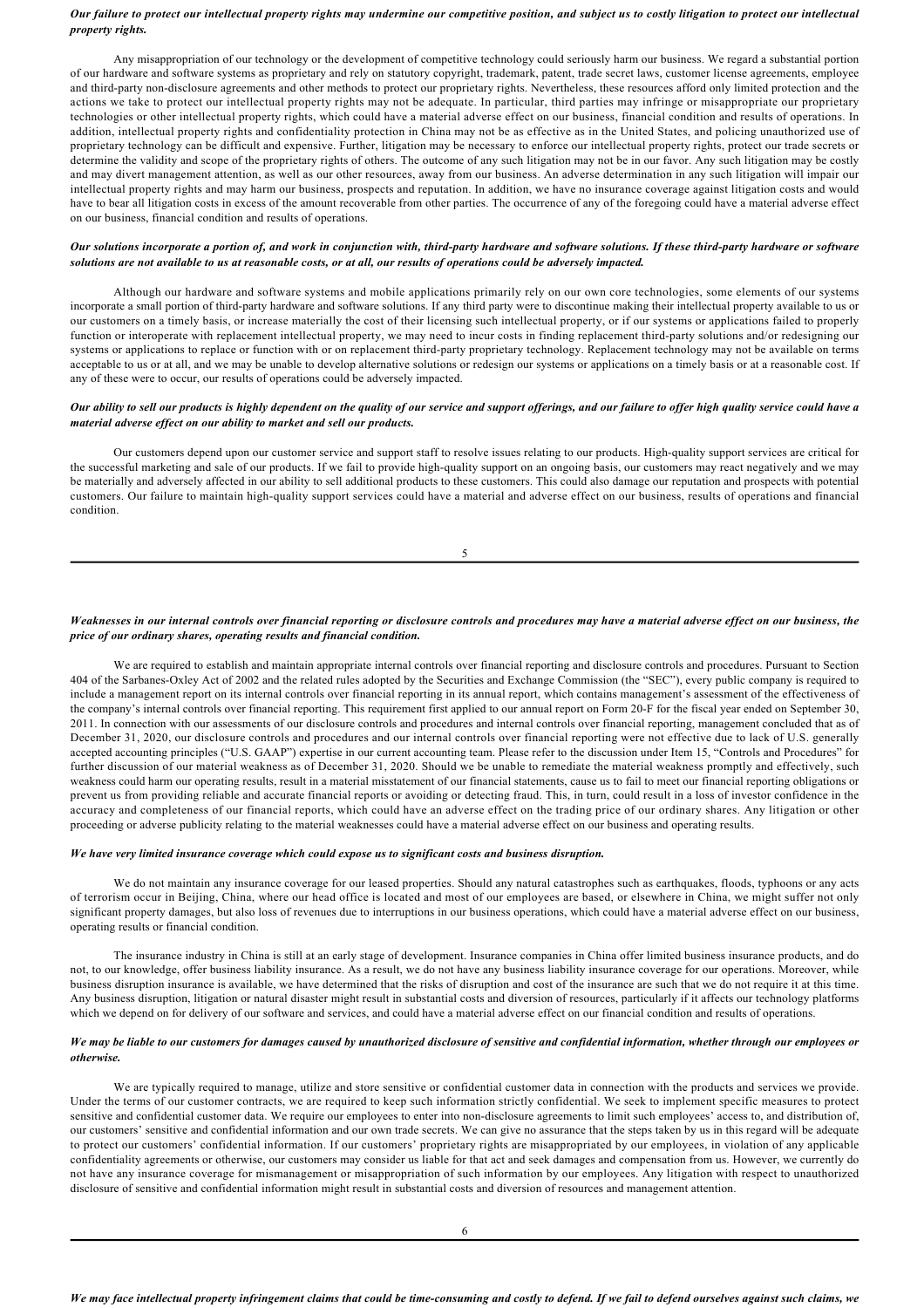## *may lose significant intellectual property rights and may be unable to continue providing our existing products and services.*

It is critical that we use and develop our technology and products without infringing upon the intellectual property rights of third parties, including patents, copyrights, trade secrets and trademarks. Intellectual property litigation is expensive and time-consuming and could divert management's attention from our business. A successful infringement claim against us, whether with or without merit, could, among others things, require us to pay substantial damages, develop non-infringing technology, or re-brand our name or enter into royalty or license agreements that may not be available on acceptable terms, if at all, and cease making, licensing or using products that have infringed a third party's intellectual property rights. Protracted litigation could also result in existing or potential customers deferring or limiting their purchase or use of our products until resolution of such litigation, or could require us to indemnify our customers against infringement claims in certain instances. Also, we may be unaware of intellectual property registrations or applications relating to our services that may give rise to potential infringement claims against us. Parties making infringement claims may be able to obtain an injunction to prevent us from delivering our services or using technology containing the allegedly infringing intellectual property. Any intellectual property litigation could have a material adverse effect on our business, results of operations or financial condition.

On February 15, 2019, Beijing iQIYI Technology Co., Ltd. filed lawsuits with Beijing Internet Court alleging Shenzhen Jiu Zhou Shi Dai Digital and Technology Limited and Beijing Zhong Chuan Shi Xun Technology Limited are in infringement of exclusive rights to communication through information network of certain works, performances, audio and video products and claiming the economic loss amounts to approximately \$400,000 (RMB 2,610,000). The Court ruled that the economic loss amounts to \$41,000 (RMB270,000). On November 25, 2020, The Court of Appeal has confirmed the judge's decision.

On December 14, 2019, Beijing Internet Court arranged a trial; Beijing iQIYI and the Company are negotiating a potential settlement while expecting a verdict from the court. The Court ruled that the economic loss amounts to \$21,000 (RMB140,000). On November 25, 2020, The Court of Appeal has confirmed the judge's decision.

# *Seasonality and fluctuations in our customers' spending cycles and other factors can cause our revenues and operating results to vary significantly from quarter to quarter and from year to year.*

Our revenues and operating results will vary from quarter to quarter and from year to year due to a number of factors, many of which are outside of our control. Our new lines of business acquired upon the consummation of the asset exchange transaction discussed below see higher customer use and activity during the Chinese New Year holiday than other times during the year, which lead to higher revenue during this period as more customers would like to place more advertising. Historically, the products of our subsidiary Superengine Graphics Software Technology Development (Suzhou) Co., Ltd ("Superengine") have a pattern of decreased sales in the first fiscal quarter as a result of industry buying patterns. Due to these and other factors, our operating results may fluctuate from quarter to quarter and from year to year. These fluctuations are likely to continue in the future, and operating results for any period may not be indicative of our future performance in any future period.

# *Our corporate actions are substantially controlled by Mr. Xuesong Song, our Chairman and Chief Executive Officer, who can cause us to take actions in ways you may not agree with.*

Mr. Xuesong Song, our Chairman and Chief Executive Officer, beneficially owns 15.91% of our outstanding ordinary shares and 1,000,000 preferred shares, and each preferred share has the right to 399 votes at a meeting of the shareholders of the Company. As a result, Mr. Song has approximately 71.89% of the voting rights of the shareholders of the Company. Mr. Song can exert control and substantial influence over matters such as electing directors, amending our constitutional documents, and approving acquisitions, mergers or other business combination transactions. This concentration of ownership and voting power may also discourage, delay or prevent a change in control of our company, which could deprive our shareholders of an opportunity to receive a premium for their shares as part of a sale of our company and might reduce the price of our shares. Alternatively, our controlling shareholders may cause a merger, consolidation or change of control transaction even if it is opposed by our other shareholders, including those who purchase shares in this offering

$$
\phantom{0}7
$$

# *We depend on a small number of customers to derive a significant portion of our revenues. If we were to continue being dependent upon a few customers, such dependency could negatively impact our business, operating results and financial condition.*

We derived a material portion of our revenues from a small number of customers. In the years ended December 31, 2020, 2019 and 2018, our five largest customers accounted for 49.8%, 69.3% and 94.4% of our total sales, respectively. As our customer base may change from yeartoyear, during such years that the customer base is highly concentrated, the fluctuation of our sales to any of such major customers could have a material adverse effect on our business, operating results and financial condition. Moreover, our high customer base concentration may also adversely affect our ability to negotiate contract prices with these customers, which may in turn materially and adversely affect our results of operations.

# *Our historical outstanding accounts receivable have been relatively high. Inability to collect our accounts receivable on a timely basis, if at all, could materially and adversely affect our financial condition, liquidity and results of operations.*

Historically, our outstanding accounts receivable have been relatively high. As of December 31, 2020, 2019 and 2018, our outstanding accounts receivable before impairment were \$26.9 million \$23.8 million and \$25.0 million, respectively. Although we conduct credit evaluations of our customers, we generally do not require collateral or other security from our customers. In addition, we have had a relatively high customer concentration. The largest outstanding accounts receivable balance accounted for 27.9%, 31.8% and 24.4% of our total accounts receivable balance as of December 31, 2020, 2019 and 2018, respectively. As a result, an extended delay or default in payment relating to a significant account would likely have a material and adverse effect on the aging schedule and turnover days of our accounts receivable. Our inability to collect our accounts receivable on a timely basis, if at all, could materially and adversely affect our financial condition, liquidity and results of operations.

# **Risks Related to Doing Business in China**

# *Adverse changes in political and economic policies of the PRC government could have a material adverse effect on the overall economic growth of China, which could reduce the demand for our services and materially and adversely affect our competitive position.*

Substantially all of our business operations are conducted in China. Accordingly, our business, results of operations, financial condition and prospects are subject to a significant degree to economic, political and legal developments in China. Although the Chinese economy is no longer a planned economy, the PRC government continues to exercise significant control over China's economic growth through direct allocation of resources, monetary and tax policies, and a host of other government policies such as those that encourage or restrict investment in certain industries by foreign investors, control the exchange between RMB and foreign currencies, and regulate the growth of the general or specific market. These government involvements have been instrumental in China's significant growth in the past 30 years. The reorganization of the telecommunications industry encouraged by the PRC government has directly affected our industry and our growth prospect.

Growth of China's economy has been uneven, both geographically and among various sectors of the economy, and the growth of the Chinese economy has slowed down in recent years. Some of the government measures may benefit the overall Chinese economy, but may have a negative effect on us. For example, our financial condition and results of operations may be adversely affected by government control over capital investments or changes in tax regulations. Any stimulus measures designed to boost the Chinese economy may contribute to higher inflation, which could adversely affect our results of operations and financial condition. For example, certain operating costs and expenses, such as employee compensation and office operating expenses, may increase as a result of higher inflation.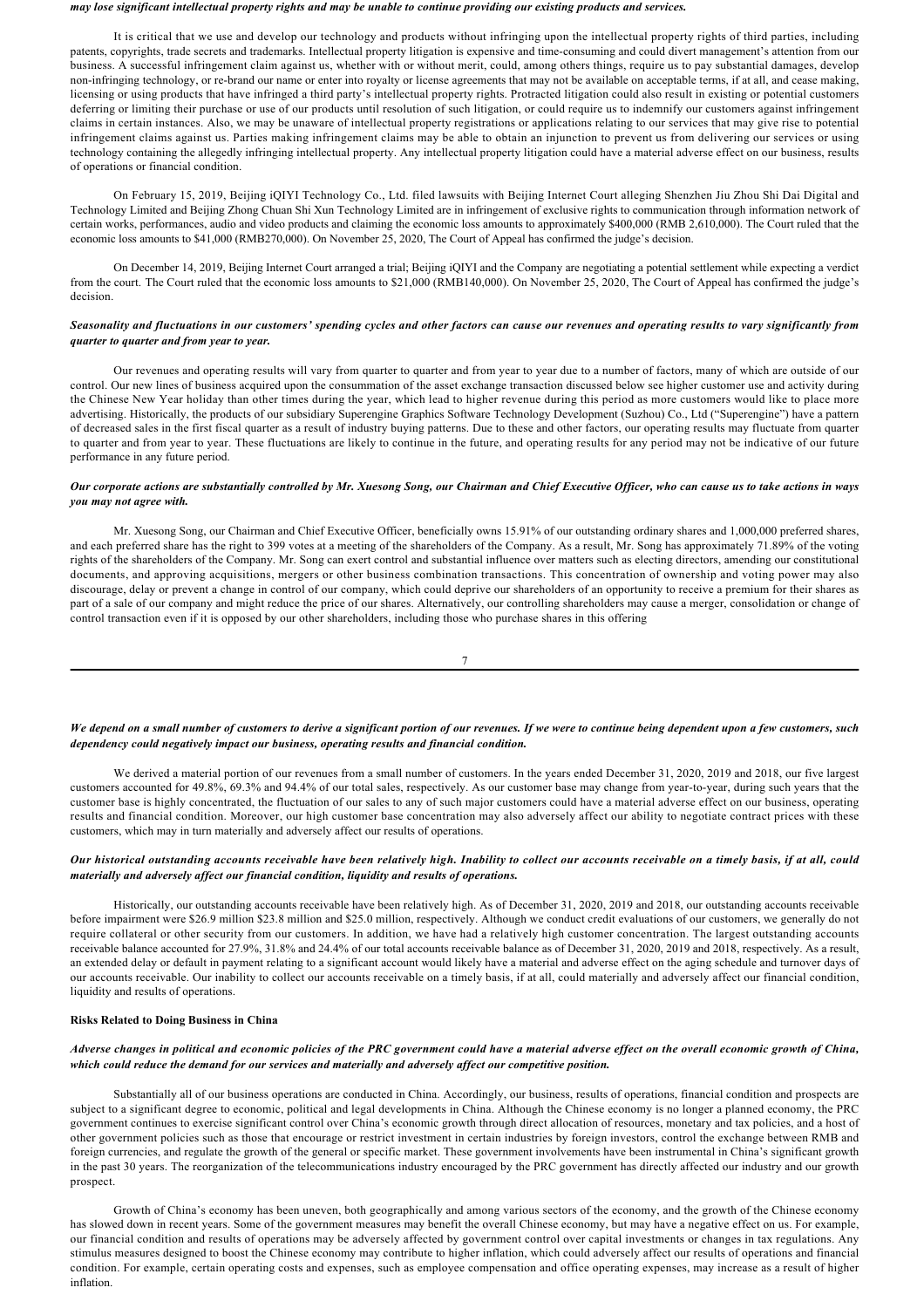# *Our business benefits from certain government tax incentives. Expiration, reduction or discontinuation of, or changes to, these incentives will increase our tax burden and reduce our net income.*

8

Under the PRC Enterprise Income Tax Law passed in 2007 and the implementing rules, both of which became effective on January 1, 2008, or the New EIT Law, a unified enterprise income tax rate of 25% and unified tax deduction standard is applied equally to both domestic-invested enterprises and foreign-invested enterprises, or FIEs. Enterprises established prior to March 16, 2007 eligible for preferential tax treatment in accordance with the then tax laws and administrative regulations shall gradually become subject to the New EIT Law rate over a five-year transition period starting from the date of effectiveness of the New EIT Law. However, certain qualifying high-technology enterprises may still benefit from a preferential tax rate of 15% if they own their core intellectual properties and they are enterprises in certain high-tech industries to be later specified by the government. As a result, if our PRC subsidiaries qualify as "high-technology enterprises," they will continue to benefit from the preferential tax rate of 15%, subject to transitional rules implemented from January 1, 2008. Our subsidiaries, Beijing Zhong Chuan Shi Xun Technology Limited and Superengine Graphics Software Technology Development (Suzhou) Co., Ltd, are qualified as a "high-technology enterprise" until the end of the November 2021 and October 2021, respectively, and therefore they have benefited from the preferential tax rate of 15%, subject to transitional rules implemented on January 1, 2008. Although we intend to apply for a renewal of this qualification, if Beijing Zhong Chuan Shi Xun and Suzhou Superengine cease to qualify as a "high-technology enterprise", or the tax authorities change their position on our preferential tax treatments in the future, our future tax liabilities may materially increase, which could materially and adversely affect our financial condition and results of operations.

# *If we were deemed a "resident enterprise" by PRC tax authorities, we could be subject to tax on our global income at the rate of 25% under the New EIT Law and our nonPRC shareholders could be subject to certain PRC taxes.*

Under the New EIT Law and the implementing rules, both of which became effective January 1, 2008, an enterprise established outside of the PRC with "de facto management bodies" within the PRC may be considered a PRC "resident enterprise" and will be subject to the enterprise income tax at the rate of 25% on its global income as well as PRC enterprise income tax reporting obligations. The implementing rules of the New EIT Law define "de facto management" as "substantial and overall management and control over the production and operations, personnel, accounting, and properties" of the enterprise. However, as of the date of this annual report, no final interpretations on the implementation of the "resident enterprise" designation are available. Moreover, any such designation, when made by PRC tax authorities, will be determined based on the facts and circumstances of individual cases. Therefore, if we were to be considered a "resident enterprise" by the PRC tax authorities, our global income would be taxable under the New EIT Law at the rate of 25% and, to the extent we were to generate a substantial amount of income outside of PRC in the future, we would be subject to additional taxes. In addition, the dividends we pay to our non-PRC enterprise shareholders and gains derived by such shareholders from the transfer of our shares may also be subject to PRC withholding tax at the rate up to 10%, if such income were regarded as China-sourced income.

# *Our holding company structure may limit the payment of dividends.*

We have no direct business operations, other than our ownership of our subsidiaries. While we have no current intention of paying dividends, should we decide in the future to do so, as a holding company, our ability to pay dividends and meet other obligations depends upon the receipt of dividends or other payments from our operating subsidiaries and other holdings and investments. Current PRC regulations permit our PRC subsidiaries to pay dividends to us only out of their accumulated profits, if any, determined in accordance with Chinese accounting standards and regulations. In addition, each of our subsidiaries in China is required to set aside at least 10% of its after-tax profits each year, if any, to fund a statutory reserve until such reserve reaches 50% of its registered capital. These reserves are not distributable as cash dividends. Furthermore, if our subsidiaries in China incur debt on their own behalf in the future, the instruments governing the debt may restrict their ability to pay dividends or make other payments to us. As a result, there may be limitations on the ability of our PRC subsidiaries to pay dividends or make other investments or acquisitions that could be beneficial to our business or otherwise fund and conduct our business.

In addition, under the New EIT Law and the implementing rules that became effective on January 1, 2008, dividends generated from the business of our PRC subsidiaries after January 1, 2008 and payable to us may be subject to a withholding tax rate of 10% if the PRC tax authorities subsequently determine that we are a nonresident enterprise, unless there is a tax treaty with China that provides for a different withholding arrangement.

#### *Uncertainties with respect to the PRC legal system could adversely affect us.*

We conduct all of our business through our subsidiaries in China. Our operations in China are governed by PRC laws and regulations. Our PRC subsidiaries are generally subject to laws and regulations applicable to foreign investments in China and, in particular, laws and regulations applicable to wholly foreign-owned enterprises. The PRC legal system is based on statutes. Prior court decisions may be cited for reference but have limited precedential value.

Since 1979, PRC legislation and regulations have significantly enhanced the protections afforded to various forms of foreign investments in China. However, China has not developed a fully integrated legal system and recently enacted laws and regulations may not sufficiently cover all aspects of economic activities in China. In particular, because these laws and regulations are relatively new, and because of the limited volume of published decisions and their nonbinding nature, the interpretation and enforcement of these laws and regulations involve uncertainties. In addition, the PRC legal system is based in part on government policies and internal rules (some of which are not published on a timely basis or at all) that may have a retroactive effect. As a result, we may not be aware of our violation of these policies and rules until some time after the violation. In addition, any litigation in China may be protracted and result in substantial costs and diversion of resources and management attention.

## *Governmental control of currency conversion may affect the value of your investment.*

The PRC government imposes controls on the convertibility of the RMB into foreign currencies and, in certain cases, the remittance of currency out of China. We receive substantially all of our revenues in RMB. Under our current corporate structure, our income is primarily derived from dividend payments from our PRC subsidiaries. Shortages in the availability of foreign currency may restrict the ability of our PRC subsidiaries to remit sufficient foreign currency to pay dividends or other payments to us, or otherwise satisfy their foreign currency denominated obligations. Under existing PRC foreign exchange regulations, payments of current account items, including profit distributions, interest payments and expenditures from traderelated transactions, can be made in foreign currencies without prior approval from SAFE by complying with certain procedural requirements. However, approval from appropriate government authorities is required where RMB is to be converted into foreign currency and remitted out of China to pay capital expenses such as the repayment of loans denominated in foreign currencies. The PRC government may also at its discretion restrict access in the future to foreign currencies for current account transactions. If the foreign exchange control system prevents us from obtaining sufficient foreign currency to satisfy our currency demands, we may not be able to pay dividends in foreign currencies to our shareholders.

# *Fluctuation in the value of the RMB may have a material adverse effect on the value of your investment.*

The value of the RMB against the U.S. dollar and other currencies may fluctuate and is affected by, among other things, changes in political and economic conditions. On July 21, 2005, the PRC government changed its decade-old policy of pegging the value of the RMB to the U.S. dollar. Under the new policy, the RMB is permitted to fluctuate within a narrow and managed band against a basket of certain foreign currencies. This change in policy has resulted in an approximate 26.8% appreciation of the RMB against the U.S. dollar between July 21, 2005 and September 30, 2015. Provisions on Administration of Foreign Exchange, as amended in August 2008, further changed China's exchange regime to a managed floating exchange rate regime based on market supply and demand. Since reaching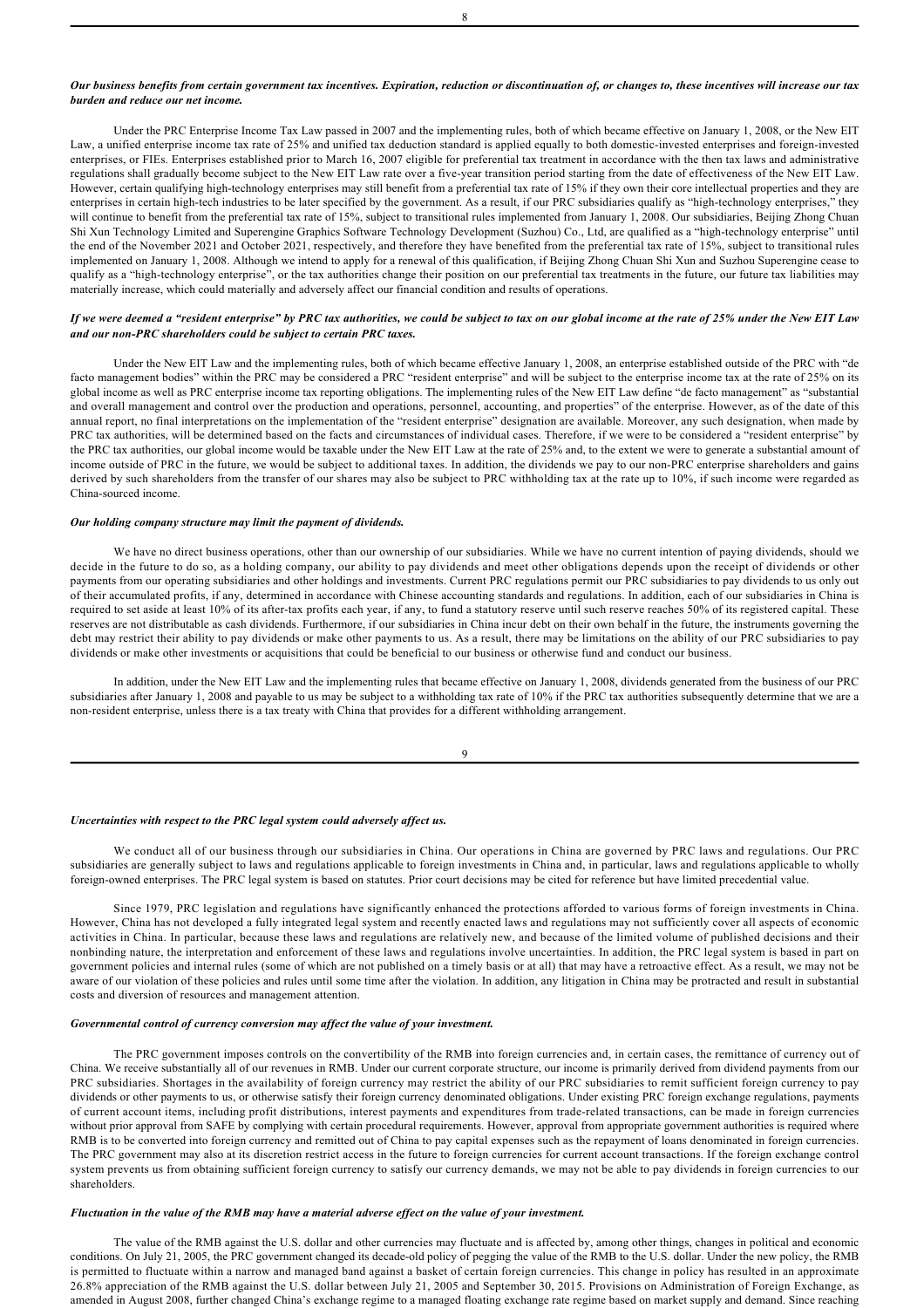a high against the U.S. dollar in July 2008, however, the RMB has traded within a narrow band against the U.S. dollar, remaining within 1% of its July 2008 high but never exceeding it. As a consequence, the RMB has fluctuated sharply since July 2008 against other freely-traded currencies, in tandem with the U.S. dollar. In August 2015, the PRC Government devalued its currency by approximately 3%, representing the largest yuan depreciation for 20 years. Concerns remain that China's slowing economy, and in particular its exports, will need a stimulus that can only come from further cuts in the exchange rate.

It is difficult to predict how long the current situation may continue and when and how it may change again as the People's Bank of China may regularly intervene in the foreign exchange market to achieve economic policy goals. Substantially all of our revenues and costs are denominated in the RMB, and a significant portion of our financial assets are also denominated in RMB. We principally rely on dividends and other distributions paid to us by our subsidiaries in China. Any significant revaluation of the RMB may materially and adversely affect our cash flows, revenues, earnings and financial position, and the value of, and any dividends payable on, our ADSs or ordinary shares in U.S. dollars. Any fluctuations of the exchange rate between the RMB and the U.S. dollar could also result in foreign currency translation losses for financial reporting purposes.

# *PRC laws and regulations governing our businesses. If we are found to be in violation of such PRC laws and regulations, we could be subject to sanctions. In addition, changes in such PRC laws and regulations may materially and adversely affect our business.*

There are substantial uncertainties regarding the interpretation and application of PRC laws and regulations, including, but not limited to, the laws and regulations governing our business. These laws and regulations are relatively new and may be subject to change, and their official interpretation and enforcement may involve substantial uncertainty. The effectiveness of newly enacted laws, regulations or amendments may be delayed, resulting in detrimental reliance by foreign investors. New laws and regulations that affect existing and proposed future businesses may also be applied retroactively.

The PRC government has broad discretion in dealing with violations of laws and regulations, including levying fines, revoking business and other licenses and requiring actions necessary for compliance. In particular, licenses and permits issued or granted to us by relevant governmental bodies may be revoked at a later time by higher regulatory bodies. We cannot predict the effect of the interpretation of existing or new PRC laws or regulations on our businesses. We cannot assure you that our current ownership and operating structure would not be found in violation of any current or future PRC laws or regulations. As a result, we may be subject to sanctions, including fines, and could be required to restructure our operations or cease to provide certain services. In addition, any litigation in China may be protracted and result in substantial costs and diversion of resources and management attention. Any of these or similar actions could significantly disrupt our business operations or restrict us from conducting a substantial portion of our business operations, which could materially and adversely affect our business, financial condition and results of operations.

# **Risks Associated with our Ordinary Shares**

# *The market price of our Ordinary Shares has historically been highly volatile, and you may not be able to resell our ordinary shares at or above your initial purchase price.*

There is a limited public market for our ordinary shares. We cannot assure you that there will be an active trading market for our ordinary shares. You may not be able to sell your ordinary shares quickly or at the market price if trading in our ordinary shares is not active.

The trading price of our ordinary shares may be volatile. The price of our ordinary shares could be subject to wide fluctuations in response to a variety of factors, including the following:

- 1. Introduction of new products, services or technologies offered by us or our competitors;
- 2. Failure to meet or exceed revenue and financial projections we provide to the public;
- 3. Actual or anticipated variations in quarterly operating results;
- 4. Failure to meet or exceed the estimates and projections of the investment community;
- 5. General market conditions and overall fluctuations in United States equity markets;
- 6. Announcements of significant acquisitions, strategic partnerships, joint ventures or capital commitments by us or our competitors;
- 7. Disputes or other developments relating to proprietary rights, including patents, litigation matters and our ability to obtain patent protection for our technologies;

11

- 8. Additions or departures of key management personnel;
- 9. Issuances of debt or equity securities;
- 10. Significant lawsuits, including patent or shareholder litigation;
- 11. Changes in the market valuations of similar companies;
- 12. Sales of additional ordinary shares or other securities by us or our shareholders in the future;
- 13. Trading volume of our ordinary shares;
- 14. Fluctuations in the exchange rate between the U.S. dollar and Renminbi;
- 15. Negative market perception and media coverage of our company or other companies in the same or similar industry with us; and
- 16. Other events or factors, many of which are beyond our control.

In addition, the stock market in general, and the NASDAQ Capital Market and software products and services companies in particular, have experienced extreme price and volume fluctuations that have often been unrelated or disproportionate to the operating performance of these companies. Broad market and industry factors may negatively affect the market price of our ordinary shares, regardless of our actual operating performance.

## *Recent actions by the U.S. Department of Defense may prohibit you from transacting in our securities at a future date*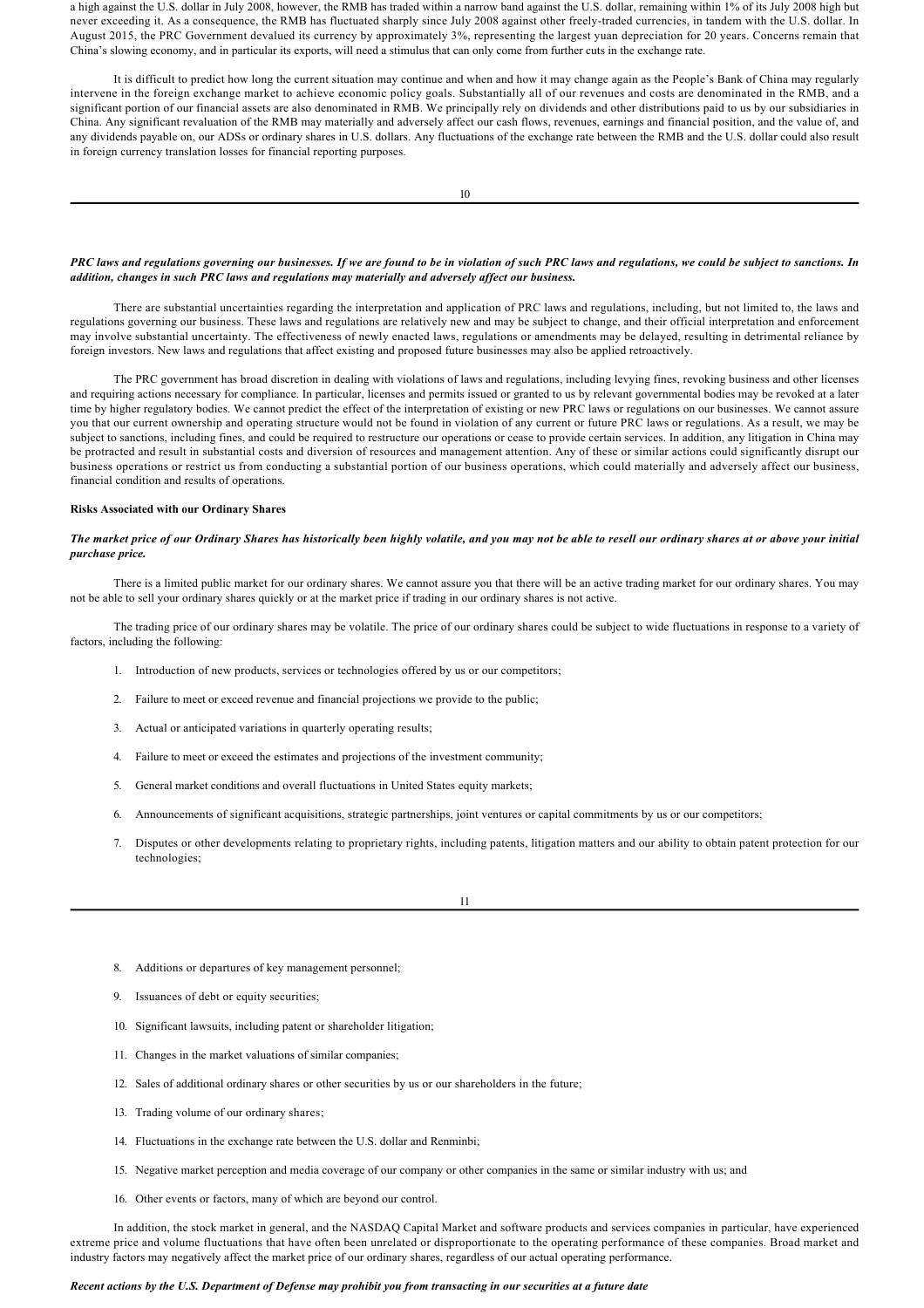On January 14, 2021, the United States Department of Defense (the "DoD") placed "Luokong Technology Corporation" on a list of entities operating directly or indirectly in the United States and deemed to be Communist Chinese military companies ("CCMCs") under the National Defense Authorization Act for Fiscal Year 1999. DoD did not accurately spell the Company's name on the list. Under Executive Order 13959, issued by former President Trump on November 12, 2020, and amended on January 13, 2021 by Executive Order 13974 ("Executive Order 13959"), the CCMC designation would have restricted U.S. persons from trading the Company's securities and derivatives of those securities as of March 15, 2021.

In response, Luokung, together with two U.S. shareholders of the Company, filed a lawsuit with the U.S. District Court for the District of Columbia (the "Court") against the DoD and other government actors alleging that the CCMC designation of Luokung is unlawful. Luokung's complaint in the lawsuit alleges that the government's actions associated with the CCMC designation, and associated restrictions on trading, are *ultra vires* (*i.e.* beyond the government defendants' legal authority), and violate the Administrative Procedure Act and the Fifth Amendment.

On March 10, 2021, the Company received a letter from the U.S. Department of the Treasury Office of Foreign Assets Control ("OFAC") notifying the Company that the DoD formally delisted "Luokong Technology Corporation," but redesignated Luokung as a CCMC, correcting the DoD's prior misspelling of the Company name. The OFAC letter confirmed that restrictions on U.S. persons trading of the Company's securities or derivatives would not take effect until May 8, 2021, and that certain transactions solely for the purpose of divestment by U.S. persons would be permitted through March 9, 2022. After that date, U.S. persons would not be permitted to possess Luokung securities.

On April 2, 2021, Luokung filed a motion for a preliminary injunction to enjoin the enforcement and implementation of the DoD's designation of Luokung as a CCMC, and the resulting restrictions on transactions in, and possession of, Luokung securities or derivatives of those securities, pursuant to Executive Order 13959. On May 5, 2021, Luokung's motion for a preliminary injunction was granted by the Court. The Court explained that it was preliminarily enjoining "the prohibitions against Luokung in full," and as a result of the ruling, the DoD and other government defendants are enjoined from implementing or enforcing the designation of Luokung as a CCMC, and the resulting restrictions pursuant to Executive Order 13959. On May 6, 2021, OFAC issued FAQ 893 confirming that in light of the Court's May 5, 2021 preliminary injunction ruling, the prohibitions in Executive Order 13959 do not apply with respect to Luokung pending further order of the Court. However, while the prohibitions in Executive Order 13959 do not currently apply to the Company, the Court could rule in favor of the government defendants at a later stage in the case, and uphold enforcement of the prohibitions in Executive Order 13959 at that point. The timing or outcome of any such future decision is unknown at this time.

| ł |  |
|---|--|
|   |  |

In light of the CCMC designation, prior to the preliminary injunction ruling, the Company received notice from Nasdaq on April 29, 2021, that trading of the Company's ordinary shares would be halted at the end of the trading day on May 7, 2021, such that trading would not be available as of the first trading date after May 8, 2021. The Nasdaq notice also stated that a Form 25-NSE would be filed with the Securities and Exchange Commission which would remove the Company's securities from listing and registration on The Nasdaq Stock Market. Upon receipt of the Court's May 5, 2021 preliminary injunction decision, the Company contacted Nasdaq senior management to inform it of the action taken by the Court and requested that Nasdaq reconsider the delisting determination, as well as its decision to suspend trading in Luokung's ordinary shares at the end of the trading day on May 7, 2021. On May 6, 2021, Nasdaq notified Luokung that it had withdrawn its delisting letter, and that the Company's shares will continued to trade on The Nasdaq Stock Market. However, Nasdaq stated that while the timing of a final decision by the Court is unknown, pending the outcome of the case Nasdaq may issue a new delisting determination.

The Company has vigorously pursued its legal rights before the Court, and intends to continue to do so. It continues to believe that it is not a CCMC and that the U.S. government's actions are without factual and legal support. However, if the Court does not ultimately agree with the Company's position, Luokung securities could be suspended from being traded on Nasdaq at some point in the future.

# *Our ordinary shares may be subject to the SEC's penny stock rules which may make it difficult for brokerdealers to complete customer transactions and trading activity in our securities.*

Our ordinary shares may be deemed to be "penny stock" as that term is defined under the Securities Exchange Act of 1934, as amended. Penny stocks generally are equity securities with a price of less than \$5.00 (other than securities registered on certain national securities exchanges or quoted on the NASDAQ system, provided that current price and volume information with respect to transactions in such securities is provided by the exchange or system). Penny stock rules impose additional sales practice requirements on broker-dealers who sell to persons other than established customers and "accredited investors." The term "accredited investor" refers generally to institutions with assets in excess of \$5,000,000 or individuals with a net worth in excess of \$1,000,000 or annual income exceeding \$200,000 or \$300,000 jointly with their spouse in each of the prior two years.

The penny stock rules require a broker-dealer, prior to a transaction in a penny stock not otherwise exempt from the rules, to deliver a standardized risk disclosure document in a form prepared by the SEC, which provides information about penny stocks and the nature and level of risks in the penny stock market. Moreover, broker-dealers are required to determine whether an investment in a penny stock is a suitable investment for a prospective investor. A broker-dealer must receive a written agreement to the transaction from the investor setting forth the identity and quantity of the penny stock to be purchased. These requirements may make it more difficult for broker-dealers to effectuate customer transactions and trading activity in our securities. As a result, the market price of our ordinary shares may be depressed, and you may find it more difficult to sell our ordinary shares.

# *Sales of a substantial number of ordinary shares in the public market by our existing shareholders could cause the price of our ordinary shares to fall.*

Sales of a substantial number of our ordinary shares in the public market or the perception that these sales might occur, could depress the market price of our ordinary shares and could impair our ability to raise capital through the sale of additional equity securities. We are unable to predict the effect that sales may have on the prevailing market price of our ordinary shares.

Subject to certain limitations all of our total outstanding shares are now eligible for sale. Sales of ordinary shares by these shareholders could have a material adverse effect on the trading price of our ordinary shares.

*Future sales and issuances of our ordinary shares, or rights to purchase our ordinary shares, including pursuant to our 2010 Omnibus Incentive Plan, could result in additional dilution of the percentage ownership of our shareholders and could cause the price of our ordinary shares to fall.*

We expect that significant additional capital will be needed in the future to continue our planned operations. To the extent we raise additional capital by issuing equity securities, our shareholders may experience substantial dilution. We may sell ordinary shares, convertible securities or other equity securities in one or more transactions at prices and in a manner we determine from time to time. If we sell ordinary shares, convertible securities or other equity securities in more than one transaction, investors may be materially diluted by subsequent sales. Such sales may also result in material dilution to our existing shareholders, and new investors could gain rights superior to our existing shareholders.

# *We do not intend to pay dividends on our ordinary shares, so any returns will be limited to the value of our ordinary shares.*

We have never declared or paid any cash dividend on our ordinary shares. We currently anticipate that we will retain future earnings for the development, operation and expansion of our business and do not anticipate declaring or paying any cash dividends for the foreseeable future. Any return shareholders will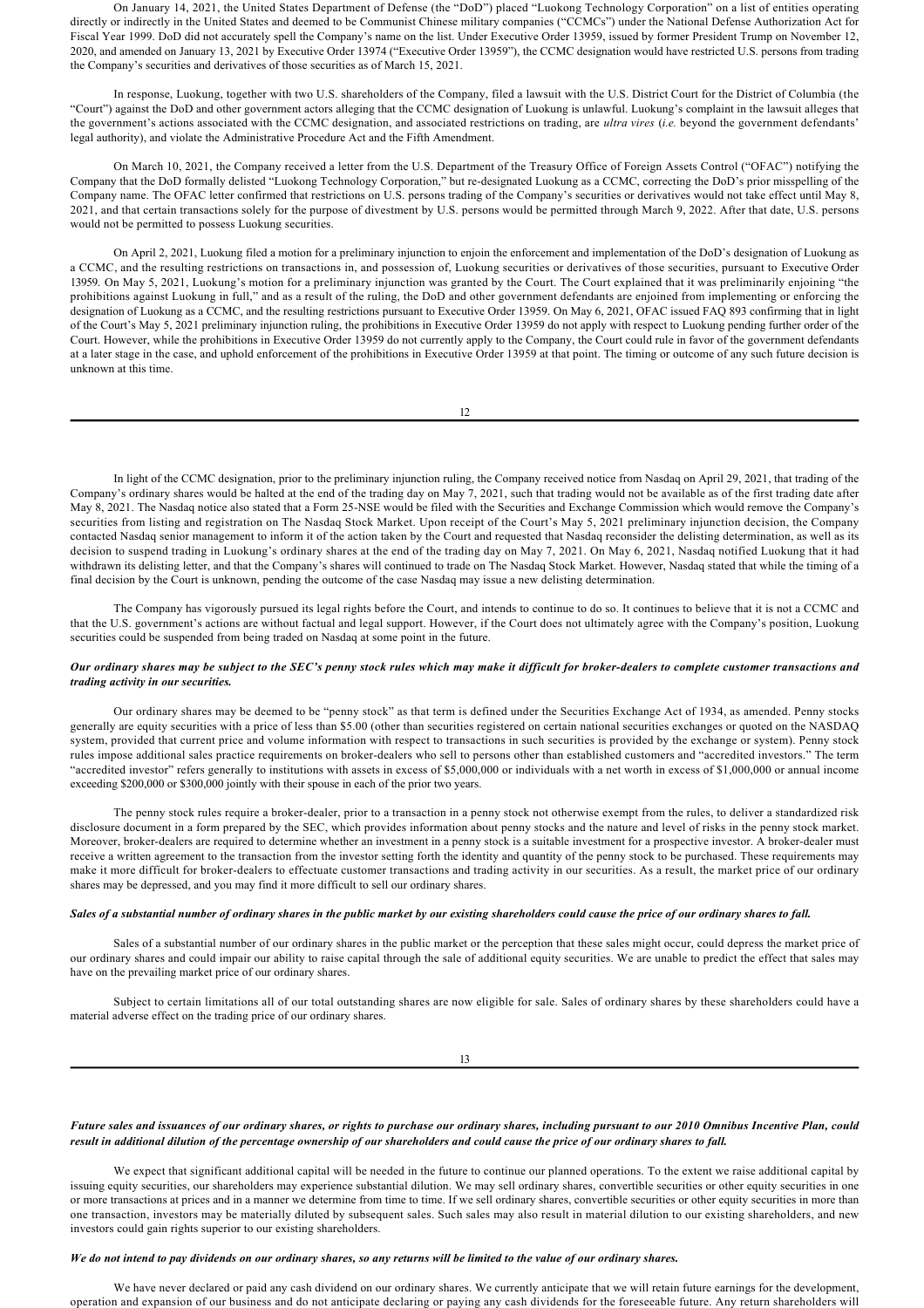operation and expansion of our business and do not anticipate declaring or paying any cash dividends for the foreseeable future. Any return shareholders will therefore be limited to the value of their ordinary shares.

# *As the rights of shareholders under British Virgin Islands law differ from those under U.S. law, you may have fewer protections as a shareholder.*

Our corporate affairs will be governed by our memorandum of association and articles of association, the BVI Business Companies Act, 2004, or the BVI Act, of the British Virgin Islands and the common law of the British Virgin Islands. The rights of shareholders to take legal action against our directors, actions by minority shareholders and the fiduciary responsibilities of our directors under British Virgin Islands law are to a large extent governed by the BVI Act and the common law of the British Virgin Islands. The common law of the British Virgin Islands is derived in part from comparatively limited judicial precedent in the British Virgin Islands as well as from English common law, which has persuasive, but not binding, authority on a court in the British Virgin Islands. The rights of our shareholders and the fiduciary responsibilities of our directors under British Virgin Islands law are not as clearly established as they would be under statutes or judicial precedents in some jurisdictions in the United States. In particular, the British Virgin Islands has a less developed body of securities laws as compared to the United States, and some states (such as Delaware) have more fully developed and judicially interpreted bodies of corporate law.

As a result of all of the above, holders of our ordinary shares may have more difficulty in protecting their interests through actions against our management, directors or major shareholders than they would as shareholders of a U.S. company.

### *British Virgin Islands companies may not be able to initiate shareholder derivative actions, thereby depriving shareholders of the ability to protect their interests.*

British Virgin Islands companies may not have standing to initiate a shareholder derivative action in a federal court of the United States. The circumstances in which any such action may be brought, and the procedures and defenses that may be available in respect to any such action, may result in the rights of shareholders of a British Virgin Islands company being more limited than those of shareholders of a company organized in the United States. Accordingly, shareholders may have fewer alternatives available to them if they believe that corporate wrongdoing has occurred. The British Virgin Islands courts are also unlikely to recognize or enforce against us judgments of courts in the United States based on certain liability provisions of U.S. securities law; and to impose liabilities against us, in original actions brought in the British Virgin Islands, based on certain liability provisions of U.S. securities laws that are penal in nature. There is no statutory recognition in the British Virgin Islands of judgments obtained in the United States, although the courts of the British Virgin Islands will generally recognize and enforce the non-penal judgment of a foreign court of competent jurisdiction without retrial on the merits.

14

# *The laws of the British Virgin Islands provide little protection for minority shareholders, so minority shareholders will have little or no recourse if the shareholders are dissatisfied with the conduct of our affairs.*

Under the laws of the British Virgin Islands, there is little statutory law for the protection of minority shareholders other than the provisions of the BVI Act dealing with shareholder remedies. The principal protection under statutory law is that shareholders may bring an action to enforce the constituent documents of the Company, our memorandum of association and articles of association. Shareholders are entitled to have the affairs of the Company conducted in accordance with the general law and its memorandum of association and articles of association.

There are common law rights for the protection of shareholders that may be invoked, largely dependent on English company law, since the common law of the British Virgin Islands is limited. Under the general rule pursuant to English company law known as the rule in Foss v. Harbottle, a court will generally refuse to interfere with the management of a company at the insistence of a minority of its shareholders who express dissatisfaction with the conduct of the company's affairs by the majority or the board of directors. However, every shareholder is entitled to have the affairs of the company conducted properly according to law and the company's constituent documents. As such, if those who control the company have persistently disregarded the requirements of company law or the provisions of the company's memorandum of association and articles of association, then the courts will grant relief. Generally, the areas in which the courts will intervene are the following: (1) an act complained of which is outside the scope of the authorized business or is illegal or not capable of ratification by the majority; (2) acts that constitute fraud on the minority where the wrongdoers control the company; (3) acts that infringe on the personal rights of the shareholders, such as the right to vote; and (4) where the company has not complied with provisions requiring approval of a majority of shareholders, which are more limited than the rights afforded minority shareholders under the laws of many states in the United States.

# *Antitakeover provisions in our memorandum of association and articles of association and our right to issue preference shares could make a thirdparty acquisition of us difficult.*

Some provisions of our memorandum of association and articles of association may discourage, delay or prevent a change in control of our company or management that shareholders may consider favorable, including provisions that authorize our board of directors to issue preference shares in one or more series and to designate the price, rights, preferences, privileges and restrictions of such preference shares.

## *You may not be able to participate in rights offerings and may experience dilution of your holdings as a result.*

We may from time to time distribute rights to our shareholders, including rights to acquire our securities. However, we may not offer those rights to ordinary shareholders unless both the rights and the underlying securities to be distributed to ordinary shareholders are registered under the Securities Act, or the distribution of them to ordinary shareholders is exempted from registration under the Securities Act with respect to all ordinary shareholders. We are under no obligation to file a registration statement with respect to any such rights or underlying securities or to endeavor to cause such a registration statement to be declared effective. In addition, we may not be able to rely on an exemption from registration under the Securities Act to distribute such rights and securities. Accordingly, our ordinary shareholders may be unable to participate in our rights offerings and may experience dilution in their holdings as a result.

15

# *We may be a passive foreign investment company, or PFIC, which could lead to additional taxes for U.S. holders of our ordinary shares.*

We do not expect to be, for U.S. federal income tax purposes, a passive foreign investment company, or a PFIC, which is a foreign company for which, in any given taxable year, either at least 75% of its gross income is passive income, or investment income in general, or at least 50% of its assets produce or are held to produce passive income, for the current taxable year, and we expect to operate in such a manner so as not to become a PFIC for any future taxable year. However, because the determination of PFIC status for any taxable year cannot be made until after the close of such year and requires extensive factual investigation, including ascertaining the fair market value of our assets on a quarterly basis and determining whether each item of gross income that we earn is passive income, we cannot assure you that we will not become a PFIC for the current taxable year or any future taxable year. If we are or become a PFIC, a U.S. holder's ordinary shares could be subject to additional U.S. federal income taxes on gain recognized with respect to the ordinary shares and on certain distributions, plus an interest charge on certain taxes treated as having been deferred under the PFIC rules. Noncorporate U.S. holders will not be eligible for reduced rates of taxation on any dividends received from us if we are a PFIC in the taxable year in which such dividends are paid or in the preceding taxable year.

*If the trading price of our ordinary shares fails to comply with the continued listing requirements of the NASDAQ Capital Market, we would face possible delisting, which would result in a limited public market for our ordinary shares and make obtaining future debt or equity financing more difficult for us.*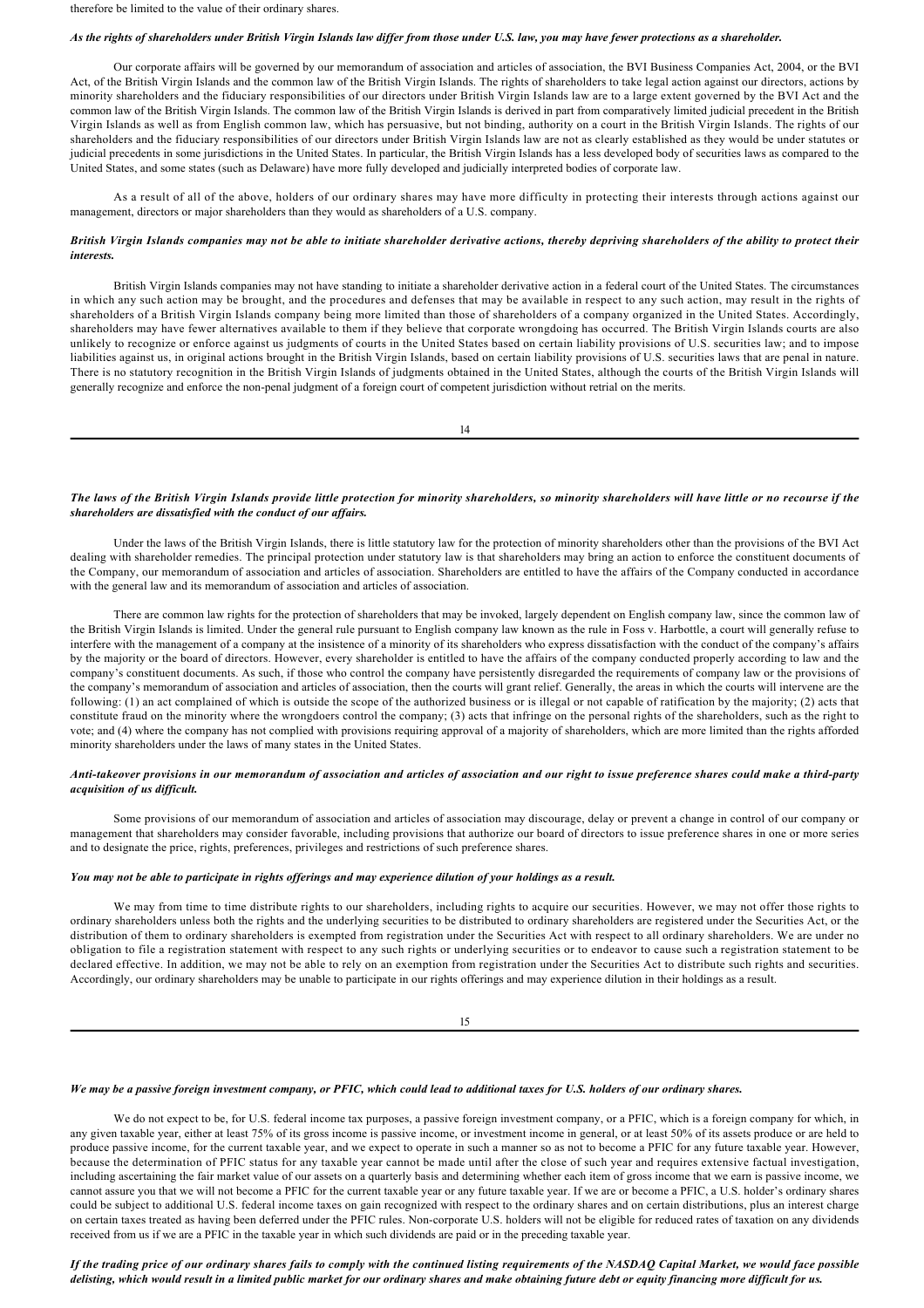Companies listed on NASDAQ are subject to delisting for, among other things, failure to maintain a minimum closing bid price of \$1.00 per share for 30 consecutive business days. On April 13, 2020, we received a letter from NASDAQ indicating that for the last 30 consecutive business days, the closing bid price of our ordinary shares fell below the minimum \$1.00 per share requirement pursuant to NASDAQ Listing Rule 5550(a)(2) for continued listing on the NASDAQ Capital Market. Although the Company has regained compliance with the minimum bid price requirement, we cannot be sure that the price of our ordinary shares will comply with this requirement for continued listing on the NASDAQ Capital Market in the future. If we were not able to do so, our ordinary shares would be subject to delisting and would likely trade on the over-the-counter market. If our ordinary shares were to trade on the over-the-counter market, selling our ordinary shares could be more difficult because smaller quantities of shares would likely be bought and sold, transactions could be delayed, and security analysts' coverage of us may be reduced. In addition, broker-dealers have certain regulatory burdens imposed upon them, which may discourage broker-dealers from effecting transactions in our ordinary shares, further limiting the liquidity of our ordinary shares. As a result, the market price of our ordinary shares may be depressed, and you may find it more difficult to sell our ordinary shares. Such delisting from the NASDAQ Capital Market and continued or further declines in our share price could also greatly impair our ability to raise additional necessary capital through equity or debt financing.

# **ITEM 4. INFORMATION ON THE COMPANY.**

#### **A***.* **HISTORY AND DEVELOPMENT OF THE COMPANY.**

#### **Overview**

We are a holding company and conduct our operations through our wholly-owned subsidiary named LK Technology Ltd., a British Virgin Islands limited liability company ("LK Technology"), and its wholly-owned subsidiaries, MMB Limited and its respective subsidiaries, which possess two core brands "Luokuang" and "SuperEngine". "Luokuang" is a mobile application to provide Business to Customer (B2C) location-based services and "SuperEngine" provides Business to Business (B2B) and Business to Government (B2G) services in connection with spatial-temporal big data processing. In May 2010, we consummated an initial public offering of our American Depository Shares, or ADSs, for gross proceeds of \$16 million, and our ADSs were listed on the NASDAQ Capital Market under the ticker symbol "KONE". On August 17, 2018, we completed the transactions contemplated by the Asset Exchange Agreement ("AEA") with C Media Limited ("C Media") entered into on January 25, 2018. On August 20, 2018, we changed our name to Luokung Technology Corp., our American Depository Shares ("ADSs") were voluntarily delisted from the NASDAQ Capital Market on September 19, 2018 and on January 3, 2019 our ordinary shares started trading on NASDAQ under the ticker symbol "LKCO".

On August 17, 2018, we consummated an asset exchange transaction, pursuant to which we exchanged all issued and outstanding capital stock in Topsky Info-Tech Holdings Pte Ltd., the parent of Softech, for the issued and outstanding capital stock of LK Technology (the "Asset Exchange"). In connection with the Asset Exchange, we changed our name on August 20, 2018, and on September 20, 2018, issued to the shareholders of C Media Limited, the former parent of LK Technology, (i) 185,412,599 of our ordinary shares, par value \$0.01 per share and (ii) 1,000,000 of our preferred shares. Upon the consummation of the Asset Exchange, we ceased our previous business operations and became a company focused on the provision of location-based service and mobile application products for long distance rail travelers in China.

On August 25, 2018, LK Technology entered into a Stock Purchase Agreement (the "Agreement") with the shareholders ("Shareholders") of Superengine Holding Limited, a limited liability company incorporated under the laws of the British Virgin Islands (the "Superengine"), pursuant to which LK Technology acquired all of the issued and outstanding shares of Superengine for an aggregate purchase price of US\$60 million (the "Purchase Price"), which was paid by the issuance of our Ordinary Shares in an amount equal to the quotient of (x) the Purchase Price divided by (y) the average of the closing prices of the Ordinary Shares on the NASDAQ Capital Market over the 12 months period preceding July 31, 2018. We are a party to the Agreement in connection with the issuance of the Ordinary Shares and certain other limited purposes.

On August 28, 2019, the Company entered into a Share Purchase Agreement, pursuant to which the Company will acquire 100% of the equity interests of Saleya Holdings Limited ("Saleya") from Saleya's shareholders for an aggregate purchase price of RMB 836 million (approximately equivalent to \$120 million), which includes approximately RMB 709 million (approximately equivalent to \$101 million) in cash and the remaining RMB 127 million (approximately equivalent to \$18 million) will be paid by issuance of the Company's ordinary shares at the conversion rate of \$7 per share. In connection with its acquisition of Saleya, as of December 31, 2019 and on January 21, 2020, the Company made a partial cash payment of \$14,334,451 and \$18,539,343, respectively, and on February 5, 2020 it issued 2,708,498 ordinary shares to certain shareholders of Saleya in accordance with Share Purchase Agreement. On December 5, 2020, the Company issued 1,500,310 of Series B preferred shares to two of the Saleya's shareholders instead of a cash payment of \$6,182,000 (RMB43,128,000) as a change of consideration for the acquisition of Saleya, On March 17, 2021, the Company closed the acquisition of 100% equity interests in Saleya, which is now a wholly-owned subsidiary of the Company.

On May 10, 2019 and November 6, 2020, the Company entered into a Stock Purchase Agreement and The Supplementary Agreement to Stock Purchase Agreement with the shareholders of Botbrain AI Limited ("Botbrain"), a limited liability company incorporated under the laws of the British Virgin Islands, pursuant to which the Company acquired 67.36% of the issued and outstanding shares of Botbrain for an aggregate purchase price of \$2.5 million (RMB 16.4 million), of which \$1.5 million (RMB 9.6 million) was to be paid in cash to obtain 20% of Botbrain and the Company issued 1,789,618 ordinary shares to acquire the remaining 47.36% of Botbrain. The closing of the acquisition was completed on December 4, 2020.

# 17

On November 13, 2019, the Company entered into a Share Subscription Agreement with Geely Technology Group Co., Ltd. ("Geely Technology") to issue 21,794,872 series A preferred shares at a purchase price of \$1.95 per share for an aggregate purchase price of \$42,500,000. Per the terms of the agreement, the Company recognized \$32,910,257 as a loan. The Company received \$21,743,857 as of December 31, 2019 and the remaining amount was received in January 2020. Geely Technology may request the repayment after November 2020, under such circumstance, the Company shall pay it back in January of 2021. On December 24, 2020, Geely Technology sent a notice of redemption. The Company is in negotiation for an extension with Geely Technology.

On November 13, 2019, the Company entered into a Securities Purchase Agreement with Acuitas Capital, LLC. and a Warrant to purchase the Company's ordinary shares pursuant to which the Purchaser subscribed to purchase up to \$100,000,000 of units with up to a \$10,000,000 subscription at each closing, with each Unit consisting of one ordinary share and one warrant, where each whole warrant entitles the holder to purchase one ordinary share. The Securities Purchase Agreement contemplates periodic closings of \$10,000,000. On July 16, 2020, the Company held the first closing pursuant to the Purchase Agreement and received \$10,000,000. The Purchaser had received 7,763,975 ordinary shares on November 13, 2019 in consideration for such \$10,000,000. The Purchaser also exercised the Warrant and received 15,897,663 ordinary shares upon the exercise of the Warrant. On December 31, 2020, the Purchase Agreement has been terminated.

On June 17, 2020, the Company entered into preferred stock subscription agreement with Daci Haojin Foundation Limited to issue 15,000,000 preferred shares for \$45,000,000. Pursuant to the preferred stock subscription agreement the first closing will not occur until July 2020 and such closing will be for \$13,500,000. Subsequent closings will occur on August 31 and September 30, 2020 for \$13,500,000 and \$18,000,000, respectively. However, due to the impact of the travel restriction as a result of Covid-19 between Hong Kong and Mainland China, Daci Haojin has not fulfilled their US dollars subscription obligations under the Preferred Financing Agreement and no such closings have occurred. As of December 31, 2020, Daci Haojin has wired RMB 17.4 million (\$2.7 million) to the Company and has represented to the Company that they are working to be able to comply with their contractual obligations to fund the \$45,000,000 to the Company. The Company cannot give any assurances as to whether it will receive any monies from Daci Haojin pursuant to the Preferred Financing Agreement.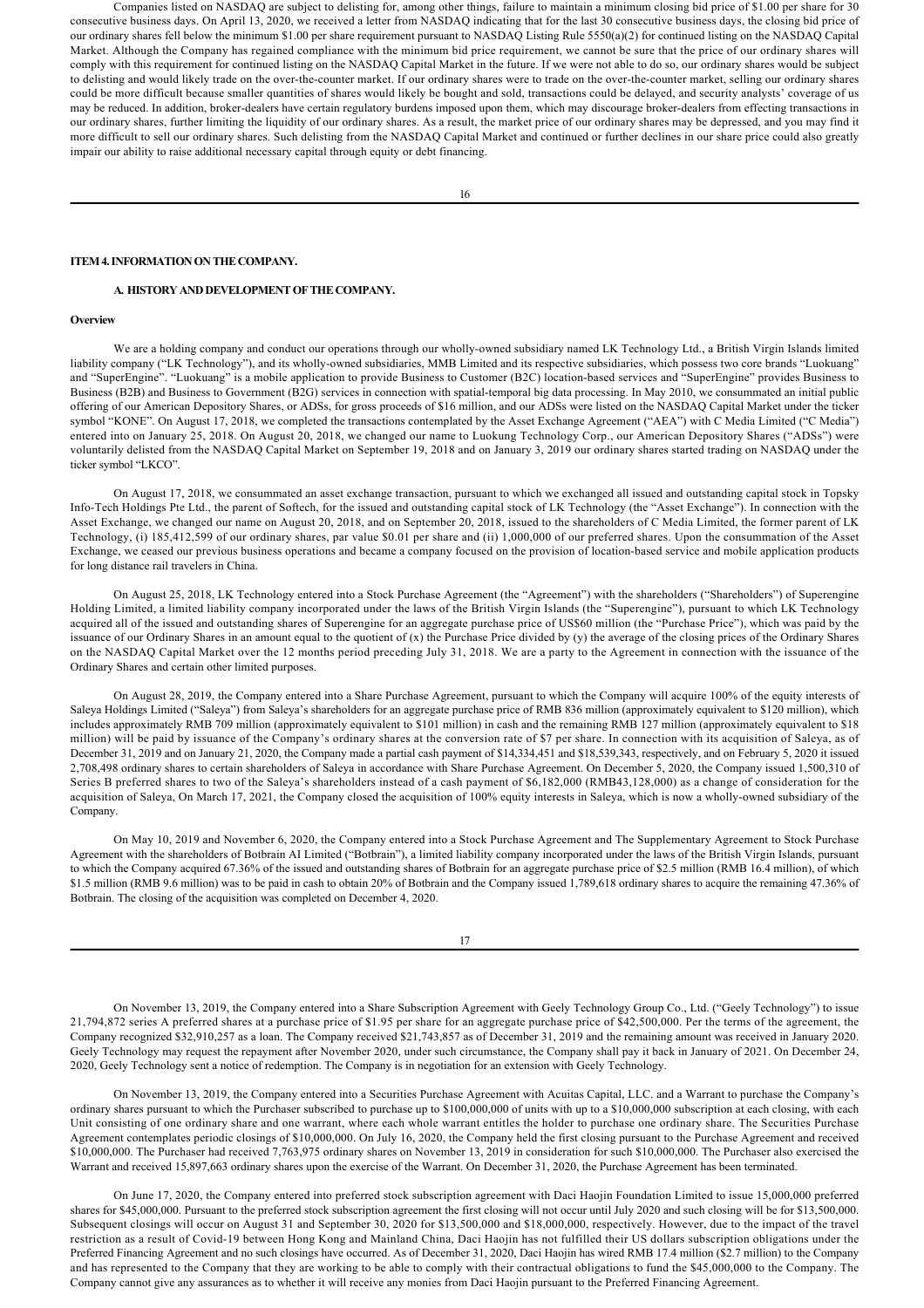On August 10, 2020, the Company entered into a cooperation framework agreement with Nanjing Antong Meteorological Data Limited ("Nanjing Antong") and Nanjing Weida Electronic Technology Co., Ltd. ("Nanjing Weida"), pursuant to which the Company would invest \$153,000 (RMB 1 million) each to Nanjing Antong and Nanjing Weida in order to establish a joint venture with Nanjing Antong. On August 27, 2020, the joint venture was established, SuperEngine, eMapgo Technologies (Beijing) Co., Ltd. ("EMG") and Nanjing Antong hold 50%, 20% and 30% of equity of interest, respectively. The joint venture engages in realtime traffic information services for China's high-class highways, urban roads, urban and rural roads, as well as expressway data and travel value-added services.

#### **Corporate Information**

Our principal executive offices are located at B98, Block B, SOHO Phase II, No. 9, Guanghua Road, Chaoyang District, Beijing, People's Republic of China 100020. Our website is www.luokung.com. We routinely post important information on our website. The information contained on our website is not a part of this annual report.

Our agent for service of process in the United States is Worldwide Stock Transfer, LLC, the current transfer agent of the Company, with a mailing address of One University Plaza, Suite 505, Hackensack, New Jersey 07601.

The SEC maintains an internet site that contains reports, proxy and information statements, and other information regarding issuers that file electronically with the SEC at www.sec.gov. The Company's website is www.luokung.com.

## **B. BUSINESS OVERVIEW.**

We are a China-based provider of location-based services and mobile application products for long distance travelers in China. Our primary mobile application, the Luokuang platform, consists of the Luokuang mobile applications, a series of supporting software at the server end, and rail-Wi-Fi hardware and equipment on the trains that we serve. The Luokuang platform incorporates technologies covered by 21 patents and about 48 software copyrights, and serves as a content and service distribution platform that is tailored for particular travel stages featuring geographic location and social interactions. The content and services distributed by Luokuang contain information, entertainment, travel, e-commerce, online to offline ("O2O"), advertisement and other marketing features.

Luokuang mainly provides personalized and targeted services to long distance travelers in two locations: on the train and at the destination. Based on the travel environment, the core elements of our users' needs include staving off boredom on trains and discovering and exploring new locations upon arrival. The main services contain entertainment services (videos and audio, digital readings, games specific and tailored to the travel stage) and social services (satisfying the demand for value discovery of unfamiliar destinations through social interaction among strangers based on locations).

We use the most valuable Wi-Fi location—the train Wi-Fi setting—as the entrance of our Luokuang platform and mobile applications. Passengers typically ride trains for long-distance and inter-provincial travel purposes. The long periods of monotonous journeys and the cost concerns for roaming traffic fees enable the combination of entertainment content service needs and Wi-Fi access needs. Our rail-Wi-Fi becomes a valuable and sophisticated Wi-Fi service in this setting—not just Wi-Fi connection service, but a provider of sophisticated services through a Wi-Fi connection. We do not define ourselves as a train Wi-Fi communication service operator but as a long-distance travel mobile service and location-based service provider. The rail Wi-Fi is our access point to a significant pool of users and the entrance to acquiring additional users.

The recommended services focus on providing targeted push services to users while travelling in unfamiliar cities. Local information and guidance service are precisely pushed according to individual user's interest and taste, including restaurants, entertainment, living styles, local snacks, local products, scenic spots, cultural history and stories. The guidance service is User Generated Content which is shared and distributed by individual users including travelers, local residents and local businesses.

In June 2018, China Railway Gecent Technology Co., Ltd. (or "Gecent") (established jointly by China Railway Investment Co., Ltd., Geely Holding Group and Tencent Holdings Ltd.) obtained the exclusive right to build and operate on-train Wi-Fi for all the High-speed trains in China. It provides a full-travelling service including on-train Wi-Fi, entertainments, news, online meals order, online specialty retailer and connecting travel. As the pathfinder in on-train Wi-Fi market in China, we have accumulated great experiences and resources in construction and operation on train Wi-Fi on express trains in China, which enable us to cooperate with Gecent to provide location-based services through the provision of our map SDKs ("Software Development Kit") and APIs ("Application-programming Interface"), including services at train stations covering navigation and OTO services, and to provide movie content SDK, movie copyrights and operating services to the users of Gecent's mobile application. Through the cooperation with Gecent, we are able to expand our services to more valuable high-speed train passengers, while the high-speed train Wi-Fi in China will cover about 3 billion passenger trips till the year of 2020.

In the first half of 2019, we gradually terminated the Wi-Fi provision for express trains because the increase in numbers of High-speed trains led to the shrinkage of the passenger trips on express trains. At the beginning of 2019, we established a Luokung Location-based services Data Marketing Platform ("LLDMP"), Luokung Location-based services ("LBS") Data Marketing Platform, that combines our LBS strength with existing advertising tools. Our LBS capability including indoor floor maps, location information, and point of interest for more than twenty thousand commercial buildings covers high speed train stations, shopping malls, airports and so on.

Through the acquisition of Superengine, we obtained patented technologies in spatial-temporal big data indexing, storage, transmission and visualization that can support the full vector maps without tile, which can be effectively applied to high-definition (HD) maps, location-based services, smart cities, intelligent transportation systems, mapping and surveying, remote sensing and monitoring. We possess fifteen patents and nine patent application rights in U.S., Europe, Japan and China. We believe our graphics processing system is a thousand times more efficient than competing technologies in querying, retrieving, transmitting and rendering graphical information, and allowing Terabyte (TB) sized data to be released in seconds, which enable our customers to obtain real-time operational intelligence by harnessing the value of their database.

#### 19

## Key Technologies

We believe our investments in our products and key technologies provide significant competitive differentiation and our technologies are disruptive innovations in computer graphics systems, spatial-temporal data analysis and processing. Our proprietary algorithms can eliminate certain time-consuming steps in data preprocessing, and maintain same level of high system performance with the amount of data increasing by orders of magnitude. It enables a new wave of technological upgrades in related industries to do more with less time and less power consumption.

#### *Spatial temporal indexing technology.*

This technology provides an effective indexing technique, covering both spatial dimension and temporal dimension. It separates the data and indexes, and solves the technological difficulties in spatial temporal big data processing, including storage, updating, management, indexing, reading, spatial relationship computation and analysis. This technology allows the users to efficiently and accurately obtain the data they need, and minimizes the transmission of unnecessary data, which achieves application efficiency not being affected even with explosive growth of data volume.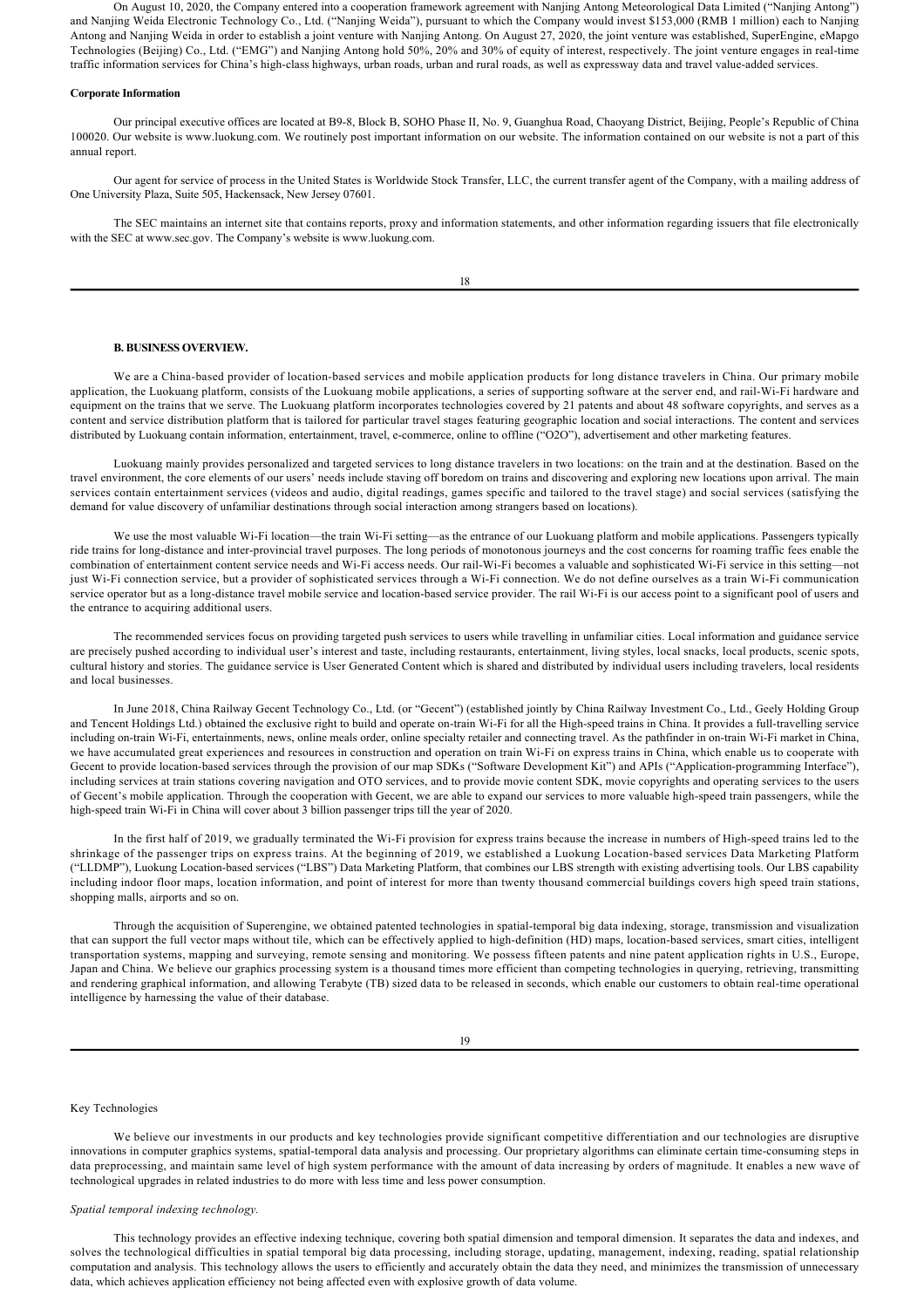#### *Adaptive reduction and compression technology*

This technology allows full vector spatial data to be processed directly through the adaptive reduction and compression to meet the requirements of transmission performance for internet application. Our competing technologies require preprocessing full vector data into tiles in a rasterized format or in a vector format.

- 1. Spatial relationship could still be strictly maintained and correctly displayed after the reduction and compression
- 2. The adaptive reduction and compression are lossless so that the display effect remains the same
- 3. The reduction and compression allow rapid display of map in any network speed, adaptive to the network speed with dynamic adjustment of the display effect.

### *Progressive transmission technology*

Progressive transmission technology is one of the key technologies to realize fast response in spatial data application. It supports lossless adaptive progressive transmission of spatial data, and the display and operation of map can be conducted with any network speed, for instance, by scaling, rotating, or translating. The display of map could be adjusted automatically in accordance with the network speed and users' operation.

Progressive transmission technology makes system response time independent from the growth of spatial data, and also solves the performance problem in dealing with spatial temporal big data. The data integrity between users' end and server is not compromised as the spatial relationship remains unchanged.

#### Full vector non-tiled technology

On the strength of our technologies, we support real-time release and real-time update of spatial vector data without the preprocessing step to rasterize the vector data, and we also support personalized display and analysis for the application of spatial data in real-time dynamic environment. Our indexing technology enables clients to establish a fast transmission channel between user and server, for both the large scope analysis and accurately pinning down details. Because the client can access the complete vector data, it solves the problem that only partial analysis could be performed on tiles. This will greatly expand the data computing capability of the client. In most scenarios, indexing can fulfill most of analysis requirements and application functions.

#### Our Services

*Luokuang mobile application*. We provide display-based online advertising services to customers by integrating text description, image and video, and displaying the advertisements in prominent positions on Luokuang Application.

20

*Luokung SDKs and APIs.* Our location based products, Luokung SDKs and APIs, provide spatial-temporal big data analysis and customized map to software and mobile application developers, and allow location-based contents and information to be integrated and presented on the map, which enables software and mobile application developers to create more diversified business models and service functions. Our proprietary full vector map presents refreshingly new and customizable location-based services to our business partners.

Spatial temporal indexing cloud. The spatial temporal indexing cloud service is a data-level virtualization technology we offer to our clients with high availability, extensibility and granular permission control. Our indexing cloud data centers offer highly integrated, dependable, efficient and secure services to meet the needs of varied spatial temporal requirements covering all types of clients, while shielding the details of data from disclosure to honor requested data protection.

*Information SuperEngine.* Our information SuperEngine includes the server engine and web graphics image engine. The server engine enables our clients to improve their ability and functions to store, manage and index the spatial temporal big data on the server side, and by establishing spatial temporal index on the server, our clients can rapidly and more efficiently obtain their requested data. Web graphics image engine, supports the rapid transmission of graphics image, and rapid display and edge computing ability for multi-terminal and cross-platform.

*Spatial temporal cloud platform.* Spatial temporal cloud platform supports deployment on public and private clouds to provide services for both industry users and public users. It provides comprehensive online cloud services including data storage, data resource and platform support, and it supports users to aggregate multi-source spatial data, map services, and Internet of things streaming data. By leveraging variety of industry templates, simple and easy-to-use tools for data editing, analysis and searching, users will be able to generate application systems for specific application scenarios. Various application operations can be performed through the mobile devices and Web browsers.

# Our Strategy

We put more effort on continually improving the quality of our products and services, and the user's experience of our products, as we believe satisfied users and customers are more likely to recommend our products and services to others. Through these efforts and with the increased use of internet in China, we will build our brand with modest marketing expenditures. We have implemented a number of marketing initiatives to promote our brand awareness among potential users, customers. In addition to our brand positioning in the market, we have also initiated a series of marketing activities to promote our products and technologies among existing and potential users and customers.

We intend to invest heavily in product development to deliver additional features and performance enhancements, deployment models and solutions that can address new end markets. Our investments may involve hiring and associated development, acquisitions and licensing of third-party technology.

We will continue to increase investments in our sales and marketing organizations to expand our current customer base. Our investments will be spread across geographies, customer tiers and industries. We will continue to invest in and foster the growth of our channel relationships in China.

We will continue to drive customer satisfaction and renewals by offering community, standard, enterprise and global support to ensure our customers' success with our offerings.

We intend to continue our investments in SDKs and APIs that help software developers leverage our platform. Our SDKs enable developers to build solutions that deeply integrate the analytics functionality of our offerings across the enterprise. Through our investments in SDKs and APIs, we intend to promote and extend the capabilities of our offerings to customers who wish to build sophisticated applications and interfaces that leverage our software and services.

# **Intellectual Property**

We have registered the following software copyrights, patents and trademarks for our business operations. We believe this intellectual property forms an integral part of our competitive strength.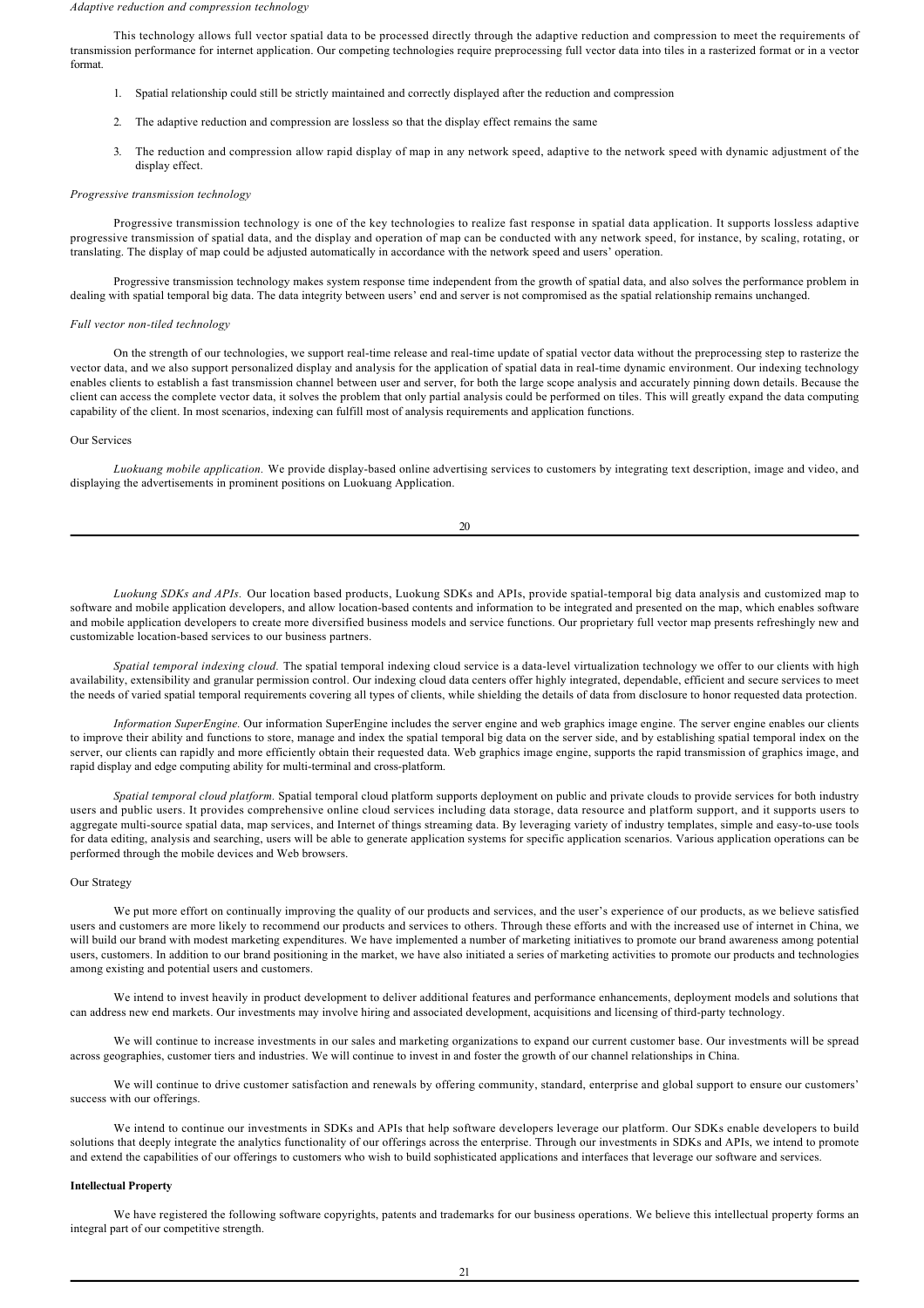### *Patents:*

We have been granted some inventions by the State Intellectual Property Office of PRC. We possess a complete set of technology system including network, client-end and service and operation platform. We have patent protections for Wi-Fi equipment on trains and for spatial-temporal big data processing technology. We have received the following patents:

| No. | Name of patent                                                                                         | <b>Type</b> | <b>Registration Number</b> | Date of Issuance |
|-----|--------------------------------------------------------------------------------------------------------|-------------|----------------------------|------------------|
| -1. | A user behavior processing method and device for intelligent terminal                                  | Invention   | ZL 2013 1 0301728.3        | May 27, 2015     |
| 2.  | A global positioning system terminal device                                                            | Invention   | ZL 2010 2 0253452.8        | Nov 7, 2011      |
| 3.  | A wireless multimedia server                                                                           | Invention   | ZL 2013 2 0220183.9        | Nov 13, 2013     |
| 4.  | Ordering system of passengers on train                                                                 | Invention   | ZL 2015 2 0095381.6        | Aug 5, 2015      |
| 5.  | A wireless multimedia server                                                                           | Invention   | ZL 2015 2 0201382.4        | Oct 28, 2015     |
| 6.  | An antenna structure                                                                                   | Invention   | ZL 2016 2 0424352.4        | Mar 1, 2017      |
| 7.  | Spatial data progressive transmission method and device                                                | Invention   | 201010617383.9             | Jun 15, 2016     |
| 8.  | Methods and devices for conflict detection and avoidance of spatial<br>entity element labeling         | Invention   | 201010617385.8             | Mar 26, 2014     |
| 9.  | Spatial data processing method and device                                                              | Invention   | 201010617399.X             | Jun 26, 2013     |
| 10. | Method and device of spatial data simplification                                                       | Invention   | 201010617400.9             | Mar 13, 2013     |
| 11. | Method and device for judging the occlusion type of space entity                                       | Invention   | 201010617403.2             | Sep 25, 2013     |
| 12. | A method and device for distributed mapping of 3d model data                                           | Invention   | 201110274924.7             | Mar 26, 2014     |
| 13. | Data simplification of 3d model, gradual transmission method and device                                | Invention   | 201110275336.5             | Mar 25, 2015     |
| 14. | Spatial data transmission method and device                                                            | Invention   | 201110306393.5             | Dec 13, 2014     |
| 15. | Methods and devices for spatial data processing, simplification and                                    | Invention   | 201210104250.0             | Jun 10, 2015     |
|     | progressive transmission                                                                               |             |                            |                  |
| 16. | Spatial data progressive transmission method and device                                                | Invention   | 201310367021.2             | Jun 23, 2017     |
| 17. | Simplification method and device of spatial data                                                       | Invention   | 201310367128.7             | Sep 22, 2017     |
| 18. | The method and device to accelerate transmission and display of graphic<br>data across platforms       | Invention   | 201210116149.7             | Aug 10, 2016     |
| 19. | Methods and devices related to spatial data compression, decompression<br>and progressive transmission | Invention   | 201310136682.4             | Nov 10, 2017     |

We also have two patents outside of China.

|     |                                                                        |          | National                   |                  |
|-----|------------------------------------------------------------------------|----------|----------------------------|------------------|
| No. | <b>Name of patent</b>                                                  | .`ountrv | <b>Registration Number</b> | Date of Issuance |
|     | Spatial data processing method and device                              | Japan    | 2012-547439                | Jun 20, 2014     |
|     | Methods and devices related to spatial data compression, decompression | U.S.A    | 14/394.610                 | Sep 5, 2017      |
|     | and progressive transmission                                           |          |                            |                  |

# *Software Copyrights:*

We have received the following software copyrights from the National Copyright Administration ("NCA") of PRC:

| No.            | <b>Name of Copyright</b>                                                           | <b>Achievement approach</b>             | Registration<br>number | Registration<br>date | <b>Duration</b> |
|----------------|------------------------------------------------------------------------------------|-----------------------------------------|------------------------|----------------------|-----------------|
| $\mathbf{1}$ . | WAP PUSH Business operation platform system                                        | Independent research and<br>development | 2007SRBJ1464           | Jul 23, 2007         | 50 years        |
| 2.             | TD-SCDMA Streaming media business<br>management platform software V1.0             | Independent research and<br>development | 2009SRBJ0412           | Jan 22, 2009         | 50 years        |
| 3 <sub>1</sub> | Content management platform system software<br>V1.0                                | Independent research and<br>development | 2009SRBJ1374           | Apr 1, 2009          | 50 years        |
| 4.             | Mobile multimedia broadcast electronic service<br>guide system software V1.0       | Independent research and<br>development | 2009SRBJ1365           | Apr 1, 2009          | 50 years        |
| 5 <sub>1</sub> | Mobile video business operation platform<br>system V1.0                            | Independent research and<br>development | 2007SRBJ1463           | Jul 23, 2007         | 50 years        |
| 6.             | Mobile multimedia broadcast emergency<br>broadcast platform software V1.0          | Independent research and<br>development | 2010SRBJ0720           | Mar 5, 2010          | 50 years        |
| 7 <sub>1</sub> | Mobile multimedia broadcast audio rich media<br>interactive platform software V1.0 | Independent research and<br>development | 2010SRBJ0719           | Mar 5, 2010          | 50 years        |
| 8.             | Printer typesetting and printing software V1.0                                     | Independent research and<br>development | 2011SRBJ4190           | Sep 28, 2011         | 50 years        |
| 9.             | Electronic newspaper business support platform<br>software V1.0                    | Independent research and<br>development | 2011SRBJ4186           | Sep 28, 2011         | 50 years        |
| 10.            | Public information business platform software<br>V1.0                              | Independent research and<br>development | 2011SRBJ3810           | Sep 27, 2011         | 50 years        |
| 11.            | User interface scripting software V1.0                                             | Independent research and<br>development | 2011SRBJ3809           | Sep 27, 2011         | 50 years        |
| 12.            | Integrated business management platform<br>software V1.0                           | Independent research and<br>development | 2012SR003002           | Jan 16, 2012         | 50 years        |
| 13.            | Interactive business development platform<br>software                              | Independent research and<br>development | 2011SRBJ4593           | Nov 29, 2011         | 50 years        |
| 14.            | Instant messaging and messaging system<br>software                                 | Independent research and<br>development | 2014SR122231           | Aug 5, 2014          | 50 years        |
| 15.            | General statistical platform software for client<br>products                       | Independent research and<br>development | 2014SR216662           | Dec 30, 2014         | 50 years        |
| 16.            | CMMB Data broadcast management platform<br>software                                | Independent research and<br>development | 2009SRBJ0391           | Jan 22, 2009         | 50 years        |
| 17.            | Integrated passenger train service system                                          | Independent research and<br>development | 2012SR083665           | Sep 5, 2012          | 50 years        |
| 18.            | JHBY Train inspection management system                                            | Independent research and<br>development | 2013SR015105           | Feb 21, 2013         | 50 years        |
| 19.            | Integrated information engine platform software                                    | Independent research and                | 2014SR040347           | Nov 30, 2001         | 50 years        |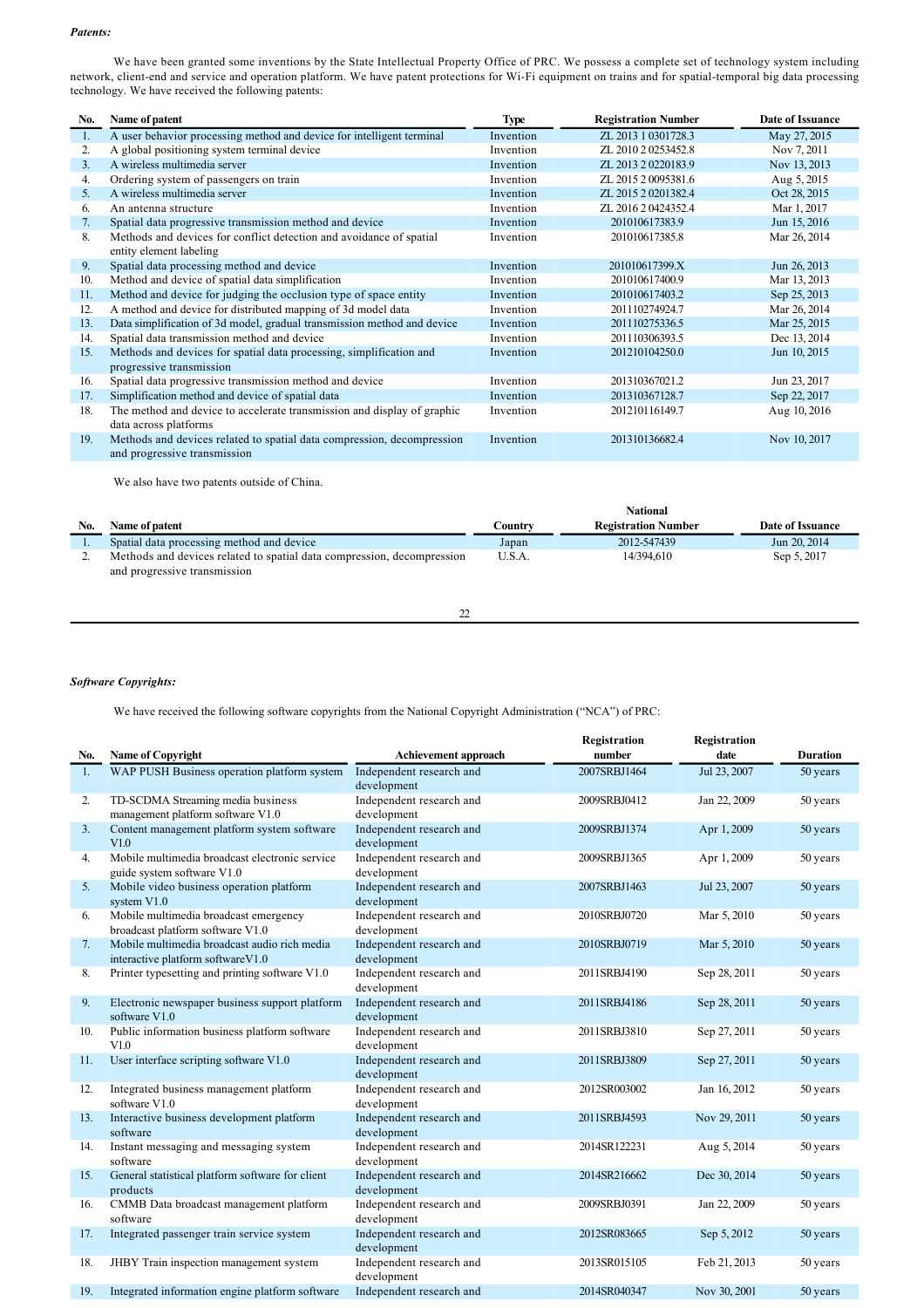|     | V1.0                                           | development              |              |              |          |
|-----|------------------------------------------------|--------------------------|--------------|--------------|----------|
| 20. | Super information engine development platform  | Independent research and | 2014SR036792 | Mar 5, 2003  | 50 years |
|     | software V5.0                                  | development              |              |              |          |
| 21. | Core map super network information engine      | Independent research and | 2014SR036772 | Sep 15, 2007 | 50 years |
|     | platform software V1.0                         | development              |              |              |          |
| 22. | Integrated management of the grid gis software | Independent research and | 2014SR036808 | Jun 20, 2008 | 50 years |
|     | V1.0                                           | development              |              |              |          |

# 23

| No. | Name of Copyright                                                                    | Achievement approach                    | <b>Registration number</b> | <b>Registration date</b> | <b>Duration</b> |
|-----|--------------------------------------------------------------------------------------|-----------------------------------------|----------------------------|--------------------------|-----------------|
| 23. | Core map rural power grid equipment GPS patrol                                       | Independent research and                | 2014SR036810               | Dec 10, 2008             | 50 years        |
|     | system software V1.0                                                                 | development                             |                            |                          |                 |
| 24. | Diagram grid patrol PDA system software V1.0                                         | Independent research and<br>development | 2014SR036778               | Dec 12, 2008             | 50 years        |
| 25. | Core map geographic information engine desktop<br>platform software V1.0             | Independent research and<br>development | 2014SR036614               | Jan 15, 2009             | 50 years        |
| 26. | Integrated management of the grid geographic<br>information Web system software V1.0 | Independent research and<br>development | 2014SR036799               | Mar 10, 2009             | 50 years        |
| 27. | Core map railway power supply equipment GPS<br>patrol system software V1.0           | Independent research and<br>development | 2014SR036783               | Mar 25, 2010             | 50 years        |
| 28. | Core map network 3 d map server software V1.0                                        | Independent research and<br>development | 2014SR036788               | Feb 20, 2011             | 50 years        |
| 29. | Core map network 3d map client software V1.0                                         | Independent research and<br>development | 2014SR036637               | Feb 22, 2011             | 50 years        |
| 30. | Core map 3d map network publishing platform<br>software V1.0                         | Independent research and<br>development | 2014SR036633               | Mar 10, 2011             | 50 years        |
| 31. | Core map 3d map network release plug-in system<br>software V1.0                      | Independent research and<br>development | 2014SR036622               | Mar 15, 2011             | 50 years        |
| 32. | Core map network 3d map smartphone platform<br>software V1.0                         | Independent research and<br>development | 2014SR036638               | Apr 28, 2011             | 50 years        |
| 33. | Core map network GIS Shared mobile platform<br>software V1.0                         | Independent research and<br>development | 2014SR036634               | Oct 31, 2011             | 50 years        |
| 34. | Core map network GIS sharing platform software<br>V1.0                               | Independent research and<br>development | 2014SR036639               | Dec 16, 2011             | 50 years        |
| 35. | Zhiyu Knowledge Management Platform<br>Software                                      | Independent research and<br>development | 2019SR0971246              | Sep 19, 2019             | 50 years        |
| 36. | MAX Smart Recommendation Algorithm Engine<br>Software                                | Independent research and<br>development | 2018SR750085               | Sep 17, 2018             | 50 years        |
| 37. | MAX Smart Recommendation System                                                      | Independent research and<br>development | 2018SR750024               | Sep 17, 2018             | 50 years        |
| 38. | MAX Smart Content Brain System                                                       | Independent research and<br>development | 2018SR750030               | Sep 17, 2018             | 50 years        |
| 39. | <b>MAX Smart Recommendation SDK Software</b>                                         | Independent research and<br>development | 2018SR750025               | Sep 17, 2018             | 50 years        |
| 40. | MAX Smart Recommendation Mini Program<br>Software                                    | Independent research and<br>development | 2018SR751139               | Sep 17, 2018             | 50 years        |
| 41. | Botbrain Smart Party Building Solution Software                                      | Independent research and<br>development | 2018SR395051               | May 29, 2018             | 50 years        |
| 42. | Zhiyu Smart Knowledge Platform Software                                              | Independent research and<br>development | 2018SR395034               | May 29, 2018             | 50 years        |
| 43. | Toutiao Cloud Content Configuration<br>Management System                             | Independent research and<br>development | 2017SR299411               | Jun 22, 2017             | 50 years        |
| 44. | Toutiao Cloud Image And Text Smart<br>Recommendation Mini Program Software           | Independent research and<br>development | 2017SR300749               | Jun 22,2017              | 50 years        |
| 45. | Toutiao Cloud Text Smart Recommendation<br>Algorithm Engine Software                 | Independent research and<br>development | 2017SR299425               | Jun 22,2017              | 50 years        |
| 46. | Toutiao Cloud graphic Smart Recommendation<br>SDK Software (Android version)         | Independent research and<br>development | 2017SR300400               | Jun 22,2017              | 50 years        |
| 47. | Toutiao Cloud Image Text Smart<br>Recommendation System                              | Independent research and<br>development | 2017SR300785               | Jun 22,2017              | 50 years        |
| 48. | Botbrain Big Data Analysis Platform Software                                         | Independent research and<br>development | 2017SR300774               | Jun 22,2017              | 50 years        |

# *Trademarks:*

We have registered the following trademarks with the Trademark Office, State Administration for Industry and Commerce in the PRC:

|                |             | <b>Classification</b> |                       | Registration  |
|----------------|-------------|-----------------------|-----------------------|---------------|
| N <sub>0</sub> | Trademark   | Number                | Valid Period          | <b>Number</b> |
|                | LookLook-图形 | 38                    | 2009.04.07-2029.04.06 | 4666051       |
|                | LookLook-图形 | 42                    | 2008.12.21-2028.12.20 | 4666050       |
|                | xfeng-文字    | 35                    | 2012.03.28-2022.03.27 | 9229145       |
|                | xfeng-文字    | 38                    | 2012.03.28-2022.03.27 | 9229160       |
|                | xfeng-文字    | 41                    | 2012 03:28-2022 03:27 | 9229190       |

|     |                | <b>Hassification</b><br>. . |                                                  | atıon.<br>- - -                |
|-----|----------------|-----------------------------|--------------------------------------------------|--------------------------------|
| 1NO | --<br>rademark | Number                      | alid /<br>-Period<br>.                           | Number                         |
|     | xteng-         | 42                          | $\sim$<br>ּטר<br>201<br>$\sim$ $\sim$<br>4.UD.ZT | $\sim$ $\sim$ $\sim$<br>フムムフムム |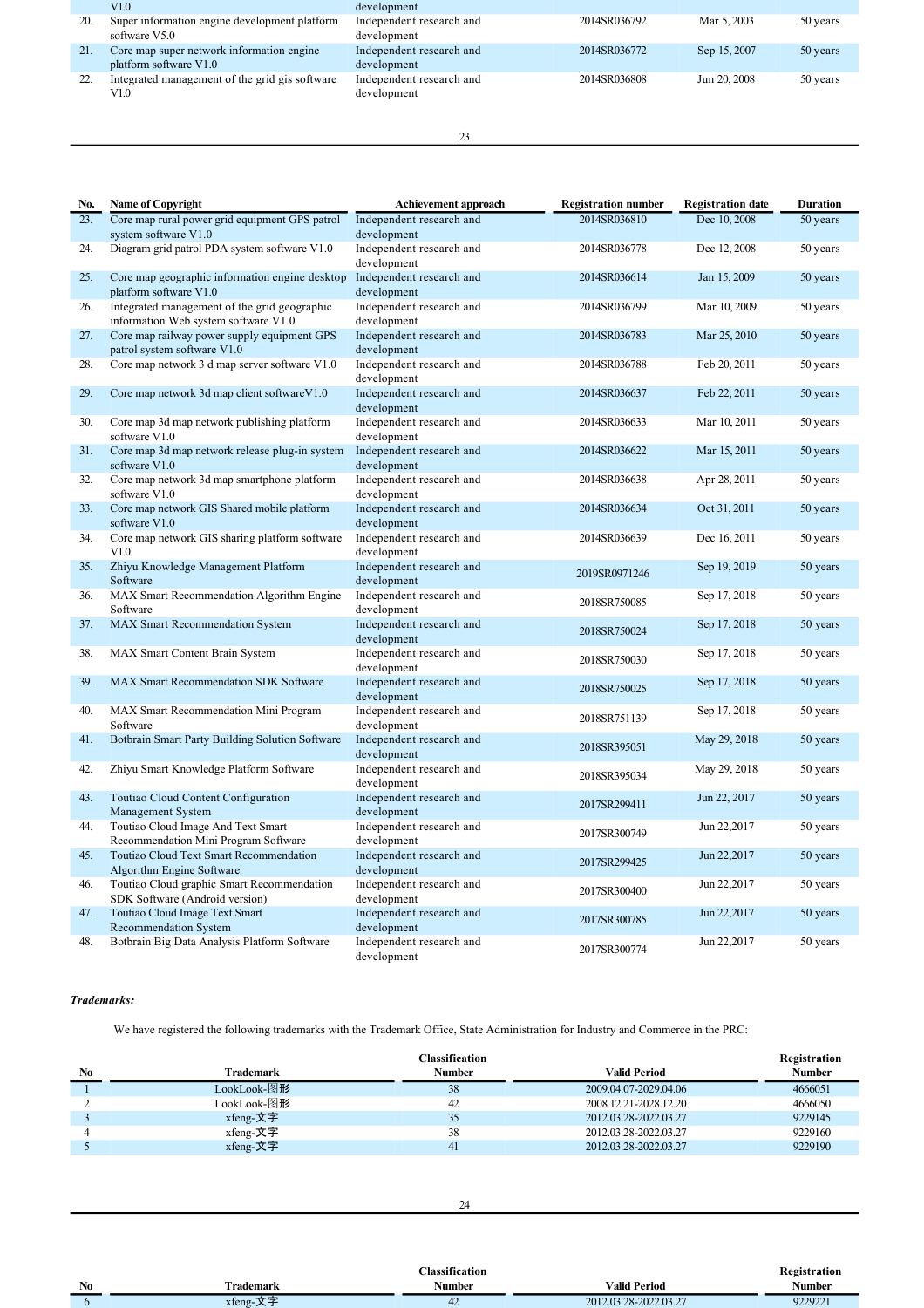| $\tau$      | 中传视讯-文字+图形     | 42             | 2008.12.21-2028.12.20 | 4666047  |
|-------------|----------------|----------------|-----------------------|----------|
| $\,$ 8 $\,$ | 中传视讯-文字        | 42             | 2008.12.21-2028.12.20 | 4666048  |
| 9           | 中传视讯-文字        | 38             | 2008.12.21-2028.12.20 | 4666049  |
| 10          | 新蜂-文字          | 38             | 2011.08.21-2021.08.20 | 8538907  |
| 11          | 新蜂-文字          | 42             | 2012.01.28-2022.01.27 | 8539078  |
| 12          | 新蜂.潮-文字        | 38             | 2011.08.21-2021.08.20 | 8539104  |
| 13          | 新蜂.潮-文字        | 42             | 2012.01.28-2022.01.27 | 8539141  |
| 14          | 新影力            | 41             | 2014.08.28-2024.08.27 | 12288643 |
| 15          | 小人-图形          | 35             | 2014.08.28-2024.08.27 | 12287985 |
| 16          | 小人-图形          | 38             | 2014.08.28-2024.08.27 | 12288580 |
| 17          | 小人-图形          | 41             | 2014.08.28-2024.08.27 | 12288629 |
| 18          | 小人-图形          | 42             | 2014.08.28-2024.08.27 | 12288435 |
| 19          | 中传-文字          | 38             | 2014.08.28-2024.08.27 | 12288267 |
| 20          | 中传-图形          | 38             | 2014.08.28-2024.08.27 | 12288289 |
| 21          | 中童-文字          | 41             | 2014.08.07-2024.08.06 | 12214085 |
| 22          | 中童在线-文字        | 41             | 2014.08.07-2024.08.06 | 12214092 |
| 23          | 翠鸟-文字          | 38             | 2014.08.07-2014.08.06 | 12214058 |
| 24          | 翠鸟-文字          | 42             | 2014.08.07-2014.08.06 | 12214125 |
| 25          | 爱翠鸟-文字         | 38             | 2014.08.07-2024.08.06 | 12214066 |
| 26          | 爱翠鸟-文字         | 41             | 2014.08.07-2024.08.06 | 12214096 |
| 27          | 爱翠鸟-文字         | 42             | 2014.08.07-2024.08.06 | 12214126 |
| 28          | 翠鸟-图形          | 35             | 2014.08.07-2024.08.06 | 12214040 |
| 29          | 翠鸟-图形          | 38             | 2014.08.07-2024.08.06 | 12214074 |
| 30          | 翠鸟-图形          | 41             | 2014.08.07-2024.08.06 | 12214100 |
| 31          | 翠鸟-图形          | 42             | 2014.08.07-2024.08.06 | 12214131 |
| 32          | 信号小喇叭图形+CMEDIA | 41             | 2015.03.21-2025.03.20 | 12480439 |
| 33          | LookLook-图形    | 38             | 2015.11.14-2025.11.13 | 11533428 |
| 34          | LookLook-图形    | 42             | 2014.06.21-2024.06.20 | 11533720 |
| 35          | LookLook-文字    | 38             | 2014.07.14-2024.07.13 | 11534067 |
| 36          | LookLook-文字    | 42             | 2014.04.14-2024.04.13 | 11534227 |
| 37          | 箩筐-图形          | 41             | 2016.06.14-2026.06.13 | 16580228 |
| 38          | 箩筐-图形          | 42             | 2016.06.14-2026.06.13 | 16580227 |
| 39          | 箩筐-文字          | 42             | 2016.09.28-2026.09.27 | 16580249 |
| 40          | 箩筐-文字          | 41             | 2016.06.14-2026.06.13 | 16580250 |
| 41          | 箩筐-文字          | 35             | 2016.09.21-2026.09.20 | 16580252 |
| 42          | 箩筐-文字          | 9              | 2016.06.14-2026.06.13 | 16580253 |
| 43          | 箩筐-图形          | 38             | 2016.06.14-2026.06.13 | 16580229 |
| 44          | 箩筐-图形          | 35             | 2016.06.14-2026.06.13 | 16580230 |
| 45          | 箩筐-图形          | $\mathbf{Q}$   | 2016.06.14-2026.06.13 | 16580231 |
| 46          | 微时光-文字         | 42             | 2016.09.28-2026.09.27 | 16580247 |
| 47          | 传游录屏-文字        | 9              |                       | 16782144 |
| 48          |                | 35             | 2016.06.14-2026.06.13 |          |
|             | 传游录屏-文字        |                | 2016.06.14-2026.06.13 | 16782143 |
| 49          | 传游录屏-文字        | 38             | 2016.06.14-2026.06.13 | 16782142 |
| 50          | 传游录屏-文字        | 41             | 2016.06.14-2026.06.13 | 16782141 |
| 51          | 传游录屏-文字        | 42             | 2016.06.14-2026.06.13 | 16782140 |
| 52          | 录游器-文字         | 9              | 2016.06.14-2026.06.13 | 16782135 |
| 53          | 录游器-文字         | 35             | 2016.06.14-2026.06.13 | 16782136 |
| 54          | 录游器-文字         | 38             | 2016.06.14-2026.06.13 | 16782137 |
| 55          | 录游器-文字         | 41             | 2016.06.14-2026.06.13 | 16782138 |
| 56          | 录游器-文字         | 42             | 2016.06.14-2026.06.13 | 16782139 |
| 57          | 畅联TV-文字        | 41             | 2016.01.21-2026.01.20 | 15792467 |
| 58          | LKCO-文字        | $\overline{9}$ | 2020.03.28-2030.03.27 | 40267810 |
| 59          | LKCO-文字        | 35             | 2020.03.28-2030.03.27 | 40266023 |
| 60          | LKCO-文字        | 38             | 2020.04.07-2030.04.06 | 40270521 |

|    |                     | Classification |                       | Registration  |
|----|---------------------|----------------|-----------------------|---------------|
| No | <b>Trademark</b>    | <b>Number</b>  | <b>Valid Period</b>   | <b>Number</b> |
| 61 | LKCO-文字             | 41             | 2020.03.28-2030.03.27 | 40266047      |
| 62 | LKCO-文字             | 42             | 2020.03.28-2030.03.27 | 40269524      |
| 63 | LK-图形               | 41             | 2020.01.28-2030.01.27 | 38000351      |
| 64 | LK-图形               | 42             | 2020.01.28-2030.01.27 | 37999219      |
| 65 | Luokung-文字          | 9              | 2020.01.21-2030.01.20 | 37990480      |
| 66 | Luokung-文字          | 35             | 2020.02.07-2030.02.06 | 37993561      |
| 67 | Luokung-文字          | 38             | 2020.01.21-2030.01.20 | 37990532      |
| 68 | Luokung-文字          | 41             | 2020.01.21-2030.01.20 | 37989767      |
| 69 | Luokung-文字          | 42             | 2020.01.21-2030.01.20 | 37986487      |
| 70 | 两个空心方框图形+luokung文字  | 9              | 2020.07.21-2030.07.20 | 40271050      |
| 71 | 两个空心方框图形+luokung文字  | 35             | 2020.07.21-2030.07.20 | 40266018      |
| 72 | 两个空心方框图形+luokung文字  | 38             | 2020.05.14-2030.05.13 | 40270516      |
| 73 | 两个空心方框图形+luokung文字  | 41             | 2020.05.14-2030.05.13 | 40269009      |
| 74 | 两个空心方框图形+luokung文字  | 42             | 2020.07.21-2030.07.20 | 40266052      |
| 75 | 两个空心方框图形+箩筐文字       | 9              | 2020.07.21-2030.07.20 | 40267807      |
| 76 | 两个空心方框图形+箩筐文字       | 35             | 2020.07.21-2030.07.20 | 40268691      |
| 77 | 两个空心方框图形+箩筐文字       | 41             | 2020.05.14-2030.05.13 | 40267474      |
| 78 | 两个空心方框图形+箩筐文字       | 42             | 2020.07.21-2030.07.20 | 40269024      |
| 79 | 两个实心方框图形+luokung文字  | 35             | 2020.07.21-2030.07.20 | 40269486      |
| 80 | 两个实心方框图形+luokung文字  | 41             | 2020.07.21-2030.07.20 | 40270299      |
| 81 | 两个实心方框图形+luokung文字  | 42             | 2020.07.21-2030.07.20 | 40267953      |
| 82 | 两个实心方框图形+箩筐文字       | 35             | 2020.07.21-2030.07.20 | 40267050      |
| 83 | 两个实心方框图形+箩筐文字       | 41             | 2020.07.21-2030.07.20 | 40269015      |
| 84 | 两个实心方框图形+箩筐文字       | 42             | 2020.07.21-2030.07.20 | 40267956      |
| 85 | 实心+空心方框图形+luokung文字 | 9              | 2020.05.14-2030.05.13 | 40270265      |
| 86 | 实心+空心方框图形+luokung文字 | 35             | 2020.05.14-2030.05.13 | 40270278      |
| 87 | 实心+空心方框图形+luokung文字 | 38             | 2020.05.14-2030.05.13 | 40269000      |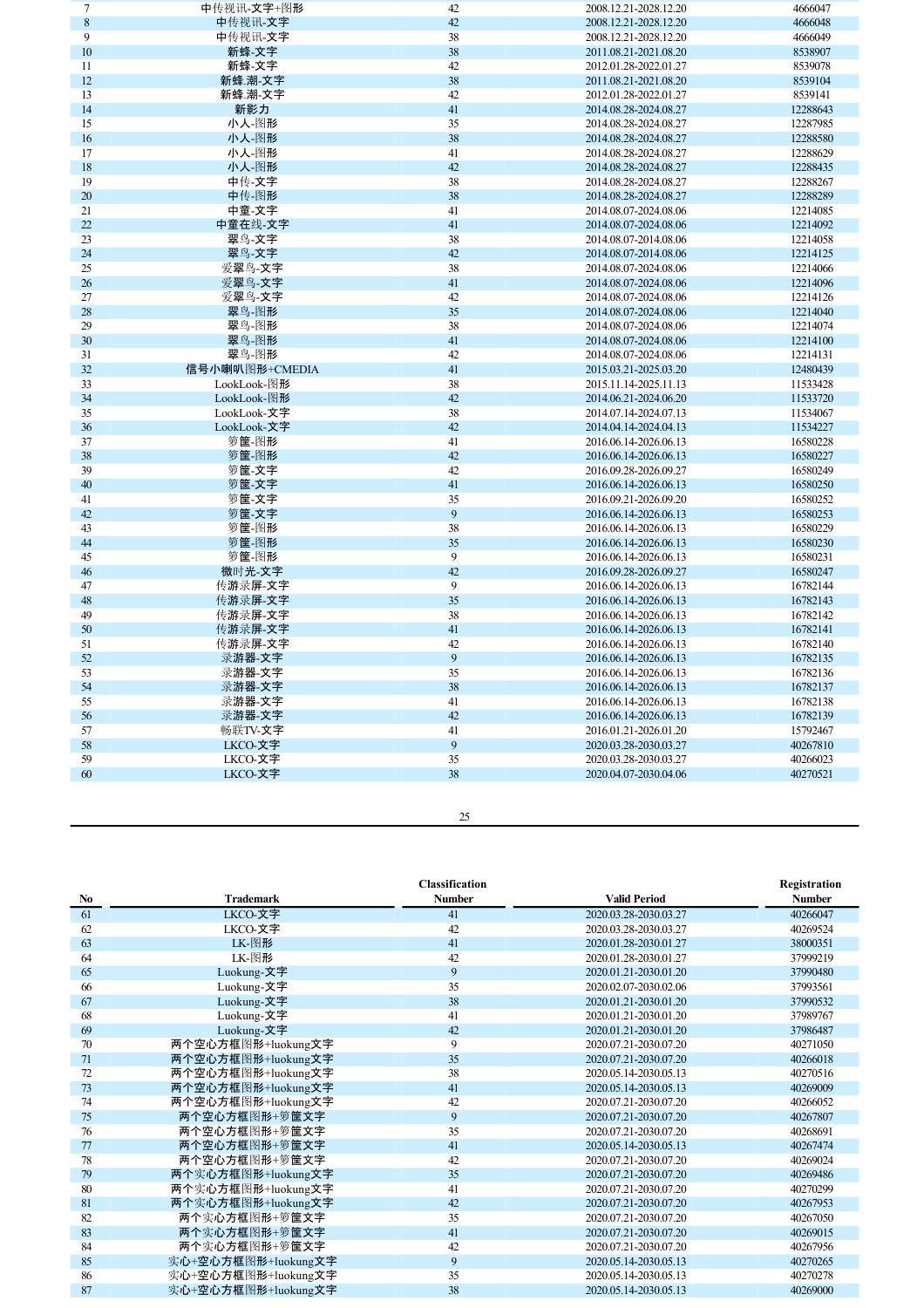| 实心+空心方框图形+luokung文字 | 41                                                                                               | 2020.05.14-2030.05.13                           | 40270528                                                                                                                                                                                   |
|---------------------|--------------------------------------------------------------------------------------------------|-------------------------------------------------|--------------------------------------------------------------------------------------------------------------------------------------------------------------------------------------------|
| 实心+空心方框图形+luokung文字 | 42                                                                                               | 2020.05.14-2030.05.13                           | 40266100                                                                                                                                                                                   |
| 实心+空心方框图形+箩筐文字      | 9                                                                                                | 2020.05.14-2030.05.13                           | 40267036                                                                                                                                                                                   |
| 实心+空心方框图形+箩筐文字      | 35                                                                                               | 2020.07.21-2030.07.20                           | 40267049                                                                                                                                                                                   |
| 实心+空心方框图形+箩筐文字      | 41                                                                                               | 2020.05.14-2030.05.13                           | 40269014                                                                                                                                                                                   |
| 实心+空心方框图形+箩筐文字      | 42                                                                                               | 2020.07.21-2030.07.20                           | 40269025                                                                                                                                                                                   |
| 最e地图-文字             | 9                                                                                                | 2020.06.21-2030.06.20                           | 41612242                                                                                                                                                                                   |
| 最e地图-文字             | 16                                                                                               | 2020.06.21-2030.06.20                           | 41621674                                                                                                                                                                                   |
| 最e地图-文字             | 42                                                                                               | 2020.06.21-2030.06.20                           | 41604173                                                                                                                                                                                   |
| e地图-文字              | 16                                                                                               | 2020.11.07-2030.11.06                           | 41614991                                                                                                                                                                                   |
| SuperEngine图形       | 9                                                                                                | 2011.11.14-2021.11.13                           | 8125722                                                                                                                                                                                    |
| SuperEngine图形       | 42                                                                                               | 2011.04.21-2021.04.20                           | 8125728                                                                                                                                                                                    |
| WhooCine-文字         | 9                                                                                                | 2019.09.14-2029.09.13                           | 36049237                                                                                                                                                                                   |
| WhooCine-文字         | 35                                                                                               | 2019.09.07-2029.09.06                           | 36071274                                                                                                                                                                                   |
| WhooCine-文字         | 38                                                                                               | 2019.09.14-2029.09.13                           | 36059065                                                                                                                                                                                   |
| WhooCine-文字         | 41                                                                                               | 2019.09.14-2029.09.13                           | 36046824                                                                                                                                                                                   |
| WhooCine-文字         | 42                                                                                               | 2019.09.07-2029.09.06                           | 36059525                                                                                                                                                                                   |
| 速映-文字               | 9                                                                                                | 2019.09.14-2029.09.13                           | 36070079                                                                                                                                                                                   |
| 速映-文字               | 35                                                                                               | 2019.09.14-2029.09.13                           | 36064784                                                                                                                                                                                   |
| 速映-文字               | 38                                                                                               | 2019.09.14-2029.09.13                           | 36062805                                                                                                                                                                                   |
| 速映-文字               | 41                                                                                               | 2019.09.14-2029.09.13                           | 36054899                                                                                                                                                                                   |
|                     |                                                                                                  | 2019.09.14-2029.09.13                           | 36047495                                                                                                                                                                                   |
| BOTBRAIN-文字         | 9                                                                                                | 2017.11.21-2027.11.20                           | 21410376                                                                                                                                                                                   |
| 群刊-文字               | 42                                                                                               | 2018.7.28-2028.7.27                             | 25717332                                                                                                                                                                                   |
| 布本-文字               | 42                                                                                               | 2017.11.21-2027.11.20                           | 21410499                                                                                                                                                                                   |
|                     | 35                                                                                               | 2018.7.28-2018.7.27                             | 25731744                                                                                                                                                                                   |
|                     |                                                                                                  |                                                 | 21410512                                                                                                                                                                                   |
|                     |                                                                                                  |                                                 | 21410428                                                                                                                                                                                   |
|                     |                                                                                                  |                                                 | 39377587                                                                                                                                                                                   |
|                     |                                                                                                  |                                                 | 37465039                                                                                                                                                                                   |
|                     |                                                                                                  |                                                 | 37481043                                                                                                                                                                                   |
|                     |                                                                                                  |                                                 | 39375768                                                                                                                                                                                   |
|                     |                                                                                                  |                                                 | 39360601                                                                                                                                                                                   |
|                     |                                                                                                  |                                                 | 39370364                                                                                                                                                                                   |
|                     | 速映-文字<br>群刊-文字<br>BOTBRAIN-文字<br>布本-文字<br>布本-文字<br>布本-图形<br>布本-图形<br>布本知鱼-文字<br>布本知鱼-文字<br>布本-文字 | 42<br>42<br>9<br>38<br>9<br>42<br>9<br>42<br>41 | 2017.11.21-2027.11.20<br>2017.11.21-2027.11.20<br>2020.2.21-2030.2.20<br>2019.12.14-2029.12.13<br>2020.2.21-2030.2.20<br>2020.2.21-2030.2.20<br>2020.2.28-2030.2.27<br>2020.2.21-2030.2.20 |

See below for an explanation of each classification number used in the table above.

26

Classification No. 9: data processing apparatus, couplers (data processing equipment), computer software (recorded), monitors (computer programs), smart cards (integrated circuit cards), electro-dynamic apparatus for the remote control of signals, alarms, and electric installations for the remote control of industrial operations.

Classification No. 35: auctioneering, sales promotion for others, marketing analysis, marketing research, importexport agencies, advisory services for business management, business management for franchise, personnel management consultancy, relocation services for businesses, and systemization of information into computer databases.

Classification No. 38: include services that enable at least sensory communication between two people. Such services allow one person to talk to another, send messages from one person to another, and make verbal or visual contact between one person and the other. This classification especially includes the service for broadcasting radio or television programs, except for radio advertising services and telemarketing services.

Classification No. 41: instruction services, teaching, education information, tuition, arranging and conducting of colloquiums, publication of electronic books and journals on-line, amusements, and vocational guidance.

Classification No. 42: technical research, studies (technical project), computer software design, updating of computer software, recovery of computer data, computer systems analysis, installation of computer software, computer antivirus protection, and research and development for others.

#### **Business Certificates and Qualifications**

We have obtained all necessary regulatory certifications to conduct our business in the PRC, including without limitation, the following: Software Enterprise Recognition Certificate, Computer Information System Integration Qualification Certificate, Construction Enterprise Qualification Certificate, and Security Technology & Protection Enterprise Certificate. We have also been properly certified as a high-tech enterprise and have met the ISO 9001:2000 qualification management system.

# **Legal Proceedings**

Although we may, from time to time, be involved in litigation and claims arising out of our operations in the normal course of business, we do not believe that we are a party to any litigation that will have a material adverse impact on our financial condition or results of operations. To our knowledge, other than as described below there are no material legal proceedings threatened against us. From time to time, we may be subject to various claims and legal actions arising in the ordinary course of business. Following the consummation of the AEA, we became successor in interest to the legal proceedings described below.

# Lawsuit with Beijing iQIYI Technology Co., Ltd.

On February 15, 2019, Beijing iQIYITechnology Co., Ltd. filed lawsuits with Beijing Internet Court alleging Shenzhen Jiu Zhou Shi Dai Digital and Technology Limited and Beijing Zhong Chuan Shi Xun Technology Limited are in infringement of exclusive rights to communication through information network of certain works, performances, audio and video products and claiming the economic loss amounts to approximately \$400,000 (RMB 2,610,000). The Court ruled that the economic loss amounts to \$41,000 (RMB270,000). On November 25, 2020, The Court of Appeal has confirmed the judge's decision.

On December 14, 2019, Beijing Internet Court arranged a trial; Beijing iQIYI and the Company are negotiating a potential settlement while expecting a verdict from the court. The Court ruled that the economic loss amounts to \$21,000 (RMB140,000). On November 25, 2020, The Court of Appeal has confirmed the judge's decision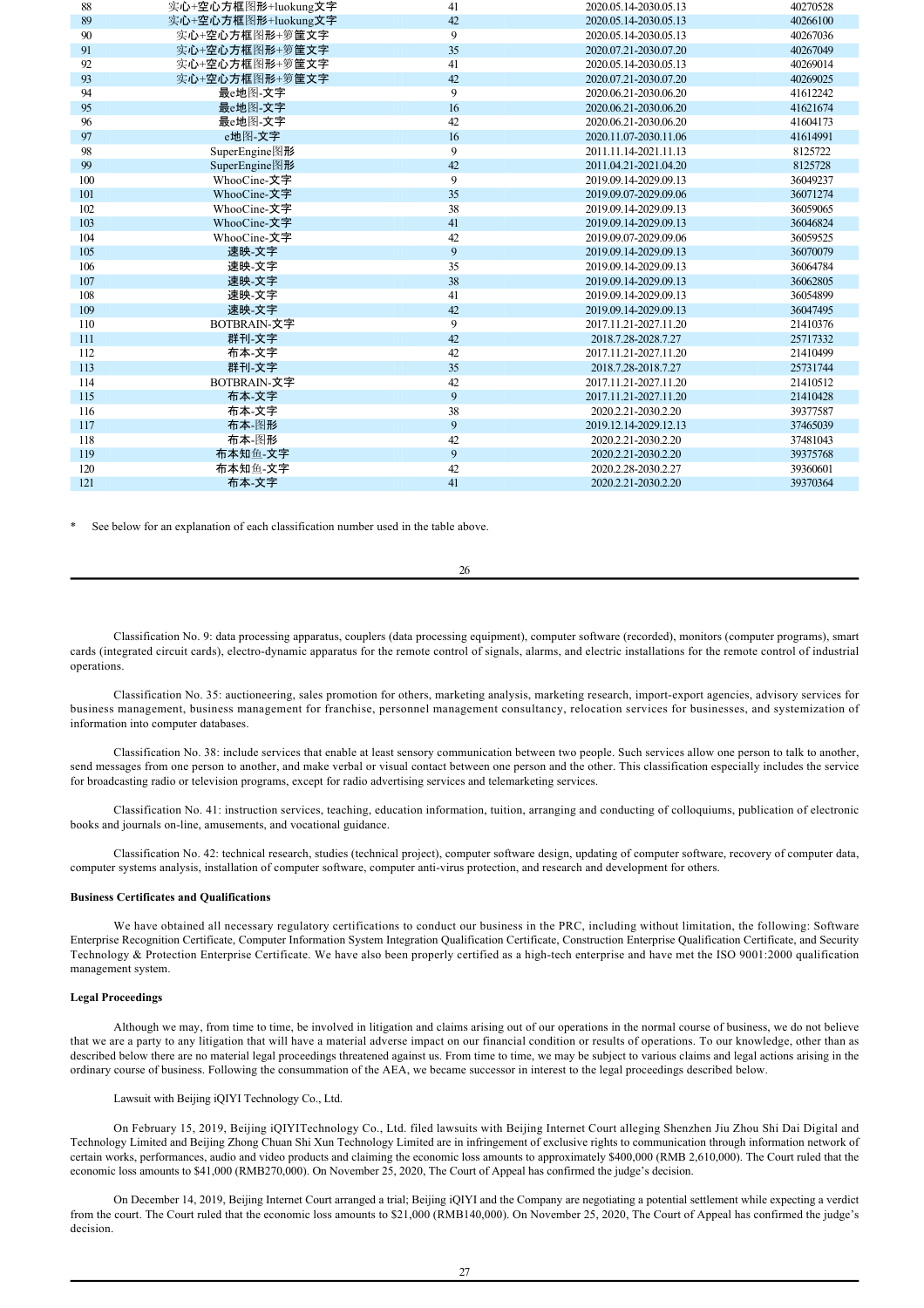#### **C. ORGANIZATIONAL STRUCTURE**

The following diagram illustrates our corporate structure and the place of formation and affiliation of each of our subsidiaries and affiliates as of December 31, 2020.



#### **VIE Arrangements with Beijing Zhong Chuan Shi Xun Technology Limited's Subsidiaries and Their Respective Shareholders**

To comply with the PRC legal restrictions on foreign ownership of companies that operate mobile application services, our subsidiaries operate in such restricted service areas in the PRC through certain PRC domestic companies, whose equity interests are held by certain management members or founders of LK Technology Ltd. Part of the registered capital of these PRC domestic companies was funded by certain management members or founders of LK Technology Ltd. LK Technology Ltd., through its subsidiary Shenzhen Luokuang Technology Limited previously known as Zhong Chuan Tian Xia Information and Technology (Shenzhen) Limited (the "WFOE"), has entered into an exclusive business cooperation agreement with Beijing Zhong Chuan Shi Xun Technology Limited ("Zhong Chuan Shi Xun" or the "VIE") the PRC domestic company, which entitle the WFOE to receive a majority of the profit of Zhong Chuan Shi Xun. In addition, Shenzhen Luokuang Technology Limited has entered into certain agreements with those management members or founders, including an equity interest pledge agreement of the equity interests held by those management members or founders and an exclusive option agreement to acquire the equity interests in these companies when permitted by the PRC laws, rules and regulations. Details of the typical VIE structure of our significant consolidated VIEs, primarily domestic companies associated with the operations such as Zhong Chuan Shi Xun and its subsidiaries of Jiangsu Zhong Chuan Rui You Information and Technology Limited ("Zhong Chuan Rui You"), Huoerguosi Luokuang Information and Technology Limited ("Huoerguosi Luokuang") and Shenzhen Jiu Zhou Shi Dai Digital and Technology Limited ("Jiu Zhou Shi Dai"), are set forth below:

# *Exclusive Business Cooperation Agreement*

The VIE has entered into an exclusive business services agreement with the WFOE, pursuant to which the WFOE provides exclusive business services to the VIE. In exchange, the VIE pays a service fee to the WFOE which typically amounts to what would be substantially all of the VIE's pre-tax profit, resulting in a transfer of substantially all of the profits from the VIE to the WFOE.

### *Exclusive Option Agreement*

The VIE equity holders have granted the WFOE exclusive call options to purchase their equity interest in the VIE at an exercise price equal to the minimum price as permitted by applicable PRC laws. The WFOE may nominate another entity or individual to purchase the equity interest, if applicable, under the call options. Each call option is exercisable subject to the condition that applicable PRC laws, rules and regulations do not prohibit completion of the transfer of the equity interest pursuant to the call option. The VIE agrees not to distribute any dividends to the VIE equity holders without the approval of WFOE.

#### *Equity Interest Pledge Agreement*

Pursuant to the equity pledge agreement, the VIE equity holders have pledged all of their interests in the equity of the VIE as a continuing first priority security interest in favor of the WFOE to secure the performance of obligations by the VIEs and/or the equity holders under the exclusive business cooperation agreement. The WFOE is entitled to exercise its right to dispose of the VIE equity holders' pledged interests in the equity of the VIE and has priority in receiving payment by the application of proceeds from the auction or sale of such pledged interests, in the event of any breach or default under the exclusive business cooperation agreement, if applicable. These equity pledge agreements remain in force until all the obligations under the exclusive business cooperation agreement have been fulfilled.

The exclusive business cooperation agreement and equity interest pledge agreement described above also enable the Company to receive substantially all of the economic benefits from the VIE by typically entitling the WFOE to all dividends and other distributions declared by the VIE and to any distributions or proceeds from the disposal by the VIE equity holders of their equity interests in the VIE.

# **D. PROPERTY, PLANTS AND EQUIPMENT**

We lease offices as headquarter located at B9-5, B9-6 and B9-8, SOHO 3Q, No 9, Guanghua Road, Chaoyang District, Beijing, which covers a floor space of 1013 square meters. These leases expire on August 15, 2021 and are renewable upon negotiation.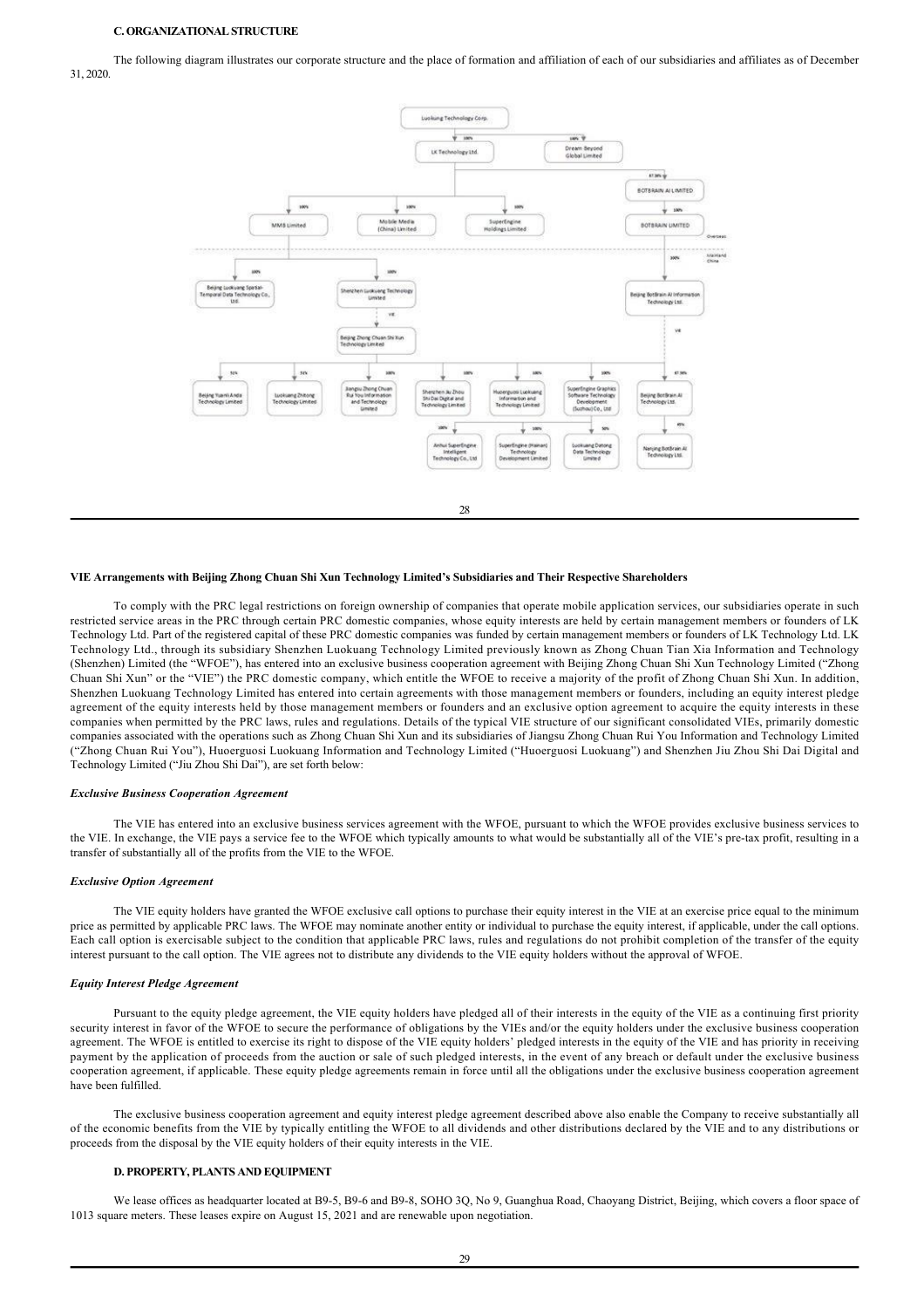None.

# **ITEM 5. OPERATING AND FINANCIAL REVIEW AND PROSPECTS**

# **A***.* **OPERATING RESULTS.**

*The following discussion and analysis of our financial condition and results of operations should be read in conjunction with our consolidated* financial statements and the notes to those financial statements appearing elsewhere in this report. This discussion and analysis contain forward-looking *statements that involve significant risks and uncertainties. As a result of many factors, such as our anticipated growth strategy, our plans to recruit more employees, our plans to invest in research and development to enhance our product or service lines, our future business development, results of operations and financial condition, expected changes in our net revenues and certain cost or expense items, our ability to attract and retain customers, trends and competition in the enterprise mobile software application market, and the factors set forth elsewhere in this report, our actual results may differ materially from those* anticipated in these forward-looking statements. In light of those risks and uncertainties, there can be no assurance that the forward-looking statements contained in this report will in fact occur. You should not place undue reliance on the forward-looking statements contained in this report.

*The forwardlooking statements speak only as of the date on which they are made, and, except to the extent required by U.S. federal securities laws, we undertake no obligation to update any forwardlooking statement to reflect events or circumstances after the date on which the statement is made or to reflect the occurrence of unanticipated events. Further, the information about our intentions contained in this report is a statement of our intention as of the date of this report and is based upon, among other things, the existing regulatory environment, industry conditions, market conditions and prices and our assumptions as of such date. We may change our intentions, at any time and without notice, based upon any changes in such factors, in our assumptions or otherwise.*

*Unless the context otherwise requires, all references to (i) "PRC" and "China" are to the People's Republic of China; (ii) "U.S. dollar," "\$" and "US\$" are to United States dollars; and (iii) "RMB", "Yuan" and Renminbi are to the currency of the PRC or China.*

#### **Overview**

Luokung Technology Corp. was incorporated on October 27, 2009 under the laws of the British Virgin Islands. We are a holding company and conduct our operations through our wholly-owned subsidiary named LK Technology Ltd., a British Virgin Islands limited liability company ("LK Technology"), and its whollyowned subsidiaries, MMB Limited and its respective subsidiaries, which possess two core brands "Luokuang" and "SuperEngine". "Luokuang" is a mobile application to provide Business to Customer (B2C) location-based services and "SuperEngine" provides Business to Business (B2B) and Business to Government (B2G) services in connection with spatial-temporal big data processing. In May 2010, we consummated an initial public offering of our American Depository Shares, or ADSs, for gross proceeds of \$16 million, and our ADSs were listed on the NASDAQ Capital Market under the ticker symbol "KONE". On August 17, 2018, we completed the transactions contemplated by the Asset Exchange Agreement ("AEA") with C Media Limited ("C Media") entered into on January 25, 2018. On August 20, 2018, we changed our name to Luokung Technology Corp., our American Depository Shares ("ADSs") were voluntarily delisted from the NASDAQ Capital Market on September 19, 2018 and on January 3, 2019 our ordinary shares started trading on NASDAQ under the ticker symbol "LKCO".

On August 17, 2018, we consummated an asset exchange transaction, pursuant to which we exchanged all issued and outstanding capital stock in Topsky Info-Tech Holdings Pte Ltd., the parent of Softech, for the issued and outstanding capital stock of LK Technology (the "Asset Exchange"). In connection with the Asset Exchange, we changed our name on August 20, 2018, and on September 20, 2018, completed the issuance to the shareholders of C Media Limited, the former parent of LK Technology, of (i) 185,412,599 of our ordinary shares, par value \$0.01 per share and (ii) 1,000,000 of our preferred shares. Upon the consummation of the Asset Exchange, we ceased our previous business operations and became a company focused on the provision of location-based service in China.

| t            | ٦                  |  |
|--------------|--------------------|--|
| ۰.<br>$\sim$ | I<br>i<br>. .<br>٧ |  |

On August 25, 2018, LK Technology entered into a Stock Purchase Agreement with the shareholders of Superengine Holding Limited, a limited liability company incorporated under the laws of the British Virgin Islands (the "Superengine"), pursuant to which LK Technology acquired all of the issued and outstanding shares of Superengine for an aggregate purchase price of US\$60 million, which was paid by the issuance of our Ordinary Shares in an amount equal to the quotient of (x) the Purchase Price divided by (y) the average of the closing prices of the Ordinary Shares on the NASDAQ Capital Market over the 12 months period preceding July 31, 2018. We are a party to the Agreement in connection with the issuance of the Ordinary Shares and certain other limited purposes.

On May 10, 2019 and November 6, 2020, the Company entered into a Stock Purchase Agreement and The Supplementary Agreement to Stock Purchase Agreement with the shareholders of Botbrain AI Limited ("Botbrain"), a limited liability company incorporated under the laws of the British Virgin Islands, pursuant to which the Company acquired 67.36% of the issued and outstanding shares of Botbrain for an aggregate purchase price of \$2.5 million (RMB 16.4 million), of which \$1.5 million (RMB 9.6 million) was to be paid in cash to obtain 20% of Botbrain and the Company issued 1,789,618 ordinary shares to acquire the remaining 47.36% of Botbrain. The closing of the acquisition was completed on December 4, 2020.

# **Results of operations for the fiscal year ended December 31, 2020 compared to the fiscal year ended December 31, 2019.**

# *Revenue*

*Advertising services.* We derive our revenue from the provision of user acquisition services to our advertisers on the strength of the LBS services we offer; the customers pay us based on performance, as measured by CPI (Cost Per Install), CPM (Cost Per Mile), and CPC (Cost Per Click). The Company recognizes revenue over time because the customer receives and consumes the benefit of our advertising services throughout the contract period.

*Software and services* The Company generates revenues primarily in the form of sale of a software license and provision of technology services. License fees include perpetual license fees, term license fees and royalties. Technology services primarily consist of fees for providing technology support services and technology solution services that enable customers to gain real-time operational intelligence by harnessing the value of their data.

Revenue for the sale of software licenses is recognized at the point in time when the right to use the software is provided to our customers.

Technology support service revenue is recognized over time as the services are performed because the customer receives and consumes the benefit of our performance throughout the contract period. Technology solution service revenue is recognized at the point in time when the service is completed. We bill for the services we have performed in accordance with the terms of the contract. We recognize the revenues associated with these professional services as we deliver the services to the customers.

|                            | <b>Fiscal Year Ended</b><br>December 31, |  |        | 2020 to 2019 |  |
|----------------------------|------------------------------------------|--|--------|--------------|--|
|                            | 2020<br>2019                             |  |        | % Change     |  |
|                            | (dollars in thousands)                   |  |        |              |  |
| Revenues                   |                                          |  |        |              |  |
| Advertising                | 17,895                                   |  | 17,806 | $0.5\%$      |  |
| License                    | 69                                       |  |        | 100.0%       |  |
| <b>Technology Services</b> | 300                                      |  | 973    | $(69.2)\%$   |  |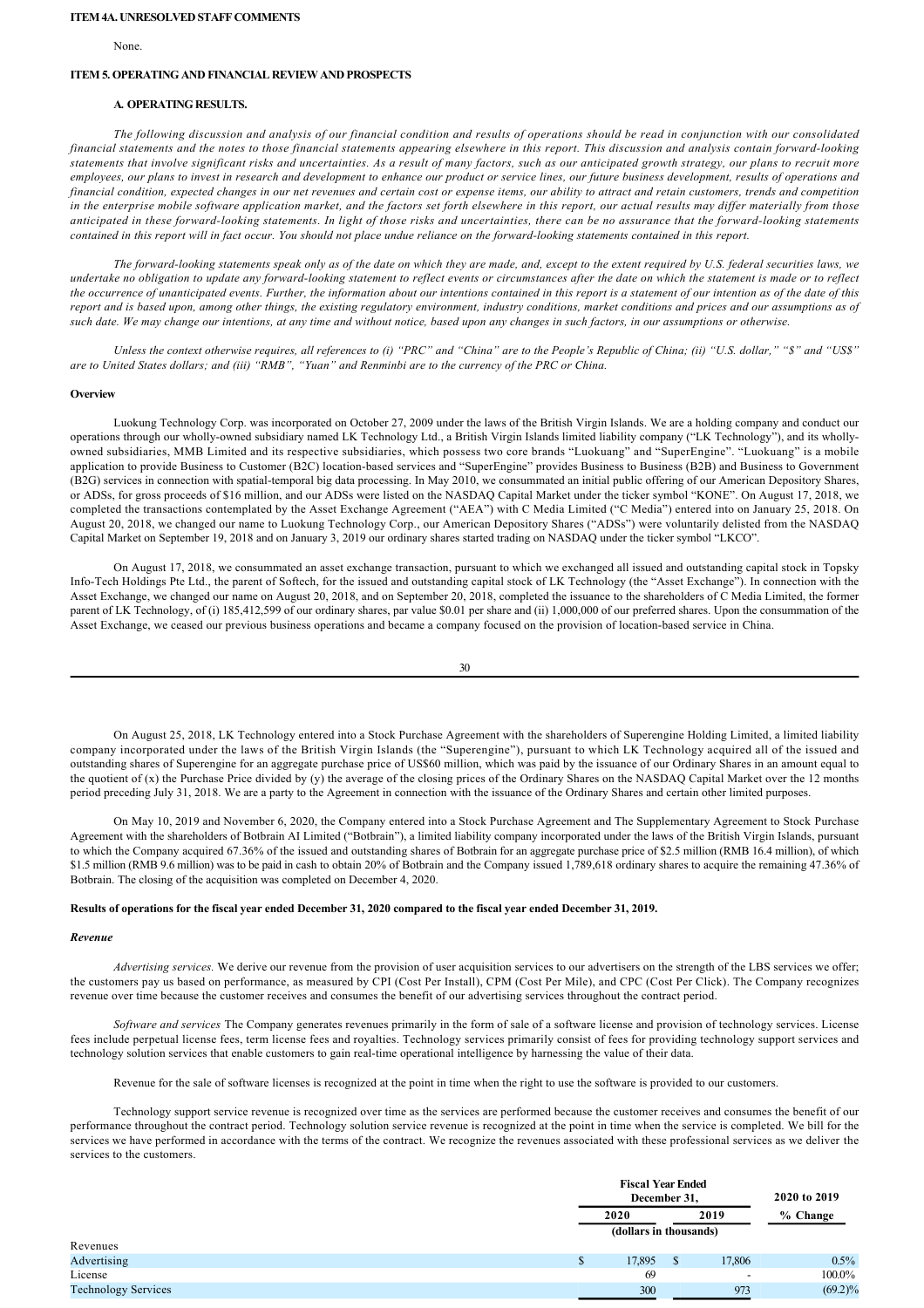| Total revenues             | 18,264    | (2.7)%<br>18,779<br>$\mathbf{s}$ |
|----------------------------|-----------|----------------------------------|
| Advertising                | 98.0%     | 94.8%                            |
| License                    | 0.4%      | $\overline{\phantom{0}}$         |
| <b>Technology Services</b> | 1.6%      | $5.2\%$                          |
|                            |           |                                  |
| Total                      | $100.0\%$ | $100.0\%$                        |
|                            |           |                                  |
|                            |           |                                  |
| 31                         |           |                                  |

For the year ended December 31, 2020, we had revenue of \$18,263,788, as compared to revenue of \$18,779,172 for the year ended December 31, 2019, a slight decrease of \$515,384, or 2.7%, which was primarily due to the lock down as a result of Covid-19, as the demand for LBS has decreased compared to the demand prior to the pandemic.

# *Cost of revenue*

Our cost of revenue primarily consists of traffic acquisition costs, depreciation, Wi-Fi equipment installation fees, amortization, spare parts, annual payments to local railway bureaus and other costs.

|                                   | <b>Year Ended December 31,</b>                 |                          |                          |        |            |         |  |
|-----------------------------------|------------------------------------------------|--------------------------|--------------------------|--------|------------|---------|--|
|                                   |                                                | 2020                     | 2019                     |        |            |         |  |
|                                   |                                                |                          | (dollars in thousands)   |        |            |         |  |
|                                   | $%$ of cost<br>$%$ of<br>$%$ of<br>$%$ of cost |                          |                          |        |            |         |  |
|                                   | Amount                                         | of revenue               | revenue                  | Amount | of revenue | revenue |  |
| Traffic acquisition costs         | 17.236                                         | 98.6%                    | $94.4\%$ \$              | 13,616 | 90.9%      | 72.5%   |  |
| Wi-Fi equipment installation fees | $\overline{\phantom{a}}$                       | $\overline{\phantom{a}}$ | -                        | 608    | $4.1\%$    | $3.2\%$ |  |
| Depreciation                      |                                                | $\overline{\phantom{0}}$ | $\overline{\phantom{0}}$ | 240    | 1.6%       | $1.3\%$ |  |
| Spare parts                       |                                                | $\overline{\phantom{a}}$ | -                        | 32     | $0.2\%$    | $0.2\%$ |  |
| Others                            | 243                                            | $1.4\%$                  | 1.3%                     | 480    | $3.2\%$    | 2.5%    |  |
| Total cost of revenue             | 17.479                                         | $100.0\%$                | $95.7\%$ \$              | 14.976 | $100.0\%$  | 79.7%   |  |

Cost of revenue for the year ended December 31, 2020 was \$17,479,479, representing an increase of \$2,503,463 or 16.7% as compared to \$14,976,016 for the year ended December 31, 2019. The increase was primarily attributable to the increase of traffic acquisition costs which we acquired to support the LLDMP. Our traffic acquisition costs may vary due to a number of factors, including the scale, targeted audience and the geographic location of traffic.

# *Selling and marketing expense*

Our selling and marketing expense mainly includes promotional and marketing expenses and compensation for our sales and marketing personnel.

Selling expense totaled \$1,708,222 for the year ended December 31, 2020, as compared to \$3,764,792 for the year ended December 31, 2019, a decrease of \$2,056,570 or 54.6%. The decrease was primarily attributable to a decrease in promotional and marketing activities of approximately 1,287,000, which was due to the decrease in promotional and marketing activities conducted by the Company to promote the Luokuang APP as a result of the termination of the Wi-Fi provision on express trains, and a decrease in the salaries and benefits for the sales and marketing personnel of approximately \$824,000.

#### *General and administrative expense*

Our general and administrative expenses consist primarily of salaries and benefits for our general and administrative personnel, rent, fees and expenses for legal, accounting and other professional services.

General and administrative expense totaled \$29,925,057 for the year ended December 31, 2020, as compared to \$22,844,383 for the year ended December 31, 2019, an increase of \$7,080,674 or 31.0%. The increase was primarily attributable to an increase in impairment on goodwill of approximately \$3,620,000, an increase in allowance for expected credit losses of other receivables of approximately \$8,827,000 and an increase in sharebased compensation to employees of approximately \$4,804,000, offset by a decrease in allowance for expected credit losses of accounts receivables of approximately \$4,139,000 and a decrease in professional fees of approximately \$5,517,000, which is mainly related to the completion of the AEA transaction in 2019.

## *Research and development expenses.*

Research and development expenses primarily consist of amortization of the intangible assets, and salaries and benefits for research and development personnel.

Research and development expenses totaled \$9,401,883 for the year ended December 31, 2020, as compared to \$8,710,746 for the year ended December 31, 2019, an increase of \$691,137 or 7.9%. The increase was primarily attributable to an increase in salaries and benefits for the research and development personnel of approximately \$1,291,000, offset by a decrease in software development fees of approximately \$623,000.

#### *Loss from operations*

As a result of the factors described above, for the year ended December 31, 2020, loss from operations amounted to \$40,250,853, as compared to loss from operations of \$31,516,765 for the year ended December 31, 2019, an increase of \$8,734,088, or 27.7%.

#### *Other income/expense*

Other income/expense mainly includes interest expenses from other loans and foreign currency gains/losses.

For the year ended December 31, 2020, other income, net, amounted to \$193,888 as compared to other expense, net, of \$505,438 for the year ended December 31, 2019, an increase of \$699,326, or 138.4%, which was primarily attributable to an increase in other income of approximately \$1,446,000 and an increase in foreign currency transaction gain of approximately \$2,777,000, offset by an increase in interest expenses of approximately \$3,524,000.

#### *Income tax*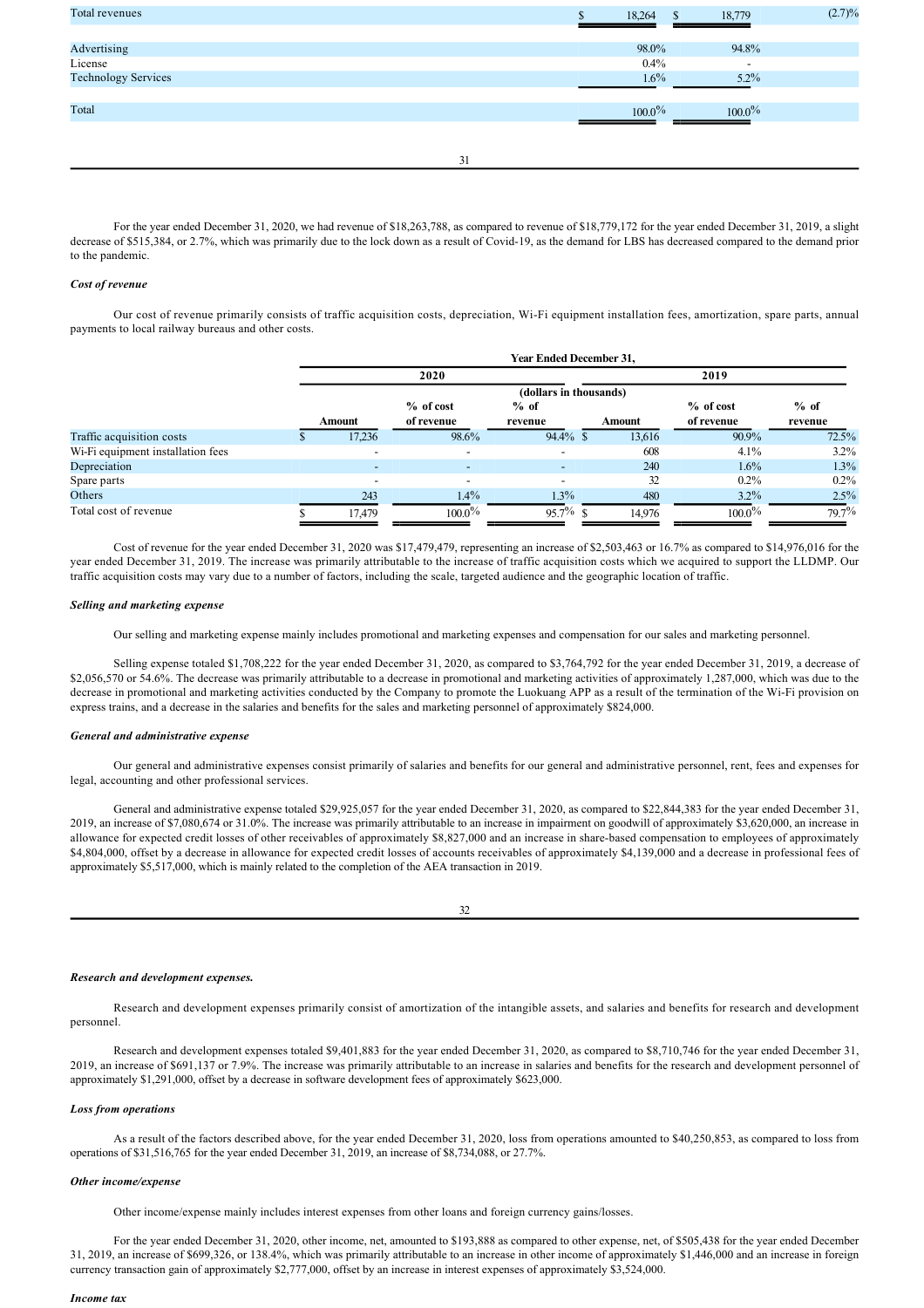We had income tax benefit of \$nil and \$70,992 for the years ended 2020 and 2019, respectively. We are subject to various rates of income tax under different jurisdictions. The following summarizes the major factors affecting our applicable tax rates in the BVI, Hong Kong and the PRC.

#### *BVI*

We are an exempted company incorporated in the British Virgin Islands. Under the current laws of the British Virgin Islands, we are not subject to income. corporation or capital gains tax in the British Virgin Islands. In addition, our payment of dividends to our shareholders, if any, is not subject to withholding tax in the British Virgin Islands.

# *Hong Kong*

Our subsidiaries in Hong Kong are subject to the uniform tax rate of 16.5%. Under Hong Kong tax law, our subsidiaries in Hong Kong are exempted from income tax on their foreign-derived income and there is no withholding tax in Hong Kong on remittance of dividends.

# *PRC*

Generally, our PRC subsidiaries, our consolidated affiliated entities and their subsidiaries are subject to enterprise income tax on their taxable income in the PRC at a rate of 25%. The enterprise income tax is calculated based on the entity's global income as determined under PRC tax laws and accounting standards.

An enterprise may benefit from a preferential tax rate of 15% under the EIT Law if it qualifies as a High and New Technology Enterprise, which is normally effective for a period of three years. Our subsidiaries, Beijing Zhong Chuan Shi Xun Technology Limited and Superengine Graphics Software Technology Development (Suzhou) Co., Ltd are High-tech enterprises and enjoy a favorable income tax rate of 15%.

| t |                        |  |
|---|------------------------|--|
|   |                        |  |
| × | I<br>٦<br>I<br>.<br>۰. |  |

# *Net loss*

As a result of the factors described above, our net loss was \$40,056,965 for the year ended December 31, 2020, compared to net loss of \$31,951,211 for the year ended December 31, 2019, an increase of \$8,105,754 or 25.4%.

# *Net loss attributable to owners of the Company*

The net loss attributable to owners of the Company was \$39,865,640, or \$0.18 per ordinary share (basic and diluted), for the year ended December 31, 2020, compared to net loss attributable to owners of the Company of \$31,513,178, or \$0.16 per ordinary share (basic and diluted), for the year ended December 31, 2019, a change of \$8,352,462 or 26.5%.

# *Foreign currency translation adjustment*

Our reporting currency is the U.S. dollar. The functional currency of our parent company and subsidiaries of LK Technology, MMB and Mobile Media is the U.S. dollar and the functional currency of the Company's subsidiaries incorporated in China is the Chinese Renminbi ("RMB"). The financial statements of our subsidiaries incorporated in China are translated to U.S. dollars using period end rates of exchange for assets and liabilities, and average rates of exchange (for the period) for revenue, costs, and expenses. Net gains and losses resulting from foreign exchange transactions are included in the consolidated statements of operations and comprehensive loss. As a result of foreign currency translations, which are a noncash adjustment, we reported a foreign currency translation loss of \$2,937,074 for the year ended December 31, 2020, as compared to a foreign currency translation gain of \$541,489 for the year ended December 31, 2019. This non-cash gain/loss had the effect of increasing/decreasing our reported comprehensive income/loss.

# *Comprehensive loss*

As a result of our foreign currency translation adjustment, we had comprehensive loss for the year ended December 31, 2020 of \$42,994,039, compared to comprehensive loss of \$31,409,722 for the year ended December 31, 2019.

# **Results of operations for the fiscal year ended December 31, 2019 compared to the fiscal year ended December 31, 2018.**

### *Revenue*

*Displaybased online advertising services.* The Company provides displaybased online advertising services to customers by integrating text description, image and video, and displaying the advertisements in a prominent position on Luokuang mobile application on a cost-per-click basis; the customers pay us only when a user clicks on an advertisement on the Luokuang mobile application. We also derive our revenue from the provision of user acquisition services to our advertisers on the strength of the LBS services we offer; the customers pay us based on performance, as measured by CPI (Cost Per Install), CPM (Cost Per Mile), and CPC (Cost Per Click). The Company recognizes revenue over time because the customer receives and consumes the benefit of our advertising services throughout the contract period.

*Software and services* The Company generates revenues primarily in the form of sale of a software license and provision of technology services. License fees include perpetual license fees, term license fees and royalties. Technology services primarily consist of fees for providing technology support services and technology solution services that enable customers to gain real-time operational intelligence by harnessing the value of their data.

Revenue for the sale of software licenses is recognized at the point in time when the right to use the software is provided to our customers.

Technology support service revenue is recognized over time as the services are performed because the customer receives and consumes the benefit of our performance throughout the contract period. Technology solution service revenue is recognized at the point in time when the service is completed. We bill for the services we have performed in accordance with the terms of the contract. We recognize the revenues associated with these professional services as we deliver the services to the customers.

| <b>Fiscal Year Ended</b><br>December 31, |        |  | 2019 to 2018 |                                |
|------------------------------------------|--------|--|--------------|--------------------------------|
|                                          | 2019   |  |              | % Change                       |
|                                          |        |  |              |                                |
|                                          | 17,806 |  | 20,703       | $(14.0)\%$                     |
|                                          |        |  |              | 2018<br>(dollars in thousands) |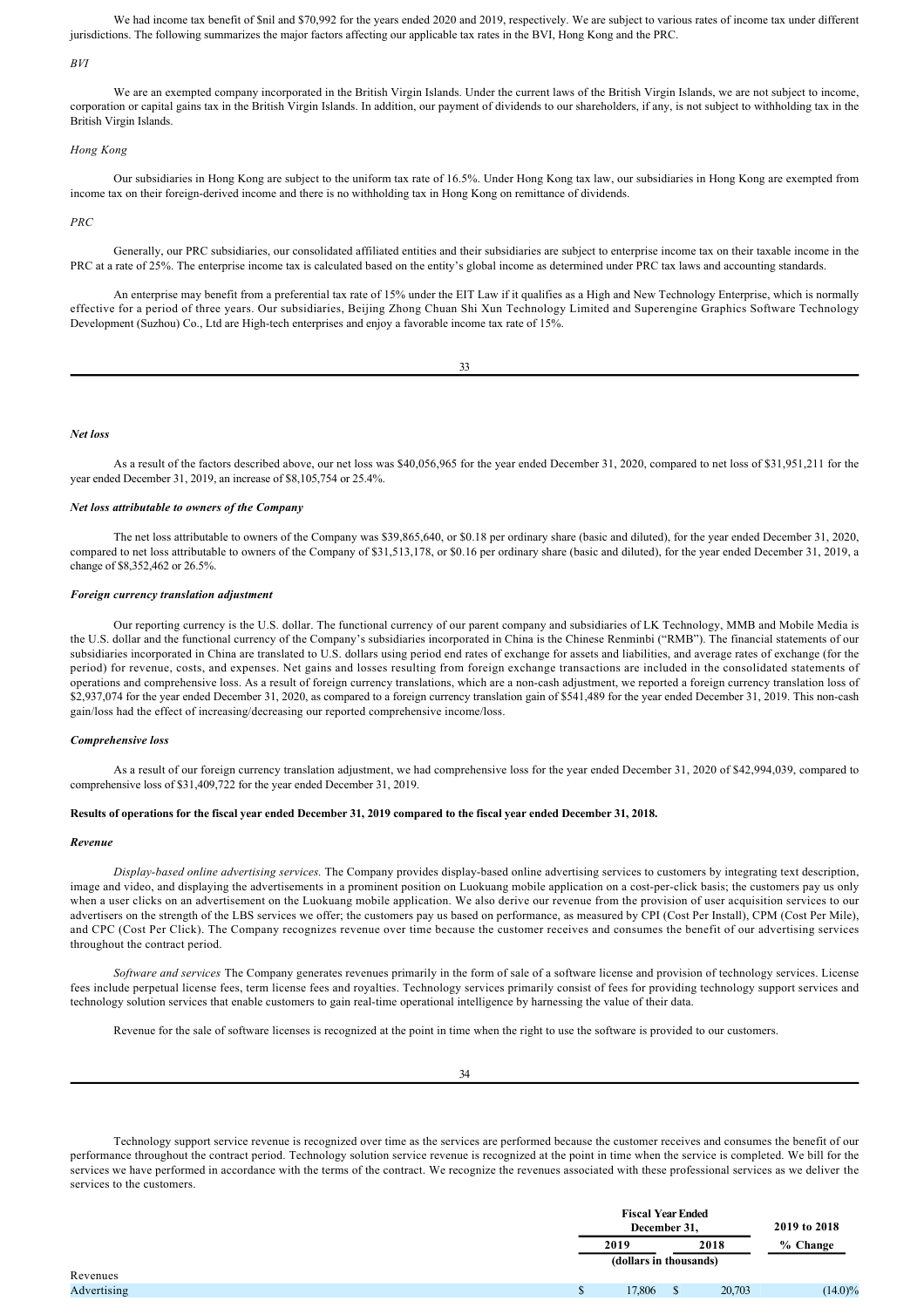| License                    | -                        |    | 203       | $(100.0)\%$ |
|----------------------------|--------------------------|----|-----------|-------------|
| <b>Technology Services</b> | 973                      |    | 136       | 615.4%      |
|                            |                          |    |           |             |
| Total revenues             | 18,779                   | S. | 21,042    | $(10.8)\%$  |
|                            |                          |    |           |             |
| Advertising                | 94.8%                    |    | 98.3%     |             |
| License                    | $\overline{\phantom{0}}$ |    | 1.0%      |             |
| <b>Technology Services</b> | $5.2\%$                  |    | $0.7\%$   |             |
|                            |                          |    |           |             |
| Total                      | $100.0\%$                |    | $100.0\%$ |             |
|                            |                          |    |           |             |

For the year ended December 31, 2019, we had revenue of \$18,779,172, as compared to revenue of \$21,042,363 for the year ended December 31, 2018, a decrease of \$2,263,191, or 10.8%, which was primarily due to the termination of the Wi-Fi provision for express trains as the increase in numbers of High-speed trains led to the shrinkage of the passenger trips on express trains. From the beginning of 2019, we started generating our revenue through the Luokung Location-based services Data Marketing Platform ("LLDMP").

# *Cost of revenue*

Our cost of revenue primarily consists of traffic acquisition costs, depreciation, WiFi equipment installation fees, amortization, spare parts, annual payments to local railway bureaus and other costs.

|                                   | <b>Year Ended December 31.</b> |                          |             |        |            |          |  |  |
|-----------------------------------|--------------------------------|--------------------------|-------------|--------|------------|----------|--|--|
|                                   |                                | 2019                     |             |        | 2018       |          |  |  |
|                                   | (dollars in thousands)         |                          |             |        |            |          |  |  |
|                                   |                                | % of cost                | $%$ of      |        | % of cost  | $%$ of   |  |  |
|                                   | Amount                         | of revenue               | revenue     | Amount | of revenue | revenue  |  |  |
| Traffic acquisition costs         | 13.616                         | 90.9%                    | $72.5\%$ \$ | -      |            |          |  |  |
| Wi-Fi equipment installation fees | 608                            | 4.1%                     | $3.2\%$     | 1,884  | 27.2%      | $9.0\%$  |  |  |
| Depreciation                      | 240                            | 1.6%                     | 1.3%        | 2,807  | 40.4%      | 13.3%    |  |  |
| Spare parts                       | 32                             | $0.2\%$                  | $0.2\%$     | 1,006  | 14.5%      | $4.8\%$  |  |  |
| Amortization                      |                                | $\overline{\phantom{0}}$ |             | 414    | $6.0\%$    | $2.0\%$  |  |  |
| Resource cost                     | $\overline{\phantom{0}}$       | $\overline{\phantom{0}}$ |             | 557    | $8.0\%$    | $2.6\%$  |  |  |
| Others                            | 480                            | $3.2\%$                  | $2.5\%$     | 270    | $3.9\%$    | $1.3\%$  |  |  |
| Total cost of revenue             | 14,976                         | $100.0\%$                | $79.7\%$ \$ | 6,938  | $100.0\%$  | $33.0\%$ |  |  |

Cost of revenue for the year ended December 31, 2019 was \$14,976,016, representing an increase of \$8,037,953 or 115.9% as compared to \$6,938,063 for the year ended December 31, 2018. The increase was primarily attributable to the increase of traffic acquisition costs which we acquired to support the LLDMP. Our traffic acquisition costs may vary due to a number of factors, including the scale, targeted audience and the geographic location of traffic. For the year 2018, the costs of revenues primarily consist of depreciation, labor cost, Wi-Fi equipment installation fees, data charges, annual payments to local railway bureaus, and other overhead costs.

$$
35\,
$$

# *Selling and marketing expense*

Our selling and marketing expense mainly includes promotional and marketing expenses and compensation for our sales and marketing personnel.

Selling expense totaled \$3,764,792 for the year ended December 31, 2019, as compared to \$14,695,165 for the year ended December 31, 2018, a decrease of \$10,930,373 or 74.4%. The decrease was primarily attributable to a decrease in promotional and marketing activities of approximately \$12,263,000, which was due to the decrease in promotional and marketing activities conducted by the Company to promote the Luokuang APP as a result of the termination of the Wi-Fi provision on express trains, offset by an increase in the salaries and benefits for the sales and marketing personnel of approximately \$1,241,000.

#### *General and administrative expense*

Our general and administrative expenses consist primarily of salaries and benefits for our general and administrative personnel, rent, fees and expenses for legal, accounting and other professional services.

General and administrative expense totaled \$22,844,383 for the year ended December 31, 2019, as compared to \$6,750,417 for the year ended December 31, 2018, an increase of \$16,093,966 or 238.4%. The increase was primarily attributable to an increase in consulting fees of approximately \$5,944,000, which is mainly related to the completion of the AEA transaction and an increase of impairment loss of approximately \$8,696,000 including an increase in allowance for doubtful receivables of approximately \$10,223,000, offset by a decrease in bad debts written off of approximately \$869,000, a decrease in impairment loss over the intangible assets of approximately \$724,000 and a decrease in impairment loss over the property, plant and equipment of approximately \$108,000.

### *Research and development expenses.*

Research and development expenses primarily consist of amortization of the intangible assets, and salaries and benefits for research and development personnel.

Research and development expenses totaled \$8,710,746 for the year ended December 31, 2019, as compared to \$3,478,570 for the year ended December 31, 2018, an increase of \$5,232,176 or 150.4%. The increase was primarily attributable to an increase in the amortization of the intangible assets of approximately \$3,648,000, which was recognized as a result of the acquisition of Super Engine Holdings Limited in accordance to Purchase Price Allocation and an increase in salaries and benefits for the sales and research and development personnel of approximately \$1,180,000.

# *Loss from operations*

As a result of the factors described above, for the year ended December 31, 2019, loss from operations amounted to \$31,516,765, as compared to loss from operations of \$10,819,852 for the year ended December 31, 2018, an increase of \$20,696,913, or 191.3%.

#### *Other income/expense*

Other income/expense mainly includes interest expenses from other loans and foreign currency gains/losses.

For the year ended December 31, 2019, other expense, net, amounted to \$505,438 as compared to other expense, net, of \$1,033,675 for the year ended December 31, 2018, a decrease of \$528,237, or 51.1%, which was primarily attributable to a decrease in foreign currency transaction loss of approximately \$506,000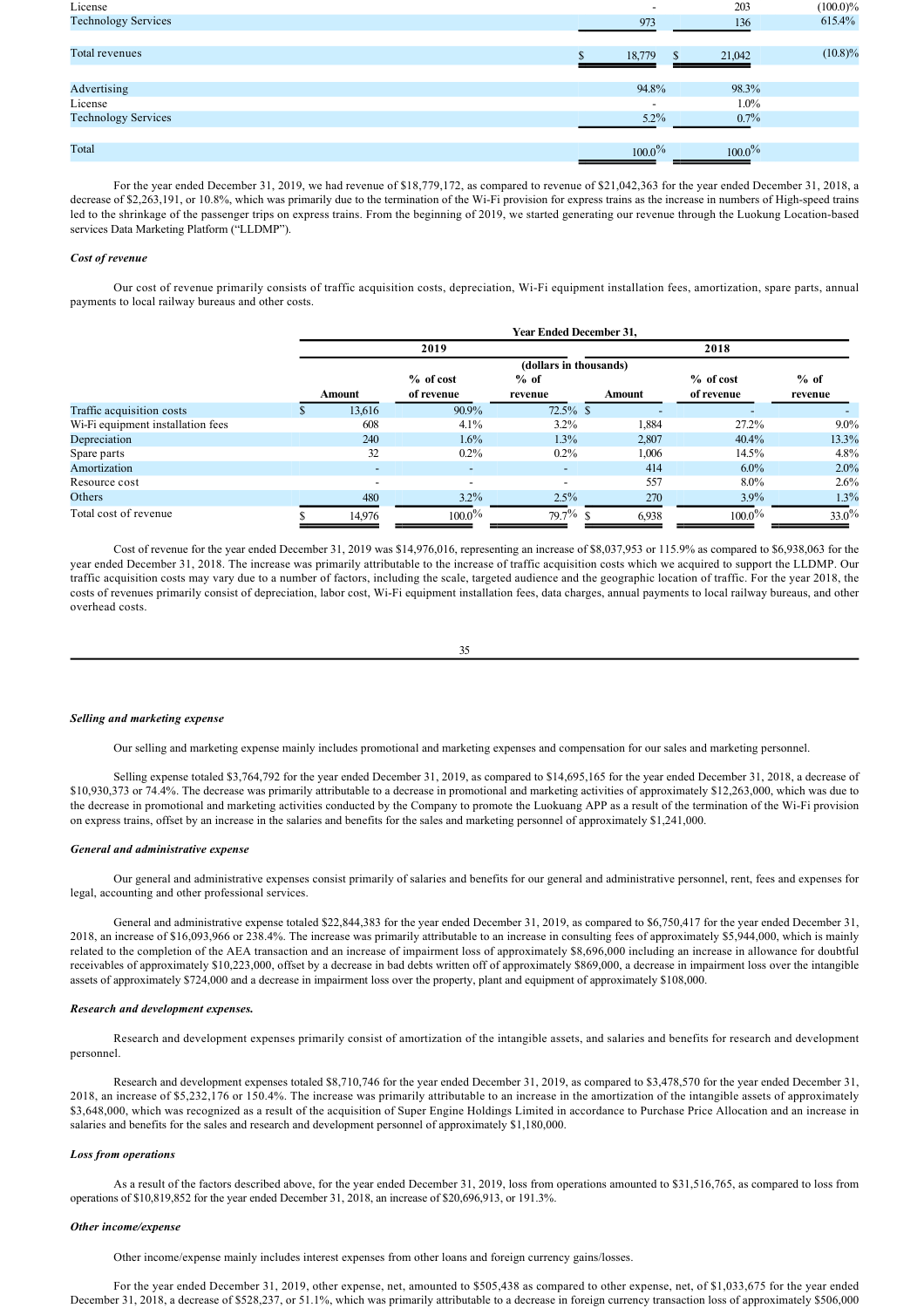and an increase in other income of approximately \$44,000, offset by an increase in interest expenses of approximately \$22,000.

# *Income tax*

We had income tax benefit of \$70,992 for the year ended 2019 and income tax expense of \$74,009 for the year ended 2018, respectively. We are subject to various rates of income tax under different jurisdictions. The following summarizes the major factors affecting our applicable tax rates in the BVI, Hong Kong and the PRC.

#### *BVI*

We are an exempted company incorporated in the British Virgin Islands. Under the current laws of the British Virgin Islands, we are not subject to income, corporation or capital gains tax in the British Virgin Islands. In addition, our payment of dividends to our shareholders, if any, is not subject to withholding tax in the British Virgin Islands.

#### *Hong Kong*

Our subsidiaries in Hong Kong are subject to the uniform tax rate of 16.5%. Under Hong Kong tax law, our subsidiaries in Hong Kong are exempted from income tax on their foreign-derived income and there is no withholding tax in Hong Kong on remittance of dividends.

#### *PRC*

Generally, our PRC subsidiaries, our consolidated affiliated entities and their subsidiaries are subject to enterprise income tax on their taxable income in the PRC at a rate of 25%. The enterprise income tax is calculated based on the entity's global income as determined under PRC tax laws and accounting standards.

An enterprise may benefit from a preferential tax rate of 15% under the EIT Law if it qualifies as a High and New Technology Enterprise, which is normally effective for a period of three years. Our subsidiaries, Beijing Zhong Chuan Shi Xun Technology Limited and Superengine Graphics Software Technology Development (Suzhou) Co., Ltd are a High-tech enterprise and enjoy a favorable income tax rate of 15%.

#### *Net loss*

As a result of the factors described above, our net loss was \$31,951,211 for the year ended December 31, 2019, compared to net loss of \$11,927,536 for the year ended December 31, 2018, an increase of \$20,023,675 or 167.9%.

## *Net loss attributable to owners of the Company*

The net loss attributable to owners of the Company was \$31,513,178, or \$0.16 per ordinary share (basic and diluted), for the year ended December 31, 2019, compared to net loss attributable to owners of the Company of \$11,927,536, or \$0.16 per ordinary share (basic and diluted), for the year ended December 31, 2018, a change of \$19,585,642 or 164.2%.

# *Foreign currency translation adjustment*

Our reporting currency is the U.S. dollar. The functional currency of our parent company and subsidiaries of LK Technology, MMB and Mobile Media is the U.S. dollar and the functional currency of the Company's subsidiaries incorporated in China is the Chinese Renminbi ("RMB"). The financial statements of our subsidiaries incorporated in China are translated to U.S. dollars using period end rates of exchange for assets and liabilities, and average rates of exchange (for the period) for revenue, costs, and expenses. Net gains and losses resulting from foreign exchange transactions are included in the consolidated statements of operations and comprehensive loss. As a result of foreign currency translations, which are a noncash adjustment, we reported a foreign currency translation gain of \$541,489 for the year ended December 31, 2019, as compared to a foreign currency translation gain of \$447,246 for the year ended December 31, 2018. This noncash gain/loss had the effect of increasing/decreasing our reported comprehensive income/loss.

# *Comprehensive loss*

As a result of our foreign currency translation adjustment, we had comprehensive loss for the year ended December 31, 2019 of \$31,409,722, compared to comprehensive loss of \$11,480,290 for the year ended December 31, 2018.

# **Critical accounting policies**

The methods, estimates and judgments we use in applying our most critical accounting policies have a significant impact on the results we report in our financial statements. The SEC has defined the most critical accounting policies as the ones that are most important to the portrayal of our financial condition and results and require us to make our most difficult and subjective judgments, often as a result of the need to make estimates of matters that are inherently uncertain. Based on this definition, our most critical policies include revenue recognition, impairment of long-lived assets and goodwill, allowance for expected credit losses and valuation allowance for deferred tax assets.

Below, we discuss these policies further, as well as the estimates and judgments involved. We believe that our other policies either do not generally require us to make estimates and judgments that are as difficult or as subjective, or it is less likely that they would have a material impact on our reported financial condition and results of operations for a given period. For a discussion of all our significant accounting policies, see footnote 2 to the Consolidated Financial Statements included elsewhere in this Annual Report.

# Revenue recognition

The Company recognizes revenue in accordance with ASC Topic 606, "Revenue from Contracts with Customers"

# Advertising services

We derive our revenue from the provision of user acquisition services to our advertisers on the strength of the LBS services we offer; the customers pay us based on performance, as measured by CPI (Cost Per Install), CPM (Cost Per Mile), and CPC (Cost Per Click). The Company recognizes revenue over time because the customer receives and consumes the benefit of our advertising services throughout the contract period.

# Software and services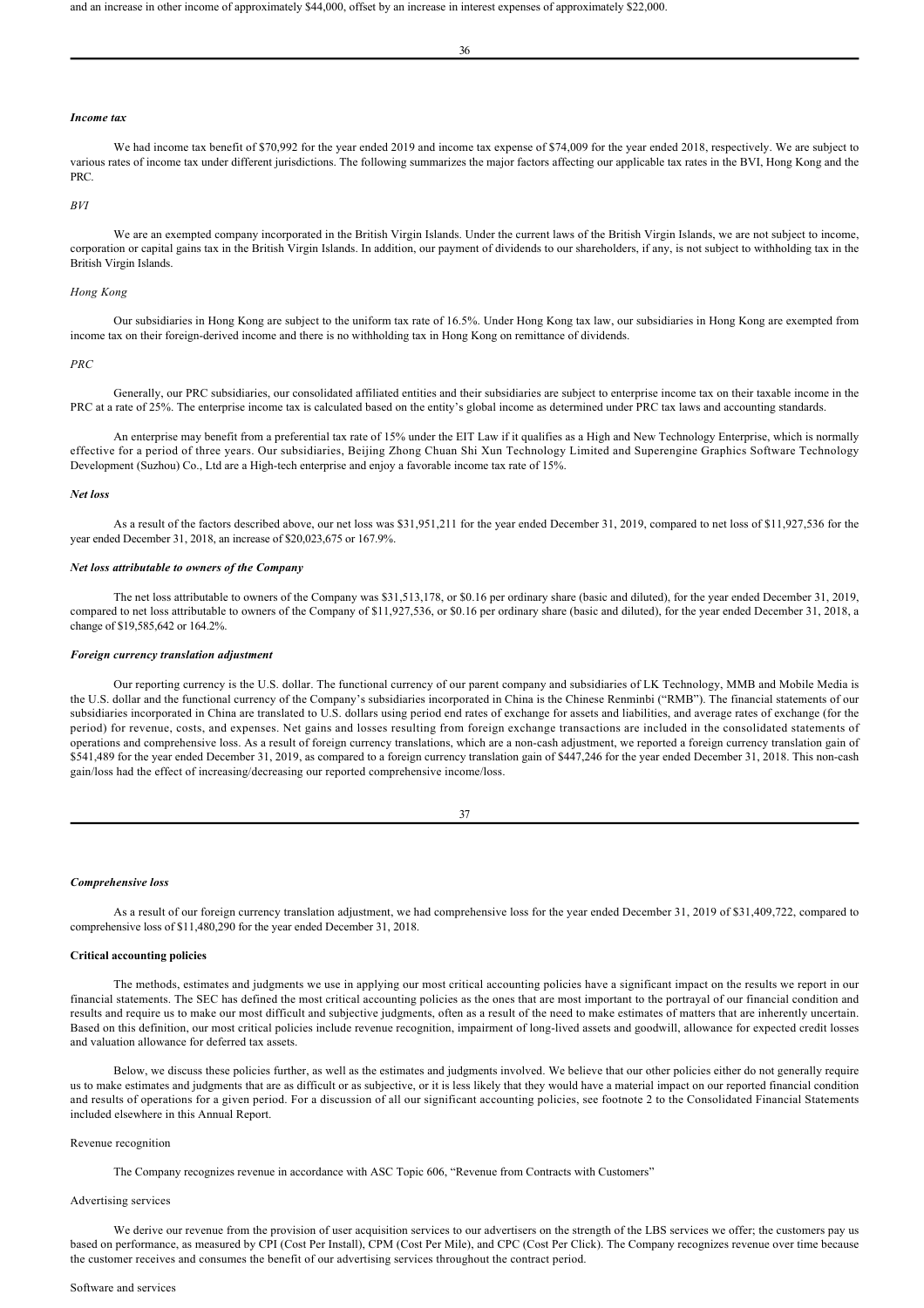The Company generates revenues primarily in the form of sale of a software license and provision of technology services. License fees include perpetual license fees, term license fees and royalties. Technology services primarily consist of fees for providing technology support services and technology solution services that enable customers to gain real-time operational intelligence by harnessing the value of their data.

Revenue for the sale of software licenses is recognized at the point in time when the right to use the software is provided to our customers.

Technology support service revenue is recognized over time as the services are performed because the customer receives and consumes the benefit of our performance throughout the contract period. Technology solution service revenue is recognized at the point in time when the service is completed. We bill for the services we have performed in accordance with the terms of the contract. We recognize the revenues associated with these professional services as we deliver the services to the customers.

The Company does not offer credits or refunds and therefore has not recorded any sales return allowance for any of the periods presented. Upon a periodic review of outstanding accounts receivable, amounts that are deemed to be uncollectible are written off against the allowance for doubtful accounts. The Company's policy is to record revenues net of any applicable sales, use or excise taxes.

#### Impairment of long-lived assets

Long-lived assets other than goodwill are included in impairment evaluations when events and circumstances exist that indicate the carrying value of these assets may not be recoverable. In accordance with FASB ASC 360, Property, Plant and Equipment, the Company assesses the recoverability of the carrying value of long-lived assets by first grouping its long-lived assets with other assets and liabilities at the lowest level for which identifiable cash flows are largely independent of the cash flows of other assets and liabilities (the asset group) and, secondly, estimating the undiscounted future cash flows that are directly associated with and expected to arise from the use of and eventual disposition of such asset group. If the carrying value of the asset group exceeds the estimated undiscounted cash flows, the Company recognizes an impairment loss to the extent the carrying value of the long-lived asset exceeds its fair value. The Company determines fair value through quoted market prices in active markets or, if quotations of market prices are unavailable, through the performance of internal analysis using a discounted cash flow methodology or by obtaining external appraisals from independent valuation firms. The undiscounted and discounted cash flow analyses are based on a number of estimates and assumptions, including the expected period over which the asset will be utilized, projected future operating results of the asset group, discount rate and long-term growth rate.

As of December 31, 2020 and 2019, the Company assessed the impairment of its long-lived assets and identified impairment indications. The Company determined that there was no impairment of long-lived assets.

#### Impairment of goodwill

The Company assesses goodwill for impairment in accordance with ASC 35020, Intangibles—Goodwill and Other: Goodwill, which requires that goodwill to be tested for impairment at the reporting unit level at least annually and more frequently upon the occurrence of certain events, as defined by ASC 350-20.

The Company has the option to assess qualitative factors first to determine whether it is necessary to perform the impairment test in accordance with ASC 35020. If the Company believes, as a result of the qualitative assessment, that it is morelikelythannot that the fair value of the reporting unit is less than its carrying amount, the quantitative impairment test described below is required. Otherwise, no further testing is required. In the qualitative assessment, the Company considers primary factors such as industry and market considerations, overall financial performance of the reporting unit, and other specific information related to the operations. In performing the quantitative impairment test, the Company compares the carrying amount of the reporting unit to the fair value of the reporting unit based on either quoted market prices of the ordinary shares or estimated fair value using a combination of the income approach and the market approach. If the fair value of the reporting unit exceeds the carrying value of the reporting unit, goodwill is not impaired and we are not required to perform further testing. If the carrying value of the reporting unit exceeds the fair value of the reporting unit, then the excess is recognized as an impairment loss.

In 2020, the Company performed a qualitative assessment for goodwill and evaluated all relevant factors, including but not limited to macroeconomic conditions, industry and market conditions, and financial performance. The Company concluded that it is necessary to perform a quantitative assessment. The Company completed the quantitative goodwill impairment assessment based on the discounted future cash flows that the reporting units are expected to generate and determined after evaluating the results, events and circumstances, that the carrying values of the reporting units exceeded their fair values. Therefore, the Company recorded impairment on goodwill of \$3,619,968 of Zhong Chuan Rui You due to shift of the focus of business development.

In 2019, the Company performed a qualitative assessment for goodwill and evaluated all relevant factors, including but not limited to macroeconomic conditions, industry and market conditions, and financial performance. The Company concluded that it is necessary to perform a quantitative assessment. The Company completed step one of the quantitative goodwill impairment assessment based on the discounted future cash flows that the reporting units are expected to generate and determined after evaluating the results, events and circumstances, that the fair values of the reporting units exceeded their carrying values. Therefore, step two is not required and no impairment loss on goodwill is required for the year ended December 31, 2019.

Allowance for expected credit losses

39

Effective January 1, 2020, the Company adopted Accounting Standards Update 201613 "Financial Instruments – Credit Losses (Topic 326), Measurement of Credit Losses on Financial Instruments". The Company estimates its allowance for current expected credit losses based on an expected loss model, compared to prior periods which were estimated using an incurred loss model which did not require the consideration of forward-looking economic variables and conditions in the reserve calculation across the portfolio. The impact related to adopting the new standard was not material. Certain changes resulting from the new standard impacted the Company's description of its significant accounting policies compared to 2019.

The Company estimates its allowances for expected credit losses for accounts and other receivables by considering past events, including any historical default, current economic conditions and certain forward-looking information, including reasonable and supportable forecasts. As of January 1, 2020, the methodologies that the Company uses to estimate the allowance for expected credit losses for accounts and other receivables are as follows:

Individually evaluated—The Company reviews all accounts and other receivables considered at risk semi-annually and performs an analysis based upon current information available about the customers and other debtors, such as financial statements, news reports, published credit ratings as well as collateral net of repossession cost, prior collection history and current and future expected economic conditions. Using this information, the Company determines the expected cash flow for the accounts and other receivables and calculates an estimate of the potential loss and the probability of loss. For those accounts for which the loss is probable, the Company records a specific allowance.

Collectively evaluated—The Company determines its allowances for credit losses for collectively evaluated accounts and other receivables based on appropriate groupings.

The Company considers forward-looking macroeconomic variables such as gross domestic product, unemployment rates, equity prices and corporate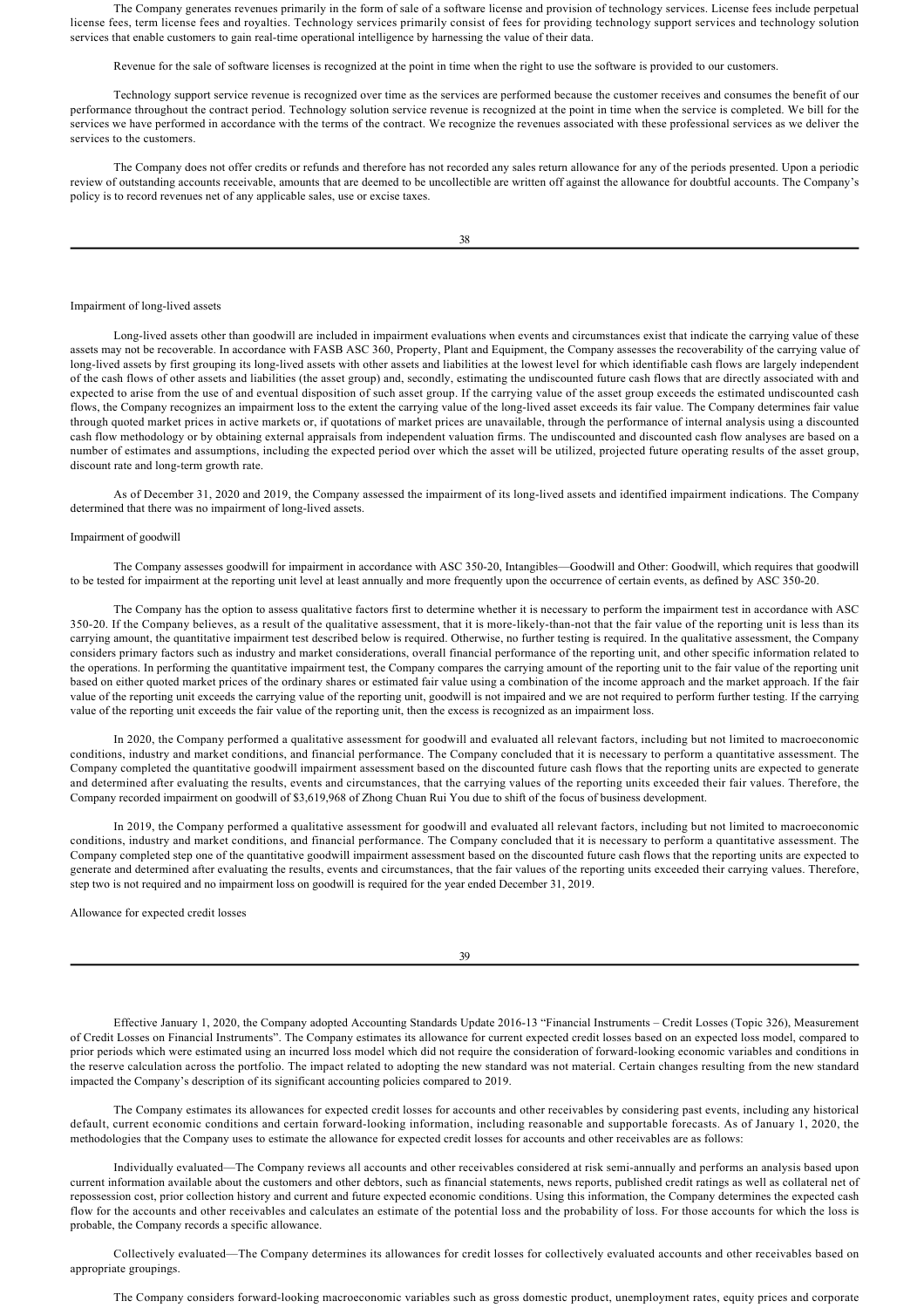profits when quantifying the impact of economic forecasts on its allowance for expected credit losses. Macroeconomic variables may vary based on historical experiences, portfolio composition and current environment. The Company also considers the impact of current conditions and economic forecasts relating to specific industries and client-credit ratings, in addition to performing a qualitative review of credit risk factors across the portfolio. Under this approach, forecasts of these variables over two years are considered reasonable and supportable. Beyond two years, the Company reverts to long-term average loss experience. Forwardlooking estimates require the use of judgment, particularly in times of economic uncertainty.

#### Income taxes

Deferred income taxes are recognized for temporary differences between the tax bases of assets and liabilities and their reported amounts in the financial statements, and net operating loss carry forwards and credits, by applying enacted statutory tax rates applicable to future years to these items. Deferred tax assets are reduced by a valuation allowance when, in the opinion of management, it is more likely than not that some portion or all of the deferred tax assets will not be realized. Current income taxes are provided for in accordance with the laws and regulations applicable to the Company as enacted by the relevant tax authorities.

The impact of an uncertain income tax positions on the income tax return must be recognized at the largest amount that is more-likely-than not to be sustained upon audit by the relevant tax authorities. An uncertain income tax position will not be recognized if it has less than a 50% likelihood of being sustained. Additionally, the Company classifies the interest and penalties, if any, as a component of income tax expense. For years ended December 31, 2020, 2019 and 2018, the Company did not have any material interest or penalties associated with tax positions nor did the Company have any significant unrecognized uncertain tax positions.

#### Recent accounting pronouncements

In December 2019, the FASB issued ASU 2019-12, Income Taxes (Topic 740): Simplifying the Accounting for Income Taxes ("ASU 2019-12"), which eliminates certain exceptions to the existing guidance for income taxes related to the approach for intra-period tax allocations, the methodology for calculating income taxes in an interim period and the recognition of deferred tax liabilities for outside basis differences. This ASU also simplifies the accounting for income taxes by clarifying and amending existing guidance related to the effects of enacted changes in tax laws or rates in the effective tax rate computation, the recognition of franchise tax and the evaluation of a step-up in the tax basis of goodwill, among other clarifications. ASU 2019-12 is effective for fiscal years, and for interim periods within those fiscal years, beginning after December 15, 2020. The Company is currently evaluating the potential effects of this ASU, however, does not expect that its adoption will have a material effect on the Company's consolidated financial statements.

In January 2020, the FASB issued ASU 2020-01, Investments-Equity Securities (Topic 321), Investments-Equity Method and Joint Ventures (Topic 323), and Derivatives and Hedging (Topic 815): Clarifying the Interactions between Topic 321, Topic 323, and Topic 815 ("ASU 2020-01") to clarify the interaction in accounting for equity securities under Topic 321, investments accounted for under the equity method of accounting in Topic 323 and the accounting for certain forward contracts and purchased options accounted for under Topic 815. ASU 2020-01 is effective for fiscal years, and for interim periods within those fiscal years, beginning after December 15, 2020. This ASU is not expected to have a material effect on the Company's consolidated financial statements.

Other new pronouncements issued but not effective until after December 31, 2020 are not expected to have a material impact on the Company's financial position, results of operations or liquidity.

# 40

# **B. LIQUIDITY AND CAPITAL RESOURCES**

Liquidity is the ability of a company to generate funds to support its current and future operations, satisfy its obligations and otherwise operate on an ongoing basis. We historically have relied on cash flow provided by operations and financing to supplement our working capital. At December 31, 2020 and 2019, we had cash balances of approximately \$71,793 and \$3,695,698, respectively. The significant portion of these funds are located in financial institutions located in the PRC and will continue to be indefinitely reinvested in our operations in the PRC.

The following table sets forth a summary of changes in our working capital from December 31, 2019 to December 31, 2020:

|                                    |      |                      |              |                      | December 31,<br>$2019$ to<br>December 31,<br>2020 |                |                      |  |  |
|------------------------------------|------|----------------------|--------------|----------------------|---------------------------------------------------|----------------|----------------------|--|--|
|                                    |      | December 31,<br>2020 |              | December 31,<br>2019 |                                                   | Change         | Percentage<br>Change |  |  |
| Working capital (deficit) surplus: |      |                      |              |                      |                                                   |                |                      |  |  |
| Total current assets               | - 11 | 12,049,113           | <sup>8</sup> | 40,972,561           | <b>S</b>                                          | (28, 923, 448) | $(70.6)\%$           |  |  |
| Total current liabilities          |      | 73,613,138           |              | 30,687,759           |                                                   | 42,925,379     | 139.9%               |  |  |
| Working capital (deficit) surplus: |      | (61, 564, 025)       |              | 10,284,802           |                                                   | (71,848,827)   | $(698.6)\%$          |  |  |

Our working capital decreased by \$71,848,827 to a working capital deficit of \$61,564,025 at December 31, 2020 from working capital of \$10,284,802 at December 31, 2019. This decrease in working capital is primarily attributable to a decrease in accounts receivable, net of allowance for expected credit losses of approximately \$6,024,000, a decrease in other receivable of approximately \$19,075,000 and an increase in accrued liabilities and other payables of approximately \$42,770,000. On November 13, 2019, the Company entered into a Share Subscription Agreement with Geely Technology to issue 21,794,872 preferred shares at a purchase price of \$1.95 per share for an aggregate purchase price of \$42,500,000. Per the terms of the agreement, the Company recognized it as a loan. Geely Technology may request the repayment after November of 2020, under such circumstance, the Company shall pay it back in January of 2021. On December 24, 2020, Geely Technology sent a notice of redemption and the loan was reclassified as current as of December 31, 2020. The Company is in negotiation for an extension with Geely Technology.

We intend to meet the cash requirements for the next 12 months from the issuance date of this report through a combination of debt and equity financing such as by way of private placements. In February, 2021, the Company conducted three rounds of registered direct offerings and issued 87,829,962 common shares for \$123.4 million in total.

#### *Cash flows for the year ended December 31, 2020 compared to the year ended December 31, 2019*

The following summarizes the key components of our cash flows for the years ended December 31, 2020 and 2019:

|                                           | <b>Year Ended December 31.</b> |  |              |  |
|-------------------------------------------|--------------------------------|--|--------------|--|
|                                           | 2020                           |  | 2019         |  |
| Net cash used in operating activities     | (15,823,808)                   |  | (18,263,544) |  |
| Net cash used in investing activities     | (19,381,396)                   |  | (14,626,876) |  |
| Net cash provided by financing activities | 31,538,418                     |  | 35,440,253   |  |
| Effect of foreign exchange rate changes   | 42.892                         |  | (46,364)     |  |
| Net (decrease) increase in cash           | (3,623,894)                    |  | 2,503,469    |  |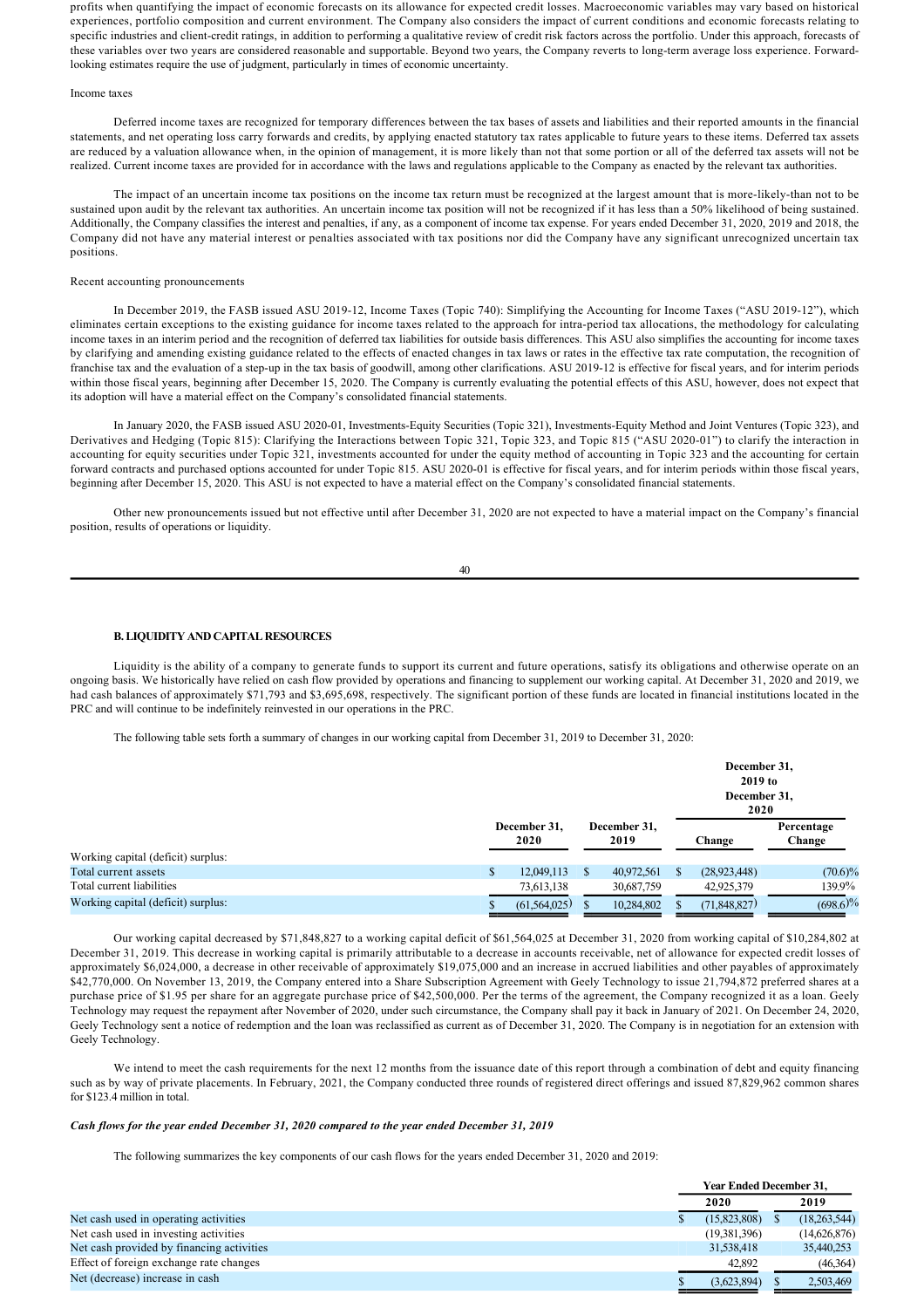Net cash flow used in operating activities was \$15,823,808 for the year ended December 31, 2020 as compared to net cash flow used in operating activities of \$18,263,544 for the year ended December 31, 2019, a decrease of \$2,439,736.

Net cash flow used in operating activities for the year ended December 31, 2020 primarily reflected our net loss of approximately \$40,056,965, and the addback of non-cash items, mainly consisting of depreciation and amortization of approximately \$5,597,000, amortization of right-of-use assets of approximately \$409,000, exchange difference of approximately \$2,019,000, loss on disposal of property and equipment of approximately \$14,000, allowance for expected credit losses of approximately \$17,005,000, share-based compensation expense of approximately \$4,804,000, impairment of goodwill of approximately \$3,620,000, loss on disposal of subsidiary of approximately \$126,000, and changes in operating assets and liabilities primarily consisting of an increase in accounts receivable of approximately \$1,831,000, an increase in other receivables and prepayment of approximately \$10,355,000, a decrease in deferred revenue of approximately \$1,483,000, a decrease in lease liability of approximately \$433,000, offset by an increase in accounts payable of approximately \$1,078,000 and an increase in accrued liabilities and other payables of approximately \$7,937,000.

Net cash flow used in operating activities for the year ended December 31, 2019 primarily reflected our net loss of approximately \$31,951,000, and the addback of non-cash items, mainly consisting of depreciation and amortization of approximately \$5,852,000, allowance for doubtful receivables of approximately \$12,318,000, impairment of PPE of approximately \$95,000, exchange difference of approximately \$506,000, loss on disposal of property and equipment of approximately \$46,000, write off of other payable of approximately \$79,000, amortization of right-of-use assets of approximately \$625,000 and changes in operating assets and liabilities primarily consisting of an increase in other receivables and prepayment of approximately \$4,699,000, a decrease in accrued liabilities and other payables of approximately \$24,057,000, a decrease in lease liability of approximately \$567,000, offset by a decrease in accounts receivable of approximately \$420,000, an increase in deferred revenue of approximately \$811,000 and an increase in accounts payable of approximately \$22,486,000.

Net cash flow used in investing activities was \$19,381,396 for the year ended December 31, 2020 as compared to net cash flow used in investing activities of \$14,626,876 for the year ended December 31, 2019. During the year ended December 31, 2020, we made partial payment for the acquisition of Saleya Holdings Limited ("Saleya") as disclosed in the Form 6K filed on September 13, 2019 of approximately \$18,743,810, disposal of subsidiary of approximately \$126,000, investment of approximately \$188,000, payment for the purchase of property, plant and equipment of approximately \$34,000 and deposits for investments of approximately \$290,000. During the year ended December 31, 2019, we made partial payment for the acquisition of Saleya Holdings Limited ("Saleya") as disclosed in the Form 6K filed on September 13, 2019 of approximately \$14,496,000, and payment for the purchase of property, plant and equipment of approximately \$131,000.

Net cash flow provided by financing activities was \$31,538,418 for the year ended December 31, 2020 as compared to net cash flow provided by financing activities of \$35,440,253 for the year ended December 31, 2019. During the year ended December 31, 2020, we received loan from Hangzhou Maijie Investment Co., Ltd., a subsidiary of Geely Technology of approximately \$21,739,000 and received proceeds from the issuance of shares of approximately \$9,882,432. During the year ended December 31, 2019, we received advances from related parties of approximately \$1,629,000, received proceeds from the sale of shares of approximately \$12,068,000 and loan from Hangzhou Maijie Investment Co., Ltd., a subsidiary of Geely Technology of approximately \$21,744,000.

# **C. RESEARCH AND DEVELOPMENT, PATENTS AND LICENSES, ETC.**

The discussions of our research and development activities are contained in "Item 4. Information about our Company – B. Business Overview – Research and Development" and "Item 5. Operating and Financial Review and Prospects – A. Operating Results – Operating Expenses – Research and Development Expenses". In the years ended December 31, 2020, 2019 and 2018, we spent \$9,401,883, \$8,710,746 and \$3,478,570, respectively, on research and development activities.

### **D. TREND INFORMATION.**

#### **Industry and Market Outlook**

Other than as disclosed elsewhere in this annual report, we are not aware of any trends, uncertainties, demands, commitments or events for the year ended December 31, 2020 that are reasonably likely to have a material and adverse effect on our net revenues, income, profitability, liquidity or capital resources, or that would cause the disclosed financial information to be not necessarily indicative of future results of operations or financial conditions.

42

### **E. OFF-BALANCE SHEET ARRANGEMENTS**

We have not entered into any financial guarantees or other commitments to guarantee the payment obligations of any third parties. We have not entered into any derivative contracts that are indexed to our shares and classified as shareholders' equity, or that are not reflected in our consolidated financial statements. We do not have any retained or contingent interest in assets transferred to an unconsolidated entity that serves as credit, liquidity or market risk support to such entity. We do not have any variable interest in any unconsolidated entity that provides financing, liquidity, market risk or credit support to us or engages in leasing, hedging or research and development services with us.

# **F. TABULAR DISCLOSURE OF CONTRACTUAL OBLIGATIONS**

#### **Contractual obligations**

We have certain fixed contractual obligations and commitments that include future estimated payments. Changes in our business needs, cancellation provisions, changing interest rates, and other factors may result in actual payments differing from the estimates. We cannot provide certainty regarding the timing and amounts of payments. We have presented below a summary of the most significant assumptions used in our determination of amounts presented in the tables, in order to assist in the review of this information within the context of our consolidated financial position, results of operations, and cash flows.

The following tables summarize our contractual obligations as of December 31, 2020 (dollars in thousands), and the effect these obligations are expected to have on our liquidity and cash flows in future periods.

|                                        | <b>Payments Due by Period</b> |         |  |                   |  |                          |  |                          |                      |
|----------------------------------------|-------------------------------|---------|--|-------------------|--|--------------------------|--|--------------------------|----------------------|
| <b>Contractual obligations:</b>        |                               | Total   |  | Less than<br>year |  | 1-2 years                |  | 3-5 years                | More than<br>5 years |
| Accounts payable                       |                               | 5,842   |  | 5,842             |  | $\overline{\phantom{a}}$ |  | $\overline{\phantom{0}}$ |                      |
| Accrued liabilities and other payables |                               | 63,974  |  | 61,310            |  | 2,664                    |  | $\overline{\phantom{0}}$ |                      |
| Acquisition of Saleya                  |                               | 66,997  |  | 66,997            |  | $\overline{\phantom{a}}$ |  |                          |                      |
| Investment in a subsidiary             |                               | 3,633   |  |                   |  | $\overline{\phantom{0}}$ |  |                          | 3,633                |
| Lease liability                        |                               | 337     |  | 337               |  | $\overline{\phantom{a}}$ |  | $\overline{\phantom{0}}$ |                      |
| Total                                  |                               | 140,783 |  | 134,486           |  | 2,664                    |  | $\overline{\phantom{0}}$ | 3,633                |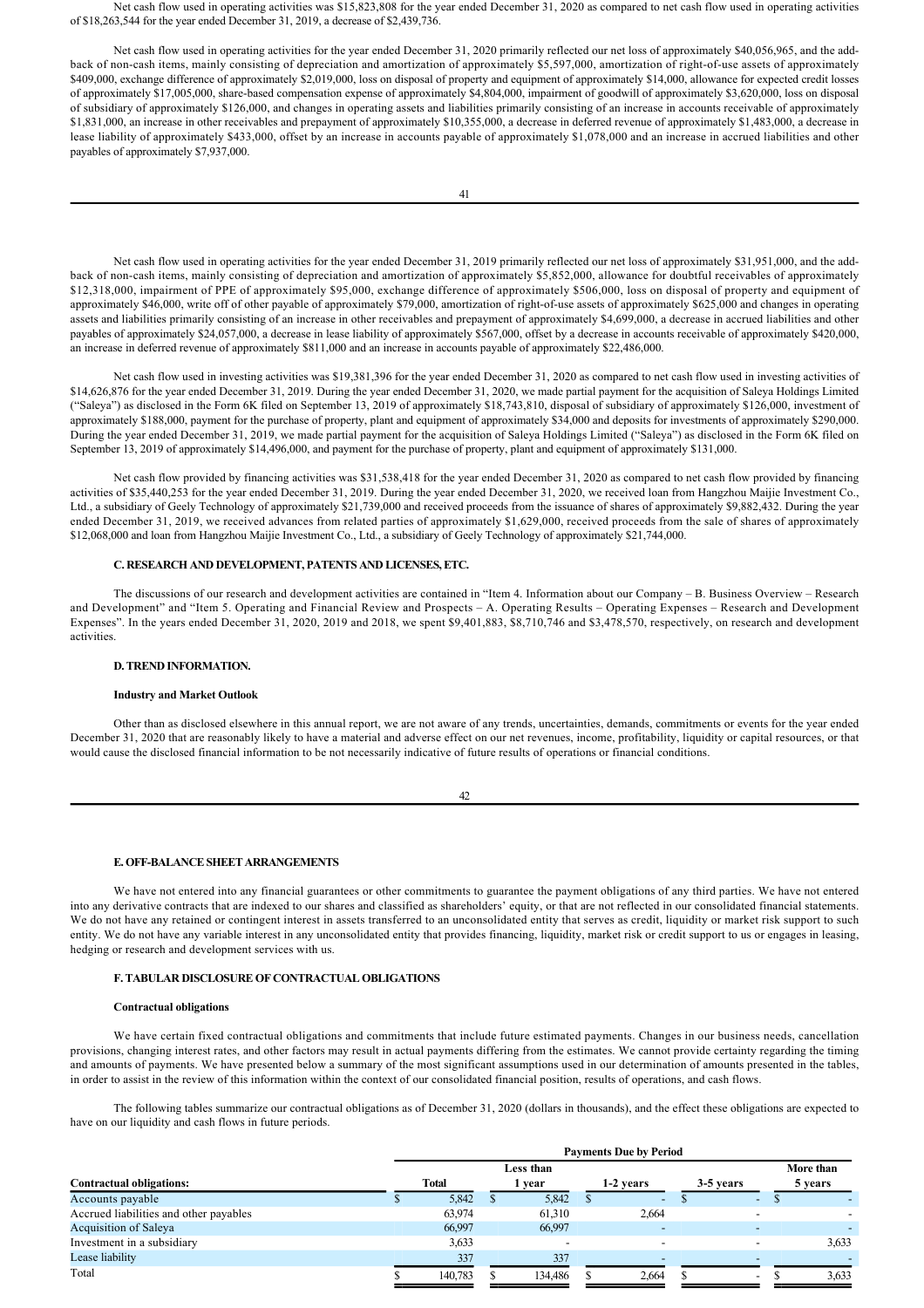# **ITEM 6. DIRECTORS, SENIOR MANAGEMENT AND EMPLOYEES.**

# **A. DIRECTORS AND SENIOR MANAGEMENT.**

# **Executive Officers and Directors**

The following table sets forth the names and ages as of the date of this annual report of each of our executive officers and directors:

| Name                           | Age | <b>Position</b>                                |  |  |
|--------------------------------|-----|------------------------------------------------|--|--|
| Xuesong Song                   | 52  | Chief Executive Officer, Chairman and Director |  |  |
| Dongpu Zhang                   | 52  | President and Director                         |  |  |
| Baomin Li                      | 51  | <b>Chief Technical Officer</b>                 |  |  |
| Jie Yu                         | 36  | <b>Chief Financial Officer</b>                 |  |  |
| David Wei Tang $(1)(2)(4)$     | 55  | Director                                       |  |  |
| Jin Meng Bryan Yap $(1)(3)(4)$ | 57  | Director                                       |  |  |
| Yang Zhou $(1)(2)(3)(4)$       | 36  | Director                                       |  |  |

<sup>(1)</sup> Member of the Audit Committee.

- (2) Member of the Compensation Committee.
- (3) Member of the Nominating and Corporate Governance Committee.
- (4) Qualifies as "independent" based on NASDAQ listing rules.

Set forth below is biographical information concerning our executive officers and directors.

Xuesong Song is a co-founder of C Media Limited and served as its Chairman of the board of directors and Chief Executive Officer from 2012 until the consummation of the AEA. From February 2014 through April 2017, Mr. Song served as a director of Seven Stars Cloud Group, Inc. (NASDAQ: SSC) and from January 2013 through February 2015, Mr. Song served as a director of Pingtan Marine Enterprise Ltd. (NASDAQ: PME). From May 2006 through January 2009, Mr. Song served as the Chairman of the Board of ChinaGrowth North Acquisition Corporation, a special purpose acquisition company, which acquired UIB Group Limited in January 2009, in which he remains a director. Mr. Song has been a principal of Chum Capital Group Limited since August 2001, a merchant banking firm that invests in growth Chinese companies and advises them in financings, mergers & acquisitions and restructurings, and Chief Executive Officer of Beijing Chum Investment Co., Ltd. since December 2001. Mr. Song has been a director of Mobile Vision Communication Ltd. since July 2004. Mr. Song received a Master's of Business Administration degree from Oklahoma City/Tianjin Program.

*Dongpu Zhang* was appointed as the President of the Company effective on August 25, 2018 and was appointed as a director of the Company on August 18, 2020. Mr. Dongpu Zhang has served as the General Manager of Superengine Graphics Software Technology Development (Suzhou) Co., Ltd. ("Superengine Suzhou") and the Chief Executive Officer of Superengine Holding Limited since September 2016. From February, 2014 to August, 2016, Mr. Zhang served as vice president of Industrial Development Group under China Fortune Land Development Co., Ltd. From March, 2009 to February, 2014, Mr. Zhang served as the vice president of Aerospace Science and Technology Holding Group Co., Ltd. Mr. Zhang receive his Master Degree of Computer Science from Harbin Institute of Technology in 1994 and his Bachelor Degree of information system from Changsha Institute of technology in 1991.

*Baomin Li* serves as the chief technology officer of the Company since February 1, 2019. From 2017 to 2019, Mr. Li served at Amazon as Sr. Software Development Manager, in charge of Amazon's advertising targeting systems, overseeing infrastructure, data ingestion & modeling, and targeting products utilizing comprehensive Amazon's ecommerce data. Prior to Amazon, Mr. Li served as the chief technology officer at C Media Limited from 2016 to 2017. Mr. Li worked at CreditEase Inc. as VP of Engineering in the Big Data Innovation Center from 2014 to 2016, and at Google as Engineering Manager in advertising quality from 2013 to 2014. From 1999 to 2012, Mr. Li worked at Microsoft Corporation and lastly served as Senior Development Manager. Mr. Li graduated from Peking University with a Bachelor's Degree in Mechanics and a Master's Degree in Applied Mathematics, and from University of Missouri with a Master's Degree in Computer Science.

44

Jie Yu served as the chief financial officer of C Media Limited from January 2018 until the consummation of the asset exchange transactions. From June 2016 to January 2018, Mr. Yu served as chief financial officer and secretary of the board of directors of MTI Environment Group Limited. Prior to joining MTI, Mr. Yu served as the senior manager at DA HUA CPA from November 2012 to May 2016. Previously, Mr. Yu served as the manager at Crowe Horwath (Hong Kong) CPA. Mr. Yu holds a bachelor degree in accounting and finance from University of Auckland and postgraduate diploma in accounting from University of Auckland.

*Mr. David Wei Tang* was appointed as a director of our company on December 15, 2019. Prior to joining our Company, Mr. Tang served as President of Huakang Financial Holdings, a Chinese multi-disciplinary financial holdings group with subsidiaries in investments, insurance, wealth management and financial technology, from 2016 to 2018. From 2008 to 2010 and from 2012 to 2013, Mr. Tang served as Vice President, Chief Financial Officer and Chief Strategy Officer of Vimicro Corporation, a NASDAQ-listed company (NASDAQ: VIMC). Prior to that, from 2006 to 2008 he served as the Chief Financial Officer of Fanhua Inc., formerly known as "CNinsure Inc.", a NASDAQ-listed company (NASDAQ: FANH), from 2003 to 2004, he served as the Chief Financial Officer of IRICO Group, a Hong Kong Stock Exchange-listed company (HKSE: 438) and in 2000, he served as the Chief Financial Officer of Chinasoft International, a Hong Kong Stock Exchange-listed company (HKSE: 354). Prior to those positions, he worked as an equity research analyst at Merrill Lynch & Co. in New York. Mr. Tang also serves as Chair of Audit Committee of HXD. Mr. Tang received a master's degree in business administration from the Stern School of Business, New York University.

*Mr. Jin Meng Bryan Yap* was appointed as a director of our company on December 15, 2019, Mr. Yap has extensive experience in investment banking, financial and business consulting, financial structuring, capital raising, portfolio optimization and balance sheet restructuring. He is currently the CEO and Managing Director of Daun Consulting Singapore Pte Ltd, a single family office focusing on consulting and selective investments, a position he has held since 2008. He is also currently serving as the Honorary Treasurer of the ACI (Financial Markets Association) – Singapore since 2001.

*Ms. Yang Zhou,* was appointed as a director of our company on On January 18, 2021, Ms. Zhou has been the Managing Director of Tongxi Asset Management Co., Ltd. since September 2019. She was appointed as the Managing Director of Beijing Shengsheng Dingsheng Investment Management Co., Ltd. in April 2016, a position that she held until September 2019. Previous to Beijing Shengsheng Dingsheng Investment Management Co., Ltd., she worked in the Mergers and Acquisitions Department of Ambow Education Group. Ms. Zhou holds a master's degree in finance from Tulane University and an MBA from Concordia University Wisconsin.

# **B. COMPENSATION.**

#### **Compensation of Directors and Executive Officers**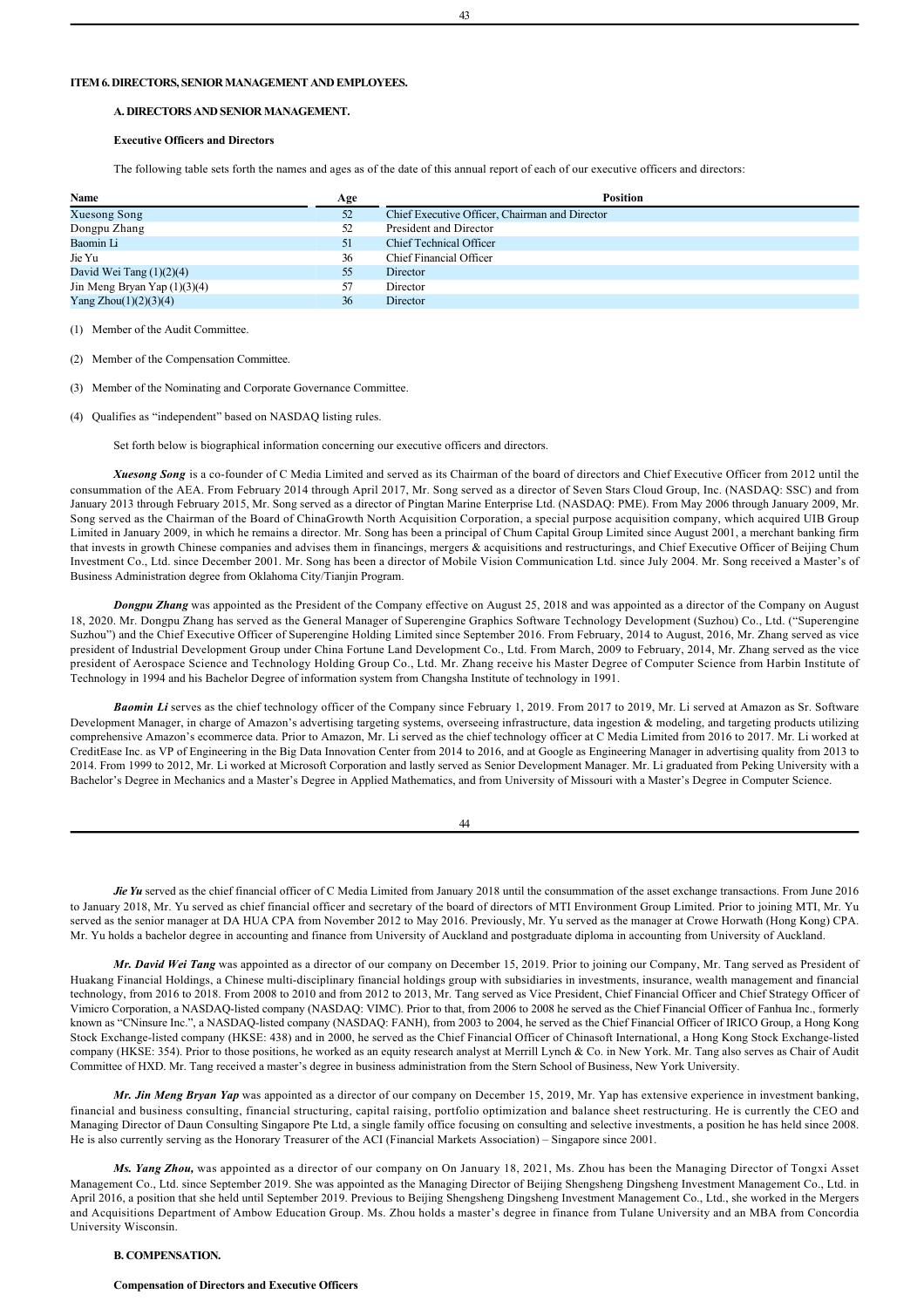For the fiscal year ended December 31, 2020, we paid an aggregate of approximately \$468,054 in cash compensation to our independent directors for serving on our board of directors.

In addition, in September of 2020, the Company issued 787,916 ordinary shares to certain former and current directors as compensation for their services.

Other than nonemployee directors, we do not intend to compensate directors for serving on our board of directors or any of its committees. We do, however, intend to reimburse each member of our board of directors for out-of-pocket expenses incurred by each director in connection with attending meetings of the board of directors and its committees.

#### *Administration*

The Incentive Plan is administered by our board of directors, or at the discretion of the board, by our compensation committee. Our board of directors has delegated authority to our compensation committee to administer the Incentive Plan. Subject to the terms of the Incentive Plan, the compensation committee may select participants to receive awards, determine the types of awards and terms and conditions of awards, and interpret provisions of the Incentive Plan.

The ordinary shares issued or to be issued under the Incentive Plan consist of authorized but unissued shares. If any ordinary shares covered by an award are not purchased or are forfeited, or if an award otherwise terminates without delivery of any ordinary shares, then the number of ordinary shares counted against the aggregate number of ordinary shares available under the plan with respect to the award will, to the extent of any such forfeiture or termination, again be available for making awards under the Incentive Plan.

## *Eligibility*

Awards may be made under the Incentive Plan to our employees, officers, directors, consultants or advisers or to any of our affiliates, and to any other individual whose participation in the Incentive Plan is determined to be in our best interests by our board of directors.

### *Amendment or Termination of the Plan*

Our board of directors may terminate or amend the Incentive Plan at any time and for any reason. No amendment, however, may adversely impair the rights of grantees with respect to outstanding awards. The Incentive Plan has a term of ten years. Amendments will be submitted for shareholder approval to the extent required by applicable stock exchange listing requirements or other applicable laws.

#### *Options*

The Incentive Plan permits the granting of options to purchase ordinary shares intended to qualify as incentive share options under the Internal Revenue Code and share options that do not qualify as incentive share options, or non-qualified share options.

The exercise price of each share option may not be less than 100% of the fair market value of our ordinary shares representing ordinary shares on the date of grant. In the case of certain 10% shareholders who receive incentive share options, the exercise price may not be less than 110% of the fair market value of our ordinary shares representing ordinary shares on the date of grant. An exception to these requirements is made for options that we grant in substitution for options held by employees of companies that we acquire. In such a case the exercise price is adjusted to preserve the economic value of the employee's share option from his or her former employer.

The term of each share option is fixed by the compensation committee and may not exceed ten years from the date of grant. The compensation committee determines at what time or times each option may be exercised and the period of time, if any, after retirement, death, disability or termination of employment during which options may be exercised.

Options may be made exercisable in installments. The award agreement provides the vesting of the options. Exercisability of options may be accelerated by the compensation committee.

In general, an optionee may pay the exercise price of an option by (1) cash or check (in U.S. dollars or Renminbi or other local currency as approved by the compensation committee), (2) ordinary shares held for such period of time as may be required by the compensation committee, (3) delivery of a notice of a market order with a broker with respect to ordinary shares then issuable upon exercise of an option, and that the broker has been directed to pay us a sufficient portion of net proceeds of the sale in satisfaction of the exercise price, provided that payment of such proceeds is then made to us upon settlement of such sale, (4) other property acceptable to the compensation committee with a fair market value equal to the exercise price, (5) cashless exercise or (6) any combination of the foregoing.

Share options granted under the Incentive Plan may not be sold, transferred, pledged, or assigned other than by will or under applicable laws of descent and distribution. However, we may permit limited transfers of nonqualified options for the benefit of immediate family members of grantees to help with estate planning concerns or pursuant to a domestic relations order in settlement of marital property rights.

#### *Other Awards*

The compensation committee may also award under the Incentive Plan:

- 1. ordinary shares subject to restrictions;
- 2. deferred ordinary shares, credited as deferred ordinary share units, but ultimately payable in the form of unrestricted ordinary shares in accordance with the terms of the grant or with the participant's deferral election;
- 3. ordinary share units subject to restrictions;

- 4. unrestricted ordinary shares, which are ordinary shares issued at no cost or for a purchase price determined by the compensation committee which are free from any restrictions under the 2011 Omnibus Incentive Plan;
- 5. dividend equivalent rights entitling the grantee to receive credits for dividends that would be paid if the grantee had held a specified number of ordinary shares; or
- a right to receive a number of ordinary shares or, in the discretion of the compensation committee, an amount in cash or a combination of ordinary shares and cash, based on the increase in the fair market value of the ADSs representing ordinary shares underlying the right during a stated period specified by the compensation committee.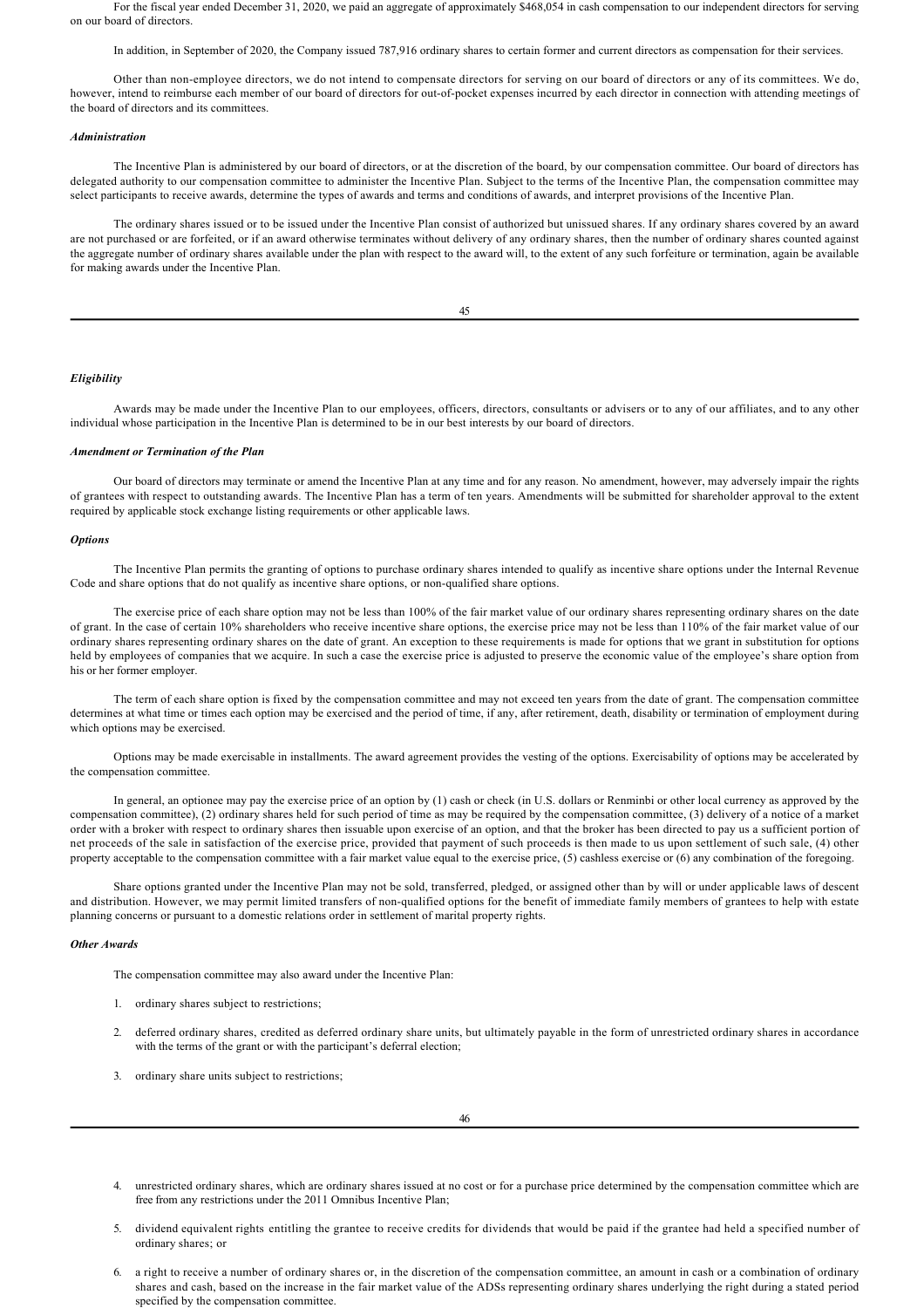## *Effect of Certain Corporate Transactions*

Certain change of control transactions involving us may cause awards granted under the Incentive Plan to vest, unless the awards are continued or substituted for by the surviving company in connection with the corporate transaction.

Unless otherwise provided in the appropriate option agreement on the date of grant or provided by our board of directors thereafter with the consent of the grantee, options granted under the Incentive Plan become exercisable in full following (1) a dissolution of our company or a merger, consolidation or reorganization of our company with one or more other entities in which we are not the surviving entity, (2) a sale of substantially all of our assets to another person or entity, or (3) any transaction (including without limitation a merger or reorganization in which we are the surviving entity) which results in any person or entity owning 50% or more of the combined voting power of all classes of our shares.

## *Adjustments for Dividends and Similar Events*

The compensation committee will make appropriate adjustments in outstanding awards and the number of ordinary shares available for issuance under the Incentive Plan, including the individual limitations on awards, to reflect ordinary share dividends, stock splits and other similar events.

#### **C. BOARD PRACTICES.**

# **Board of Directors**

Our board of directors consists of five members being Messrs. Xuesong Song, Dongpu Zhang, David Wei Tang, Jin Meng Bryan Yap and Ms. Yang Zhou. Our directors hold office until our annual meeting of shareholders, where their successors will be duly elected and qualified, or until the directors' death, resignation or removal, whichever is earlier. Our directors are subject to a fouryear term of office and hold office until their resignation, death or removal. A director will be removed from office if, among other things, there is a willful and continuous failure by the director to substantially perform his duties to our company (other than any such failure resulting from incapacity due to physical or mental illness) or the willful engaging by the director in gross misconduct materially and demonstrably injurious to our company.

# **Director Independence**

Our board of directors consists of five members; Messrs. David Wei Tang, Jin Meng Bryan Yap and Ms. Yang Zhou have been determined by us to be independent directors within the meaning of the independent director guidelines of the NASDAQ Corporate Governance Rules (the "NASDAQ Rules"). The terms of each of our directors expire on December 14, 2023.

# **Committees of Our Board of Directors**

To enhance our corporate governance, we established three committees under our board of directors: an audit committee, a compensation committee, and a nominating and corporate governance committee. We have adopted a charter for each of these committees. The committees have the following functions and members.

47

# *Audit Committee*

Our audit committee reports to our board of directors regarding the appointment of our independent public accountants, the scope and results of our annual audits, compliance with our accounting and financial policies and management's procedures and policies relating to the adequacy of our internal accounting controls. Our audit committee consists of Ms. Yang Zhou, Messrs. David Wei Tang, and Jin Meng Bryan Yap. Ms. Yang Zhou, having accounting and financial management expertise, serves as the Chairman of the audit committee and is an "audit committee financial expert" as defined by the rules and regulations of the SEC. Our board of directors has determined that each of these persons meet the definition of an "independent director" under the applicable NASDAQ Rules and under Rule 10A-3 of the Securities Exchange Act of 1934, as amended (the "Exchange Act").

Our audit committee is responsible for, among other things:

- the appointment, evaluation, compensation, oversight and termination of the work of our independent auditor (including resolution of disagreements between management and the independent auditor regarding financial reporting);
- an annual performance evaluation of the audit committee;
- establishing procedures for the receipt, retention and treatment of complaints regarding accounting, internal accounting controls, auditing matters or potential violations of law, and the confidential, anonymous submission by our employees of concerns regarding questionable accounting or auditing matters or potential violations of law;
- ensuring that it receives an annual report from our independent auditor describing our internal control procedures and any steps taken to deal with material control deficiencies and attesting to the auditor's independence and describing all relationships between the auditor and us;
- reviewing our annual audited financial statements and quarterly financial statements with management and our independent auditor;
- reviewing and approving all proposed related party transactions;
- reviewing our policies with respect to risk assessment and risk management;
- meeting separately and periodically with management and our independent auditor; and
- reporting regularly to our board of directors.

# *Compensation Committee*

Our compensation committee assists the board of directors in reviewing and approving the compensation structure of our directors and executive officers, including all forms of compensation to be provided to our directors and executive officers. In addition, the compensation committee reviews share compensation arrangements for all of our other employees. Members of the compensation committee are not prohibited from direct involvement in determining their own compensation. Our Chief Executive Officer is not permitted to be present at any committee meeting during which his or her compensation is deliberated. Our compensation committee consists of Yang Zhouand David Wei Tang, with Mr. David Wei Tang serving as the Chairman of the compensation committee. Our board of directors has determined that each of these persons meet the definition of "independent director" under the applicable requirements of the NASDAQ Rules.

Our compensation committee is responsible for, among other things: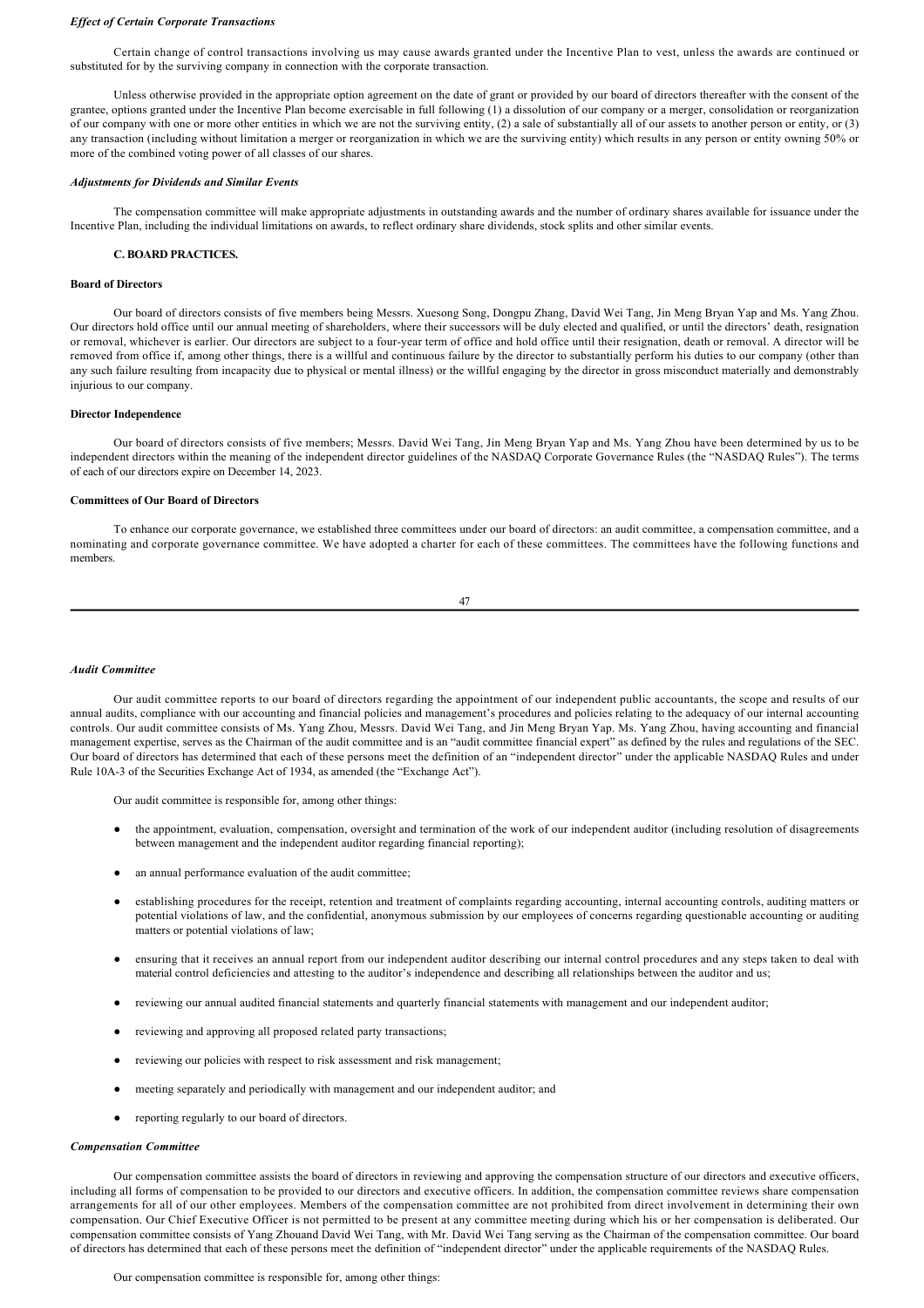reviewing and approving corporate goals and objectives relevant to the compensation of our Chief Executive Officer, evaluating the performance of our Chief Executive Officer in light of those goals and objectives and setting the compensation level of our Chief Executive Officer based on this evaluation;

- reviewing and making recommendations to the board with respect to the compensation of our executives, incentive compensation and equitybased plans that are subject to board approval; and
- providing annual performance evaluations of the compensation committee.

### *Nominating and Corporate Governance Committee*

Our nominating and corporate governance committee assists the board of directors in identifying and selecting or recommending individuals qualified to become our directors, developing and recommending corporate governance principles and overseeing the evaluation of our board of directors and management. Our nominating and corporate governance committee consists of Jin Meng Bryan Yap and Yang Zhou, with Mr. Jin Meng Bryan Yap serving as the Chairman of the nominating and corporate governance committee. Our board of directors has determined that each of these persons meet the definition of "independent director" under the applicable requirements of the NASDAQ Rules.

Our nominating and corporate governance committee is responsible for, among other things:

- selecting and recommending to our board nominees for election or re-election to our board, or for appointment to fill any vacancy;
- reviewing annually with our board the current composition of the board of directors with regards to characteristics such as independence, age, skills, experience and availability of service to us;
- selecting and recommending to our board the names of directors to serve as members of the audit committee and the compensation committee, as well as the nominating and corporate governance committee itself; advising our board of directors periodically with regards to significant developments in the law and practice of corporate governance as well as our compliance with applicable laws and regulations, and making recommendations to our board of directors on all matters of corporate governance and on any remedial action to be taken; and
- monitoring compliance with our code of business conduct and ethics, including reviewing the adequacy and effectiveness of our procedures to ensure proper compliance.

#### **Code of Business Conduct and Ethics**

Our board of directors has adopted a code of business conduct and ethics applicable to our directors, officers and employees. We have posted our code of business conduct and ethics code on our website at http://www.luokung.com.

# **Duties of Directors**

Under British Virgin Islands law, our directors have a duty to act honestly, in good faith and with a view to our best interests. Our directors also have a duty to exercise care, diligence and skills that a reasonably prudent person would exercise in comparable circumstances. In fulfilling their duty of care to us, our directors must ensure compliance with our memorandum of association and articles of association. We have the right to seek damages if a duty owed by our directors is breached.

The functions and powers of our board of directors include, among others:

- appointing officers and determining the term of office of the officers;
- authorizing the payment of donations to religious, charitable, public or other bodies, clubs, funds or associations as deemed advisable;
- exercising the borrowing powers of the company and mortgaging the property of the company;
- executing cheques, promissory notes and other negotiable instruments on behalf of the company; and
- maintaining or registering a register of mortgages, charges or other encumbrances of the company.

#### 49

#### **Remuneration and Borrowing**

The directors may receive such remuneration as our board of directors may determine from time to time. Each director is entitled to be repaid or prepaid all traveling, hotel and incidental expenses reasonably incurred or expected to be incurred in attending meetings of our board of directors or committees of our board of directors or shareholder meetings or otherwise in connection with the discharge of his or her duties as a director. The compensation committee will assist the directors in reviewing and approving the compensation structure for the directors.

Our board of directors may exercise all the powers of the company to borrow money and to mortgage or charge our undertakings and property or any part thereof, to issue debentures, debenture stock and other securities whenever money is borrowed or as security for any debt, liability or obligation of the company or of any third party.

#### **Qualification**

A director is not required to hold shares as a qualification to office.

# **Limitation on Liability and Other Indemnification Matters**

British Virgin Islands law does not limit the extent to which a company's memorandum of association and articles of association may provide for indemnification of officers and directors, except to the extent any such provision may be held by the British Virgin Islands courts to be contrary to public policy, such as to provide indemnification against civil fraud or the consequences of committing a crime.

Under our memorandum of association and articles of association, we may indemnify our directors, officers and liquidators against all expenses, including legal fees, and against all judgments, fines and amounts paid in settlement and reasonably incurred in connection with legal administrative or investigative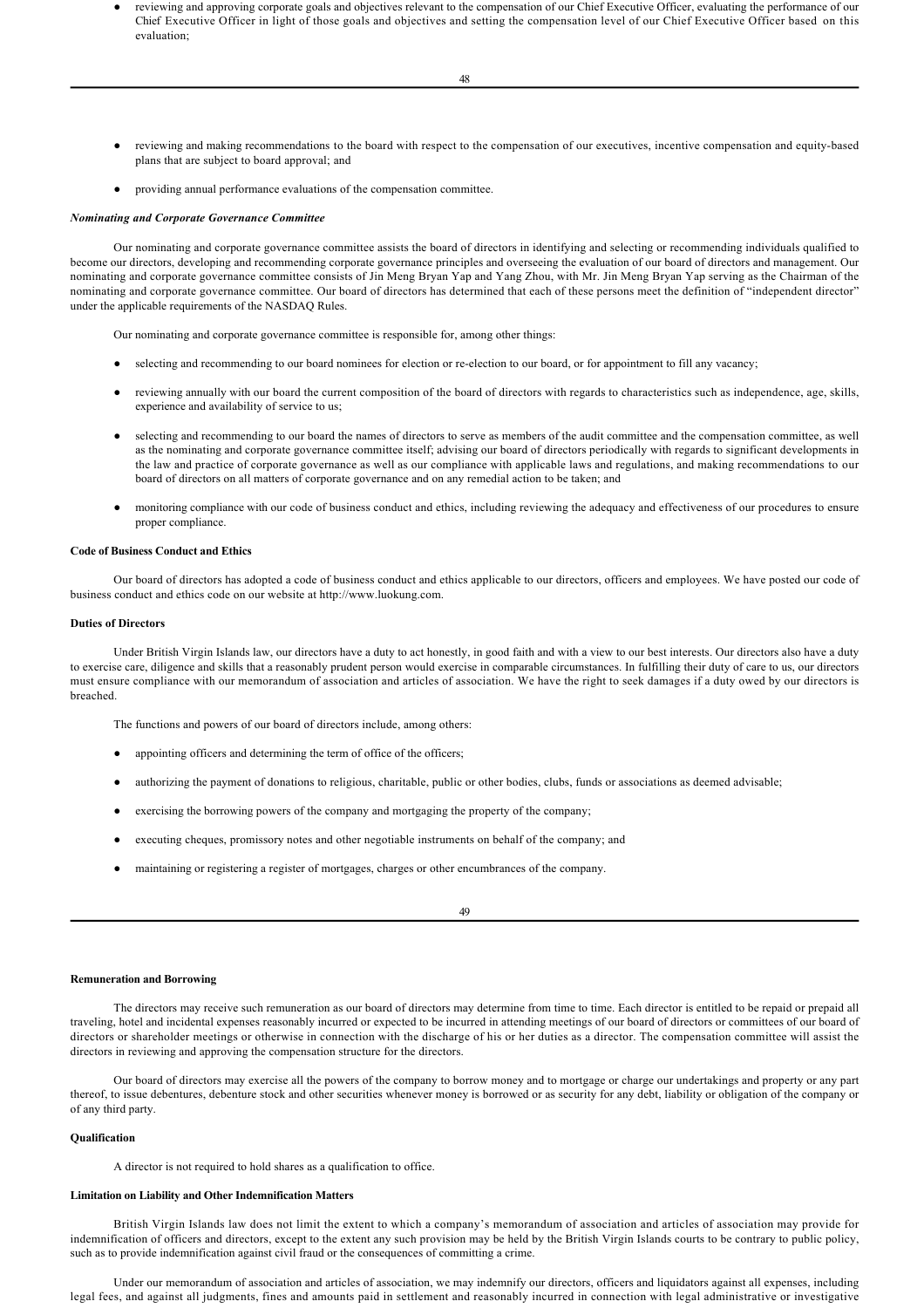proceedings to which they are party or are threatened to be made a party by reason of their acting as our director, officer or liquidator. To be entitled to indemnification, these persons must have acted honestly and in good faith with a view to the best interest of the company and, in the case of criminal proceedings, they must have had no reasonable cause to believe their conduct was unlawful.

# **Compensation Committee Interlocks and Insider Participation**

None of the members of our compensation committee is an officer or employee of our company. None of our executive officers currently serves, or in the past year has served, as a member of the board of directors or compensation committee of any entity that has one or more executive officers serving on our board of directors or compensation committee.

### **Employment Agreements**

On August 19, 2018, the Company entered into an Employment Agreement (the "Song Agreement") with Mr. Xuesong Song, to serve as the Chief Executive Officer of the Company for a fouryear term, subject to renewal. Under the terms of the Song Agreement, Mr. Song will receive no salary for his services but will be eligible for an annual cash bonus in the Board's sole discretion.

On August 19, 2018, the Company entered into an Employment Agreement (the "Yu Agreement") with Mr. Jie Yu, to serve as the Chief Financial Officer of the Company for a four-year term, subject to renewal. Under the terms of the Yu Agreement, Mr. Yu will receive an annual salary of RMB700,000, and will be eligible for an annual cash bonus in the Board's sole discretion.

On February 1, 2019, the Company entered into an Employment Agreement (the "Li Agreement") with Mr. Baomin Li, to serve as the Chief Technology Officer of the Company for a fouryear term, subject to renewal. Under the terms of the Li Agreement, Mr. Li will receive an annual salary of RMB2,000,000, and will be eligible for an annual cash bonus in the Board's sole discretion.

| ٦                             |  |
|-------------------------------|--|
| v.<br>۰,<br>۰.<br>i<br>×<br>٧ |  |

### **D. EMPLOYEES.**

As of December 31, 2020 and 2019, we had a total of 180 and 182 full-time employees, including 65 and 90 in research and development, 10 and 19 in sales and marketing and the rest in a variety of other divisions, respectively. All of our employees are full-time employees. None of our employees is currently represented by a union and/or collective bargaining agreements. We believe that we have good relations with our employees and since our inception we have had no history of work stoppages or union organizing campaigns.

# **E. SHARE OWNERSHIP.**

The following table provides information as to the beneficial ownership of our ordinary shares as of December 31, 2020, by the persons listed. Beneficial ownership of shares is determined under the rules of the SEC and generally includes any shares over which a person exercises sole or shared voting or investment power. For purposes of the following table, a person is deemed to have beneficial ownership of any ordinary shares if such person has the right to acquire such shares within 60 days of December 31, 2020. For purposes of computing the percentage of outstanding shares held by each person, any shares that such person has the right to acquire within 60 days after of December 31, 2020 are deemed to be outstanding, but are not deemed to be outstanding for the purpose of computing the percentage ownership of any other person. Except as otherwise noted, the persons named in the table have sole voting and investment power with respect to all of the ordinary shares beneficially owned by them. Unless otherwise indicated, the address of each person listed is c/o Luokung Technologies, B9-8, Block B, SOHO Phase II, No. 9, Guanghua Road, Chaoyang District, Beijing, People's Republic of China.

Percentage ownership of the ordinary shares in the following table is based on 239,770,000 ordinary shares outstanding on December 31, 2020.

|                                                                  | <b>Number</b> | Percent  |
|------------------------------------------------------------------|---------------|----------|
|                                                                  | of shares     | of class |
| Directors and named executive officers                           |               |          |
| Xuesong Song, Chairman, Chief Executive Officer and Director (1) | 38.156.430    | 15.91%   |
| Dongpu Zhang, President (2)                                      | 2,321,792     | $0.97\%$ |
| Directors and executive officers as a group (7 persons)          | 42,869,162    | 17.88%   |

(1) Consists of (i) 4,030,882 shares owned directly by Charm Dragon International Limited, a British Virgin Islands company and (ii) 22,624,793 shares owned directly by Bravo First Development Limited, a British Virgin Islands company. Mr. Xuesong Song is the controlling shareholder of Bravo First Development Limited. Mr. Xuesong Song is the sole director of Charm Dragon International Limited. Mr. Xuesong Song also owns all 1,000,000 of the Company's outstanding preferred shares, and each preferred share has the right to 399 votes at a meeting of the shareholders of the Company. Mr. Song therefore is the controlling shareholder of the Company.

(2) Consists of 2,321,792 shares owned directly by Genoa Peak Limited, a British Virgin Islands company. Mr. Dongpu Zhang controls Genoa Peak Limited.

51

#### **ITEM 7. MAJOR SHAREHOLDERS AND RELATED PARTY TRANSACTIONS.**

# **A. MAJOR SHAREHOLDERS**

Please refer to Item 6.E "Directors, Senior Management and Employees — Share Ownership."

To our knowledge, (A) we are not directly or indirectly owned or controlled by (i) another corporation or (ii) any foreign government and (B) there are no arrangements (including any announced or expected takeover bid), the operation of which may at a subsequent date result in a change in our control.

The voting rights of our major shareholders do not differ from the voting rights of other holders of the same class of shares.

### **B. RELATED PARTY TRANSACTIONS. BUSINESS RELATIONSHIPS.**

Our subsidiaries, consolidated affiliated entities, and the subsidiaries of the consolidated affiliated entities have engaged, during the ordinary course of business, in a number of customary transactions with each other. All of these intercompany balances have been eliminated in consolidation.

As of December 31, 2019 we had amount due from a related party, Ya Tuo Ji International Consultancy (Beijing) Limited, in the amounts of \$0.2 million. These amounts due from related parties are short term in nature, non-interest bearing, unsecured and repayable on demand.

As of December 31, 2020 and 2019 had amounts due to related parties, Mr. Song, C Media, Beijing Zhongan Huitong Information Technology Co., Ltd. and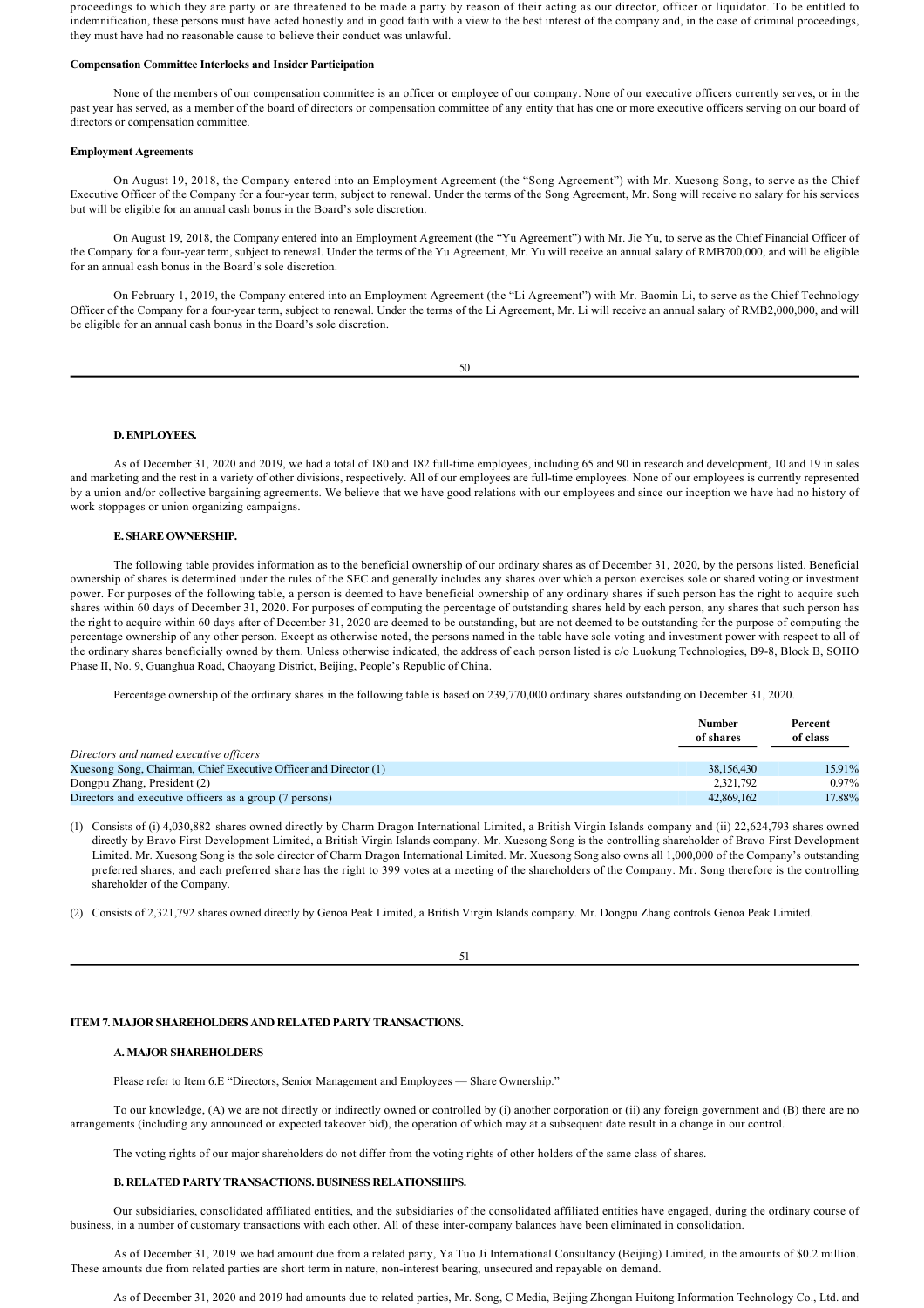Vision Capital Profits Limited, in the amounts of \$6 thousand and \$Nil; \$0.2 million and \$0.06 million; \$14 thousand and \$Nil; \$0.1 million and \$0.1 million, respectively. These amounts due to related parties are short term in nature, non-interest bearing, unsecured and payable on demand.

Our Chairman and Chief Executive Officer, Mr. Xuesong Song, serves as an officer of Beijing Zhong Chuan Shi Xun and is one of the legal owners of Beijing Zhong Chuan Shi Xun. The following table sets forth the relationship of Mr. Song with Beijing Zhong Chuan Shi Xun:

|              |                           |                                | Percentage                   |  |  |
|--------------|---------------------------|--------------------------------|------------------------------|--|--|
|              |                           | <b>Relationship with</b>       | <b>Ownership Interest in</b> |  |  |
|              | <b>Relationship with</b>  | <b>Beijing Zhong Chuan Shi</b> | <b>Beijing Zhong Chuan</b>   |  |  |
| Name         | <b>Luokung Technology</b> | Xun                            | Shi Xun                      |  |  |
| Xuesong Song | Chief Executive Officer   | <b>Chief Executive Officer</b> | 61.82%                       |  |  |

# **C. INTERESTS OF EXPERTS AND COUNSEL.**

Not applicable.

52

### **ITEM 8. FINANCIAL INFORMATION.**

# **A. CONSOLIDATED STATEMENTS AND OTHER FINANCIAL INFORMATION.**

See "Item 18. Financial Statements."

### **Legal Proceedings**

To our knowledge, other than as described below there are no material legal proceedings threatened against us. From time to time, we may be subject to various claims and legal actions arising in the ordinary course of business. Following the consummation of the AEA, we became successor in interest to the legal proceedings described below.

## Lawsuit with Beijing iQIYI Technology Co., Ltd.

On February 15, 2019, Beijing iQIYITechnology Co., Ltd. filed lawsuits with Beijing Internet Court alleging Shenzhen Jiu Zhou Shi Dai Digital and Technology Limited and Beijing Zhong Chuan Shi Xun Technology Limited are in infringement of exclusive rights to communication through information network of certain works, performances, audio and video products and claiming the economic loss amounts to approximately \$400,000 (RMB 2,610,000). The Court ruled that the economic loss amounts to \$41,000 (RMB270,000). On November 25, 2020, The Court of Appeal has confirmed the judge's decision.

On December 14, 2019, Beijing Internet Court arranged a trial; Beijing iQIYI and the Company are negotiating a potential settlement while expecting a verdict from the court. The Court ruled that the economic loss amounts to \$21,000 (RMB140,000). On November 25, 2020, The Court of Appeal has confirmed the judge's decision.

# **Dividend Policy**

We currently intend to retain all of our available funds and future earnings for use in the operation and expansion of our business and do not anticipate paying cash dividends in the foreseeable future. Under the terms of our Amended and Restated Memorandum and Articles of Association the declaration and payment of any dividends in the future will be determined by our board of directors, in its discretion, and will depend on a number of factors, including our earnings, capital requirements and overall financial condition and our ability to receive dividends from our subsidiaries. If we pay any dividends, we will pay our shareholders' dividends with respect to their underlying shares to the same extent as holders of our ordinary shares, subject to the terms of the deposit agreement, including the fees and expenses payable thereunder. Cash dividends on our ordinary shares, if any, will be paid in U.S. dollars.

Our ability to receive dividends from our subsidiaries may limit our ability to pay dividends on our ordinary shares. See Risk Factors – Risks Related to Doing Business in China – Our holding company structure may limit the payment of dividends" and "Item 10. Additional Information – D. Exchange Controls – Dividend Distribution".

# **B. SIGNIFICANT CHANGES.**

N/A

53

# **ITEM 9. THE OFFER AND LISTING**

# **A. OFFER AND LISTING DETAILS.**

#### **Markets and Share Price History**

The primary trading market for our ordinary shares is the NASDAQ Capital Market. Our ordinary shares trade under the ticker symbol "LKCO".

# **B. PLAN OF DISTRIBUTION.**

Not Applicable.

#### **C. MARKETS.**

The primary trading market for our ordinary shares is the NASDAQ Capital Market. Our ordinary shares trade on the NASDAQ Capital Market under the ticker symbol "LKCO".

#### **D. SELLING SHAREHOLDERS.**

Not applicable.

# **E. DILUTION.**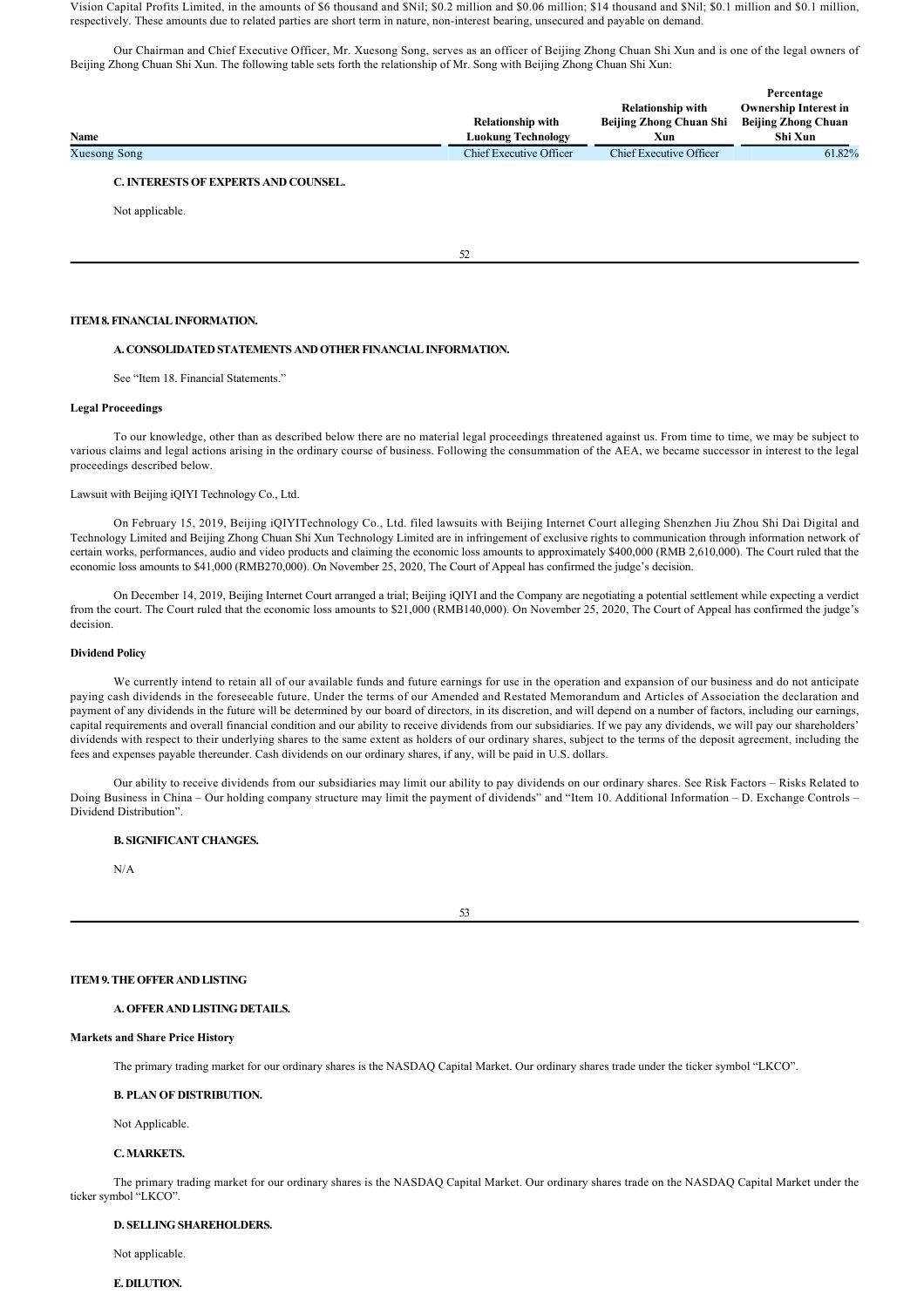Not applicable.

# **F. EXPENSES OF THE ISSUE.**

Not applicable.

# **ITEM 10. ADDITIONAL INFORMATION.**

# **A. SHARE CAPITAL**

Not applicable.

# **B. MEMORANDUM AND ARTICLES OF ASSOCIATION**

We are a British Virgin Islands company incorporated with limited liability and our affairs are governed by the provisions of our memorandum of association and articles of association, as amended and restated from time to time, and by the provisions of applicable British Virgin Islands laws.

Our memorandum of association and articles of association authorize the issuance of up to 524,295,182 shares, which are designated into (i) 500,000,000 ordinary shares of par value \$0.01 each ("Ordinary Shares" and each an "Ordinary Share"), (ii) 1,000,000 preferred shares of par value \$0.01 each ("Preferred Shares" and each a "Preferred Share"), (iii) 21,794,872 series A preferred shares of par value \$0.01 each ("Series A Preferred Shares" and each a "Series A Preferred Share") and (iv) 1,500,310 series B preferred shares of par value \$0.01 each ("Series B Preferred Shares" and each a "Series B Preferred Share"), in each case with the rights, preferences and privileges as set out in the memorandum and articles of association of our company.

54

The following is a summary of the material provisions of our ordinary shares and our memorandum of association and articles of association.

# **Ordinary Shares**

All of our issued and outstanding Ordinary Shares are fully paid and non-assessable. Holders of our Ordinary Shares who are non-residents of the British Virgin Islands may freely hold and vote their shares.

Subject to the memorandum and articles of association (and, for greater clarity, without prejudice to any special rights conferred thereby on the holders of any other shares), an Ordinary Share of our company confers on the holder:

- (a) the right to one vote at a meeting of the members of our company or on any resolution of members;
- (b) the right to an equal share in any distribution paid by our company; and
- (c) the right to an equal share in the distribution of the surplus assets of our company on a winding up.

#### **Preferred Shares**

Subject to the memorandum and articles of association (and, for greater clarity, without prejudice to any special rights conferred thereby on the holders of any other shares), a Preferred Share of our company confers on the holder:

- (a) the right to 399 votes at a meeting of the members of our company or on any resolution of members;
- (b) the right to an equal share in any distribution paid by our company;
- (c) the right to an equal share in the distribution of the surplus assets of our company on a winding up;
- (d) be freely transferable, in whole or in part, by Mr. Xuesong Song to any third party through one or more Private Transactions (as defined in our articles of association), subject to Applicable Law (as defined in our articles of association); and
- (e) be freely transferable, in whole or in part, by Mr. Xuesong Song to any third party through one or more Public Transactions, subject to Applicable Law and Automatic Conversion (as defined in our articles of association) of such Preferred Share(s) into Ordinary Share(s).

Each Preferred Share shall be automatically converted at any time after issue and without the payment of any additional sum into an equal number of fully paid Ordinary Shares upon the conclusion of any transfer by Mr. Xuesong Song to any third party through one or more Public Transactions (as defined in our articles of association).

55

#### **Series A Preferred Shares**

Subject to the memorandum and articles of association (and, for greater clarity, without prejudice to any special rights conferred thereby on the holders of any other shares), a Series A Preferred Share of the Company confers on the holder:

(a) no right to vote at a meeting of the members of our company or on any resolution of members;

- (b) the right to an equal share in any distribution paid by our company;
- (c) the right to an equal share in the distribution of the surplus assets of our company on our liquidation;

(d) the right, at such holder's sole discretion, to convert all or any portion of the holder's Series A Preferred Shares into Ordinary Shares at any time commencing after the date of issue of such Series A Preferred Shares. The conversion rate for the Series A Preferred Shares shall be one (1) Ordinary Share for every one (1) Series A Preferred Share. Before any holder of Series A Preferred Shares shall be entitled to convert the same into Ordinary Shares and to receive certificate(s) for such Ordinary Shares, he shall surrender the certificate(s) for his Series A Preferred Shares at the office of our company and shall give written notice to our company at such office that he elects to convert the same. Our company shall, as soon as practicable thereafter, issue and deliver at such office to such holder of Series A Preferred Shares a certificate(s) for the number of Ordinary Shares to which he shall be entitled. Such conversion shall be deemed to have been made immediately prior to the close of business on the date of such surrender of the certificate(s) for the Series A Preferred Shares to be converted, and the person or persons entitled to receive the Ordinary Shares issuable upon such conversion shall be treated for all purposes as the record holder(s) of such Ordinary Shares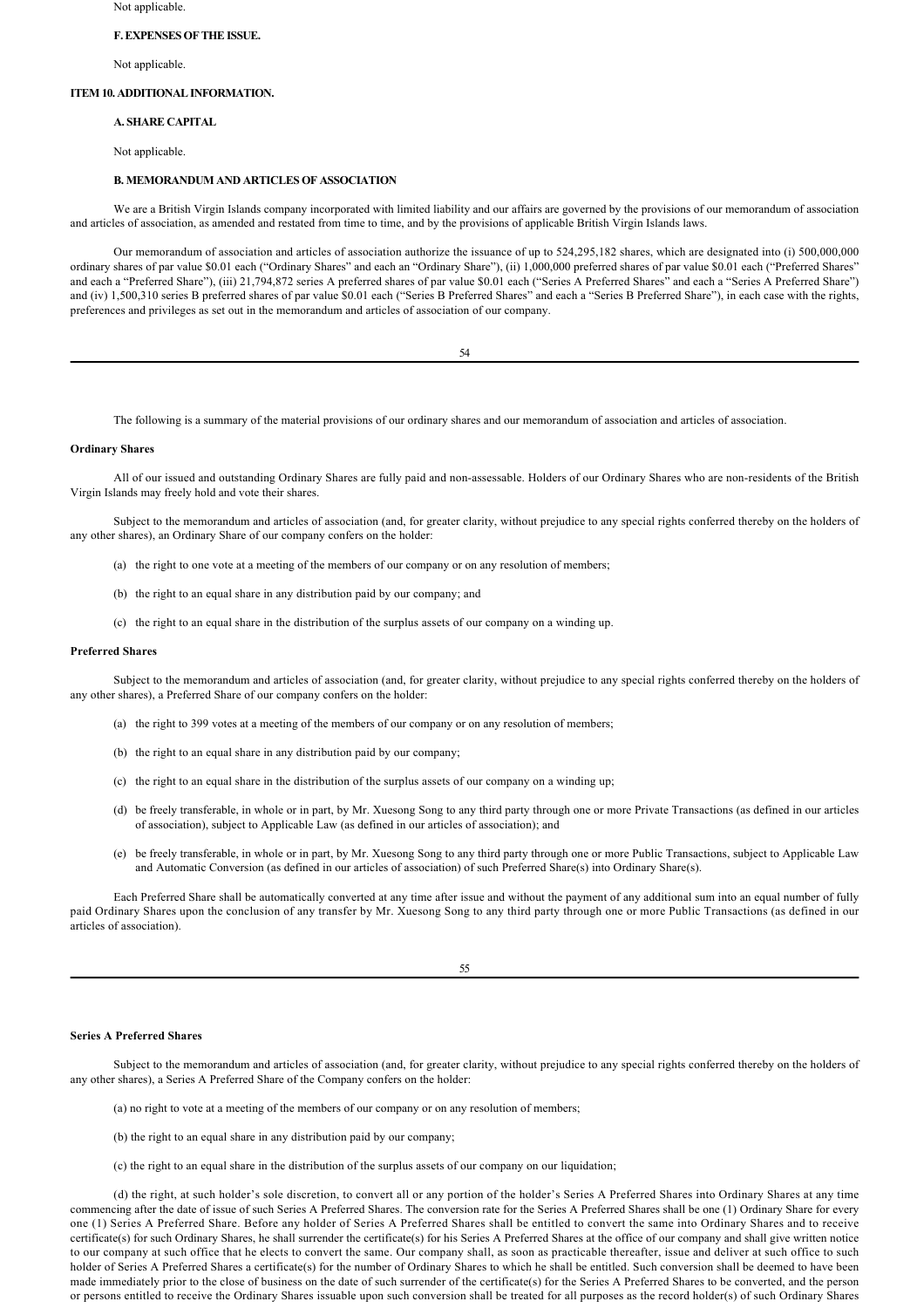on such date. The directors may effect conversion in any matter permitted by law including, without prejudice to the generality of the foregoing, repurchasing or redeeming the relevant Series A Preferred Shares and applying the proceeds towards the issue of the relevant number of new Ordinary Shares. The provisions of clause 8(3)(e) of our memorandum of association shall not apply to the Ordinary Shares so converted; and

(e) the right, at such holder's sole discretion, to require the redemption or repurchase by our company of all or any portion of the holder's Series A Preferred Shares (the "Purchased Shares") in cash at a Repurchase Price defined below upon the following events: (1) six (6) months after the closing date as defined in the share subscription agreement entered into between our company and Geely Technology dated 13 November 2019 (the "Share Subscription Agreement"); (2) the proposed acquisition of eMapgo Technologies (Beijing) Co., Ltd. (the "Proposed Acquisition") by our company is terminated; (3) our company breaches the Share Subscription Agreement; or (4) within six (6) months from the closing date as defined in the Share Subscription Agreement provided that our company has sufficient funds after completing the Proposed Acquisition by our company. The repurchase price for each Series A Preferred Shares shall be the higher of (i) US\$1.95 per share; or (ii) the US dollars equivalent to RMB13.7648 per share (the "Repurchase Price"), where the exchange rate shall be the central parity rate between RMB and USD published by the People's Bank of China the day before Geely Technology issues the repurchase notice, plus an eight percent (8%) annual simple interest rate basis calculated from the date such Repurchase Price was fully paid until the date of full payment of the Repurchase Price, which shall be made in a lump sum on the date of the payment of the Repurchase Price, plus all declared but unpaid dividends with respect to the Series A Preferred Shares. Before any holder of Series A Preferred Shares shall be entitled to require the redemption or repurchase by our company of all or any portion of the holder's Series A Preferred Shares, he shall surrender the certificate(s) for his Series A Preferred Shares at the office of our company and shall give written notice to our company (the "Redemption Notice") at such office that he elects to require the redemption or repurchase by our company of the same. Our company shall pay the corresponding Repurchase Price within sixty (60) days following twelve (12) months after the Purchased Shares are issued.

56

### **Series B Preferred Shares**

Subject to the memorandum and articles of association (and, for greater clarity, without prejudice to any special rights conferred thereby on the holders of any other shares), a Series B Preferred Share of our company confers on the holder:

(a) Subject to compliance with the requirements of the laws of the Hong Kong Special Administrative Region of the People's Republic of China and other restrictions under the purchase agreement entered into by and among our company, Zhi-Xun Wang and Hong-Bin Lu (the "Parties") and other parties named therein on 27 August 2019 and the supplemental agreement entered into by and among the Parties and other parties on 11 October 2019, the Series B Preferred Shares shall be redeemable at the option of holders of the Series B Preferred Shares by delivery of a written request to the Purchaser ("Redemption Request") within the period from 6th month to 12th month after its issuance. Our company cannot reject such Redemption Request and shall make the best efforts to implement such redemption by paying cash within 10 working days after receipt of the Redemption Request. The redemption price for each Series B Preferred Share redeemed shall be an amount of USD equivalent to RMB28.75 per share plus an internal rate of return of 10% per year.

(b) Any Series B Preferred Share may, at the option of the holder thereof, be converted into fully-paid and non-assessable Ordinary Shares without any restrictions under the Securities Act of 1933, the laws of the Hong Kong Special Administrative Region of the People's Republic of China, this memorandum or any other contracts within the period from 9th month to 12th month after its issuance. The conversion ratio for Series B Preferred Shares to Ordinary Shares shall be 1:1.

### **Limitation on Liability and Indemnification Matters**

Under British Virgin Islands laws, each of our directors and officers, in performing his or her functions, is required to act honestly and in good faith with a view to our best interests and exercise the care, diligence and skill that a reasonably prudent person would exercise in comparable circumstances. Such limitation of liability does not affect the availability of equitable remedies such as injunctive relief or rescission. These provisions will not limit the liability of directors under United States federal securities laws.

We may indemnify any of our directors or anyone serving at our request as a director of another entity against all expenses, including legal fees, and against all judgments, fines and amounts paid in settlement and reasonably incurred in connection with legal, administrative or investigative proceedings. We may only indemnify a director if he or she acted honestly and in good faith with the view to our best interests and, in the case of criminal proceedings, the director had no reasonable cause to believe that his or her conduct was unlawful. The decision of our board of directors as to whether the director acted honestly and in good faith with a view to our best interests and as to whether the director had no reasonable cause to believe that his or her conduct was unlawful, is in the absence of fraud sufficient for the purposes of indemnification, unless a question of law is involved. The termination of any proceedings by any judgment, order, settlement, conviction or the entry of no plea does not, by itself, create a presumption that a director did not act honestly and in good faith and with a view to our best interests or that the director had reasonable cause to believe that his or her conduct was unlawful. If a director to be indemnified has been successful in defense of any proceedings referred to above, the director is entitled to be indemnified against all expenses, including legal fees, and against all judgments, fines and amounts paid in settlement and reasonably incurred by the director or officer in connection with the proceedings.

We may purchase and maintain insurance in relation to any of our directors or officers against any liability asserted against the directors or officers and incurred by the directors or officers in that capacity, whether or not we have or would have had the power to indemnify the directors or officers against the liability as provided in our memorandum of association and articles of association.

# 57

Insofar as indemnification for liabilities arising under the Securities Act may be permitted for our directors or officers under the foregoing provisions, we have been informed that in the opinion of the Securities and Exchange Commission, such indemnification is against public policy as expressed in the Securities Act and is therefore unenforceable as a matter of United States law.

# **Differences in Corporate Law**

We were incorporated under, and are governed by, the laws of the British Virgin Islands. The corporate statutes of the State of Delaware and the British Virgin Islands are similar, and the flexibility available under British Virgin Islands law has enabled us to adopt memorandum of association and articles of association that will provide shareholders with rights that do not vary in any material respect from those they would enjoy if we were incorporated under the Delaware General Corporation Law, or Delaware corporate law. Set forth below is a summary of some of the differences between provisions of the BVI Act applicable to us and the laws application to companies incorporated in Delaware and their shareholders.

# *Director's Fiduciary Duties*

Under Delaware corporate law, a director of a Delaware corporation has a fiduciary duty to the corporation and its stockholders. This duty has two components: the duty of care and the duty of loyalty. The duty of care requires that a director act in good faith, with the care that an ordinarily prudent person would exercise under similar circumstances. Under this duty, a director must inform himself of, and disclose to stockholders, all material information reasonably available regarding a significant transaction. The duty of loyalty requires that a director act in a manner he reasonably believes to be in the best interests of the corporation. He must not use his corporate position for personal gain or advantage. This duty prohibits self-dealing by a director and mandates that the best interest of the corporation and its stockholders take precedence over any interest possessed by a director, officer or controlling stockholder and not shared by the stockholders generally. In general, actions of a director are presumed to have been made on an informed basis, in good faith and in the honest belief that the action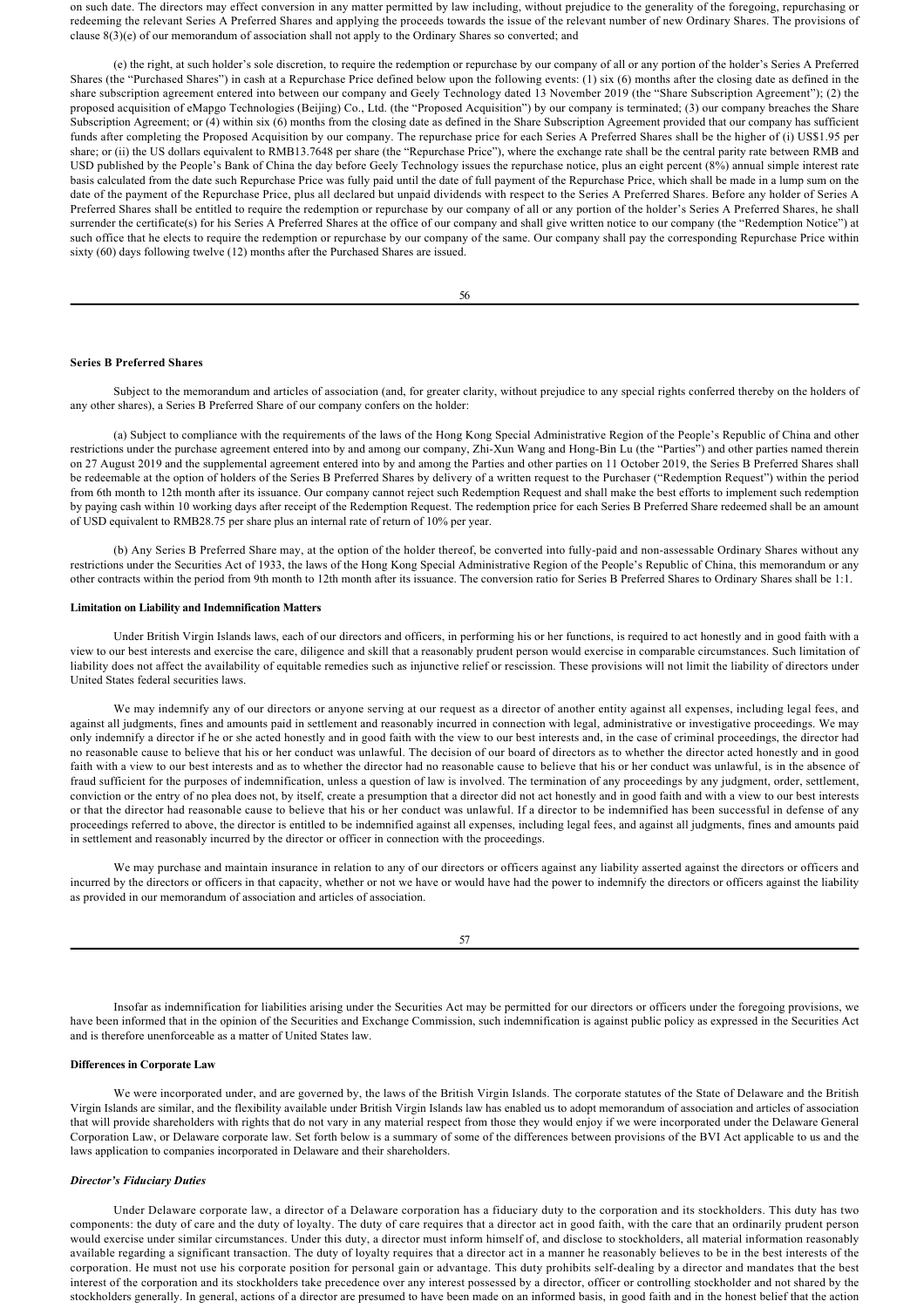taken was in the best interests of the corporation. However, this presumption may be rebutted by evidence of a breach of one of the fiduciary duties. Should such evidence be presented concerning a transaction by a director, a director must prove the procedural fairness of the transaction, and that the transaction was of fair value to the corporation.

British Virgin Islands law provides that every director of a British Virgin Islands company in exercising his powers or performing his duties shall act honestly and in good faith and in what the director believes to be in the best interests of the company. Additionally, the director shall exercise the care, diligence and skill that a reasonable director would exercise in the same circumstances taking into account the nature of the company, the nature of the decision and the position of the director and his responsibilities. In addition, British Virgin Islands law provides that a director shall exercise his powers as a director for a proper purpose and shall not act, or agree to the company acting, in a manner that contravenes the BVI Act or the memorandum of association or articles of association of the company.

### *Amendment of Governing Documents*

Under Delaware corporate law, with very limited exceptions, a vote of the stockholders is required to amend the certificate of incorporation. Under British Virgin Islands law and our memorandum of association and articles of association, (i) our shareholders may amend our memorandum of association and articles of association by a resolution of shareholders, or (ii) our board of directors may amend our memorandum of association and articles of association by a resolution of directors without a requirement for a resolution of shareholders so long as the amendment does not:

- restrict the rights of the shareholders to amend the memorandum of association and articles of association;
- change the percentage of shareholders required to pass a resolution of shareholders to amend the memorandum of association and articles of association;
- amend the memorandum of association and articles of association in circumstances where the memorandum of association and articles of association cannot be amended by the shareholders; or
- amend the provisions of memorandum of association or the articles of association pertaining to "rights, privileges, restrictions and conditions attaching to shares," "rights not varied by the issue of shares pari passu," "variation of class rights" and "amendment of memorandum and articles of association".

58

#### *Written Consent of Directors*

Under Delaware corporate law, directors may act by written consent only on the basis of a unanimous vote. Under British Virgin Islands law, directors may pass a written resolution (a) by such majority of the votes of the directors entitled to vote on the resolution as may be specified in the memorandum of association or articles of association or (b) in the absence of any provision in the memorandum of association or the articles of association, by all the directors entitled to vote on the resolution. Our articles of association provide that a resolution consented to in writing by the directors may be passed by a simply majority of the directors or of all members of the committee, as the case may be.

#### *Written Consent of Shareholders*

Under Delaware corporate law, unless otherwise provided in the certificate of incorporation, any action to be taken at any annual or special meeting of stockholders of a corporation, may be taken by written consent of the holders of outstanding stock having not less than the minimum number of votes that would be necessary to take such action at a meeting. As permitted by British Virgin Islands law, subject to the memorandum or articles of association, an action that may be taken by members of the company at a meeting of shareholders may also be taken by a resolution of shareholders consented to in writing. Our articles of association provide that shareholders may approve corporate matters by way of a resolution consented to at a meeting of shareholders or in writing by a majority of shareholders entitled to vote thereon.

*Shareholder Proposals*

Under Delaware corporate law, a shareholder has the right to put any proposal before the annual meeting of shareholders, provided it complies with the notice provisions in the governing documents. A special meeting may be called by the board of directors or any other person authorized to do so in the governing documents, but shareholders may be precluded from calling special meetings. British Virgin Islands law and our articles of association provide that our directors shall call a meeting of the shareholders if requested in writing to do so by shareholders entitled to exercise 30% or more of our outstanding voting shares in respect of the matter for which the meeting is requested.

#### *Sale of Assets*

Under Delaware corporate law, a vote of the stockholders is required to approve the sale of assets only when all or substantially all assets are being sold. In the British Virgin Islands, shareholder approval is required when more than 50% of the company's total assets by value are being disposed of or sold.

#### *Dissolution; Winding Up*

Under Delaware corporate law, unless the board of directors approves the proposal to dissolve, dissolution must be approved by shareholders holding 100% of the total voting power of the corporation. Only if the dissolution is initiated by the board of directors may it be approved by a simple majority of the corporation's outstanding shares. Delaware corporate law allows a Delaware corporation to include in its certificate of incorporation a supermajority voting requirement in connection with dissolutions initiated by the board. As permitted by British Virgin Islands law and our articles of association, we may be voluntarily liquidated under Part XII of the BVI Act by resolution of directors and resolution of shareholders if we have no liabilities or we are able to pay our debts as they fall due and the value of our assets equals or exceeds our liabilities.

## *Redemption of Shares*

Under Delaware corporate law, any stock may be made subject to redemption by the corporation at its option or at the option of the holders of such stock provided there remains outstanding shares with full voting power. Such stock may be made redeemable for cash, property or rights, as specified in the certificate of incorporation or in the resolution of the board of directors providing for the issue of such stock. As permitted by British Virgin Islands law, and our memorandum of association and articles of association, shares may be repurchased, redeemed or otherwise acquired by us. Our directors must determine that immediately following the redemption or repurchase we will be able to pay our debts as they fall due and the value of our assets exceeds our liabilities.

# *Variation of Rights of Shares*

Under Delaware corporate law, a corporation may vary the rights of a class of shares with the approval of a majority of the outstanding shares of such class, unless the certificate of incorporation provides otherwise. As permitted by British Virgin Islands law, and our memorandum of association and articles of association, if our share capital is divided into more than one class of shares, we may vary the rights attached to any class only with the consent in writing of holders of not less than three-fourths of the issued shares of that class and holders of not less than three-fourths of the issued shares of any other class of shares which may be affected by the variation.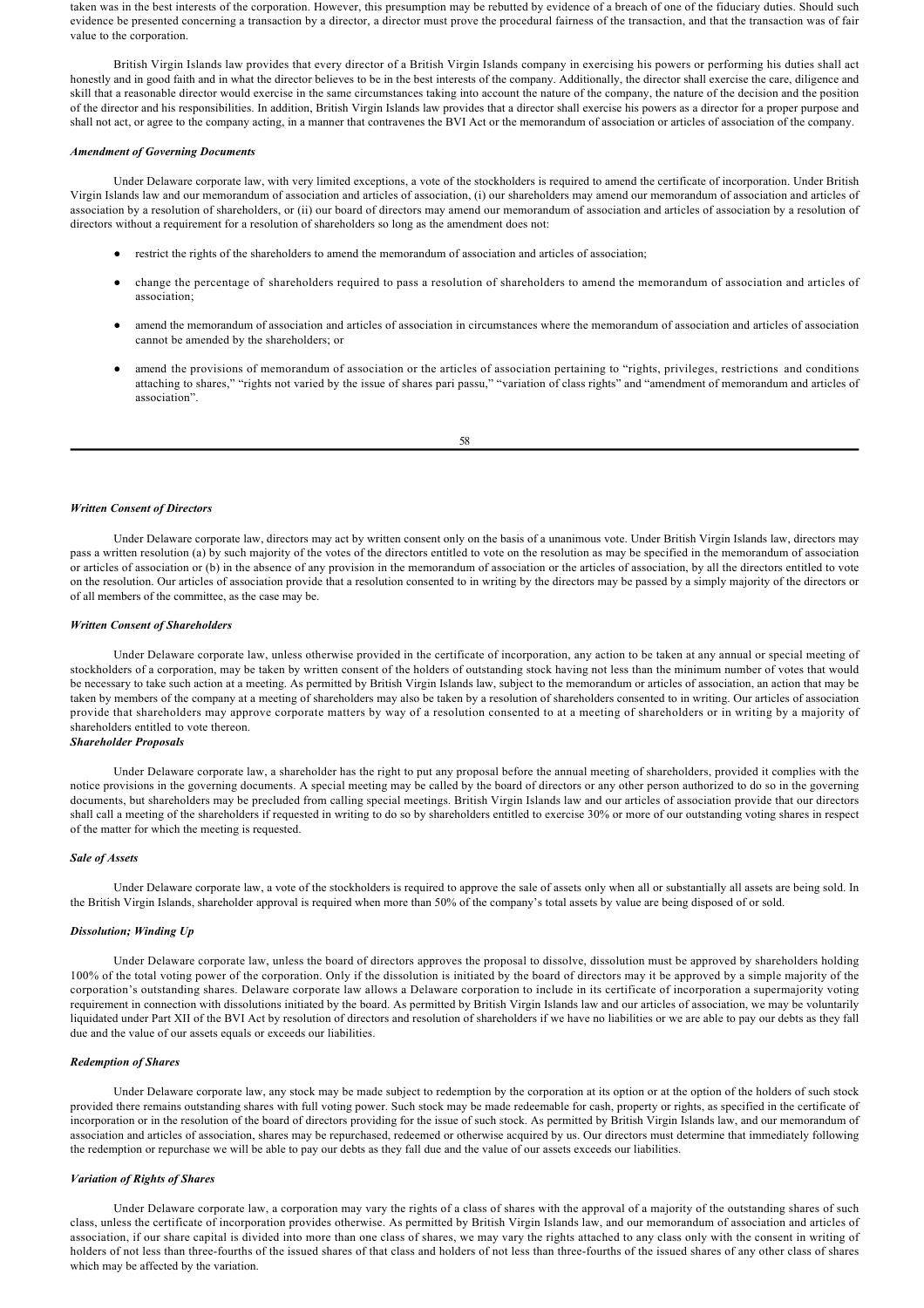## *Removal of Directors*

Under Delaware corporate law, a director of a corporation with a classified board may be removed only for cause with the approval of a majority of the outstanding shares entitled to vote, unless the certificate provides otherwise. As permitted by British Virgin Islands law and our memorandum of association and articles of association, directors may be removed with or without cause by resolution of directors or resolution of shareholders.

#### *Mergers*

Under the BVI Act, two or more companies may merge or consolidate in accordance with the statutory provisions. A merger means the merging of two or more constituent companies into one of the constituent companies, and a consolidation means the uniting of two or more constituent companies into a new company. In order to merger or consolidate, the directors of each constituent company must approve a written plan of merger or consolidation which must be authorized by a resolution of shareholders.

Shareholders not otherwise entitled to vote on the merger or consolidation may still acquire the right to vote if the plan of merger or consolidation contains any provision which, if proposed as an amendment to the memorandum association or articles of association, would entitle them to vote as a class or series on the proposed amendment. In any event, all shareholders must be given a copy of the plan of merger or consolidation irrespective of whether they are entitled to vote at the meeting or consent to the written resolution to approve the plan of merger or consolidation.

## *Inspection of Books and Records*

Under Delaware corporate law, any shareholder of a corporation may for any proper purpose inspect or make copies of the corporation's stock ledger, list of shareholders and other books and records. Holders of our shares have no general right under British Virgin Islands law to inspect or obtain copies of our list of shareholders or our corporate records. However, we will provide holders of our shares with annual audited financial statements. See "Where You Can Find Additional Information."

#### *Conflict of Interest*

The BVI Act provides that a director shall, after becoming aware that he is interested in a transaction entered into or to be entered into by the company, disclose that interest to the board of directors of the company. The failure of a director to disclose that interest does not affect the validity of a transaction entered into by the director or the company, so long as the director's interest was disclosed to the board prior to the company's entry into the transaction or was not required to be disclosed (for example where the transaction is between the company and the director himself or is otherwise in the ordinary course of business and on usual terms and conditions). As permitted by British Virgin Islands law and our memorandum of association and articles of association, a director interested in a particular transaction may vote on it, attend meetings at which it is considered, and sign documents on our behalf which relate to the transaction.

#### *Transactions with Interested Shareholders*

Delaware corporate law contains a business combination statute applicable to Delaware public corporations whereby, unless the corporation has specifically elected not to be governed by such statute by amendment to its certificate of incorporation, it is prohibited from engaging in certain business combinations with an "interested shareholder" for three years following the date that such person becomes an interested shareholder. An interested shareholder generally is a person or group who or that owns or owned 15% or more of the target's outstanding voting stock within the past three years. This has the effect of limiting the ability of a potential acquirer to make a two-tiered bid for the target in which all shareholders would not be treated equally. The statute does not apply if, among other things, prior to the date on which such shareholder becomes an interested shareholder, the board of directors approves either the business combination or the transaction that resulted in the person becoming an interested shareholder. This encourages any potential acquirer of a Delaware public corporation to negotiate the terms of any acquisition transaction with the target's board of directors.

British Virgin Islands law has no comparable provision. As a result, we cannot avail ourselves of the types of protections afforded by the Delaware business combination statute. However, although British Virgin Islands law does not regulate transactions between a company and its significant shareholders, it does provide that such transactions must be entered into bona fide in the best interests of the company and not with the effect of constituting a fraud on the minority shareholders.

#### *Independent Directors*

There are no provisions under Delaware corporate law or under the BVI Act that require a majority of our directors to be independent.

## *Cumulative Voting*

Under Delaware corporate law, cumulative voting for elections of directors is not permitted unless the company's certificate of incorporation specifically provides for it. Cumulative voting potentially facilitates the representation of minority shareholders on a board of directors since it permits the minority shareholder to cast all the votes to which the shareholder is entitled on a single director, which increases the shareholder's voting power with respect to electing such director. There are no prohibitions to cumulative voting under the laws of the British Virgin Islands, but our memorandum of association and articles of association do not provide for cumulative voting

#### *Antitakeover Provisions in Our Memorandum of association and articles of association*

Some provisions of our memorandum of association and articles of association may discourage, delay or prevent a change in control of our company or management that shareholders may consider favorable, including provisions that authorize our board of directors to issue preference shares in one or more series and to designate the price, rights, preferences, privileges and restrictions of such preference shares.

## **C. MATERIAL CONTRACTS.**

On January 25, 2018, the Company executed an Asset Exchange Agreement ("AEA") with C Media Limited, a corporation organized under the laws of the Cayman Islands ("C Media"), whereby the Company agreed to purchase all the capital stock and equity interests of LK Technology Ltd, together with its whollyowned subsidiaries MMB Limited and Mobile Media (China) Limited and all respective subsidiaries from C Media in exchange for (i) 185,412,599 ordinary shares of the Company, par value \$0.01 per share, (ii) 1,000,000 preferred shares of Kingtone ("Preferred Shares") and (iii) all issued and outstanding capital stock or equity interests of the Company's subsidiary, Topsky Info-Tech Holdings Pte Ltd., and its wholly-owned subsidiary Xi'an Softech Co., Ltd., including all entities effectively controlled by Xi'an Softech Co., Ltd. through contractual arrangements and variable business entities.

To consummate the contemplated transactions described above, the Company obtained shareholder consent at a special meeting held on May 20, 2018, (i) to authorize 1,000,000 Preferred Shares, (ii) to authorize additional Ordinary Shares so that total authorized Ordinary Shares is equal to 250,000,000 shares, (iii) to list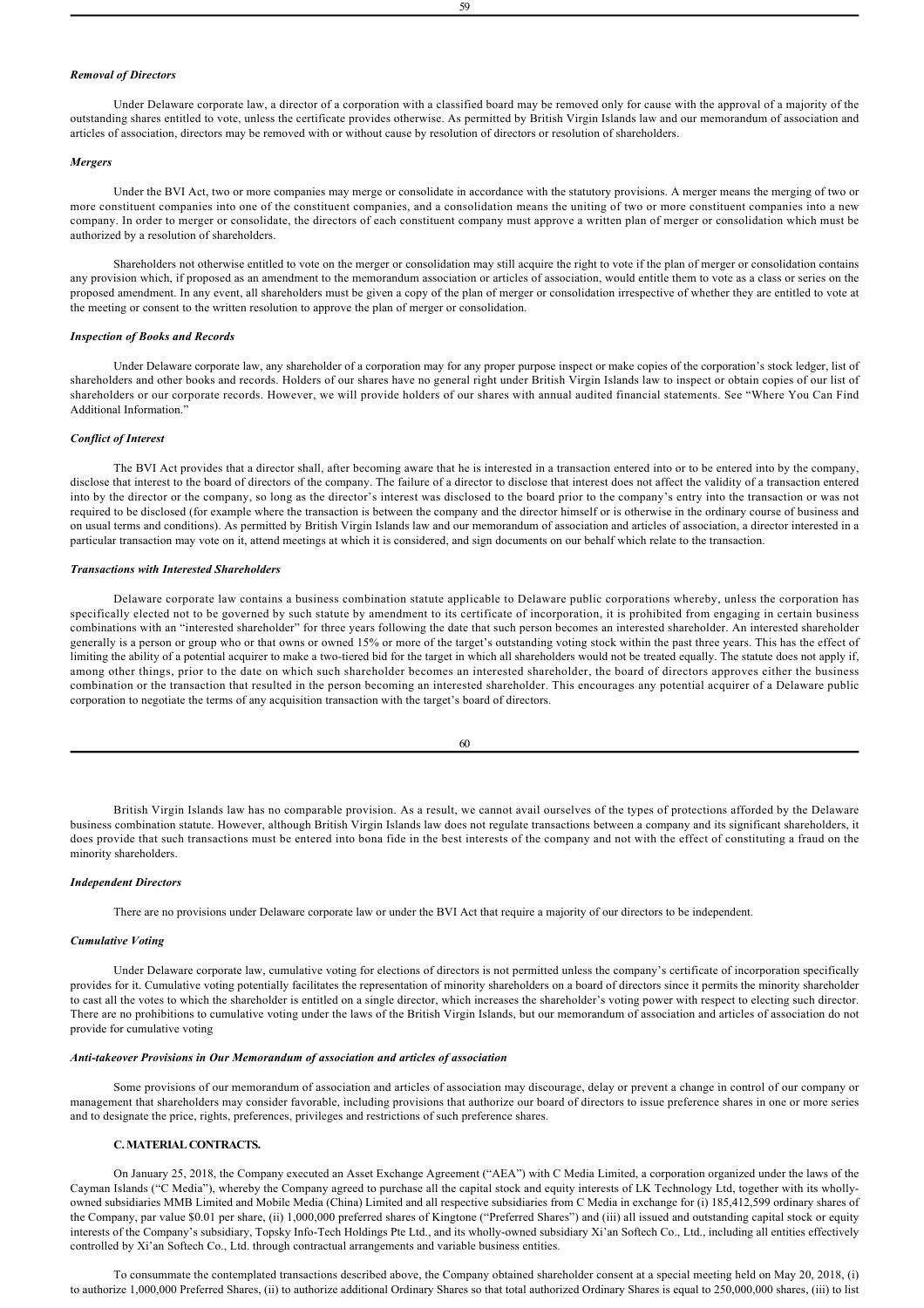such Ordinary Shares on NASDAQ, and (iv) to approve the transactions contemplated in the Asset Exchange Agreement. Additionally, NASDAQ needed to approve the contemplated transactions prior to consummation thereof. C Media had the right to terminate the AEA if the closing had not occurred (other than through the failure of C Media to comply fully with its obligations under the AEA) on or before July 31, 2018. The transactions contemplated by the AEA were consummated on August 17, 2018.

On January 25, 2018, five shareholders of the Company including its largest shareholder and its Chief Executive Officer executed a Securities Purchase Agreement, whereby such shareholders agreed to sell a total of 617,988 Ordinary Shares and 282,694 American Depository Shares of the Company to Redstone YYL Management Limited, a company incorporated in the British Virgin Islands, in exchange for an aggregate purchase price of \$1,897,860.09.

On August 25, 2018, LK Technology entered into a Stock Purchase Agreement (the "Agreement") with the shareholders ("Shareholders") of Superengine Holding Limited, a limited liability company incorporated under the laws of the British Virgin Islands (the "Superengine"), pursuant to which LK Technology acquired all of the issued and outstanding shares of Superengine for an aggregate purchase price of US\$60 million (the "Purchase Price"), which was paid by the issuance of our Ordinary Shares in an amount equal to the quotient of (x) the Purchase Price divided by (y) the average of the closing prices of the Ordinary Shares on the NASDAQ Capital Market over the 12 months period preceding July 31, 2018. We are a party to the Agreement in connection with the issuance of the Ordinary Shares and certain other limited purposes.

On August 28, 2019, the Company entered into a Share Purchase Agreement, pursuant to which the Company will acquire 100% of the equity interests of Saleya from Saleya's shareholders for an aggregate purchase price of RMB 836 million (approximately equivalent to \$120 million), which includes approximately RMB 709 million (approximately equivalent to \$101 million) in cash and the remaining RMB 127 million (approximately equivalent to \$18 million) will be paid by issuance of the ordinary shares of our company at the conversion rate of \$7 per share. In connection with its acquisition of Saleya, as of December 31, 2019 and on January 21, 2020, the Company made a partial cash payment of \$14,334,451 and \$18,539,343, respectively, and on February 5, 2020 it issued 2,708,498 common shares to certain shareholders of Saleya in accordance with Share Purchase Agreement. On December 5, 2020, the Company issued 1,500,310 of Series B preferred shares to two of the Saleya's shareholders instead of a cash payment of \$6,182,000 (RMB43,128,000) as a change of consideration for the acquisition of Saleya, On March 17, 2021, the Company closed on the acquisition of 100% equity interests in EMG, which is now a wholly-owned subsidiary of the Company.

On May 10, 2019 and November 6, 2020, the Company entered into a Stock Purchase Agreement and The Supplementary Agreement to Stock Purchase Agreement with the shareholders of Botbrain, a limited liability company incorporated under the laws of the British Virgin Islands, pursuant to which the Company acquired 67.36% of the issued and outstanding shares of Botbrain for an aggregate purchase price of \$2.5 million (RMB 16.4 million), of which \$1.5 million (RMB 9.6 million) was to be paid in cash to obtain 20% of Botbrain and the Company issued 1,789,618 ordinary shares to acquire the remaining 47.36% of Botbrain. The closing of the acquisition was completed on December 4, 2020.

On November 13, 2019, the Company entered into a Share Subscription Agreement with Geely Technology to issue 21,794,872 series A preferred shares of the Company at a purchase price of \$1.95 per share for an aggregate purchase price of \$42,500,000. Per the terms of the agreement, the Company recognized \$32,910,257 as a loan. The Company received \$21,743,857 as of December 31, 2019 and the remaining amount was received in January 2020. Geely Technology may request the repayment after November of 2020, under such circumstance, the Company shall pay it back in January of 2021. On December 24, 2020, Geely Technology sent a notice of redemption. The Company is in negotiation for an extension with Geely Technology.

On November 13, 2019, the Company entered into a Securities Purchase Agreement with Acuitas Capital, LLC. and a Warrant to purchase the Company's ordinary shares pursuant to which the Purchaser subscribed to purchase up to \$100,000,000 of units with up to a \$10,000,000 subscription at each closing, with each Unit consisting of one ordinary share and one warrant, where each whole warrant entitles the holder to purchase one ordinary share. The Securities Purchase Agreement contemplates periodic closings of \$10,000,000. On July 16, 2020, the Company held the first closing pursuant to the Purchase Agreement and received \$10,000,000. The Purchaser had received 7,763,975 ordinary shares on November 13, 2019 in consideration for such \$10,000,000. The Purchaser also exercised the Warrant and received 15,897,663 ordinary shares upon the exercise of the Warrant. On December 31, 2020, the Purchase Agreement has been terminated.

On June 17, 2020, the Company entered into preferred stock subscription agreement with Daci Haojin Foundation Limited to issue 15,000,000 preferred shares for \$45,000,000. Pursuant to the preferred stock subscription agreement the first closing will not occur until July 2020 and such closing will be for \$13,500,000. Subsequent closings will occur on August 31 and September 30, 2020 for \$13,500,000 and \$18,000,000, respectively. However, due to the impact of the travel restriction as a result of Covid-19 between Hong Kong and Mainland China, Daci Haojin has not fulfilled their US dollars subscription obligations under the Preferred Financing Agreement and no such closings have occurred. As of September 30, 2020, Daci Haojin has wired RMB 18.4 million (USD 2.8 million) to the Company and has represented to the Company that they are working to be able to comply with their contractual obligations to fund the \$45,000,000 to the Company. The Company cannot give any assurances as to whether it will receive any monies from Daci Haojin pursuant to the Preferred Financing Agreement.

62

# **D. EXCHANGE CONTROLS.**

This section sets forth a summary of the most significant regulations or requirements that affect our business activities in China or our shareholders' right to receive dividends and other distributions from us.

## **Regulations on Internet Content Providers**

The Administrative Measures on Internet Information Services, or the Internet Content Measures, which was promulgated by the State Council on September 25, 2000 and amended on January 8, 2011, set out guidelines on the provision of internet information services. The Internet Content Measures specifies that internet information services regarding news, publications, education, medical and health care, pharmacy and medical appliances, among other things, are required to be examined, approved and regulated by the relevant authorities. Internet information providers are prohibited from providing services beyond those included in the scope of their licenses or filings. Furthermore, the Internet Content Measures specifies a list of prohibited content. Internet information providers are prohibited from producing, copying, publishing or distributing information that is humiliating or defamatory to others or that infringes the legal rights of others. Internet information providers that violate such prohibition may face criminal charges or administrative sanctions. Internet information providers must monitor and control the information posted on their websites. If any prohibited content is found, they must remove the content immediately, keep a record of such content and report to the relevant authorities.

The Internet Content Measures classifies internet information services into commercial internet information services and noncommercial internet information services. Commercial internet information services refer to services that provide information or services to internet users with charge. A provider of commercial internet information services must obtain an ICP License.

## **Regulations on Internet Audio-video Program Services**

On December 20, 2007, the MII and the State Administration of Press, Publication, Radio, Film and Television, or the SAPPRFT, jointly issued the Administrative Provisions for the Internet Audio-Video Program Service, or the Audio-video Program Provisions, which came into effect on January 31, 2008 and was amended on August 28, 2015. The Audio-video Program Provisions defines "internet audio-video program services" as producing, editing and integrating of audio-video programs, supplying audio-video programs to the public via the internet, and providing audio-video programs uploading and transmission services to a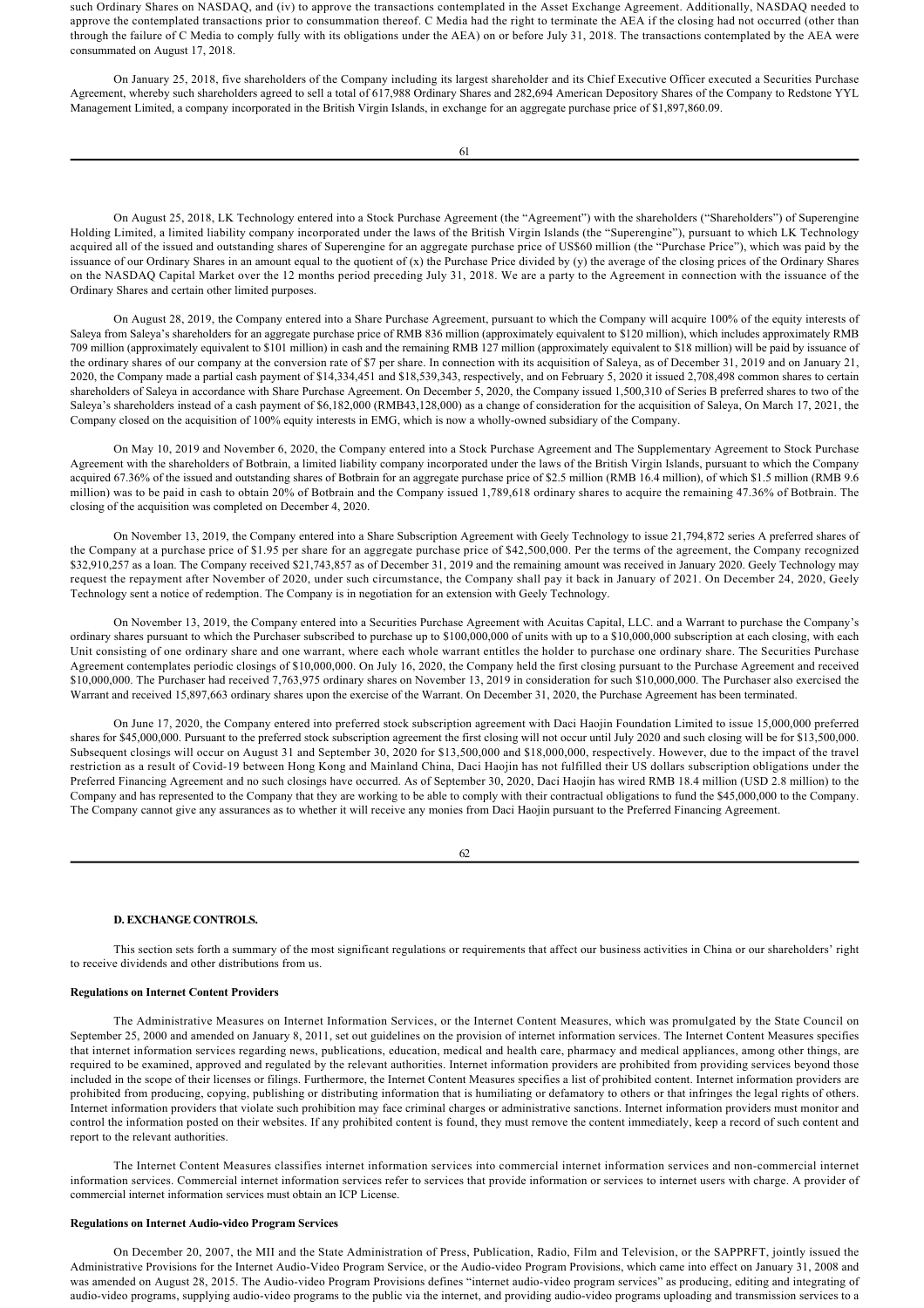third party. Entities providing internet audio-video programs services must obtain an internet audio video program transmission license. Applicants for such licenses shall be state-owned or state-controlled entities unless an internet audio-video program transmission license has been obtained prior to the effectiveness of the Audio-video Program Provisions in accordance with the then-in-effect laws and regulations. In addition, foreign-invested enterprises are not allowed to engage in the above-mentioned services. According to the audio video Program Provisions and other relevant laws and regulations, audio-video programs provided by the entities supplying Internet audio-video program services shall not contain any illegal content or other content prohibited by the laws and regulations, such as any content against the basic principles in the PRC Constitution, any content that damages the sovereignty of the country or national security, and any content that disturbs social order or undermine social stability. An audio-video program that has already been broadcast shall be retained in full for at least 60 days. Movies, television programs and other media content used as Internet audio-video programs shall comply with relevant administrative regulations on programs broadcasts through radio, movie and television channels. Entities providing services related to Internet audio-video programs shall immediately delete the audio-video programs violating laws and regulations, keep relevant records, report relevant authorities and implement other regulatory requirements.

The Categories of the Internet Audio-Video Program Services, or the Audio-video Program Categories, promulgated by SAPPRFT on March 10, 2017, classifies internet audio/video programs into four categories: (I) Category I internet audio/video program service, which is carried out with a form of radio station or television station; (II) Category II internet audio/video program service, including (a) rebroadcasting service of current political news audio/video programs; (b) hosting, interviewing, reporting and commenting service of arts, entertainment, technology, finance and economics, sports, education and other specialized audio/video programs; (c) producing (interviewing not included) and broadcasting service of arts, entertainment, technology, finance and economics, sports, education and other specialized audio/video programs; (d) producing and broadcasting service of internet films/dramas; (e) aggregating and broadcasting service of films, television dramas and cartoons; (f) aggregating and broadcasting service of arts, entertainment, technology, finance and economics, sports, education and other specialized audio/video programs; and (g) live audio/video broadcasting service of cultural activities of common social organizations, sport events or other organization activities; and (III) Category III internet audio/video program service, including (a) aggregating service of online audio/video contents, and (b) rebroadcasting service of the audio/video programs uploaded by internet users; and (IV) Category III internet audio/video program service, including (a) rebroadcasting of the radio/television program channels; and (b) rebroadcasting of internet audio/video program channels.

| I<br>×<br>I<br>I<br>. .<br>۰. |  |
|-------------------------------|--|

On May 27, 2016, the SAPPRFT issued the Notice on Relevant Issues concerning Implementing the Approval Works of Upgrading Mobile Internet Audio-Video Program Service, or the Mobile Audio-Video Program Notice. The Mobile Audio-Video Program Notice provides that the mobile Internet audio-video program services shall be deemed Internet audio-video program service. Entities which have obtained the approvals to provide the Internet audio-video program services may use mobile WAP websites or mobile applications to provide audio-video program services. Entities with regulatory approvals may operate mobile applications to provide the audio-video program services. The types of the programs shall be within the permitted scope as provided in the licenses and such mobile applications shall be filed with the SAPPRFT.

## **Regulations on Production and Operation of Radio/Television Programs**

On July 19, 2004, the SAPPRFT promulgated the Administrative Measures on the Production and Operation of Radio and Television Programs, or the Radio and Television Program Production Measures, which came into effect on August 20, 2004 and was amended on August 28, 2015. The Radio and Television Program Production Measures provides that any business that produces or operates radio or television programs must first obtain a Radio and Television Program Production and Operation Permit. Entities holding such permits shall conduct their business within the permitted scope as provided in their permits. In addition, foreign-invested enterprises are not allowed to engage in the above-mentioned services.

## **Regulations on Online Advertising Services**

On April 24, 2015, the Standing Committee of the National People's Congress enacted the Advertising Law of the People's Republic of China, or the New Advertising Law, effective on September 1, 2015. The New Advertising Law increases the potential legal liability of advertising services providers and strengthens regulations of false advertising. On July 4, 2016, the State Administration for Industry and Commerce, or the SAIC, issued the Interim Measures of the Administration of Online Advertising, or the SAIC Interim Measures, effective on September 1, 2016. The New Advertising Law and the SAIC Interim Measures require that online advertisements may not affect users' normal internet use and internet pop-up ads must display a "close" sign prominently and ensure one-key closing of the popup windows. The SAIC Interim Measures provides that all online advertisements must be marked "Advertisement" so that viewers can easily identify them as such. Moreover, the SAIC Interim Measures treats paid search results as advertisements that are subject to PRC advertisement laws, and requires that paid search results be conspicuously identified on search result pages as advertisements. The New Advertising Law and SAIC Interim Measures require us to conduct more stringent examination and monitoring of our advertisers and the content of their advertisements.

## **Regulations on Online Games**

In September 2009, the GAPP (currently known as the SAPPRFT), together with the National Copyright Administration, and the National Office of Combating Pornography and Illegal Publications jointly issued the Notice on Further Strengthening on the Administration of Preexamination and Approval of Online Game and the Examination and Approval of Imported Online Game, or the Circular 13. The Circular 13 states that foreign investors are not permitted to invest in online game operating businesses in the PRC via wholly foreign-owned entities, Sino-foreign equity joint ventures or cooperative joint ventures or to exercise control over or participate in the operation of domestic online game businesses through indirect means, such as other joint venture companies or contractual or technical arrangements. If the our contractual arrangements were deemed under the Circular 13 to be an "indirect means" for foreign investors to exercise control over or participate in the operation of a domestic online game business, our contractual arrangements might be challenged by the SAPPRFT. We are not aware of any online game companies which use the same or similar contractual arrangements having been challenged by the SAPPRFT as using those contractual arrangements as an "indirect means" for foreign investors to exercise control over or participate in the operation of a domestic online game business or having been penalized or ordered to terminate operations since the Circular 13 became effective. However, it is unclear whether and how the Circular 13 might be interpreted or implemented in the future. See "Risk Factors—If the PRC government finds that the agreements that establish the structure for operating certain of our operations in China do not comply with PRC regulations relating to the relevant industries, or if these regulations or the interpretation of existing regulations change in the future, we could be subject to severe penalties or be forced to relinquish our interests in those operations."

The Interim Measures for the Administration of Online Games, or the Online Game Measures, issued by the MOC, which took effect on August 1, 2010 and amended on December 15, 2017, regulates a broad range of activities related to the online games business, including the development, production and operation of online games, the issuance of virtual currencies used for online games, and the provision of virtual currency trading services. The Online Game Measures provides that any entity that is engaged in online game operations must obtain a Network Cultural Business Permit, and require the content of an imported online game to be examined and approved by the MOC prior to the game's launch and require a domestic online game to be filed with the MOC within 30 days after its launch. The Notice of the Ministry of Culture on the Implementation of the Interim Measures for the Administration of Online Games, which was issued by the MOC on July 29, 2010 to implement the Online Game Measures, (i) requires online game operators to protect the interests of online game users and specifies that certain terms that must be included in service agreements between online game operators and the users of their online games, (ii) requires content review of imported online games and filing procedures for domestic online games, (iii) emphasizes the protection of minors playing online games, and (iv) requests online game operators to promote real-name registration by their game users.

## **Regulations on Information Security, Censorship and Privacy**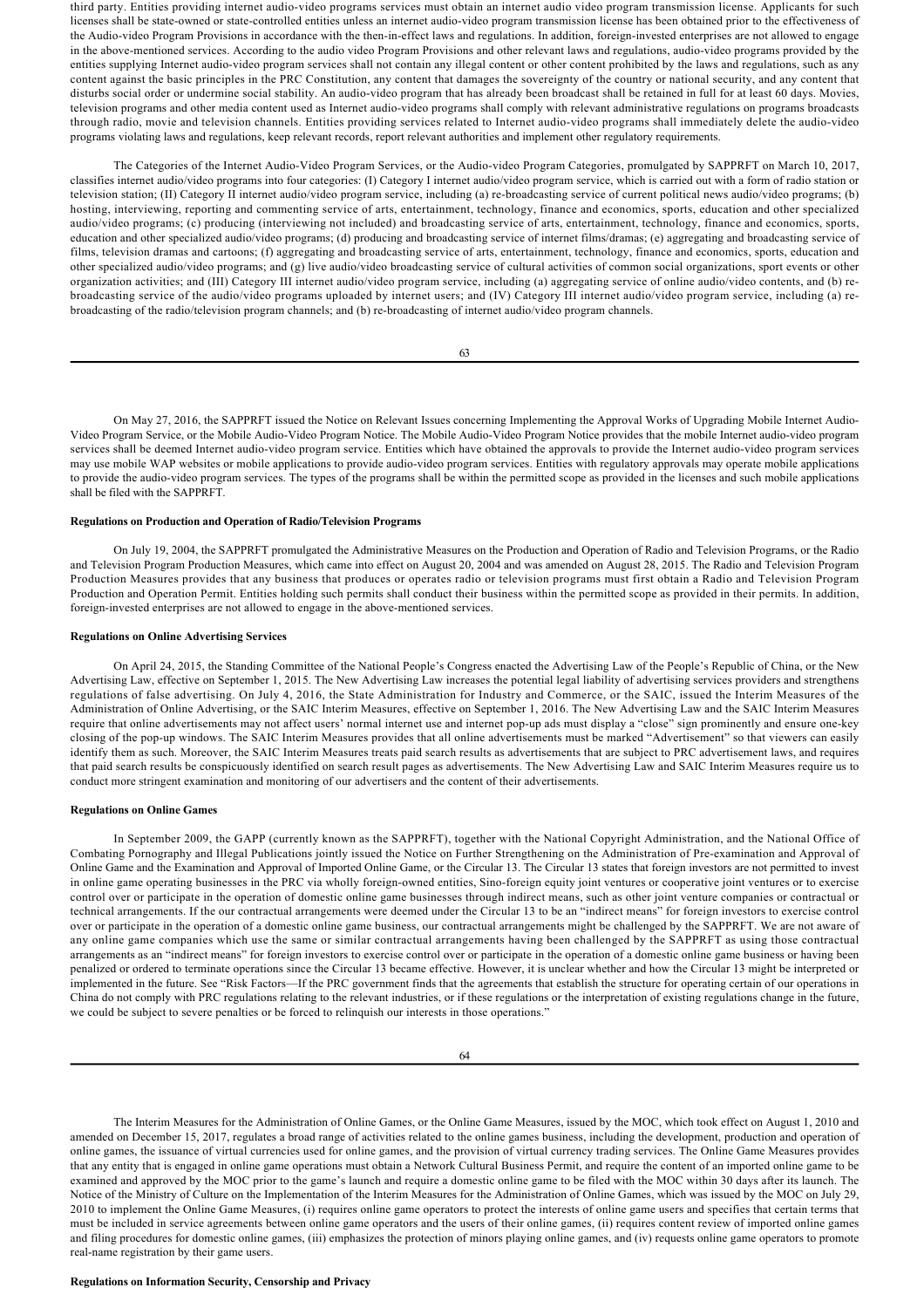The Standing Committee of the National People's Congress, China's national legislative body, enacted the Decisions on the Maintenance of Internet Security on December 28, 2000 that may subject persons to criminal liabilities in China for any attempt to use the internet to: (i) gain improper entry to a computer or system of strategic importance; (ii) disseminate politically disruptive information; (iii) leak state secrets; (iv) spread false commercial information or (v) infringe upon intellectual property rights. In 1997, the Ministry of Public Security issued the Administration Measures on the Security Protection of Computer Information Network with International Connections which prohibits using the internet to leak state secrets or to spread socially destabilizing materials. If an ICP license holder violates these measures, the PRC government may revoke its ICP license and shut down its websites. Pursuant to the Ninth Amendment to the Criminal Law issued by the Standing Committee of the National People's Congress on August 29, 2015, effective on November 1, 2015, any ICP provider that fails to fulfill the obligations related to internet information security as required by applicable laws and refuses to take corrective measures, will be subject to criminal liability for (i) any largescale dissemination of illegal information; (ii) any severe effect due to the leakage of users' personal information; (iii) any serious loss of evidence of criminal activities; or (iv) other severe situations, and any individual or entity that (i) sells or provides personal information to others unlawfully or (ii) steals or illegally obtains any personal information will be subject to criminal liability in severe situations.

The Cybersecurity Law of the PRC, or the Cybersecurity Law, which was promulgated on November 7, 2016 by the Standing Committee of the National People's Congress and came into effect on June 1, 2017, provides that network operators shall meet their cyber security obligations and shall take technical measures and other necessary measures to protect the safety and stability of their networks. Under the Cybersecurity Law, network operators are subject to various security protection-related obligations, including: (i) network operators shall comply with certain obligations regarding maintenance of the security of internet systems; (ii) network operators shall verify users' identities before signing agreements or providing certain services such as information publishing or real-time communication services; (iii) when collecting or using personal information, network operators shall clearly indicate the purposes, methods and scope of the information collection, the use of information collection, and obtain the consent of those from whom the information is collected; (iv) network operators shall strictly preserve the privacy of user information they collect, and establish and maintain systems to protect user privacy; (v) network operators shall strengthen management of information published by users, and when they discover information prohibited by laws and regulations from publication or dissemination, they shall immediately stop dissemination of that information, including taking measures such as deleting the information, preventing the information from spreading, saving relevant records, and reporting to the relevant governmental agencies.

## **Relevant Regulations of High-tech Enterprises**

The Ministry of Information Industry, the Ministry of Science and Technology and the State Tax Bureau collectively promulgated and issued the certain standards on April 14, 2008 to certify High-tech enterprises and encourage and support the development of the Chinese High-tech enterprises. Under the High-tech Enterprises Measures, the enterprise can enjoy the favorable tax policy when it is certified as a Hightech enterprise by the Ministry of Information Industry, the Ministry of Science and Technology and the State Tax Bureau or with its provincial branch according to the stipulated standard. The software and computer and network technology industries are recognized as High-tech fields. Our subsidiaries, Beijing Zhong Chuan Shi Xun Technology Limited and Superengine Graphics Software Technology Development (Suzhou) Co., Ltd are a High-tech enterprise and enjoys a favorable income tax rate of 15%.

65

#### **Laws and Regulations of Intellectual Property Rights**

China has adopted legislation governing intellectual property rights, including patents, copyrights and trademarks. China is a signatory to the main international conventions on intellectual property rights and became a member of the Agreement on Trade Related Aspects of Intellectual Property Rights upon its accession to the WTO in December 2001.

#### *Patents*

The "Patent Law of the People's Republic of China" promulgated by the Standing Committee of the National People's Congress, adopted in 1985 and revised in 1992, 2001 and 2008, protects registered patents. The State Intellectual Property Office of PRC handles granting patent rights, providing for a twentyyear patent term for inventions and a ten-year patent term for utility models and designs. As we disclosed in Item 4, of this annual report on Form 20-F, through Luokung Technology, we have been granted 20 patents by the State Intellectual Property Office ("SIPO") of PRC and therefore such invention is entitled to all the protections provided under the Patent Law for twenty years.

#### *Computer Software Copyright and Administration*

On December 20, 2001, the State Council of PRC issued the "Regulation for Computer Software Protection of the People's Republic of China" (the "Regulation for Computer Software Protection") which became effective on January 1, 2002 to protect the interests of copyright owners, to promote the research and application and to encourage the development of the Chinese software industry. Under the Regulation for Computer Software Protection, natural persons, legal persons or any other organizations shall have a copyright on the software developed by such persons no matter whether such software has been published. The protection period of software copyrights owned by the legal person or other organization is fifty years and expires on December 31 of the fiftieth year from the initial publication date of such computer software. Currently, Luokung Technology has 34registration certificates for software copyrights.

#### *Trademarks*

The "Trademark Law of the People's Republic of China" promulgated by the State Council of PRC, adopted in 1982 and revised in 1993 and 2001, protects registered trademarks. The Trademark Office under the Chinese State Administration for Industry and Commerce handles trademark registrations and grants a term of ten years to registered trademarks which are renewable for another ten years after the application to the Trademark Office by the owners of the trademarks. Trademark license agreements must be filed with the Trademark Office for record. China has a "first-to-register" system that requires no evidence of prior use or ownership. Luokung Technology has its registered trademarks as described in Item 4 of this annual report on Form 20F. Accordingly, such trademarks are entitled to the protection under the Trademark Law.

## **Foreign Currency Exchange**

On August 29, 2008, the SAFE issued the Notice of the General Affairs Department of the State Administration of Foreign Exchange on the Relevant Operating Issues concerning the Improvement of the Administration of Payment and Settlement of Foreign Currency Capital of Foreign-funded Enterprises, or Circular 142. Pursuant to Circular 142, RMB converted from the foreign currency-denominated capital of a foreign-invested company may only be used for purposes within the business scope approved by the applicable governmental authority and may not be used for equity investments within the PRC unless specifically provided for otherwise. The use of such Renminbi capital may not be changed without SAFE's approval and may not in any case be used to repay Renminbi loans if the proceeds of such loans have not been used.

See "Risk Factors — Risks Related to Doing Business in China — PRC regulation of loans and direct investment by offshore holding companies to PRC entities may delay or prevent us from using the proceeds of our initial public offering to make loans or additional capital contributions to our PRC operating subsidiaries, which could materially and adversely affect our liquidity and our ability to fund and expand our business".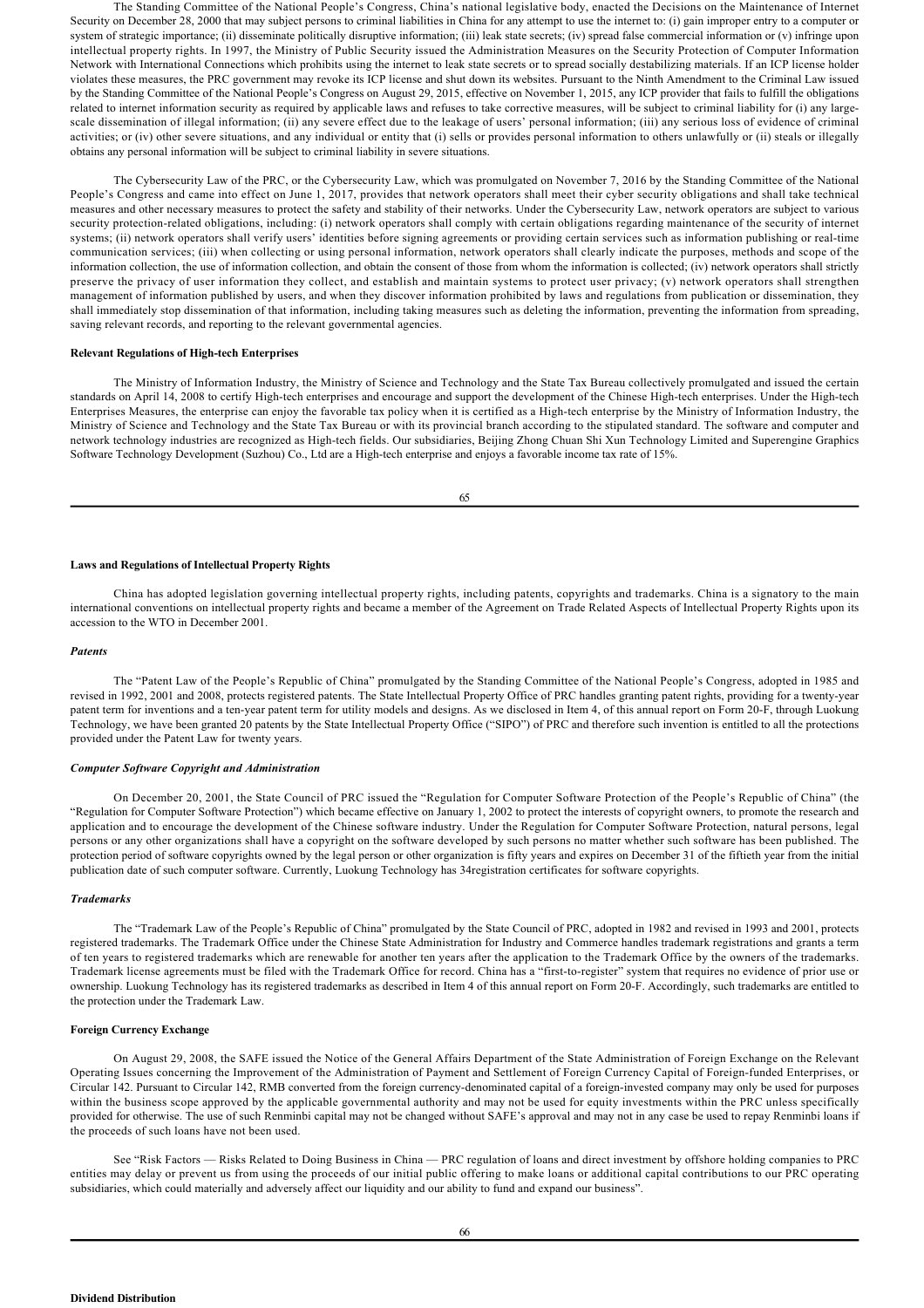We are a British Virgin Islands holding company and substantially all of our operations are conducted through LK Technology. We rely on dividends and other distributions from our LK Technology and its subsidiaries to provide us with our cash flow and allow us to pay dividends on the shares underlying our ADSs and meet our other obligations. The principal regulations governing distribution of dividends paid by wholly foreign-owned enterprises include:

- 1. Wholly Foreign-Owned Enterprise Law (1986), as amended; and
- 2. Implementation Rules on Wholly Foreign-Owned Enterprise Law (1990), as amended.

Under these regulations, wholly foreign-owned enterprises in China may pay dividends only out of their accumulated profits, if any, determined in accordance with PRC accounting standards and regulations. In addition, wholly foreign-owned enterprises in China are required to set aside at least 10% of their after-tax profit based on PRC accounting standards each year to its general reserves until the accumulative amount of such reserves reach 50% of its registered capital. These reserves are not distributable as cash dividends. The board of directors of a FIE has the discretion to allocate a portion of its after-tax profits to staff welfare and bonus funds, which may not be distributed to equity owners except in the event of liquidation.

#### **Regulation of Foreign Exchange in Certain Onshore and Offshore Transactions**

In October 2005, the SAFE issued the Notice on Issues Relating to the Administration of Foreign Exchange in Fund-raising and Return Investment Activities of Domestic Residents Conducted via Offshore Special Purpose Companies, or SAFE Notice 75, which became effective as of November 1, 2005, and was further supplemented by two implementation notices issued by the SAFE on November 24, 2005 and May 29, 2007, respectively. Under Circular 75, prior registration with the local SAFE branch is required for PRC residents to establish or to control an offshore company for the purposes of financing that offshore company with assets or equity interests in an onshore enterprise located in the PRC. An amendment to the registration or filing with the local SAFE branch by such PRC resident is also required for the injection of equity interests or assets of an onshore enterprise in the offshore company or overseas funds raised by such offshore company, or any other material change with respect to the offshore company in connection with any increase or decrease of capital, transfer of shares, merger, division, equity investment, debt investment, or creation of any security interest over any assets located in the PRC.

Under SAFE Notice 75, PRC residents are further required to repatriate into the PRC all of their dividends, profits or capital gains obtained from their shareholdings in the offshore entity within 180 days of their receipt of such dividends, profits or capital gains. The registration and filing procedures under SAFE Notice 75 are prerequisites for other approval and registration procedures necessary for capital inflow from the offshore entity, such as inbound investments or shareholders loans, or capital outflow to the offshore entity, such as the payment of profits or dividends, liquidating distributions, equity sale proceeds, or the return of funds upon a capital reduction. Therefore, failure to comply with such registration may subject us to certain restrictions on, including but not limited to, the increase of the registered capital of our PRC subsidiary, making loans to our PRC subsidiary, and making distributions to us from our onshore companies.

67

#### **E. TAXATION**

*The following discussion sets forth the material British Virgin Islands, PRC and U.S. federal income tax consequences of an investment in our ADSs and the ordinary shares represented by our ADSs, sometimes referred to collectively as the "securities". It is based upon laws and relevant interpretations thereof in effect as of the date of this report, all of which are subject to change. This discussion does not deal with all possible tax consequences relating to an investment in the securities, such as the tax consequences under state, local and other tax laws. As used in this discussion, "we," "our" and "us" refers only to Luokung Technology Corp..*

#### **British Virgin Islands Taxation**

Under the laws of the British Virgin Islands as currently in effect, a holder of the securities who is not a resident of the British Virgin Islands is not liable for British Virgin Islands tax on dividends paid with respect to the securities and all holders of the securities are not liable to the British Virgin Islands for tax on gains realized during that year on the sale or disposal of such ordinary shares. The British Virgin Islands does not impose a withholding tax on dividends paid by a company incorporated or re-registered under the BVI Act.

There are no capital gains, gift or inheritance taxes levied by the British Virgin Islands on companies incorporated under the BVI Act. In addition, shares of companies incorporated under the BVI Act are not subject to transfer taxes, stamp duties or similar charges.

There is no income tax treaty or convention currently in effect between the United States and the British Virgin Islands or between China and the British Virgin Islands.

#### **People's Republic of China Taxation**

In 2007, the PRC National People's Congress enacted the new Enterprise Income Tax Law (the "EIT Law"), which became effective on January 1, 2008. The new EIT Law imposes a single uniform income tax rate of 25% on all Chinese enterprises, including foreign-invested enterprises, and levies a withholding tax rate of 10% on dividends payable by Chinese subsidiaries to their foreign shareholders unless any such foreign shareholders' jurisdiction of incorporation has a tax treaty with China that provides for a different withholding agreement. Under the new EIT Law, enterprises established outside China but deemed to have a "de facto management body" within the country may be considered "resident enterprises" for Chinese tax purposes and, therefore, may be subject to an enterprise income tax rate of 25% on their worldwide income. Pursuant to the implementation rules of the new EIT Law, a "de facto management body" is defined as a body that has material and overall management control over the business, personnel, accounts and properties of the enterprise. Although substantially all members of our management are located in China, it is unclear whether Chinese tax authorities would require (or permit) us to be treated as PRC resident enterprises. If we are deemed a Chinese tax resident enterprise, we may be subject to an enterprise income tax rate of 25% on our worldwide income, excluding dividends received directly from another Chinese tax resident enterprise, as well as PRC enterprise income tax reporting obligations. If we are not deemed to be a Chinese tax resident enterprise, we may be subject to certain PRC withholding taxes. See "Risk Factors - Risks Related to Doing Business in China - Our holding company structure may limit the payment of dividends." As a result of such changes, our historical tax rates may not be indicative of our tax rates for future periods and the value of our ADSs or ordinary shares may be adversely affected. If we are deemed a PRC resident enterprise and investors' gain from the sales of the securities and dividends payable by us are deemed sourced from China, such gains and dividends payable by us may be subject to PRC tax. See "Risk Factors — Risks Related to Doing Business in China — If we were deemed a "resident enterprise" by PRC tax authorities, we could be subject to tax on our global income at the rate of 25% under the New EIT Law and our non-PRC shareholders could be subject to certain PRC taxes.

## **United States Federal Income Taxation**

#### *General*

The following is a discussion of the material U.S. federal income tax consequences to an investor of purchasing, owning and disposing of our securities. This discussion does not address any aspects of U.S. federal gift or estate tax or the state, local or non-U.S. tax consequences of an investment in the securities.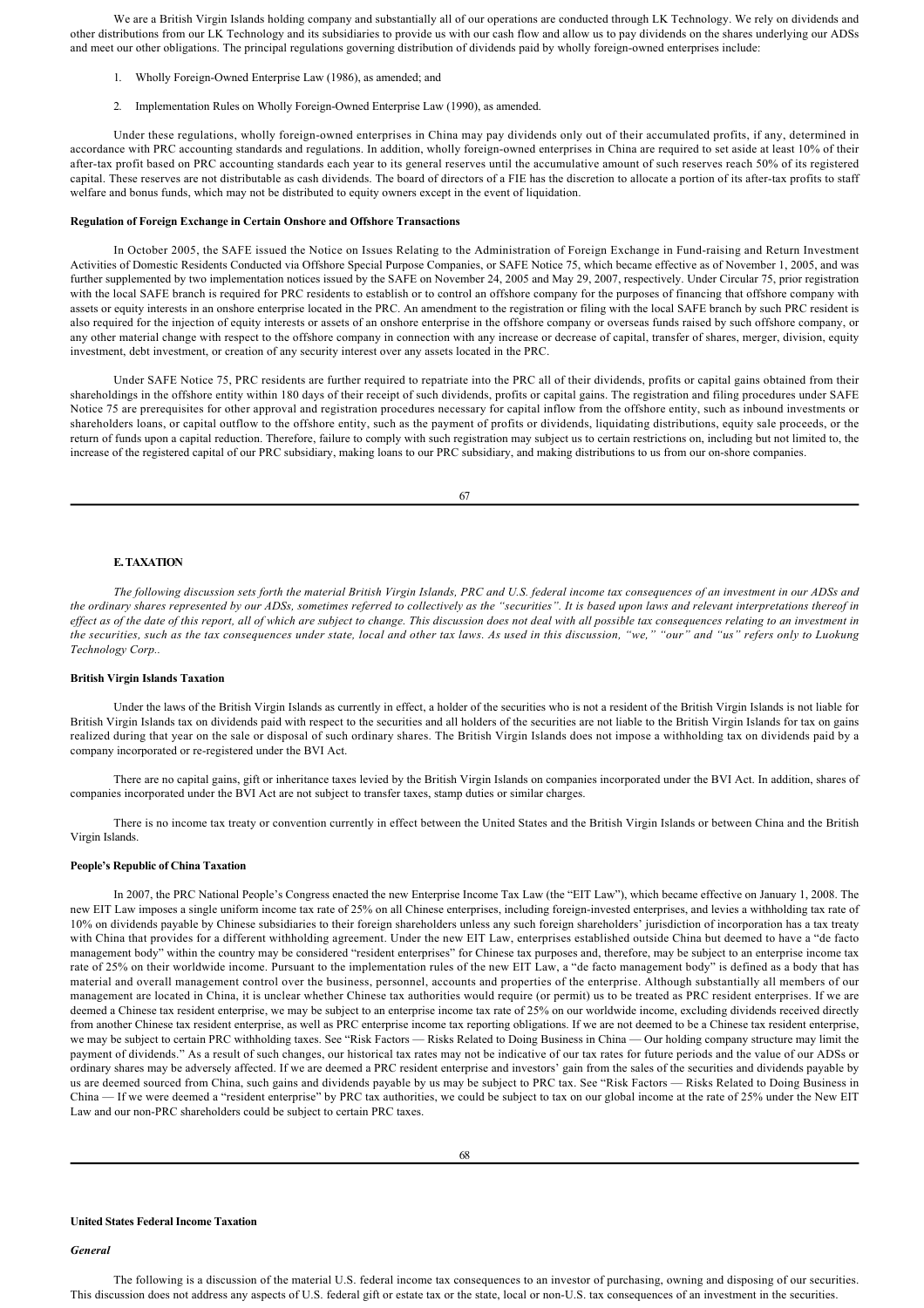YOU SHOULD CONSULT YOUR OWN TAX ADVISORS CONCERNING THE U.S. FEDERAL, STATE, LOCAL AND NON-U.S. TAX CONSEQUENCES OF PURCHASING, OWNING AND DISPOSING OF THE SECURITIES IN YOUR PARTICULAR SITUATION.

This discussion applies only to those investors that purchase the securities in this offering and that hold the securities as capital assets within the meaning of section 1221 of the Internal Revenue Code of 1986, as amended (the "Code"). This section does not apply to holders that may be subject to special tax rules, including but not limited to:

- 1. dealers in securities or currencies;
- 2. traders in securities that elect to use a mark-to-market method of accounting;
- 3. banks, insurance companies or certain financial institutions;
- 4. tax-exempt organizations;
- 5. governments or agencies or instrumentalities thereof;
- 6. partnerships or other entities treated as partnerships or other passthrough entities for U.S. federal income tax purposes or persons holding the securities through such entities;
- 7. regulated investment companies or real estate investment trusts;
- 8. holders subject to the alternative minimum tax;
- 9. holders that actually or constructively own 10% or more of the total combined voting power of all classes of our shares entitled to vote;
- 10. holders that acquired the securities pursuant to the exercise of employee stock options, in connection with employee stock incentive plans or otherwise as compensation;
- 11. holders that hold the securities as part of a straddle, hedging or conversion transaction; or
- 12. holders whose functional currency is not the U.S. dollar.

This section is based on the Code, its legislative history, existing and proposed U.S. Treasury regulations, published rulings and other administrative guidance of the U.S. Internal Revenue Service (the "IRS") and court decisions, all as in effect on the date hereof. These laws are subject to change or different interpretation by the IRS or a court, possibly on a retroactive basis.

We have not sought, and will not seek, a ruling from the IRS as to any U.S. federal income tax consequence described herein. The IRS may disagree with the discussion herein, and its determination may be upheld by a court. Moreover, there can be no assurance that future legislation, regulation, administrative rulings or court decisions will not adversely affect the accuracy of the statements in this discussion.

The discussion below of the U.S. federal income tax consequences to "U.S. Holders" will apply to a beneficial owner of the securities that is for U.S. federal income tax purposes:

- 1. a citizen or resident of the United States;
- 2. a corporation (or other entity treated as a corporation) that is created or organized (or treated as created or
- 3. organized) under the laws of the United States, any state thereof or the District of Columbia;
- 4. an estate whose income is subject to U.S. federal income tax regardless of its source; or
	- 69
- 5. a trust if (a) a U.S. court can exercise primary supervision over the trust's administration and one or more U.S.
- 6. persons are authorized to control all substantial decisions of the trust, or (b) if the trust has a valid election in effect under applicable U.S.

Treasury regulations to be treated as a U.S. person.

If a beneficial owner of the securities is not described as a U.S. Holder and is not an entity treated as a partnership or other pass-through entity for U.S. federal income tax purposes, such owner will be considered a "Non-U.S. Holder." The material U.S. federal income tax consequences applicable specifically to Non-U.S. Holders are described below under the heading "Tax Consequences to Non-U.S. Holders."

If a partnership (including for this purpose any entity treated as a partnership for U.S. tax purposes) is a beneficial owner of the securities, the U.S. tax treatment of a partner in the partnership generally will depend on the status of the partner and the activities of the partnership. A holder of the securities that is a partnership or partners in such a partnership should consult their own tax advisors about the U.S. federal income tax consequences of holding and disposing of the securities.

This discussion assumes that any distributions made (or deemed made) on the securities and any consideration received by a holder in consideration for the sale or other disposition of the securities will be in U.S. dollars.

## *Tax Consequences to U.S. Holders*

#### *Taxation of Distributions*

Subject to the passive foreign investment company, or PFIC, rules discussed below, the gross amount of any cash distributions we make with respect to a U.S. Holder in respect of such U.S. Holder's shares will generally be treated as dividend income if the distributions are made from our current or accumulated earnings and profits, calculated according to U.S. federal income tax principles. Cash dividends will generally be subject to U.S. federal income tax as ordinary income on the day the U.S. Holder actually or constructively receives such income. With respect to non-corporate U.S. Holders for taxable years beginning before January 1, 2011, dividends may be taxed at the lower applicable long-term capital gains rate provided that (a) our shares are readily tradable on an established securities market in the United States, or, in the event we are deemed to be a Chinese "resident enterprise" under the EIT Law (as described above under "People's Republic of China Taxation"), we are eligible for the benefits of the income tax treaty between the United States and the PRC (the "U.S.-PRC Tax Treaty"), (b) we are not a PFIC, as discussed below, for either the taxable year in which the dividend was paid or the preceding taxable year, and (c) certain holding period requirements are met. Under published IRS authority, shares are considered for purposes of clause (a) above to be readily tradable on an established securities market in the United States only if they are listed on certain exchanges, which presently include the NASDAQ Capital Market. U.S. Holders should consult their own tax advisors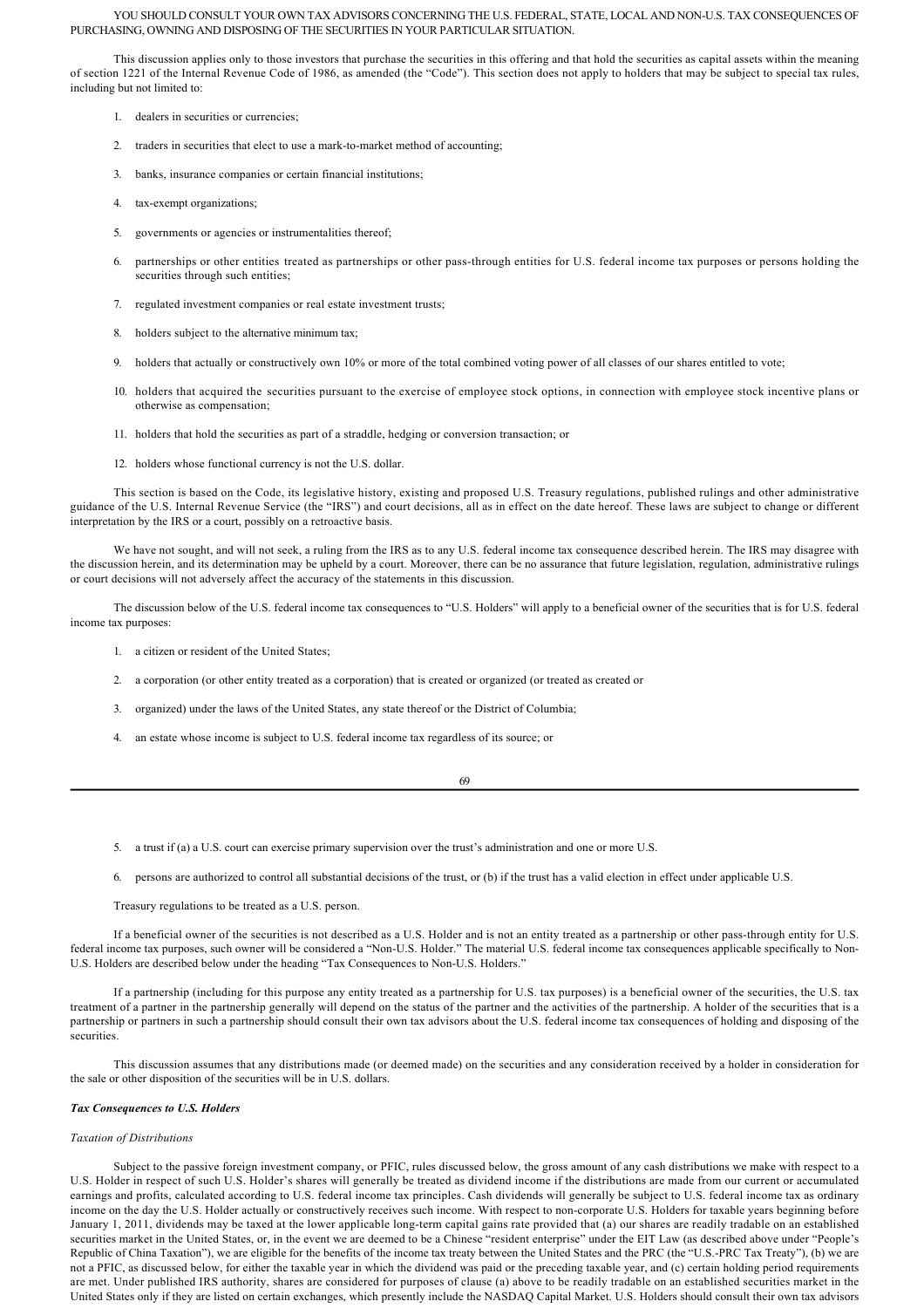regarding the availability of the lower rate for any dividends paid with respect to our shares.

Dividends will not be eligible for the dividends-received deduction allowed to U.S. corporations in respect of dividends received from other U.S. corporations. Generally, if we distribute noncash property as a dividend (other than pro rata distributions of our shares) out of our current or accumulated earnings and profits (as determined for U.S. federal income tax purposes), a U.S. Holder generally will include in income an amount equal to the fair market value of the property, on the date that it is distributed.

Distributions in excess of current and accumulated earnings and profits, as determined for U.S. federal income tax purposes, will be treated as a nontaxable return of capital to the extent of the U.S. Holder's basis in its shares and thereafter as capital gain. However, we do not plan on calculating our earnings and profits in accordance with U.S. federal income tax principles. U.S. holders therefore should generally assume that any distributions paid by us will be treated as dividends for U.S. federal income tax purposes.

If PRC taxes apply to dividends paid by us to a U.S. Holder (see "People's Republic of China Taxation," above), such taxes may be treated as foreign taxes eligible for credit against such holder's U.S. federal income tax liability (subject to certain limitations), and a U.S. Holder may be entitled to certain benefits under the U.S.PRC Tax Treaty. The rules relating to the U.S. foreign tax credit are complex. U.S. Holders should consult their own tax advisors regarding the creditability of any such PRC tax and their eligibility for the benefits of the U.S.-PRC Tax Treaty.

70

#### *Taxation of Dispositions of Shares*

Subject to the PFIC rules discussed below, a U.S. holder that sells or otherwise disposes of its shares will recognize capital gain or loss for U.S. federal income tax purposes equal to the difference between the amount realized and such U.S. Holder's tax basis in its shares. Prior to January 1, 2011, capital gains of a non-corporate U.S. holder are generally taxed at a maximum rate of 15% where the property is held for more than one year (and 20% thereafter). The ability to deduct capital losses is subject to limitations.

If PRC taxes apply to any gain from the disposition of our shares by a U.S. Holder, such taxes may be treated as foreign taxes eligible for credit against such holder's U.S. federal income tax liability (subject to certain limitations), and a U.S. Holder may be entitled to certain benefits under the U.S.-PRC Tax Treaty. U.S. Holders should consult their own tax advisors regarding the creditability of any such PRC tax and their eligibility for the benefits of the U.S.PRC Tax Treaty.

#### *Passive Foreign Investment Company*

We do not expect to be a PFIC for U.S. federal income tax purposes for our current tax year or in the foreseeable future. The determination of whether or not we are a PFIC in respect of any of our taxable years is a factual determination that cannot be made until the close of the applicable tax year and that is based on the types of income we earn and the value and composition of our assets (including goodwill), all of which are subject to change. Therefore, we can make no assurances that we will not be a PFIC in respect of our current taxable year or in the future.

In general, we will be a PFIC in any taxable year if either:

- 1. at least 75% of our gross income for the taxable year is passive income; or
- 2. at least 50% of the value, determined on the basis of a quarterly average, of our assets is attributable to assets that produce or are held for the production of passive income.

Passive income includes dividends, interest, royalties, rents (other than certain rents and royalties derived in the active conduct of a trade or business), the excess of gains over losses from certain types of transactions in commodities, annuities and gains from assets that produce passive income. We will be treated as owning our proportionate share of the assets and earning our proportionate share of the income of any corporation in which we own, directly or indirectly, at least 25% (by value) of the stock.

If we are treated as a PFIC in any year during which a U.S. Holder owns the securities, and such U.S. Holder did not make a mark-to-market election, as described below, the U.S. Holder will be subject to special rules with respect to:

1. any gain recognized by the U.S. Holder on the sale or other disposition of its shares; and any excess distribution that we make to the U.S. Holder (generally, the excess of the amount of any distributions to such U.S. Holder during a single taxable year of such U.S. Holder over 125% of the average annual distributions received by such U.S. Holder in respect of the shares during the three preceding taxable years of such U.S. Holder or, if shorter, such U.S. Holder holding period for the shares).

Under these rules:

- 2. the gain or excess distribution will be allocated ratably over the U.S. Holder's holding period for the shares;
- 3. the amount allocated to the U.S. Holder's taxable year in which it realized the gain or excess distribution or to the period in the U.S. Holder's holding period before the first day of our first taxable year in which we are a PFIC will be taxed as ordinary income;
- 4. the amount allocated to other taxable years (or portions thereof) of the U.S. Holder and included in its holding period will be taxed at the highest tax rate in effect for that year; and
- 5. the interest charge generally applicable to underpayments of tax will be imposed in respect of the tax attributable to each such other taxable year of the U.S. Holder.
- 6. Special rules apply for calculating the amount of the foreign tax credit with respect to excess distributions by a PFIC.

Alternatively, if a U.S. Holder, at the close of its taxable year, owns ordinary shares in a PFIC that are treated as marketable stock, the U.S. Holder may make a mark-to-market election with respect to such shares for such taxable year. Our shares will be "marketable" to the extent that they remain regularly traded on a national securities exchange, such as the NASDAQ Capital Market. If a U.S. Holder makes this election in a timely fashion, it will not be subject to the PFIC rules described above. Instead, in general, the U.S. Holder will include as ordinary income each year the excess, if any, of the fair market value of its shares at the end of the taxable year over its adjusted basis in its shares. Any ordinary income resulting from this election would generally be taxed at ordinary income tax rates and would not be eligible for the reduced rate of tax applicable to qualified dividend income. The U.S. Holder will also be allowed to take an ordinary loss in respect of the excess, if any, of the adjusted basis of its shares over the fair market value at the end of the taxable year (but only to the extent of the net amount of previously included income as a result of the mark-to-market election). The U.S. Holder's basis in the shares will be adjusted to reflect any such income or loss amounts. U.S. Holders should consult their own tax advisor regarding potential advantages and disadvantages of making a mark-to-market election with respect to their shares.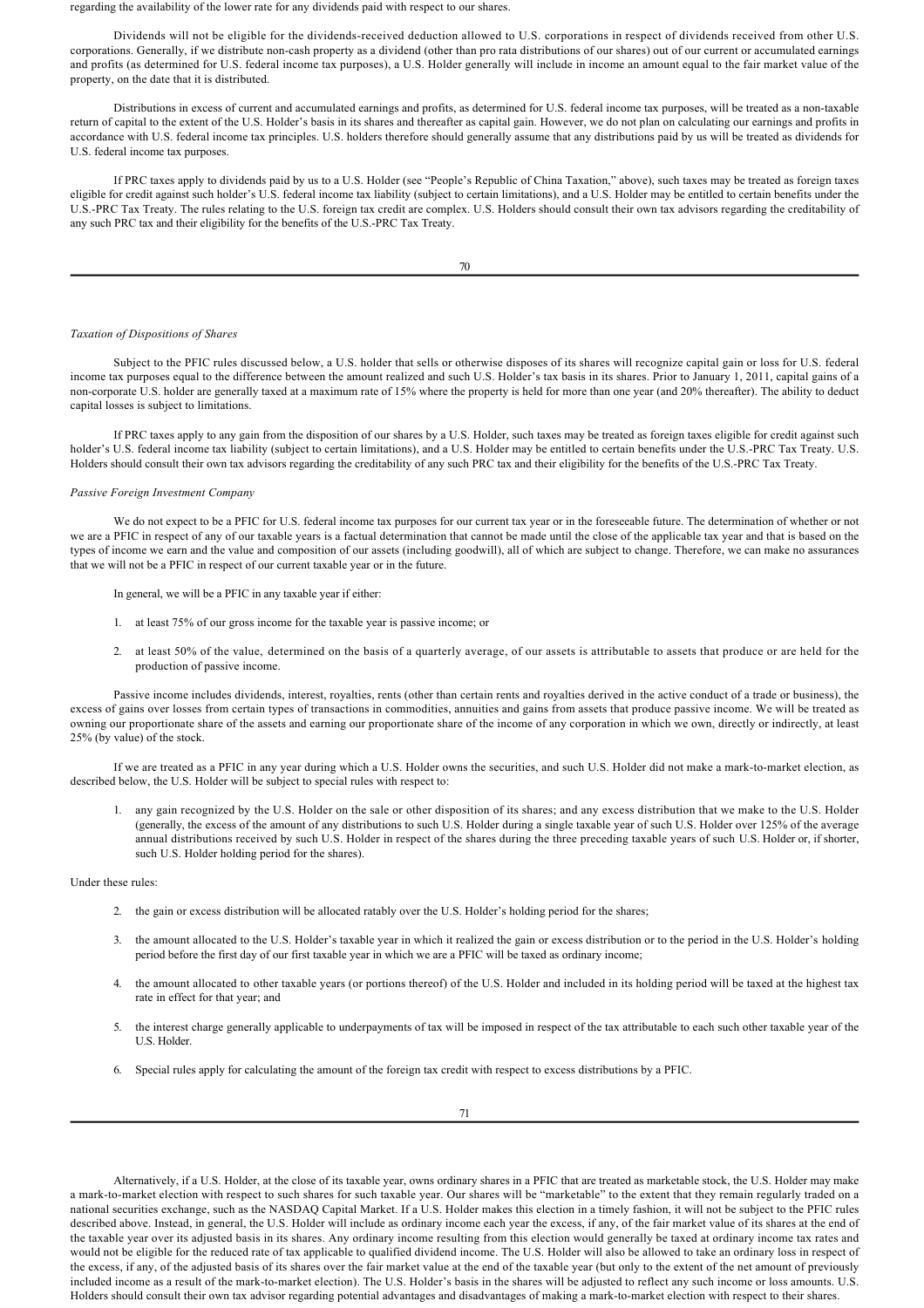Alternatively, a U.S. Holder of stock in a PFIC may avoid the PFIC tax consequences described above in respect to our or shares by making a timely "qualified electing fund" election to include in income its pro rata share of our net capital gains (as long-term capital gain) and other earnings and profits (as ordinary income), on a current basis, in each case whether or not distributed, in the taxable year of the U.S. Holder in which or with which our taxable year ends. However, the qualified electing fund election is available only if the PFIC provides such U.S. Holder with certain information regarding its earnings and profits as required under applicable U.S. Treasury regulations. We do not intend to furnish the information that a U.S. Holder would need in order to make a qualified electing fund election. Therefore, U.S. Holders will not be able to make or maintain such election with respect to their or shares.

If a U.S. Holder owns our shares or during any year that we are a PFIC, such holder must file U.S. Internal Revenue Service Form 8621 regarding such holder's shares or and the gain realized on the disposition of the shares. The reduced tax rate for dividend income, discussed in "Taxation of Distributions," is not applicable to dividends paid by a PFIC. U.S. Holders should consult with their own tax advisors regarding reporting requirements with respect to their shares.

## **Tax Consequences to Non-U.S. Holders**

Dividends paid to a Non-U.S. Holder in respect of our or shares generally will not be subject to U.S. federal income tax, unless the dividends are effectively connected with the Non-U.S. Holder's conduct of a trade or business within the United States (and, if required by an applicable income tax treaty, are attributable to a permanent establishment or fixed base that such holder maintains in the United States).

In addition, a Non-U.S. Holder generally will not be subject to U.S. federal income tax on any gain attributable to a sale or other disposition of our or shares unless such gain is effectively connected with its conduct of a trade or business in the United States (and, if required by an applicable income tax treaty, is attributable to a permanent establishment or fixed base that such holder maintains in the United States) or the Non-U.S. Holder is an individual who is present in the United States for 183 days or more in the taxable year of sale or other disposition and certain other conditions are met (in which case, such gain from United States sources generally is subject to tax at a 30% rate or a lower applicable tax treaty rate).

Dividends and gains that are effectively connected with the Non-U.S. Holder's conduct of a trade or business in the United States (and, if required by an applicable income tax treaty, are attributable to a permanent establishment or fixed base in the United States) generally will be subject to tax in the same manner as for a U.S. Holder and, in the case of a Non-U.S. Holder that is a corporation for U.S. federal income tax purposes, may also be subject to an additional branch profits tax at a 30% rate or a lower applicable tax treaty rate.

72

#### *Information Reporting and Backup Withholding*

In general, information reporting for U.S. federal income tax purposes generally should apply to distributions made on the securities within the United States to a non-corporate U.S. Holder and to the proceeds from sales and other dispositions of the securities by a non-corporate U.S. Holder to or through a U.S. office of a broker. Payments made (and sales and other dispositions effected at an office) outside the United States generally should be subject to information reporting in limited circumstances.

Dividend payments made to U.S. Holders and proceeds paid from the sale or other disposition the securities may be subject to information reporting to the IRS and possible U.S. federal backup withholding at a current rate of 28%. Certain exempt recipients, such as corporations, are not subject to these information reporting requirements. Backup withholding will not apply to a U.S. Holder who furnishes a correct taxpayer identification number and makes any other required certification, or who is otherwise exempt from backup withholding. U.S. Holders who are required to establish their exempt status must provide a duly executed IRS Form W-9.

A Non-U.S. Holder generally may eliminate the requirement for information reporting and backup withholding by providing certification of its foreign status, under penalties of perjury, on a duly executed applicable IRS Form W-8 or by otherwise establishing an exemption.

Backup withholding is not an additional tax. Rather, the amount of any backup withholding will be allowed as a credit against a U.S. Holder's or a non-U.S. Holder's U.S. federal income tax liability and may entitle such holder to a refund, provided that certain required information is timely furnished to the IRS.

PROSPECTIVE PURCHASERS OF OUR SECURITIES SHOULD CONSULT WITH THEIR OWN TAX ADVISORS REGARDING THE APPLICATION OF THE U.S. FEDERAL INCOME TAX LAWS TO THEIR PARTICULAR SITUATIONS AS WELL AS ANY ADDITIONAL TAX CONSEQUENCES RESULTING FROM PURCHASING, HOLDING OR DISPOSING OF OUR SECURITIES, INCLUDING THE APPLICABILITY AND EFFECT OF THE TAX LAWS OF ANY STATE, LOCAL OR NON-U.S. JURISDICTION, INCLUDING ESTATE, GIFT, AND INHERITANCE LAWS AND APPLICABLE TAX TREATIES.

## **F. DIVIDENDS AND PAYING AGENTS.**

Not applicable.

# **G. STATEMENT BY EXPERTS.**

None.

## **H. DOCUMENTS ON DISPLAY.**

We previously filed a registration statement on Form F-1 (File No. 333-166056) with the SEC relating to our initial public offering in May 2010. This annual report does not contain all of the information in the registration statement and the exhibits and financial statements included with the registration statement. References in this annual report to any of our contracts, agreements or other documents are not necessarily complete, and you should refer to the exhibits attached to the registration statement for copies of the actual contracts, agreements or documents. In addition, we file annual reports on Form 20-F and submit other information under cover of Form 6K. As a foreign private issuer, we are exempt from the proxy requirements of Section 14 of the Exchange Act and our officers, directors and principal shareholders will be exempt from the insider short-swing disclosure and profit recovery rules of Section 16 of the Exchange Act. You may read and copy the registration statement, the related exhibits and other materials we file with the SEC at the SEC's public reference room in Washington, D.C. at 100 F Street, Room 1580, N.E., Washington, D.C.20549. You can also request copies of those documents, upon payment of a duplicating fee, by writing to the SEC. Please call the SEC at 1-800-SEC-0330 for further information on the operation of the public reference rooms. The SEC also maintains an Internet site that contains reports, proxy and information statements and other information regarding issuers that file with the SEC. The website address is *http://www.sec.gov*. You may also request a copy of these filings, at no cost, by writing us at B98, Block B, SOHO Phase II, No. 9, Guanghua Road, Chaoyang District, Beijing, People's Republic of China, 100020 or telephoning us at (86) 10-85866721.

## **I. SUBSIDIARY INFORMATION**

For a listing of our subsidiaries, see "Item 4. Information on the Company – C. Organizational Structure."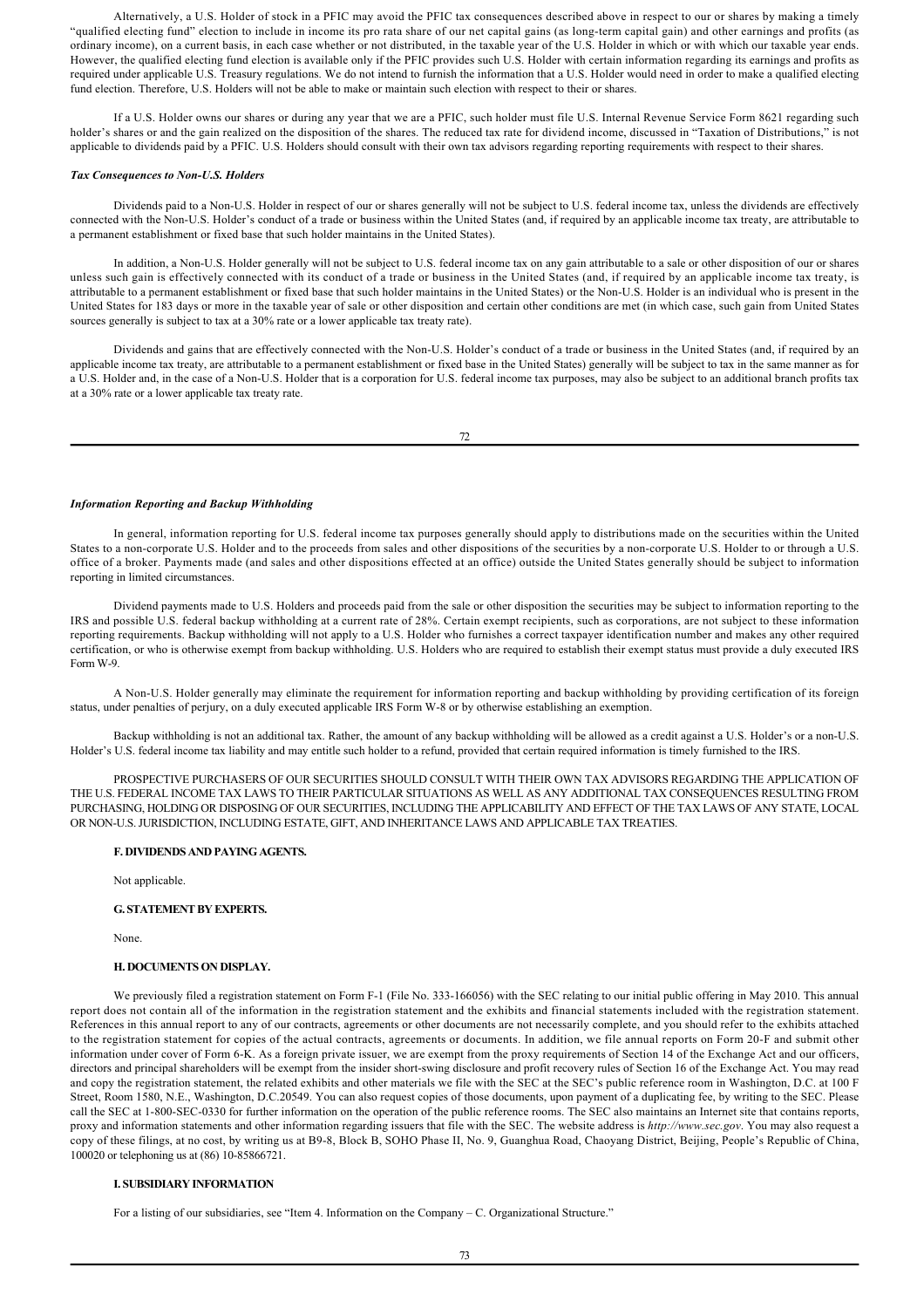## **ITEM 11. QUANTITATIVE AND QUALITATIVE DISCLOSURES ABOUT MARKET RISK.**

#### **Interest Rate Risk**

As of December 31, 2020, we had a loan from Geely Technology which bears interest at a fixed rate of 8% per annum. If we borrow money with variable interest in future periods, we may be exposed to interest rate risk. Our exposure to market risk for changes in interest rates relates primarily to the interest income generated by our cash deposits with our banks. We have not used any derivative financial instruments in our investment portfolio. Interest earning instruments carry a degree of interest rate risk. We have not been exposed, nor do we anticipate being exposed to material risks due to changes in interest rates. However, our future interest income may fall short of expectations due to changes in interest rates.

#### **Foreign Exchange Risk**

Translation adjustments amounted to \$2,937,074 loss and \$541,489 gains as of the fiscal years ended December 31, 2020 and 2019, respectively. The Company translated balance sheet amounts with the exception of equity at December 31, 2020 at RMB6.5243 to \$1.00 as compared to RMB6.9762 to \$1.00 at December 31, 2019. The Company stated equity accounts at their historical rate. The average translation rates applied to income statement accounts for the fiscal years ended December 31, 2020 and 2019 were RMB6.9001 and RMB6.8985 to US\$1.00, respectively. So far, the PRC government has been able to manage a stable exchange rate between RMB and the U.S. Dollar. Our future downward translation adjustments may occur and can be significant due to changes in such exchange rate.

If we decide to convert our RMB into U.S. dollars for the purpose of making payments for dividends on our ordinary shares or for other business purposes, appreciation of the U.S. dollar against the RMB would have a negative effect on the U.S. dollar amount available to us.

The PRC government imposes strict restrictions on PRC resident companies regarding converting RMB into foreign currencies and vice versa under capital account transactions, such as receiving equity investments from outside of the PRC, making equity investments outside of the PRC, borrowing money from or lending money outside of the PRC, and repaying debt or remitting liquidated assets and/or accumulated profits outside of the PRC. These transactions have to be approved by the relevant PRC government authorities, including but not limited to the commerce bureau, the tax bureau and the State Administration of Foreign Exchange, or SAFE, and have to be conducted at banks entrusted by the local SAFE branch. As our business continues to grow, we may need to continuously finance our PRC subsidiaries by raising capital from outside of the PRC. The restriction on converting RMB into foreign currencies, and vice versa, may limit our ability to use capital resources from outside of the PRC. Such restrictions may also limit our ability to remit profits from our PRC subsidiaries outside of the PRC, therefore potentially limiting our ability to pay dividends to our shareholders. In addition, such restrictions will limit our ability to freely transfer temporary excess cash in our or our subsidiaries' bank accounts in and out of the PRC, therefore limiting our ability to conduct cross-border cash management activities to optimize the utilization of our cash.

#### **Inflation**

Although China has experienced an increasing inflation rate, inflation has not had a material impact on our results of operations in recent years. According to the National Bureau of Statistics of China, the change in the consumer price index in China was 0.46%, (0.77%), and 1.16% in 2001, 2002 and 2003, respectively. However, in connection with a 3.9% increase in 2004, the PRC government announced measures to restrict lending and investment in China in order to reduce inflationary pressures in China's economy. Following the government's actions, the consumer price index decreased to 1.8% in 2005 and to 1.5% in 2006. In 2007, the consumer price index increased to 4.8%. In response, China's central bank, the People's Bank of China, announced that the bank reserve ratio would rise half a percentage point to 15.5% in an effort to reduce inflation pressures. China's consumer price index growth rate reached 8.7% year over year in 2008. In 2009 and 2010, the change in the consumer price index in China was minus 0.7% and 3.3%.

China consumer price index in December 2020 was 6.7% higher than that of the same period in 2019. China consumer price index in December 2019 was 2.6% higher than that of the same period in 2018. China consumer price index in December 2018 was 0.1% higher than that of the same period in 2017.China consumer price index in December 2017 was 0.3% lower than that of the same period in 2016. China consumer price index in December 2016 was 0.5% higher than that of the same period in 2015. The results of the PRC government's actions to combat inflation are difficult to predict. Adverse changes in the Chinese economy, if any, will likely impact the financial performance of a variety of industries in China that use, or would be candidates to use, our software products and services.

## **ITEM 12. DESCRIPTION OF SECURITIES OTHER THAN EQUITY SECURITIES.**

| A. DEBT SECURITIES. |  |
|---------------------|--|
|---------------------|--|

Not applicable.

**B. WARRANTS AND RIGHTS.**

Not applicable.

# **C. OTHER SECURITIES.**

Not applicable.

#### **D. AMERICAN DEPOSITARY SHARES.**

Not applicable.

75

#### **PART II**

#### **ITEM 13. DEFAULTS, DIVIDEND ARREARAGES AND DELINQUENCIES.**

None.

# **ITEM 14. MATERIAL MODIFICATIONS TO THE RIGHTS OF SECURITY HOLDERS AND USE OF PROCEEDS.**

Not applicable.

# **ITEM 15. CONTROLS AND PROCEDURES.**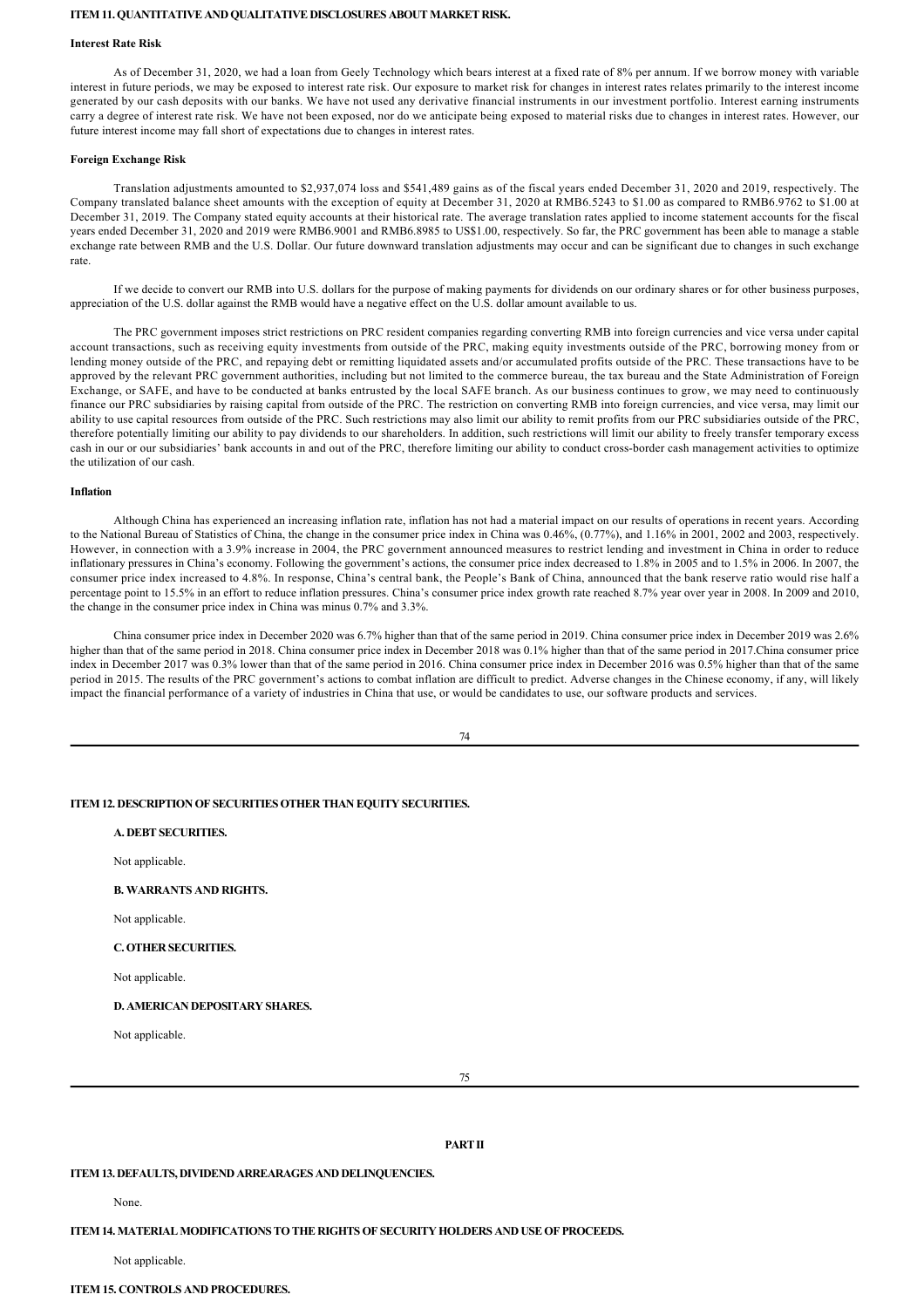#### *Disclosure Controls and Procedures*

Our Chief Executive Officer and Chief Financial Officer have reviewed and evaluated the effectiveness of our disclosure controls and procedures, which included inquiries made to certain other of our employees. The term "disclosure controls and procedures," as defined in Rules 13a-15(e) and 15d-15(e) under the Exchange Act, means controls and other procedures of a company that are designed to ensure that information required to be disclosed by a company in the reports, such as this report, that it files or submits under the Exchange Act is recorded, processed, summarized and reported, within the time periods specified in the SEC's rules and forms. Disclosure controls and procedures include, without limitation, controls and procedures designed to ensure that information required to be disclosed by a company in the reports that it files or submits under the Exchange Act is accumulated and communicated to the company's management, including its principal executive and principal financial officers, as appropriate to allow timely decisions regarding required disclosure. Management recognizes that any controls and procedures, no matter how well designed and operated, can provide only reasonable assurance of achieving their objectives and management necessarily applies its judgment in evaluating the cost-benefit relationship of possible controls and procedures. Based on that evaluation, our Chief Executive Officer and Chief Financial Officer have each concluded that, as of December 31, 2020, the Company's disclosure controls and procedures were not effective due to the material weakness described in the "Management's Report on Internal Control over Financial Reporting" section below. However, we performed adequate analyses and procedures, including among other things, transaction reviews and account reconciliations, in order to provide assurance that our consolidated financial statements included in this annual report were prepared in accordance with U.S. GAAP and present fairly, in all material respects, our financial position, results of operations and cash flows for the periods presented in conformity with U.S. GAAP.

#### *Management's Report on Internal Control Over Financial Reporting*

Our management is responsible for establishing and maintaining adequate internal control over financial reporting, as such term is defined in Exchange Act Rules 13a-15(f) and 15d-15(f). Internal control over financial reporting refers to the process designed by, or under the supervision of, our principal executive officer and principal financial officer, and effected by our Board of Directors, management and other personnel, to provide reasonable assurance regarding the reliability of financial reporting and the preparation of financial statements for external purposes in accordance with U.S. GAAP and includes those policies and procedures that (i) pertain to the maintenance of records that in reasonable detail accurately and fairly reflect the transactions and dispositions of the assets of the Company; (ii) provide reasonable assurance that transactions are recorded as necessary to permit preparation of financial statements in accordance with U.S. GAAP, and that receipts and expenditures of the Company are being made only in accordance with authorizations of management and directors of the Company; and (iii) provide reasonable assurance regarding prevention or timely detection of unauthorized acquisition, use, or disposition of the Company's assets that could have a material effect on the financial statements.

Any system of internal control, no matter how well designed, has inherent limitations. Therefore, even those systems determined to be effective can provide only reasonable assurance with respect to financial statement preparation and presentation. Because of the inherent limitations of internal control, there is a risk that material misstatements may not be prevented or detected on a timely basis by internal control over financial reporting. However, these inherent limitations are known features of the financial reporting process. Therefore, it is possible to design into the process safeguards to reduce, though not eliminate, this risk.

76

Management assessed our internal control over financial reporting as of December 31, 2020. In making this assessment, management used the criteria set forth by the Committee of Sponsoring Organizations of the Treadway Commission (COSO) in the report entitled "Internal Control-Integrated Framework (2013)." The COSO framework summarizes each of the components of a company's internal control system, including (i) the control environment, (ii) risk assessment, (iii) control activities, (iv) information and communication, and (v) monitoring. Based on such assessment, management concluded that its internal control over financial reporting as of December 31, 2020 was not effective because of the following material weakness:

Lack of U.S. GAAP expertise. Although our accounting personnel are professional and experienced in accounting requirements and procedures generally accepted in the PRC, they do not have sufficient knowledge, experience and training in maintaining our books and records and preparing financial statements in accordance with U.S. GAAP and SEC rules and regulations. The staff needs additional training to become experienced in U.S. GAAPbased reporting, including the skills of U.S. GAAP-based period end closing, consolidation of financial statements, and U.S. GAAP conversion.

In order to address the above material weakness, our management plans to take the following steps:

We will employ, as needed, outside professionals to provide key accounting personnel ongoing technical trainings to ensure their proper understanding of U.S. GAAP and newly announced accounting standards.

The Company believes the foregoing measures will remediate the identified material weakness in future periods. The Company is committed to monitoring the effectiveness of these measures and making any changes that are necessary and appropriate.

However, giving full consideration to the material weaknesses described above, our Chief Executive Officer and Chief Financial Officer performed adequate analyses and procedures, including among other things, transaction reviews and account reconciliations, in order to provide assurance that our consolidated financial statements included in this annual report were prepared in accordance with U.S. GAAP and present fairly, in all material respects, our financial position, results of operations and cash flows for the periods presented in conformity with U.S. GAAP.

#### *Attestation report of the registered public accounting firm.*

This annual report does not include an attestation report of the Company's registered public accounting firm on internal control over financial reporting because the Company is a non-accelerated filer exempted from section 404(b) of the Sarbanes-Oxley Act.

#### *Changes in Internal Control over Financial Reporting*

There were no changes in the Company's internal control over financial reporting that occurred during our fiscal year ended December 31, 2020 that has materially affected or is reasonably likely to materially affect our internal control over financial reporting.

## **ITEM 16A. AUDIT COMMITTEE FINANCIAL EXPERT.**

Our board of directors has determined that Ms. Yang Zhou qualifies as an audit committee financial expert. Our board of directors has determined that Ms. Yang Zhou, Messrs. David Wei Tang, Jin Meng Bryan Yap and Zhihao Xu meet the definition of an "independent director" under the applicable NASDAQ Rules and under Rule 10A-3 of the Securities Exchange Act of 1934, as amended.

# **ITEM 16B. CODE OF ETHICS.**

Our board of directors has adopted a code of business conduct and ethics applicable to our directors, officers and employees. We have posted the code on our website at http://www.luokung.com.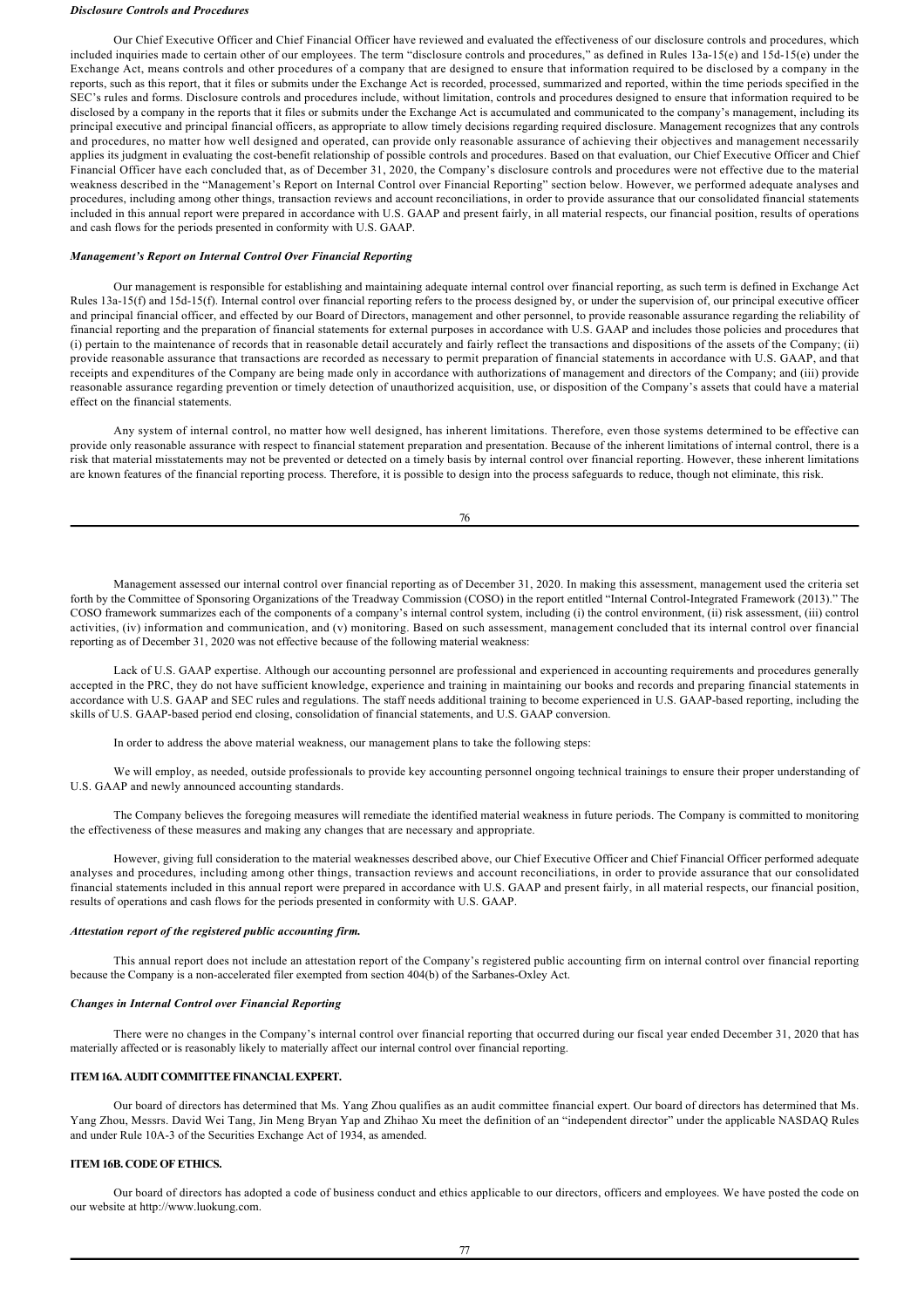## **ITEM 16C. PRINCIPAL ACCOUNTANT FEES AND SERVICES.**

#### *Audit Fees*

The following is a summary of the fees billed to the Company by its principal independent registered accounting firm for professional services rendered for the years ended December 31, 2020 and 2019 (in US dollars):

|                           |         | <b>Year Ended December 31,</b> |         |  |  |
|---------------------------|---------|--------------------------------|---------|--|--|
|                           | 2020    | 2019                           |         |  |  |
| <b>Audit Fees</b>         | 325,000 |                                | 325,000 |  |  |
| <b>Audit-Related Fees</b> | 50,000  |                                | 160,000 |  |  |
| <b>TOTAL</b>              | 375,000 |                                | 485,000 |  |  |

"Audit Fees" consisted of the aggregate fees billed for professional services rendered for the audit of our annual financial statements and the reviews of the financial statements included in our Forms 20-F and for any other services that were normally provided in connection with our statutory and regulatory filings or engagements.

"Audit Related Fees" consisted of the aggregate fees billed for professional services rendered for assurance and related services that were reasonably related to the performance of the audit or review of our financial statements and were not otherwise included in Audit Fees.

#### *Tax Fees*

We did not engage our principal accountants to provide tax or related services during the last two fiscal years.

## *All Other Fees*

We did not engage our principal accountants to render services to us during the last two fiscal years, other than as reported above.

## **ITEM 16D. EXEMPTIONS FROM THE LISTING STANDARDS FOR AUDIT COMMITTEES.**

Not applicable.

# **ITEM 16E. PURCHASES OF EQUITY SECURITIES BY THE ISSUER AND AFFILIATED PURCHASERS.**

Not applicable.

# **ITEM 16F. CHANGE IN REGISTRANT'S CERTIFYING ACCOUNTANT.**

Not applicable.

# **ITEM 16G. CORPORATE GOVERNANCE.**

The Company's corporate governance practices do not differ from those followed by domestic companies listed on the NASDAQ Capital Market other than disclosed below.

NASDAQ Listing Rule 5620(a) requires each issuer to hold an annual meeting of shareholders no later than one year after the end of the issuer's fiscal year end. However, NASDAQ Listing Rule 5615(a)(3) permits a foreign private issuer like us to follow home country practices in lieu of certain requirements of Listing Rule 5600, provided that such foreign private issuer discloses in its annual report filed with the SEC each requirement of Rule 5600 that it does not follow and describes the home country practice followed in lieu of such requirement. We follow home country practice with respect to annual meetings and did not hold an annual shareholder meeting in the year ended December 31, 2020. We may, however, hold annual shareholder meetings in the future if there are significant issues that require shareholders' approvals.

NASDAQ Listing Rule 5635 generally provides that shareholder approval is required of U.S. domestic companies listed on the NASDAQ Capital Market prior to issuance (or potential issuance) of securities (i) equaling 20% or more of the company's common stock or voting power for less than the greater of market or book value (ii) resulting in a change of control of the company; and (iii) which is being issued pursuant to a stock option or purchase plan to be established or materially amended or other equity compensation arrangement made or materially amended. Notwithstanding this general requirement, NASDAQ Listing Rule 5615(a)(3)(A) permits foreign private issuers to follow their home country practice rather than these shareholder approval requirements. The Cayman Islands do not require shareholder approval prior to any of the foregoing types of issuances. The Company, therefore, is not required to obtain such shareholder approval prior to entering into a transaction with the potential to issue securities as described above. The Board of Directors of the Company has elected to follow the Company's home country rules as to such issuances and will not be required to seek shareholder approval prior to entering into such a transaction.

# **ITEM 16H. MINE SAFETY DISCLOSURE.**

Not applicable.

78

# **PART III**

## **ITEM 17. FINANCIAL STATEMENTS.**

We have elected to provide financial statements and related information specified in Item 18.

#### **ITEM 18. FINANCIAL STATEMENTS.**

See "Index to Consolidated Financial Statements" for a list of all financial statements filed as part of this annual report. The Financial Statements begin on page F-1.

# **ITEM 19. EXHIBITS.**

See the Exhibit Index following the signature page of this report, which is incorporated herein by reference.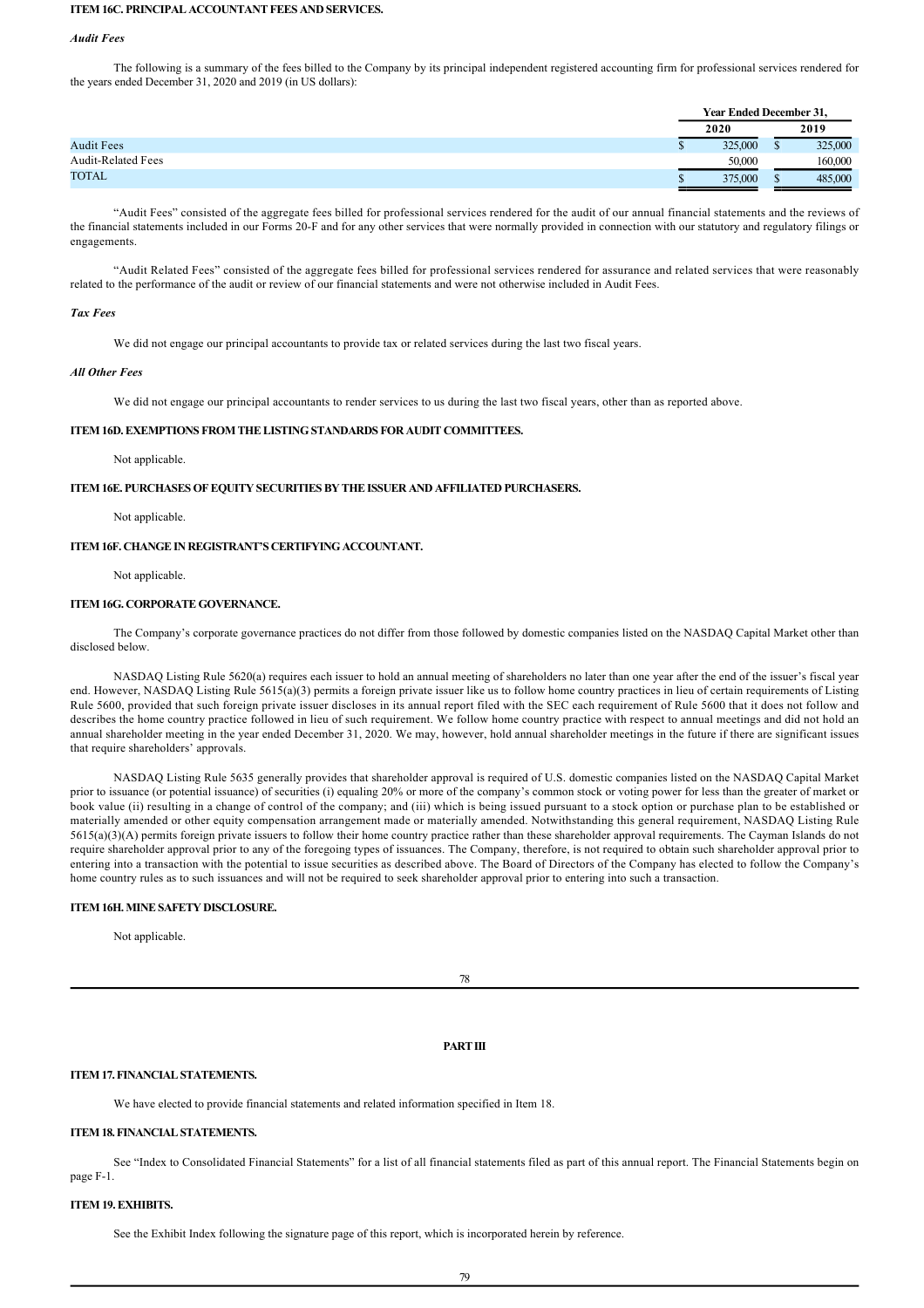# **SIGNATURES**

The registrant hereby certifies that it meets all of the requirements for filing on Form 20F and that it has duly caused and authorized the undersigned to sign this annual report on its behalf.

# **LUOKUNG TECHNOLOGY CORP.**

By: /s/ Xuesong Song

Xuesong Song Chief Executive Officer (principal executive officer)

May 14, 2021

80

# **INDEX**

The following documents are filed as part of this annual report on Form 20-F.

| <b>Exhibit</b><br>Number | <b>Description</b>                                                                                                                                                                                                                                                |
|--------------------------|-------------------------------------------------------------------------------------------------------------------------------------------------------------------------------------------------------------------------------------------------------------------|
| 1.1                      | Amended and Restated Memorandum of Association and Articles of Association of Luokung Technology Corp., as currently in effect                                                                                                                                    |
|                          | [Incorporated by reference to Exhibit 1.1 to the Company's Annual Report on Form 20-F filed on June 29, 2020]                                                                                                                                                     |
| $2.1*$                   | Deposit Agreement among the Company, depositary and holders of the American Depositary Receipts.                                                                                                                                                                  |
| 2.2                      | Form of American Depositary Receipt. [Incorporated by reference to Exhibit 4.1 to the Company's Registration Statement on Form F-1 (Reg. No. 333-<br>1660561.                                                                                                     |
| $2.3*$                   | English translation of Entrusted Management Agreement dated December 15, 2009 between Xi'an Softech Co., Ltd., Xi'an Kingtone Information<br>Technology Co., Ltd. and the shareholders of Xi'an Kingtone Information Technology Co., Ltd.                         |
| 2.4                      | <b>Description of Registrant's Securities</b>                                                                                                                                                                                                                     |
| $4.1*$                   | Asset Exchange Agreement by and between C Media Limited and the Company dated as of January 25, 2018.                                                                                                                                                             |
| $4.2*$                   | Securities Purchase Agreement by and among Redstone YYL Management Limited and five shareholders holding majority of the shares of the<br>Company dated as of January 25, 2018.                                                                                   |
| $4.3**$                  | Exclusive Business Cooperation Agreement by and between Zhongchuan Tianxia Information Technology (Shenzhen) Co., Ltd., and Beijing Mobile<br>Vision Technology Co., Ltd., dated August 31, 2015.                                                                 |
| $4.4**$                  | Exclusive Option Agreement by and among Zhongchuan Tianxia Information Technology (Shenzhen) Co., Ltd., Xuesong Song, Weili Chen, Ping<br>Wang, Donglai Liu, and Beijing Mobile Vision Technology Co., Ltd., dated August 31, 2015.                               |
| $4.5**$                  | Equity Interest Pledge Agreement by and among Zhongchuan Tianxia Information Technology (Shenzhen) Co., Ltd., Xuesong Song, Weili Chen.<br>Ping Wang, Donglai Liu, and Beijing Mobile Vision Technology Co., Ltd., dated August 31, 2015.                         |
| 4.6                      | Addendum to Asset Exchange Agreement by and among the Company, Topsky Info-tech Holdings Pte Ltd. and C Media Limited, dated October 3.<br>2018. [Incorporated by reference to Exhibit 10.1 to the Company's Current Report on Form 6-K filed on October 4, 2018] |
| 4.7                      | Stock Purchase Agreement, dated August 25, 2018, by and among the Company, LK Technology Ltd., and the shareholders listed therein<br>[Incorporated by reference to Exhibit 4.1 to the Company's Current Report on Form 6-K filed on August 27, 2018].            |
| $4.8**$                  | Power of Attorney by Weili Chen, dated August 31, 2015.                                                                                                                                                                                                           |
| $4.9**$                  | Power of Attorney by Ping Wang, dated August 31, 2015.                                                                                                                                                                                                            |
| $4.10**$                 | Power of Attorney by Donglai Liu, dated August 31, 2015.                                                                                                                                                                                                          |
| $4.11**$                 | Power of Attorney by Xuesong Song, dated August 31, 2015.                                                                                                                                                                                                         |
| $4.12**$                 | Employment Agreement, dated August 19, 2018, between Luokung Technology Corp. and Xuesong Song. <sup>†</sup>                                                                                                                                                      |
| $4.13**$                 | Employment Agreement, dated August 19, 2018, by and between Luokung Technology Corp. and Jie Yu.†                                                                                                                                                                 |
| 4.14                     | Securities Purchase Agreement with Honbridge Holdings Limited. [Incorporated by reference to Exhibit 4.1 to the Company's Current Report on<br>Form 6-K filed on January 17, 2019].                                                                               |
|                          |                                                                                                                                                                                                                                                                   |

| <b>Exhibit</b> |                                                                                                                                                                                   |
|----------------|-----------------------------------------------------------------------------------------------------------------------------------------------------------------------------------|
| <b>Number</b>  | <b>Description</b>                                                                                                                                                                |
| 4.15           | Share Purchase Agreement as to the acquisition of Saleya. [Incorporated by reference to Exhibit 99.1 to the Company's Current Report on Form 6-K<br>filed on September 13, 2019]. |
|                |                                                                                                                                                                                   |
| 4.17           | Supplemental Agreement as to the acquisition of Saleya. [Incorporated by reference to the Company's Current Report on Form 6-K filed on October<br>17, 2019.1                     |
|                |                                                                                                                                                                                   |
| 4.18           | English translation of Share Subscription Agreement with Geely Technology Group Co., Ltd. Hncorporated by reference to Exhibit 4.29 to the                                        |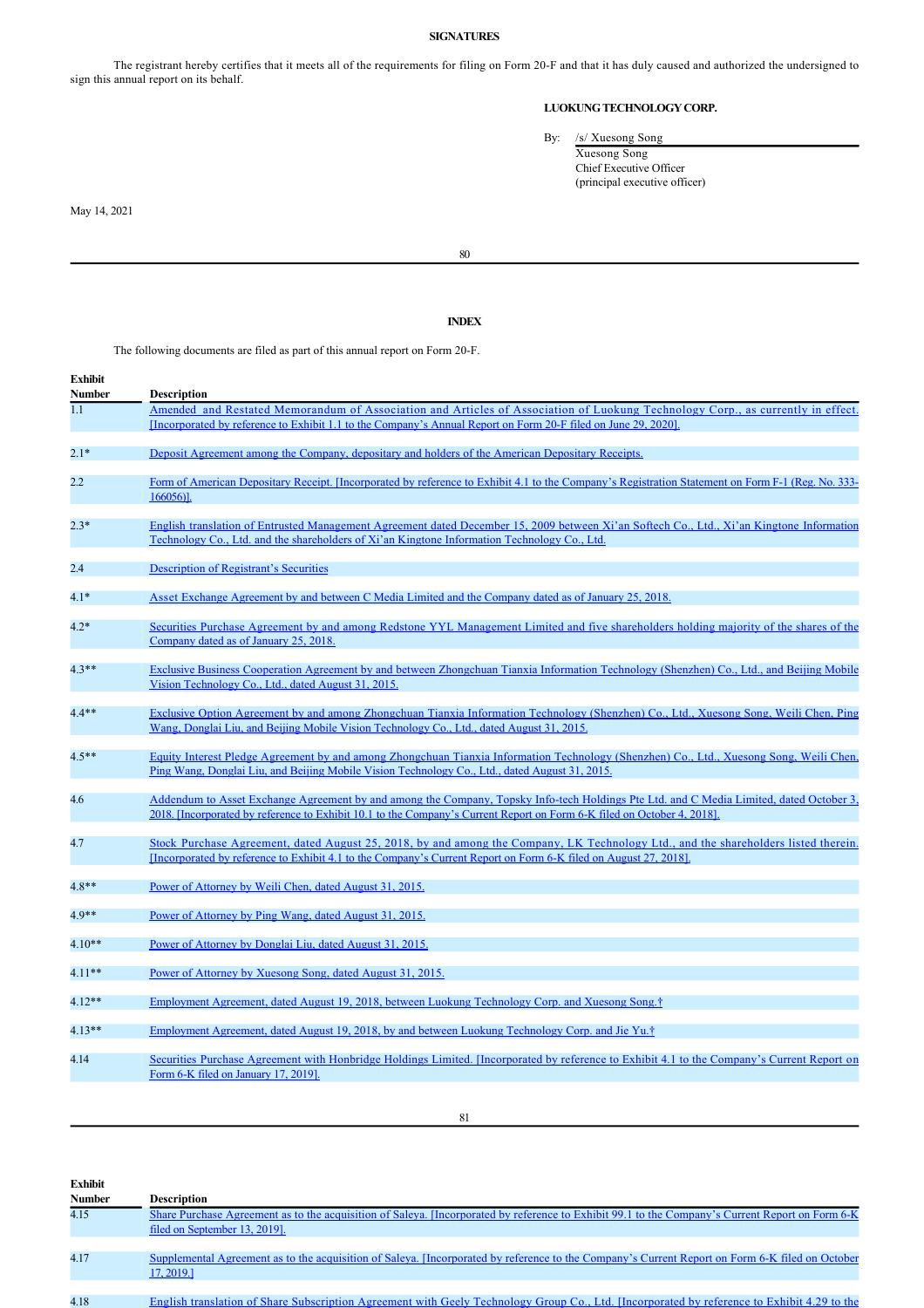|                | Company's Annual Report on Form 20-F filed on June 29, 2020].                                                                                                                                                                                    |
|----------------|--------------------------------------------------------------------------------------------------------------------------------------------------------------------------------------------------------------------------------------------------|
| 4.19           | English translation of Loan Agreement with Hangzhou Maijie Investment Co., Ltd. [Incorporated by reference to Exhibit 4.30 to the Company's<br>Annual Report on Form 20-F filed on June 29, 2020].                                               |
| 4.20           | Securities Purchase Agreement with Acuitas Capital, LLC. [Incorporated by reference to Exhibit 99.1 to the Company's Current Report on Form 6-K<br>filed on December 3, 2019].                                                                   |
| 4.21           | Warrant Agreement with Acuitas Capital, LLC. [Incorporated by reference to Exhibit 99.2 to the Company's Current Report on Form 6-K filed on<br>December 3, 2019].                                                                               |
| 4.22           | 2018 Omnibus Incentive Plan of the Company. [Incorporated by reference to the Company's Current Report on Form S-8 filed on April 17, 2020]                                                                                                      |
| 4.23           | English translation of Preferred Stock Subscription Agreement and Supplemental Agreement with Daci Haojin Foundation Limited. [Incorporated by<br>reference to Exhibit 4.34 to the Company's Annual Report on Form 20-F filed on June 29, 2020]. |
| 8.1            | List of Subsidiaries and Consolidated Variable Interest Entities                                                                                                                                                                                 |
| 11.1           | Code of Business Conduct and Ethics. [Incorporated by reference to Exhibit 11.1 to the Company's Annual Report on Form 20-F filed on April 24.<br>2019].                                                                                         |
| 12.1           | Certification of Chief Executive Officer required by Rule 13a-14(a).                                                                                                                                                                             |
| 12.2           | Certification of Chief Financial Officer required by Rule 13a-14(a).                                                                                                                                                                             |
| 13.1           | Certification of Chief Executive Officer required by Rule 13a-14(a).                                                                                                                                                                             |
| 13.2           | Certification of Chief Financial Officer required by Rule 13a-14(a).                                                                                                                                                                             |
| 15.1           | <b>Consent of Moore Stephens CPA Limited</b>                                                                                                                                                                                                     |
| 101.INS        | <b>XBRL</b> Instance Document.                                                                                                                                                                                                                   |
| 101.SCH        | XBRL Taxonomy Extension Schema Document.                                                                                                                                                                                                         |
| 101.CAL        | XBRL Taxonomy Extension Calculation Linkbase Document.                                                                                                                                                                                           |
| 101.DEF        | XBRL Taxonomy Extension Definition Linkbase Document.                                                                                                                                                                                            |
| 101.LAB        | XBRL Taxonomy Extension Label Linkbase Document.                                                                                                                                                                                                 |
| <b>101.PRE</b> | XBRL Taxonomy Extension Presentation Linkbase Document.                                                                                                                                                                                          |

\* Previously filed as exhibits to the Company's Annual Report on Form 20F filed with the Commission on February 9, 2018 and incorporated herein by reference.

\*\* Previously filed as exhibits to the Company's Annual Report on Form 20F filed with the Commission on October 12, 2018

† Indicates management contract or compensatory plan, contract or arrangement.

82

# **Luokung Technology Corp. and Subsidiaries**

CONSOLIDATED FINANCIAL STATEMENTS

# TABLE OF CONTENTS

|                                                                   | Page(s)      |
|-------------------------------------------------------------------|--------------|
| <b>Report of Independent Registered Public Accounting Firm</b>    | $F-2 - F-4$  |
|                                                                   |              |
| <b>Consolidated Financial Statements</b>                          |              |
|                                                                   |              |
| <b>Consolidated Balance Sheets</b>                                | $F-5$        |
|                                                                   |              |
| Consolidated Statements of Operations and Comprehensive Loss      | $F-6$        |
|                                                                   |              |
| <b>Consolidated Statements of Changes in Shareholders' Equity</b> | $F-7$        |
|                                                                   |              |
| <b>Consolidated Statements of Cash Flows</b>                      | $F-8$        |
|                                                                   |              |
| Notes to Consolidated Financial Statements                        | $F-9 - F-31$ |
|                                                                   |              |

 $F-1$ 



| <b>Moore Stephens CPA Limited</b>                            | 촘<br>計 |   |
|--------------------------------------------------------------|--------|---|
| 801-806 Silvercord, Tower 1,<br>30 Canton Road, Tsimshatsui, | 師<br>事 |   |
| Kowloon, Hong Kong                                           | 務<br>所 | 馬 |
| +852 2375 3180<br>+852 2375 3828<br>E                        | 有      |   |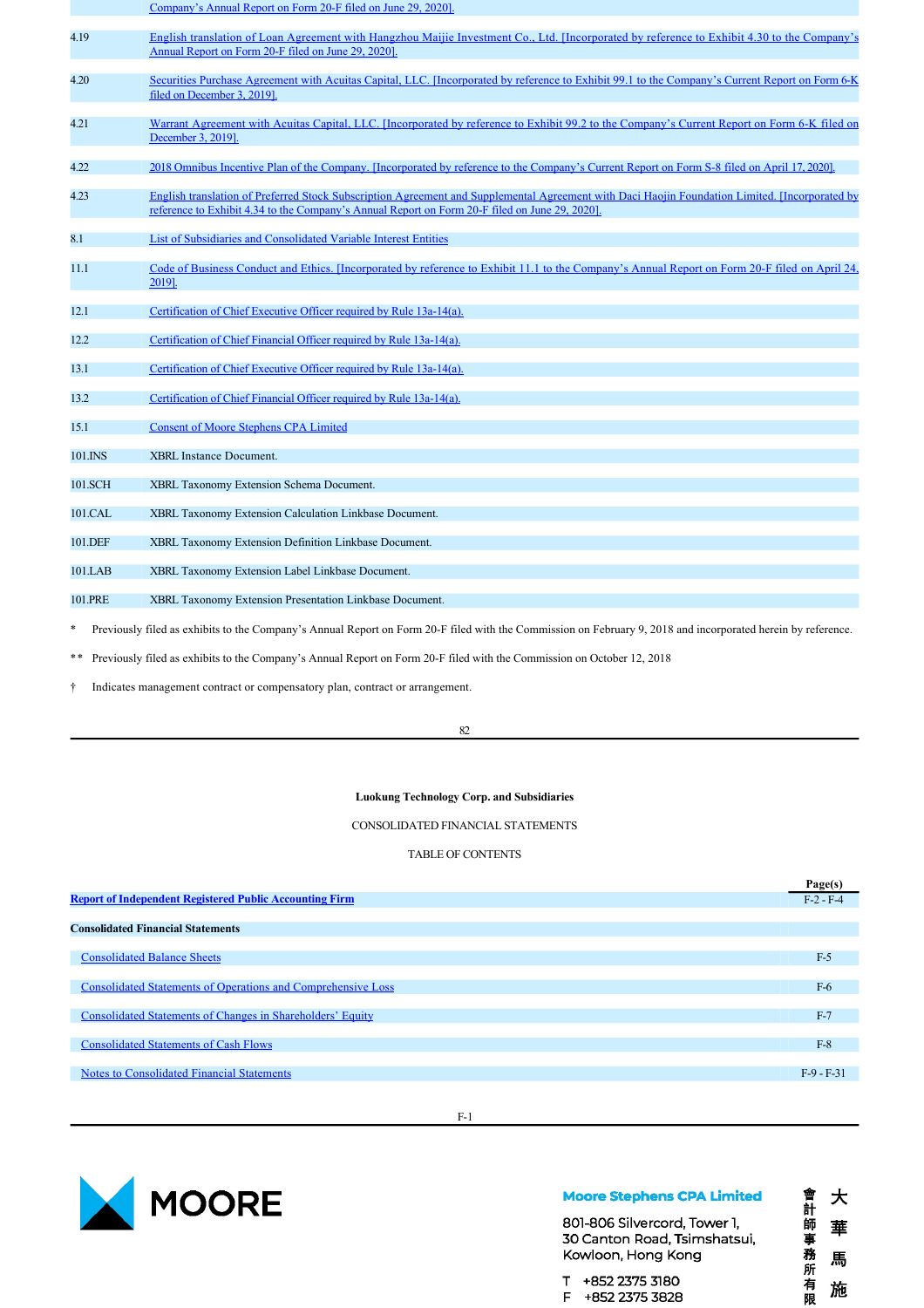# www.moore.hk



# **REPORT OF INDEPENDENT REGISTERED PUBLIC ACCOUNTING FIRM**

To the Shareholders and the Board of Directors of Luokung Technology Corp.

## **Opinion on the Consolidated Financial Statements**

We have audited the accompanying consolidated balance sheets of Luokung Technology Corp. and. subsidiaries (the "Company") as of December 31, 2020 and 2019, and the related consolidated statements of operations and comprehensive loss, changes in shareholders' equity and cash flows for each of the three years in the period ended December 31, 2020, and the related notes (collectively referred to as the "consolidated financial statements"). In our opinion, the consolidated financial statements present fairly, in all material respects, the consolidated financial position of the Company as of December 31, 2020 and 2019, and the consolidated results of its operations and its cash flows for each of the three years in the period ended December 31, 2020, in conformity with accounting principles generally accepted in the United States of America.

## **Basis for Opinion**

These consolidated financial statements are the responsibility of the Company's management. Our responsibility is to express an opinion on the Company's consolidated financial statements based on our audits. We are a public accounting firm registered with the Public Company Accounting Oversight Board (United States) ("PCAOB") and are required to be independent with respect to the Company in accordance with the U.S. federal securities laws and the applicable rules and regulations of the Securities and Exchange Commission and the PCAOB.

We conducted our audits in accordance with the standards of the PCAOB. Those standards require that we plan and perform the audit to obtain reasonable assurance about whether the consolidated financial statements are free of material misstatement, whether due to error or fraud. The Company is not required to have, nor were we engaged to perform, an audit of its internal control over financial reporting. As part of our audits, we are required to obtain an understanding of internal control over financial reporting but not for the purpose of expressing an opinion on the effectiveness of the Company's internal control over financial reporting. Accordingly, we express no such opinion.

 $F-2$ 

## **REPORT OF INDEPENDENT REGISTERED PUBLIC ACCOUNTING FIRM (CONTINUED)**

Our audits included performing procedures to assess the risks of material misstatement of the consolidated financial statements, whether due to error or fraud, and performing procedures that respond to those risks. Such procedures included examining, on a test basis, evidence regarding the amounts and disclosures in the consolidated financial statements. Our audits also included evaluating the accounting principles used and significant estimates made by management, as well as evaluating the overall presentation of the consolidated financial statements. We believe that our audits provide a reasonable basis for our opinion.

#### **Critical Audit Matters**

The critical audit matters communicated below are matters arising from the current period audit of the consolidated financial statements that were communicated or required to be communicated to the audit committee and that: (1) relate to accounts or disclosures that are material to the consolidated financial statements and (2) involved our especially challenging, subjective or complex judgments. The communication of critical audit matters does not alter in any way our opinion on the consolidated financial statements, taken as a whole, and we are not, by communicating the critical audit matters below, providing separate opinions on the critical audit matters or on the accounts or disclosures to which they relate.

#### *Impairment of goodwill and intangible assets*

## *Description of the Matter*

As reflected in the Company's consolidated financial statements for the year ended December 31, 2020, the Company's goodwill and intangible balances amounted to \$11,957,839 and \$42,716,594, respectively, as at December 31, 2020. As discussed in Note 10 to the consolidated financial statements, the Company recognized impairment of goodwill of \$3,619,968 associated with the acquisition of Jiangsu Zhong Chuan Rui You Information and Technology Limited ("Zhong Chuan Rui You") in 2014. In addition, intangible assets included patents of \$41,869,413 recognized in connection with the acquisition of Superengine Holding Limited ("Superengine") in 2018. As discussed in Note 2 to the consolidated financial statements, goodwill is tested for impairment at least annually and intangible assets are tested for impairment when events and circumstances exist that indicate the carrying value of intangibles may not be recoverable. Auditing management's annual quantitative goodwill and intangible assets impairment tests was complex and involved a high degree of subjectivity due to the significant estimation required in determining the fair value of the reporting units and the intangible assets. The fair value estimates related to the Company's reporting units and the intangible assets were sensitive to significant assumptions such as discount rates, revenue growth rates, operating margins, working capital rates, royalty rates, and terminal growth rates, which are forward-looking and could be affected by future economic and market conditions.

#### *How We Addressed the Matter in Our Audit*

We obtained an understanding of controls over the Company's quantitative goodwill and intangible assets impairment tests. For example, we tested the significant assumptions used to develop the estimate including forecasted revenue growth rates and profitability, discount rates and the completeness and accuracy of the data used in the calculations. To test the estimated fair value of the Company's reporting units and intangible assets, we performed audit procedures that included, among others, assessing fair value methodologies and testing the significant assumptions discussed above and the completeness and accuracy of the underlying data used by the Company in its analyses. For example, we obtained contracts to support forecasted revenue, and we compared the significant assumptions used by management to current industry, market and economic trends, to historical results of the Company's business and other guideline companies within the same industry and to other relevant factors. We performed sensitivity analyses of significant assumptions to evaluate the changes in the fair value of the reporting units and intangible assets that would result from changes in the assumptions. We evaluated the independence, qualifications of, and the methodologies employed by, the third-party specialist engaged by the Company to assist in estimation of the fair value of goodwill and intangible assets.

## **REPORT OF INDEPENDENT REGISTERED PUBLIC ACCOUNTING FIRM (CONTINUED)**

## *Allowance for expected credit losses on accounts and other receivables*

*Description of the Matter*

At December 31, 2020, the Company's had gross accounts receivable of \$26,941,374 offset by an allowance for expected credit losses of \$22,960,432, and gross other receivables of \$16,303,017 offset by an allowance for expected credit losses of \$9,189,616. As discussed in Note 2 to the consolidated financial statements, the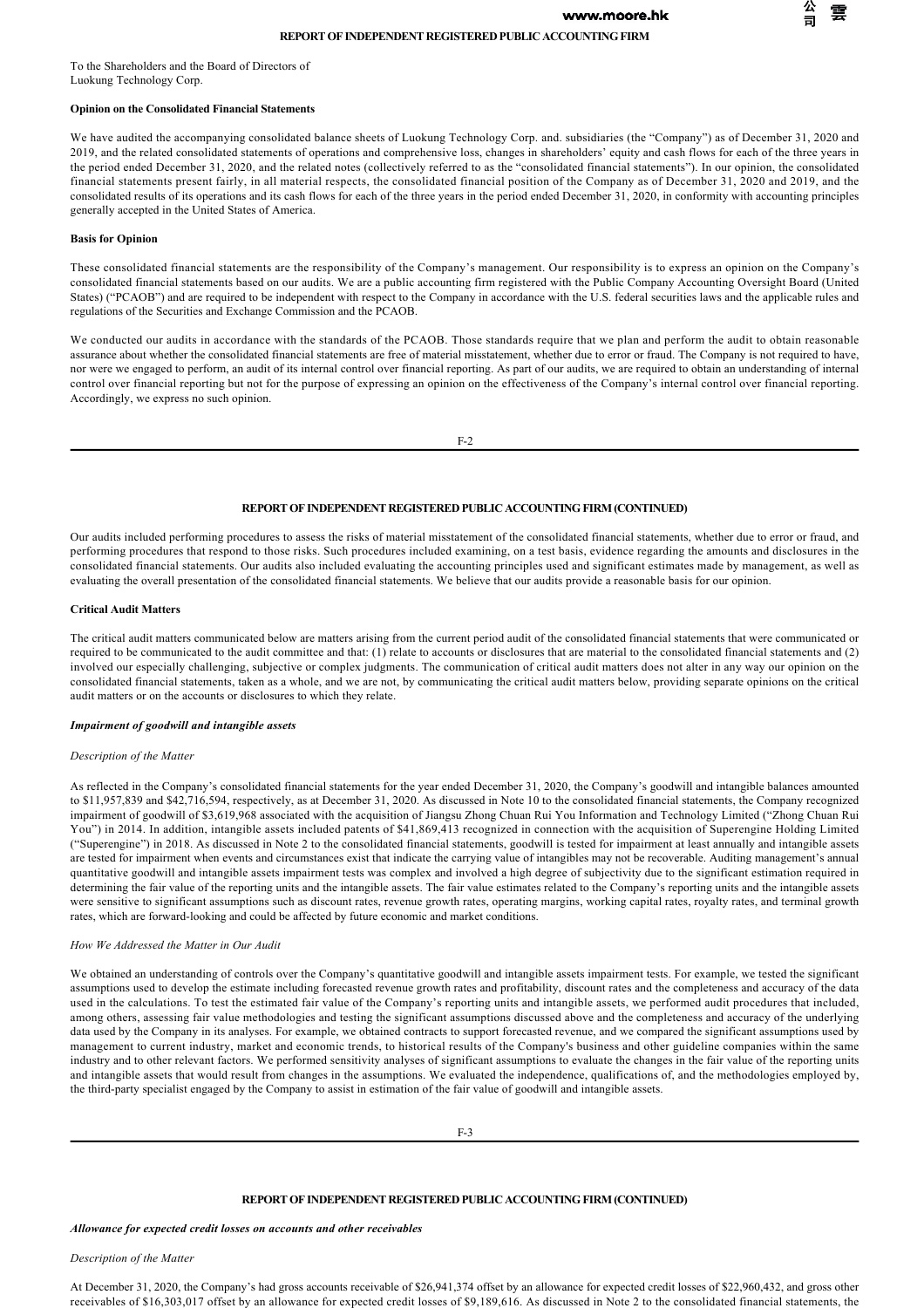Company recognizes an allowance for expected credit losses over the life of accounts and other receivables. Management measures expected losses on an individual basis and collectively where similar risk characteristics exist using historical default experience to estimate an allowance. In addition to adjusted historical default, current economic conditions and estimates of forward-looking information including reasonable and supportable forecasts are also considered. To the extent that situations and trends arise which are not captured in management's model, management will layer on additional qualitative adjustments.

Auditing management's estimates of the allowance for credit losses for accounts and other receivables involves a high degree of complexity in testing the model and modeling assumptions used to derive the segmentation level loss estimates utilized in the allowance calculation. Additionally, in light of the current economic environment, auditing the estimate is complex due to the judgments necessary to evaluate management's qualitative assessments of how to adjust the historical default experience, as well as the macro-economic forecast to estimate current expected credit losses over the life of the accounts and other receivables.

# *How We Addressed the Matter in Our Audit*

We obtained an understanding of the Company's controls over the allowance for expected credit losses process, including management's review and approval of models used to calculate the estimate and the evaluation of the completeness and accuracy of data inputs, assumptions, and outputs of those models.

We tested the quantitative model methodology, modeling assumptions, model calculation and clerical accuracy of the segmentation level loss estimates. We tested the completeness and accuracy of historical data. We evaluated management's identification of historical loss periods used in the models. We also assessed management's adjustments to historical loss data and evaluated whether those adjustments were reflective of management's current expected loss estimates, and consistent with the underlying supporting documentation for any such quantitative adjustments. We evaluated the inputs used by management in determining the qualitative adjustments for consistency with management's evaluation framework. We tested the completeness and accuracy of underlying portfolio and macroeconomic data considered by management in determining the qualitative adjustments. We also inspected management's documentation of the evaluation of adjustments considered for consistency with the underlying data and evaluated the reasonableness of the qualitative adjustments recorded. We evaluated the reasonableness of the overall allowance estimate, inclusive of the adjustments for qualitative factors, through comparison of historical estimation results to actual recorded losses. We also reviewed subsequent events and transactions and considered whether they corroborated or contradicted the Company's estimation conclusion.

/s/ Moore Stephens CPA Limited Certified Public Accountants

We have served as the Company's auditor since 2018.

Hong Kong May 14, 2021

 $F-4$ 

## **LUOKUNG TECHNOLOGY CORP. AND SUBSIDIARIES CONSOLIDATED BALANCE SHEETS (IN U.S. DOLLARS)**

|                                                                                                                           |              | As of December 31. |    |              |
|---------------------------------------------------------------------------------------------------------------------------|--------------|--------------------|----|--------------|
|                                                                                                                           |              | 2020               |    | 2019         |
| Assets                                                                                                                    |              |                    |    |              |
| Current assets:                                                                                                           |              |                    |    |              |
| Cash                                                                                                                      | $\mathbb{S}$ | 71,793             | \$ | 3,695,687    |
| Accounts receivable, net of allowance for expected credit losses                                                          |              | 3,980,942          |    | 10,004,951   |
| Other receivables and prepayment                                                                                          |              | 7,996,378          |    | 27,071,241   |
| Amounts due from related parties                                                                                          |              |                    |    | 200,682      |
| Total current assets                                                                                                      |              | 12,049,113         |    | 40,972,561   |
| Non-current assets:                                                                                                       |              |                    |    |              |
| Property and equipment, net                                                                                               |              | 514,363            |    | 588,881      |
| Intangible assets, net                                                                                                    |              | 42,716,594         |    | 47,299,120   |
| Goodwill                                                                                                                  |              | 11,957,839         |    | 11,728,600   |
| Investment                                                                                                                |              | 196,798            |    |              |
| Right-of-use assets                                                                                                       |              | 369,747            |    | 670,604      |
| Other receivables, net (long term)                                                                                        |              | 61,378,420         |    | 16,636,403   |
| Total non-current assets                                                                                                  |              | 117, 133, 761      |    | 76,923,608   |
| <b>TOTAL ASSETS</b>                                                                                                       |              | 129,182,874        |    | 117,896,169  |
| Liabilities                                                                                                               |              |                    |    |              |
| Current liabilities:                                                                                                      |              |                    |    |              |
| Accounts payable                                                                                                          |              | 5,841,511          |    | 4,314,162    |
| Accrued liabilities and other payables                                                                                    |              | 66,467,084         |    | 23,697,143   |
| <b>Contract liabilities</b>                                                                                               |              | 657,542            |    | 2,067,357    |
| Lease liabilities - current portion                                                                                       |              | 336,537            |    | 431,995      |
| Amounts due to related parties                                                                                            |              | 310,464            |    | 177,102      |
| Total current liabilities                                                                                                 |              | 73,613,138         |    | 30,687,759   |
| Non-current liabilities:                                                                                                  |              |                    |    |              |
| Lease liabilities - non-current portion                                                                                   |              |                    |    | 296,481      |
| Accrued liabilities and other payables                                                                                    |              | 2,663,835          |    | 32,938,926   |
| Deferred tax liabilities                                                                                                  |              | 211,796            |    |              |
| Total non-current liabilities                                                                                             |              | 2,875,631          |    | 33,235,407   |
| <b>TOTAL LIABILITIES</b>                                                                                                  |              | 76,488,769         |    | 63,923,166   |
| Commitments and contingencies                                                                                             |              |                    |    |              |
| Shareholders' Equity                                                                                                      |              |                    |    |              |
|                                                                                                                           |              |                    |    |              |
| Share capital                                                                                                             |              |                    |    |              |
| Preferred shares, \$0.01 par value; 24,295,182 shares authorized, issued and outstanding at December 31, 2020; 22,794,872 |              |                    |    |              |
| shares authorized, issued and outstanding at December 31, 2019                                                            |              | 242,952            |    | 227,949      |
| Ordinary shares, \$0.01 par value; 500,000,000 shares authorized; 239,770,000 and 209,081,533 shares issued and           |              |                    |    |              |
| outstanding at December 31, 2020 and 2019                                                                                 |              | 2,397,701          |    | 2,090,816    |
| Additional paid-in capital                                                                                                |              | 164,753,586        |    | 124,092,191  |
| Accumulated deficit                                                                                                       |              | (113, 242, 512)    |    | (73,376,872) |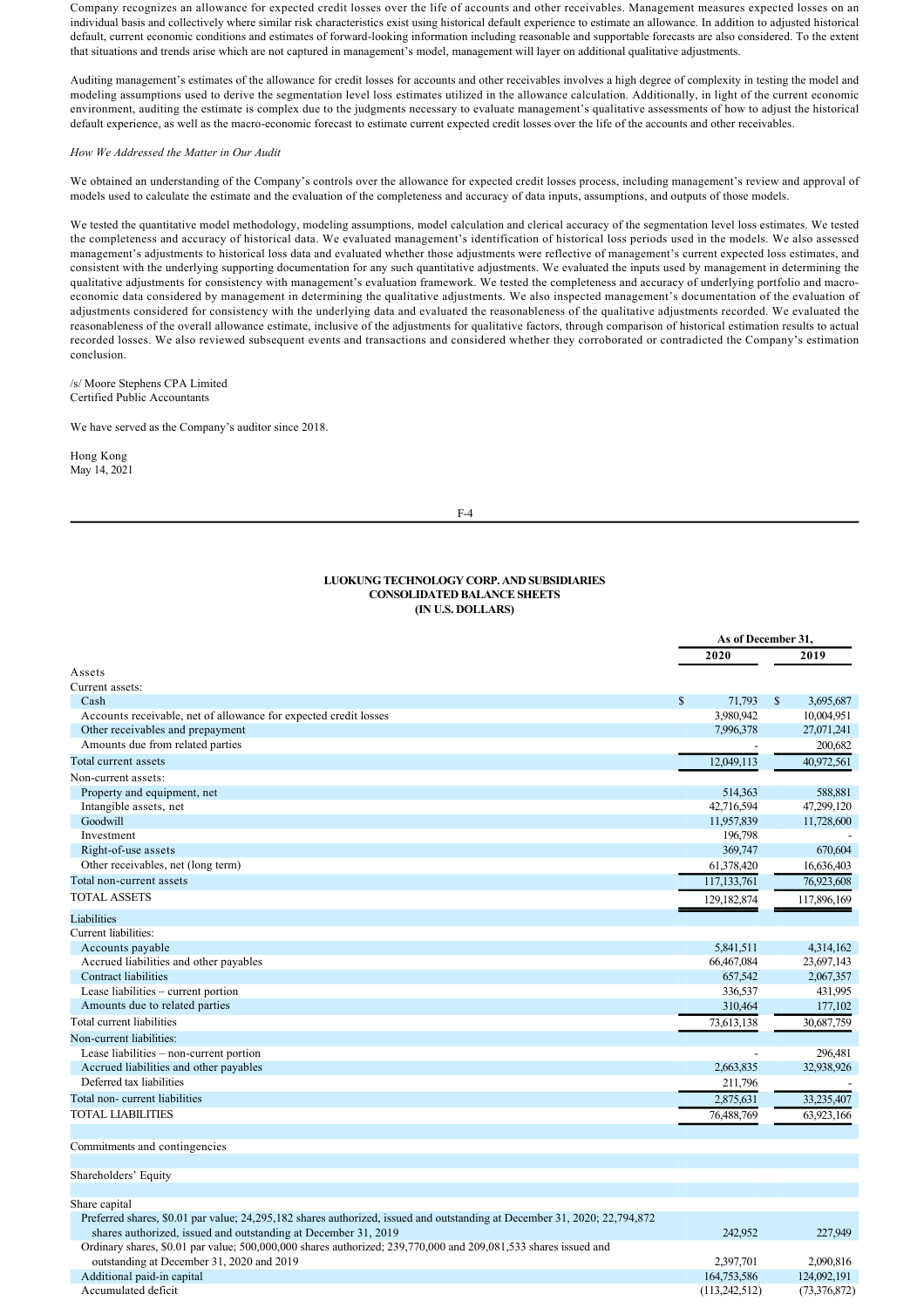| Accumulated other comprehensive (loss) income      | (1,523,978)   | 1,372,074   |
|----------------------------------------------------|---------------|-------------|
|                                                    |               |             |
| Total equity attributable to owners of the company | 52,627,749    | 54,406,158  |
| Non-controlling interest                           | 66,356        | (433, 155)  |
|                                                    |               |             |
| Total Shareholders' Equity                         | 52,694,105    | 53,973,003  |
|                                                    |               |             |
| TOTAL LIABILITIES AND SHAREHOLDERS' EQUITY         | 129, 182, 874 | 117,896,169 |

See accompanying notes to the consolidated financial statements

 $F-5$ 

#### **LUOKUNG TECHNOLOGY CORP. AND SUBSIDIARIES CONSOLIDATED STATEMENTS OF OPERATIONS AND COMPREHENSIVE LOSS (IN U.S. DOLLARS)**

|                                                                          |              | For the years ended December 31, |              |                |               |                |
|--------------------------------------------------------------------------|--------------|----------------------------------|--------------|----------------|---------------|----------------|
|                                                                          |              | 2020                             |              | 2019           |               | 2018           |
| Revenues                                                                 | $\mathbf{s}$ | 18,263,788                       | $\mathbf S$  | 18,779,172     | $\mathcal{S}$ | 21,042,363     |
| Less: Cost of revenues                                                   |              | 17,479,479                       |              | 14,976,016     |               | 6,938,063      |
| Less: Operating expenses:                                                |              |                                  |              |                |               |                |
| Selling and marketing                                                    |              | 1,708,222                        |              | 3,764,792      |               | 14,695,165     |
| General and administrative                                               |              | 29,925,057                       |              | 22,844,383     |               | 6,750,417      |
| Research and development                                                 |              | 9,401,883                        |              | 8,710,746      |               | 3,478,570      |
| Total operating expenses                                                 |              | 41,035,162                       |              | 35,319,921     |               | 24,924,152     |
| Loss from operations                                                     |              | (40, 250, 853)                   |              | (31,516,765)   |               | (10,819,852)   |
| Other income (expense):                                                  |              |                                  |              |                |               |                |
| Interest expense                                                         |              | (3,625,748)                      |              | (102,084)      |               | (80, 184)      |
| Foreign exchange gains (losses), net                                     |              | 2,078,714                        |              | (698,211)      |               | (1,204,001)    |
| Other income, net                                                        |              | 1,740,922                        |              | 294,857        |               | 250,510        |
| Total other income (expense), net                                        |              | 193,888                          |              | (505, 438)     |               | (1,033,675)    |
| Loss before income taxes                                                 |              | (40,056,965)                     |              | (32,022,203)   |               | (11, 853, 527) |
| Income tax benefit (expense)                                             |              |                                  |              | 70,992         |               | (74,009)       |
| Net loss                                                                 | \$           | (40,056,965)                     | S            | (31.951.211)   | S.            | (11, 927, 536) |
| Less: Net loss attributable to non-controlling interest                  |              | 191,325                          |              | 438,033        |               |                |
| Net loss attributable to owners of the Company                           | S            | (39,865,640)                     | \$           | (31,513,178)   | \$            | (11, 927, 536) |
| Comprehensive loss:                                                      |              |                                  |              |                |               |                |
| Net loss                                                                 |              | (40,056,965)                     |              | (31,951,211)   |               | (11, 927, 536) |
| Other comprehensive (loss) income:                                       |              |                                  |              |                |               |                |
| Foreign currency translation adjustment                                  |              | (2,937,074)                      |              | 541,489        |               | 447,246        |
| Comprehensive loss                                                       | $\mathbf{S}$ | (42,994,039)                     | $\mathbb{S}$ | (31, 409, 722) | $\mathbb{S}$  | (11,480,290)   |
| Less: Comprehensive loss attributable to the non-controlling interest    |              | 41,022                           |              | (4,878)        |               |                |
| Comprehensive loss attributable to owners of the Company                 |              | (42,953,017)                     | \$           | (31, 414, 600) |               | (11,480,290)   |
|                                                                          |              |                                  |              |                |               |                |
| Net loss per ordinary share:<br><b>Basic and Diluted</b>                 |              |                                  |              |                |               |                |
|                                                                          | \$           | (0.18)                           | S            | (0.16)         | \$            | (0.16)         |
| Weighted average number of ordinary shares outstanding Basic and Diluted |              | 221,984,037                      |              | 201,005,995    |               | 72,919,624     |

See accompanying notes to the consolidated financial statements

 $F-6$ 

# **LUOKUNG TECHNOLOGY CORP. AND SUBSIDIARIES CONSOLIDATED STATEMENTS OF CHANGES IN SHAREHOLDERS' EQUITY (IN U.S. DOLLARS)**

|                                          |                        |           |                         |                          | <b>Additional</b> |                          | Accumulated<br>other<br>comprehensive | Non-        | Total          |
|------------------------------------------|------------------------|-----------|-------------------------|--------------------------|-------------------|--------------------------|---------------------------------------|-------------|----------------|
|                                          | <b>Ordinary shares</b> |           | <b>Preferred shares</b> |                          | paid-in           | Accumulated              | Income                                | controlling | Shareholders'  |
|                                          | <b>Shares</b>          | Amount    | <b>Shares</b>           | Amount                   | capital           | deficit                  | $(\text{loss})$                       | Interest    | Equity         |
| Balance as of December 31, 2017          |                        |           |                         | ۰                        | 41,819,685        | (29, 936, 158)           | 388,217                               | ٠           | 12,271,745     |
| Issuance of preferred shares             |                        | $\sim$    | 1,000,000               | 10000                    | (10,000)          |                          |                                       |             | ٠              |
| Issuance of ordinary shares              | 185,412,599            | 1,854,126 |                         | $\sim$                   | (1,854,126)       | $\overline{\phantom{a}}$ | ٠                                     | ٠           | ٠.             |
| Adjustment due to the assets<br>exchange | 1,684,999              | 16,849    |                         | $\overline{\phantom{a}}$ | 177,880           |                          |                                       |             | 194,729        |
| Acquisition of Superengine               | 12,219,959             | 122,200   | ٠                       | ٠                        | 59,877,800        | $\overline{\phantom{a}}$ | ٠                                     | $\sim$      | 60,000,000     |
| Capital contribution from C Media        |                        |           |                         | ٠                        | 2,114,575         | $\overline{a}$           |                                       | $\sim$      | 2,114,575      |
| Net loss                                 |                        | ٠         |                         |                          | $\sim$            | (11, 927, 536)           |                                       | $\sim$      | (11, 927, 536) |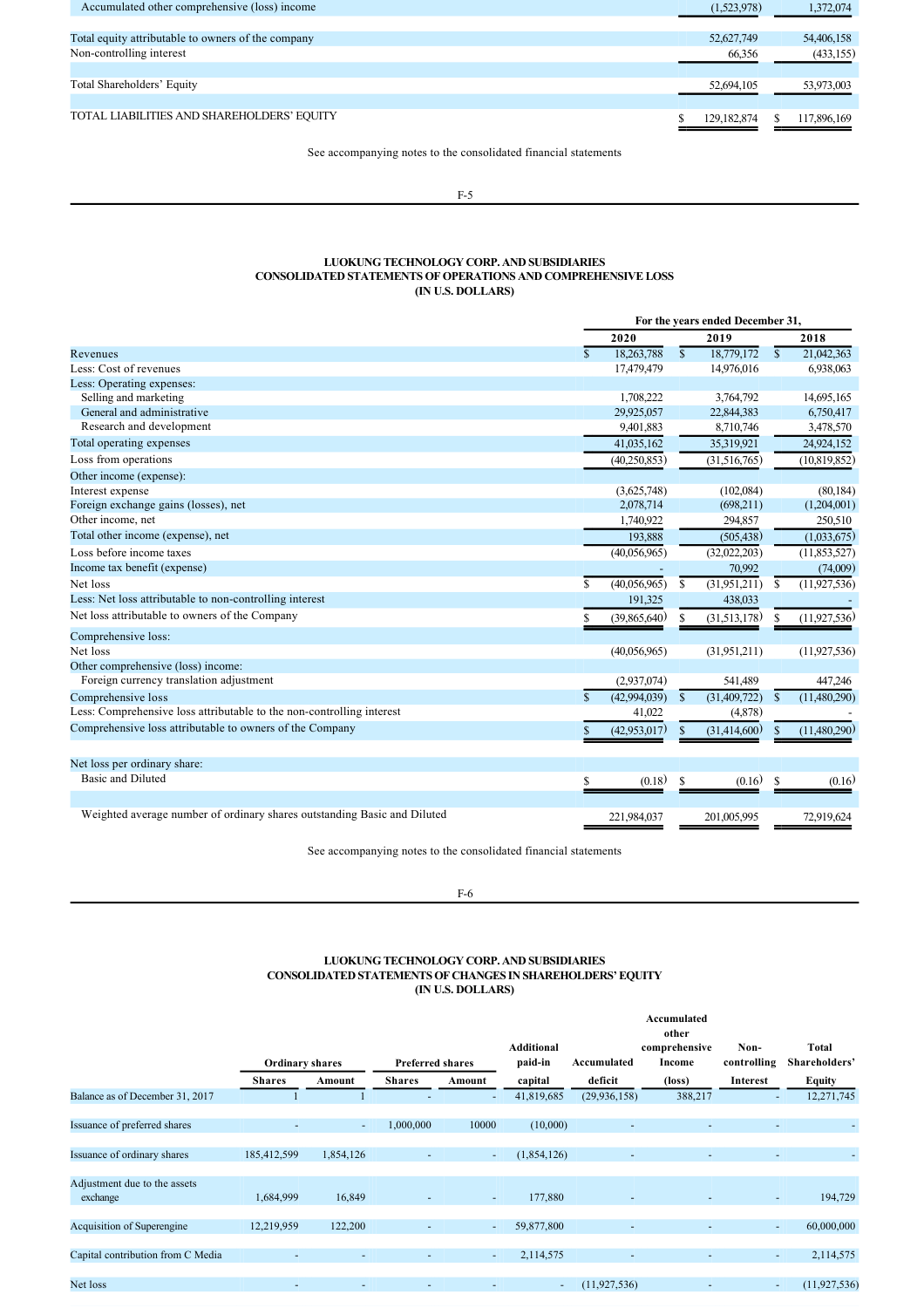| Foreign currency translation<br>adjustment |                             |           |                 |                          |                       |                                          | 447,246          |                 | 447,246        |
|--------------------------------------------|-----------------------------|-----------|-----------------|--------------------------|-----------------------|------------------------------------------|------------------|-----------------|----------------|
| Balance as of December 31, 2018            | 199, 317, 558               | 1,993,176 | 1,000,000       | 10,000                   | 102,125,814           | (41,863,694)                             | 835,463          |                 | 63,100,759     |
| Issuance of preferred shares               |                             |           | 21,794,872      | 217,949                  | 9,986,377             |                                          |                  | ٠               | 10,204,326     |
| Issuance of ordinary shares                | 9,763,975                   | 97,640    |                 |                          | 11,980,000            |                                          |                  |                 | 12,077,640     |
| Net loss                                   |                             |           |                 |                          | $\sim$                | (31, 513, 178)                           |                  | (438, 033)      | (31, 951, 211) |
| Foreign currency translation<br>adjustment |                             |           |                 |                          |                       |                                          | 536,611          | 4,878           | 541,489        |
| Balance as of December 31, 2019            | 209,081,533 \$              | 2,090,816 | 22,794,872 \$   |                          |                       | 227,949 \$124,092,191 \$ (73,376,872) \$ | 1,372,074 \$     | $(433, 155)$ \$ | 53,973,003     |
| Issuance of ordinary shares                | 28,898,849                  | 288,989   |                 | $\overline{\phantom{a}}$ | 33,518,112            |                                          |                  | $\sim$          | 33,807,101     |
| Issuance of preferred shares               |                             |           | 1,500,310       | 15,003                   | 6,123,201             |                                          |                  |                 | 6,138,204      |
| Net loss                                   |                             |           |                 |                          | $\sim$                | (39,865,640)                             |                  | (191, 325)      | (40,056,965)   |
| Acquisition of subsidiaries                | 1,789,618                   | 17,896    |                 | $\sim$                   | 1,020,082             |                                          | ٠                | 731,858         | 1,769,836      |
| Foreign currency translation<br>adjustment |                             |           |                 |                          |                       |                                          | (2,896,052)      | (41,022)        | (2,937,074)    |
| Balance as of December 31, 2020            | 239,770,000<br><sup>S</sup> | 2,397,701 | 24, 295, 182 \$ |                          | 242,952 \$164,753,586 | \$(113, 242, 512)                        | $(1,523,978)$ \$ | 66,356          | 52,694,105     |
|                                            |                             |           |                 | $F-7$                    |                       |                                          |                  |                 |                |

## **LUOKUNG TECHNOLOGY CORP. AND SUBSIDIARIES CONSOLIDATED STATEMENTS OF CASH FLOWS (IN U.S. DOLLARS)**

|                                                                            |                    | For the years ended December 31, |                   |                |
|----------------------------------------------------------------------------|--------------------|----------------------------------|-------------------|----------------|
|                                                                            | 2020               |                                  | 2019              | 2018           |
| <b>CASH FLOWS FROM OPERATING ACTIVITIES:</b>                               |                    |                                  |                   |                |
| Net loss                                                                   | \$<br>(40,056,965) | $\mathbb{S}$                     | $(31,951,211)$ \$ | (11, 927, 536) |
| Adjustments to reconcile net loss to net cash used in operating activities |                    |                                  |                   |                |
| Depreciation and amortization                                              | 5,597,137          |                                  | 5,852,321         | 5,120,727      |
| Amortization of right-of-use assets                                        | 408,843            |                                  | 625,036           |                |
| Bad debts written off                                                      |                    |                                  |                   | 944,480        |
| Exchange difference                                                        | (2,019,441)        |                                  | 506,447           | 1,338,857      |
| Loss on disposal of property and equipment                                 | 13,663             |                                  | 45,883            |                |
| Allowance for expected credit losses                                       | 17,005,297         |                                  | 12,318,303        | 1,845,370      |
| Share-based compensation expense                                           | 4,804,378          |                                  |                   |                |
| Gain on derecognisation of lease                                           | (65, 479)          |                                  | $\overline{a}$    |                |
| Write back of accounts and other payables                                  | (169, 886)         |                                  | (79, 438)         |                |
| Impairment of goodwill                                                     | 3,619,968          |                                  |                   |                |
| Impairment of intangible assets                                            |                    |                                  | L,                | 724,437        |
| Impairment of property and equipment                                       |                    |                                  | 95,471            | 1,228,362      |
| Loss on disposal of a subsidiary                                           | 126,373            |                                  |                   |                |
| Changes in assets and liabilities:                                         |                    |                                  |                   |                |
| Accounts receivable                                                        | (1,830,920)        |                                  | 419,941           | (16,319,139)   |
| Other receivables and prepayment                                           | (10,355,091)       |                                  | (4,698,887)       | 2,433,455      |
| Accounts payable                                                           | 1,078,131          |                                  | 22,486,090        | (2,108,736)    |
| Accrued liabilities and other payables                                     | 7,936,699          |                                  | (24,056,587)      | 10,683,568     |
| Deferred revenue                                                           | (1,483,240)        |                                  | 810,591           | (962, 730)     |
| Change in lease liability                                                  | (433, 275)         |                                  | (566, 512)        |                |
| Tax payable                                                                |                    |                                  | (70,992)          | 74,009         |
| Net cash used in operating activities                                      | (15, 823, 808)     |                                  | (18, 263, 544)    | (6,924,876)    |
|                                                                            |                    |                                  |                   |                |
| <b>CASH FLOWS FROM INVESTING ACTIVITIES:</b>                               |                    |                                  |                   |                |
| Purchase of property and equipment                                         | (33,974)           |                                  | (131.261)         | (32,691)       |
| Proceeds from return of deposits                                           |                    |                                  |                   | 604,467        |
| Cash received from acquisition subsidiaries                                |                    |                                  | ÷.                | 612,692        |
| Partial payment made for acquisition of a subsidiary                       | (18,743,810)       |                                  | (14,495,905)      |                |
| Disposal of subsidiary                                                     | (126, 374)         |                                  |                   |                |
| Increase in investment                                                     | (188, 403)         |                                  |                   |                |
| Deposit for investments                                                    | (289, 851)         |                                  |                   |                |
| Proceeds from disposal of property and equipment                           |                    |                                  | 290               |                |
| Net cash inflow from acquisition of subsidiaries                           | 1,016              |                                  |                   |                |
| Net cash (used in) provided by investing activities                        | (19,381,396)       |                                  | (14,626,876)      | 1,184,468      |
|                                                                            |                    |                                  |                   |                |
| CASH FLOWS FROM FINANCING ACTIVITIES:                                      |                    |                                  |                   |                |
| (Repayment to) Advances from related parties                               | (82, 829)          |                                  | 1,628,846         | 6,874,994      |
| Proceeds from issuance of debt                                             | 21,738,815         |                                  | 21,743,857        |                |
| Proceeds from issuance of shares                                           | 9,882,432          |                                  | 12,067,550        |                |
| Net cash provided by financing activities                                  | 31,538,418         |                                  | 35,440,253        | 6,874,994      |
| Effect of foreign exchange rate changes                                    | 42,892             |                                  | (46,364)          | (14, 747)      |
| Net (decrease) increase in cash                                            | (3,623,894)        |                                  | 2.503.469         | 1,119,839      |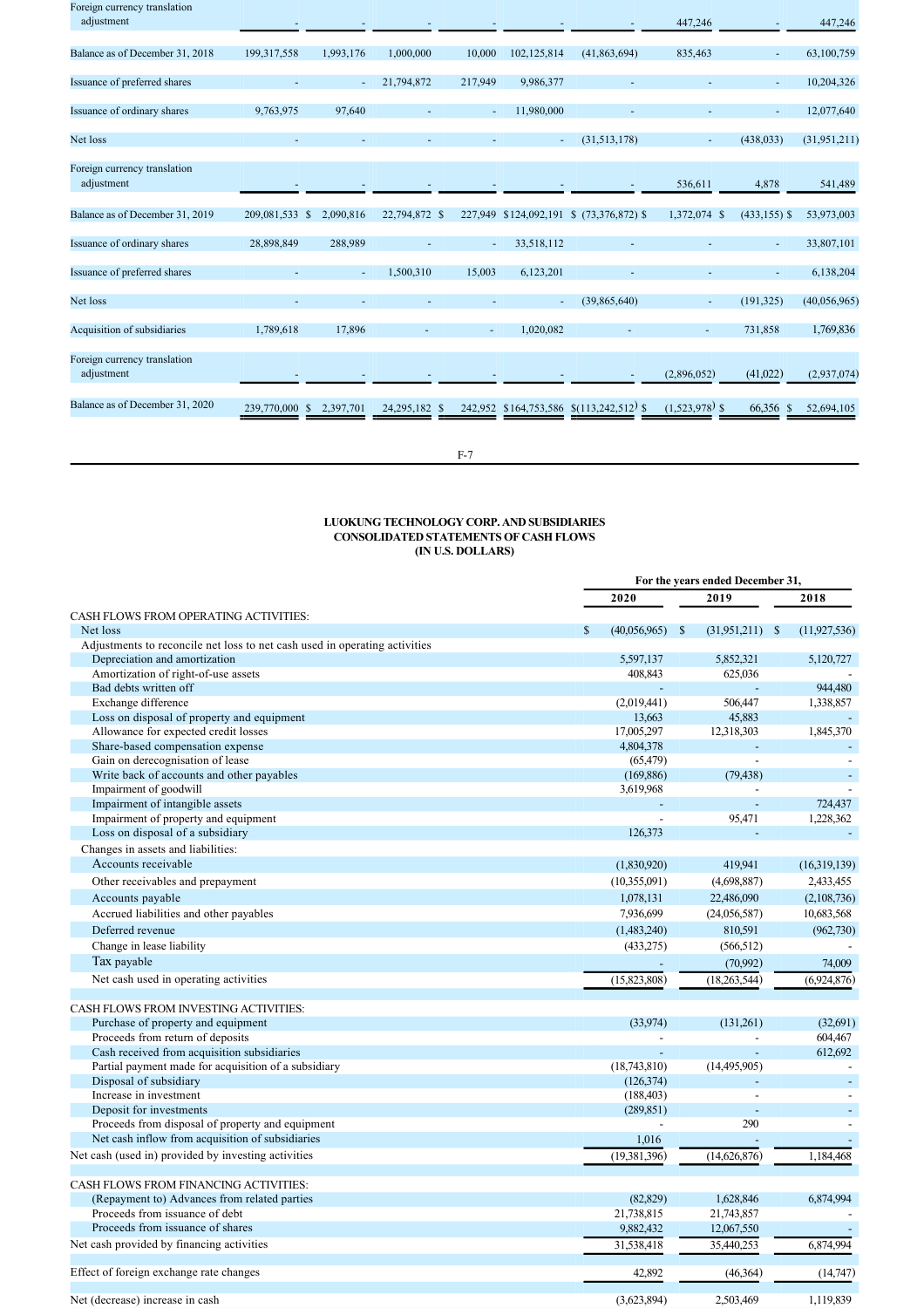| Cash at beginning of year                                                    | 3,695,687  | 1,192,218                | 72,379    |
|------------------------------------------------------------------------------|------------|--------------------------|-----------|
| Cash at end of year                                                          | 71.793     | 3,695,687                | 1,192,218 |
| Supplemental cash flow disclosures:                                          |            |                          |           |
| Cash paid for amounts included in the measurement of lease liabilities       | (433, 275) | (566, 512)               |           |
| Interest paid                                                                | 3,504      | 102,084                  | 80.184    |
| Income taxes paid                                                            |            |                          |           |
| Non-cash investing and financing transaction:                                |            |                          |           |
| Right-of-use assets obtained in exchange for new operating lease liabilities | 889.403    | 833.108                  |           |
| Share-based compensation expense                                             | 4,804,378  | $\overline{\phantom{0}}$ |           |

See accompanying notes to the consolidated financial statements

 $F-8$ 

## **LUOKUNG TECHNOLOGY CORP. AND SUBSIDIARIES NOTES TO CONSOLIDATED FINANCIAL STATEMENTS (IN U.S. DOLLARS)**

# NOTE 1 – DESCRIPTION OF BUSINESS AND ORGANIZATION

Luokung Technology Corp. ("LKCO"), formerly Kingtone Wirelessinfo Solution Holding Ltd ("Kingtone Wireless") was incorporated in the British Virgin Islands on October 27, 2009 under the name of Reizii Capital Management Limited. It has wholly-owned subsidiaries and a variable interest entity ("VIE"). Its wholly-owned subsidiaries include: Topsky Infotech Holdings Pte Ltd. ("Topsky"), which was established in Singapore on November 3, 2009, and Xi'an Softech Co., Ltd. ("Softech"), which was established in Xi'an, Shaanxi Province, China on November 27, 2009 by Topsky. Its VIE is Xi'an Kingtone Information Technology Co., Ltd. ("Kingtone Information") which was incorporated in Xi'an, Shaanxi province, China on December 28, 2001.

On December 17, 2009, Reizii Capital Management Limited changed its name to Kingtone Wirelessinfo Solution Holding Ltd.

On March 23, 2010, the board of directors of Kingtone Wireless resolved to change the fiscal year end of Kingtone Wireless and its whollyowned subsidiaries, Topsky and Softech, from November 30 to September 30 so as to have the same fiscal year end as Kingtone Information.

On May 14, 2010, Kingtone Wireless completed the initial public offering of its American Depositary Shares ("ADSs") at a price of \$4.00 per ADS and listed its ADSs on the NASDAQ Capital Market under the symbol "KONE." Kingtone Wireless sold an aggregate of 4,000,000 ADSs, representing 4,000,000 ordinary shares and received net proceeds of approximately \$14.5 million, net of underwriting discounts and other offering expenses.

On August 17, 2018, Kingtone Wireless consummated an asset exchange transaction, pursuant to which it exchanged all issued and outstanding capital stock in Topsky Info-Tech Holdings Pte Ltd., the parent of Softech, for the issued and outstanding capital stock of LK Technology Ltd. ("LK Technology") (the "Asset Exchange"). In connection with the Asset Exchange, Kingtone Wireless changed its name to Luokung Technology Corp. on August 20, 2018, and on September 20, 2018, issued to the shareholders of C Media Limited ("C Media"), the former parent of LK Technology, (i) 185,412,599 of its ordinary shares, par value \$0.01 per share and (ii) 1,000,000 of its preferred shares. Upon the consummation of the Asset Exchange, LKCO ceased the previous business operations and became a company focused on the provision of Wi-Fi and mobile application products for long distance rail travelers in China.

Following the consummation of the Asset Exchange, on October 4, 2018, LKCO changed its fiscal year end from September 30 to the fiscal year end of LK Technology, December 31.

On August 25, 2018, LK Technology entered into a Stock Purchase Agreement with the shareholders of Superengine Holding Limited ("Superengine"), a limited liability company incorporated under the laws of the British Virgin Islands, pursuant to which LK Technology acquired all of the issued and outstanding shares of Superengine for an aggregate purchase price of US\$60 million (the "Purchase Price"), which was paid by the issuance of its Ordinary Shares in an amount equal to the quotient of (x) the Purchase Price divided by (y) the average of the closing prices of the Ordinary Shares on the NASDAQ Capital Market over the 12 months period preceding July 31, 2018. Further details are in Note 3.

On May 10, 2019 and November 6, 2020, LK Technology entered into a Stock Purchase Agreement and The Supplementary Agreement to Stock Purchase Agreement with the shareholders of Botbrain AI Limited ("Botbrain"), a limited liability company incorporated under the laws of the British Virgin Islands, pursuant to which LK Technology acquired 67.36% of the issued and outstanding shares of Botbrain for an aggregate purchase price of \$2.5 million (RMB 16.4 million), of which \$1.5 million (RMB 9.6 million) was to be paid in cash to obtain 20% of Botbrain; and LKCO issued 1,789,618 ordinary shares to acquire the remaining 47.36% of Botbrain. The closing of the acquisition was completed on December 4, 2020.

|  |    | I<br>I |  |
|--|----|--------|--|
|  | ۰. | I      |  |

LKCO, its subsidiaries and its VIEs (collectively the "Company") operate two core business brands, "Luokuang" and "SuperEngine", Luokuang is a mobile application service for long-distance travel in the People's Republic of China (the "PRC"), which is built as an location-based social contents and services distribution platform. It offers functions based on various travel scenarios, e.g. information, entertainment, travel, e-commerce, Online to Offline ("O2O"), advertising, etc. In the first half of 2019, the Company gradually terminated the Wi-Fi provisions for express trains because the increase in numbers of high-speed trains led to the shrinkage of the passenger trips of express trains. At the beginning of 2019, the Company established a Luokung Location-based services ("LBS") Data Marketing Platform ("LLDMP") that combines its LBS capability with existing advertising tools. Its LBS capability includes indoor floor maps, location information, and point of interest for more than twenty thousand commercial buildings, which cover high speed train stations, shopping malls, airports and other locations with significant pedestrian traffic. SuperEngine provides spatial temporal big data services, including Platform as a Service ("PaaS"), Software as a Service ("SaaS") and Data as a Service("DaaS"), based on its selfdeveloped patented technology which can be applied in Mobile Internet LBS, Intelligent Transportation, Autonomous Driving, Smart City, Intelligent IoT, Natural Resources Exploration and Monitoring and so on.

As of December 31, 2020, details of the Company's subsidiaries and VIEs are as follows:

| Name                        | Date of<br>incorporation | <b>Place of</b><br>incorporation | 1 u centage<br>of legal<br>ownership |
|-----------------------------|--------------------------|----------------------------------|--------------------------------------|
| <b>Subsidiaries:</b>        |                          |                                  |                                      |
| LK Technology Ltd.          | Mar 3, 2011              | <b>BVI</b>                       | 100%                                 |
| Dream Beyond Global Limited | Dec 12, 2018             | <b>BVI</b>                       | 100%                                 |
| Superengine Holding Limited | Jun 14, 2018             | <b>BVI</b>                       | 100%                                 |

**Percentage**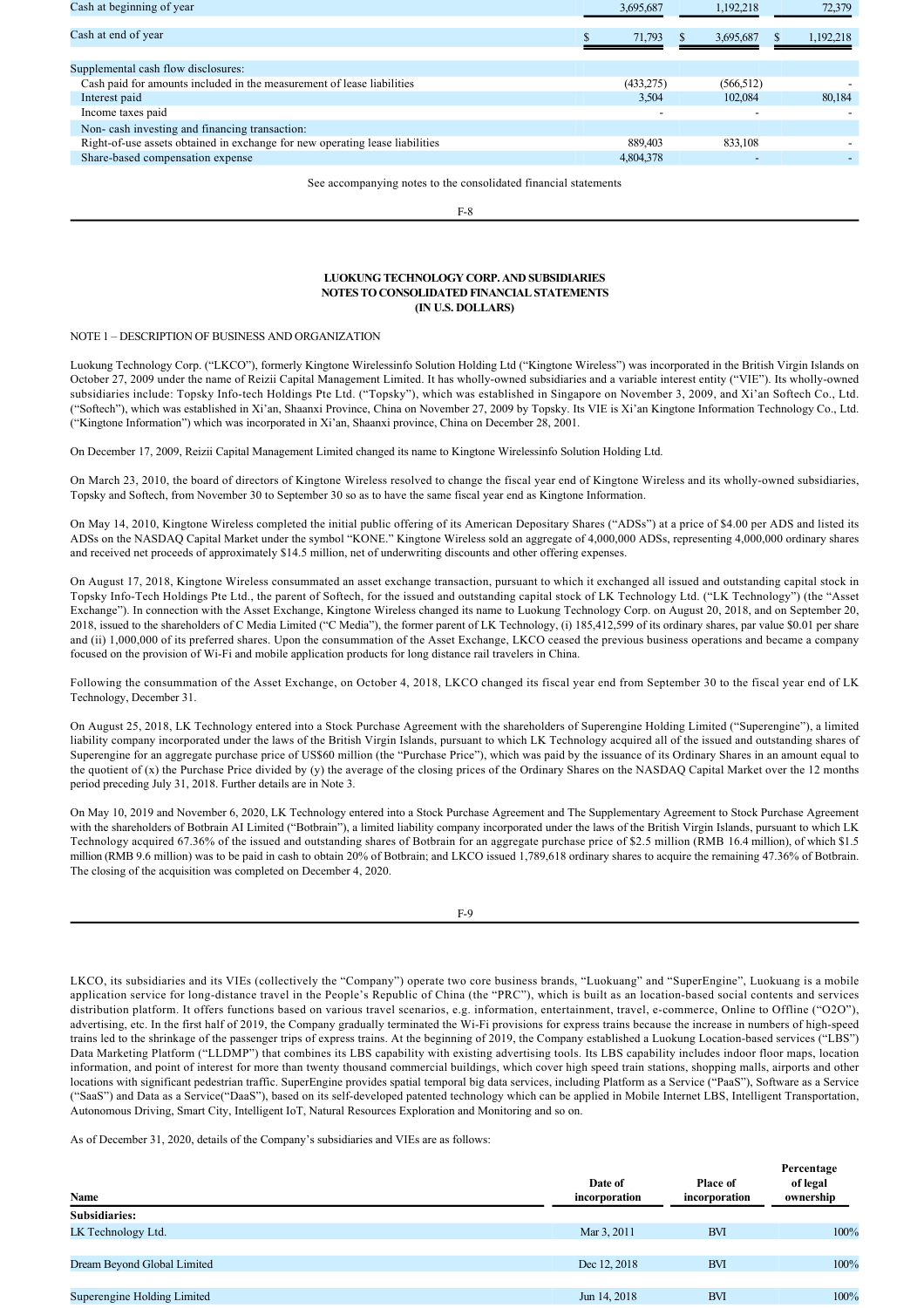| <b>MMB</b> Limited                                                                     | Apr 11, 2013  | Hong Kong  | 100%   |
|----------------------------------------------------------------------------------------|---------------|------------|--------|
| Mobile Media (China) Limited                                                           | Nov 6, 2007   | Hong Kong  | 100%   |
| Beijing Luokuang Spatial-Temporal Data Technology Co., Ltd.                            | Feb 1, 2013   | <b>PRC</b> | 100%   |
| Shenzhen Luokuang Technology Limited                                                   | Dec 23, 2010  | <b>PRC</b> | 100%   |
| Beijing Yuanli Anda Technology Co., Ltd.                                               | June 13, 2018 | <b>PRC</b> | 51%    |
| Jiangsu Zhong Chuan Rui You Information and Technology Limited ("Zhong Chuan Rui You") | May 26, 2011  | <b>PRC</b> | 100%   |
| Huoerguosi Luokuang Information and Technology Limited                                 | Jul 19, 2017  | <b>PRC</b> | 100%   |
| Shenzhen Jiu Zhou Shi Dai Digital and Technology Limited                               | Nov 26, 2004  | <b>PRC</b> | 100%   |
| Luokuang Zhitong Technology Limited                                                    | May 18, 2020  | <b>PRC</b> | 51%    |
| <b>BOTBRAIN AI LIMITED<sup>(1)</sup></b>                                               | May 22, 2019  | <b>BVI</b> | 67.36% |
| <b>BOTBRAIN LIMITED</b> <sup>(1)</sup>                                                 | Sep 10, 2019  | Hong Kong  | 67.36% |
| Beijing BotBrain AI Information Technology Ltd. (1)                                    | Jan 14, 2020  | <b>PRC</b> | 67.36% |
| Nanjing BotBrain AI Technology Ltd. (1)                                                | Mar 6, 2019   | <b>PRC</b> | 43.78% |
| $F-10$                                                                                 |               |            |        |

| <b>Name</b>                                                                       | Date of<br>incorporation | Place of<br>incorporation | Percentage<br>of legal<br>ownership |
|-----------------------------------------------------------------------------------|--------------------------|---------------------------|-------------------------------------|
| <b>Contractual Control:</b>                                                       |                          |                           |                                     |
| Superengine Graphics Software Technology Development (Suzhou) Co., Ltd. ("Suzhou" |                          |                           |                                     |
| Superengine")                                                                     | Apr 2, 2004              | <b>PRC</b>                | 100%                                |
| Anhui Superengine Intelligent Technology co., Ltd                                 | Oct 26, 2017             | <b>PRC</b>                | 100%                                |
| SuperEngine (Hainan) Technology Development Limited                               | Aug 20, 2020             | <b>PRC</b>                | 100%                                |
| <b>VIEs:</b>                                                                      |                          |                           |                                     |
| Beijing Zhong Chuan Shi Xun Technology Limited ("Zhong Chuan Shi Xun")            | May 17, 2004             | <b>PRC</b>                | 100%                                |
| Beijing BotBrain AI Technology Ltd. ("Beijing Botbrain") $(1)$                    | Jan 18, 2016             | <b>PRC</b>                | 67.36%                              |
| (1)                                                                               |                          |                           |                                     |

(1) Acquired on December 4, 2020

F-11

## NOTE 2 – SUMMARY OF SIGNIFICANT ACCOUNTING POLICIES

## *Basis of presentation*

The consolidated financial statements of the Company have been prepared in accordance with accounting principles generally accepted in the United States of America ("US GAAP").

## *Going concern*

The consolidated financial statements of the Company have been prepared assuming that the Company will continue as a going concern, which contemplates the realization of assets and the satisfaction of liabilities in the normal course of business. The Company had incurred losses for the past three years and as of December 31, 2020, net current liabilities of the Company amounted to \$61,564,025. These factors raise substantial doubt about the Company's ability to continue as a going concern.

Subsequent to the end of the reporting period in February 2021, the substantial doubt has been alleviated as the Company closed three registered direct offering and received net proceeds (including ordinary shares and warrants) of \$123.4 million (See Note 18 for details). The Company returned to net current asset position thereafter.

## *Principles of consolidation*

The consolidated financial statements include the financial statements of LKCO, its subsidiaries, including the wholly-foreign owned enterprises ("WFOEs"), entities we control by contract and VIEs for which the Company is the primary beneficiary. All transactions and balances among the Company, its subsidiaries, entities controlled by contract and consolidated VIEs have been eliminated upon consolidation. The results of subsidiaries, entities controlled by contract and consolidated VIEs acquired or disposed of are recorded in the consolidated statements of operations from the effective date of acquisition or up to the effective date of disposal, as appropriate.

A subsidiary is an entity in which (i) the Company directly or indirectly controls more than 50% of the voting power; or (ii) the Company has the power to appoint or remove the majority of the members of the board of directors or to cast a majority of votes at the meeting of the board of directors or to govern the financial and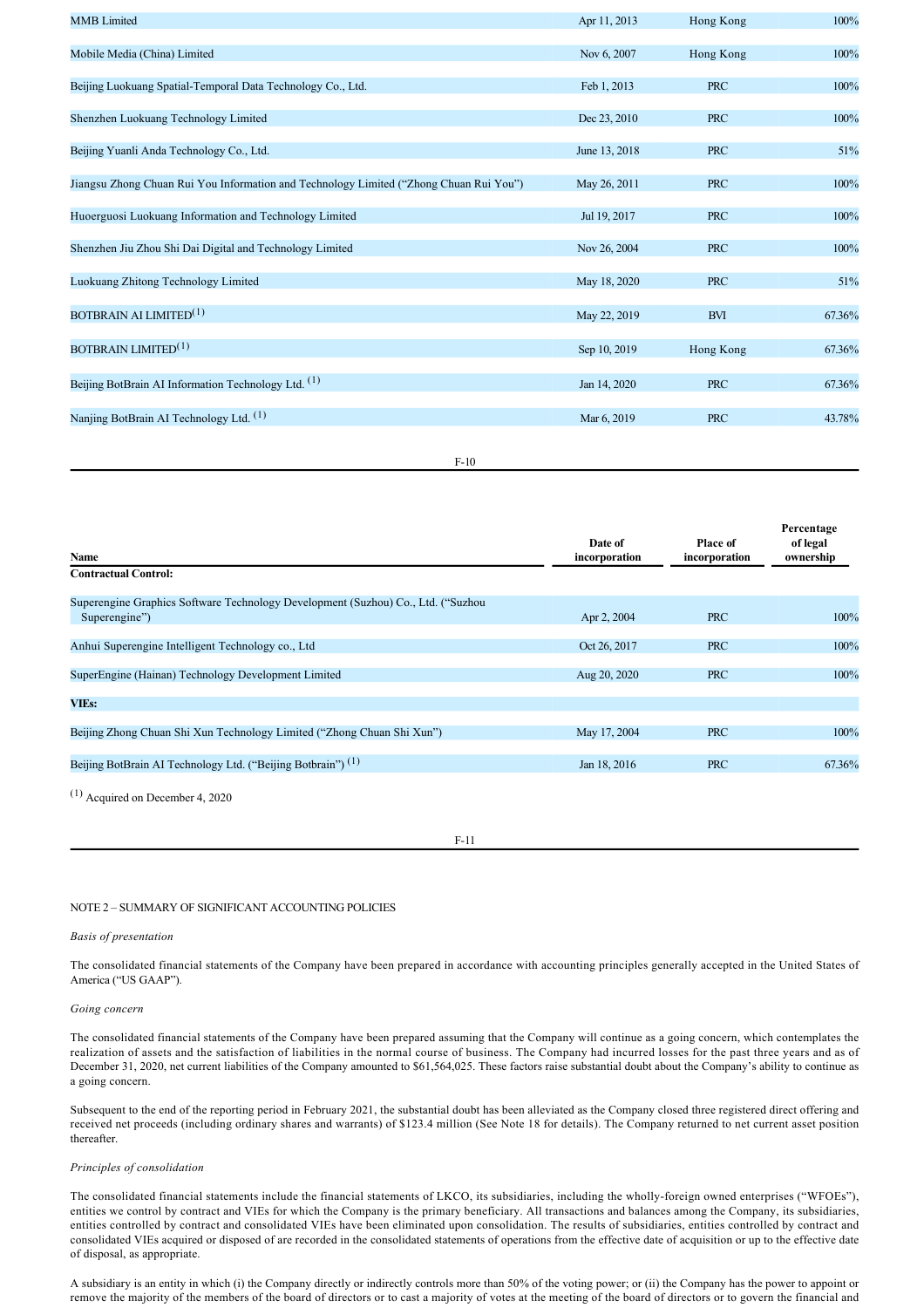operating policies of the investee pursuant to a statute or under an agreement among the shareholders or equity holders. An entity controlled by contract is required to be consolidated by the primary beneficiary of the entity if the equity holders in the entity do not have controlling financial interest in the entity. A VIE is required to be consolidated by the primary beneficiary of the entity if the equity holders in the entity do not have the characteristics of a controlling financial interest or do not have sufficient equity at risk for the entity to finance its activities without additional subordinated financial support from other parties.

Suzhou Superengine and its subsidiary, Auhui Superengine are consolidated pursuant to an agreement signed between the legal owners of Suzhou Superengine and Zhong Chuan Shi Xun giving all the rights and obligations and control of Suzhou Superengine to Zhong Chuan Shi Xun.

To comply with the PRC legal restrictions on foreign ownership of companies that operate mobile application services, the Company operates in such restricted services in the PRC through certain PRC domestic companies, whose equity interests are held by certain management members or founders of the Company. Part of the registered capital of these PRC domestic companies was funded by certain management members or founders of the Company. The Company has entered into certain exclusive business services agreements with these PRC domestic companies, which entitle it to receive a majority of their residual returns and make it obligatory for the Company to absorb a majority of the risk of losses from their activities. In addition, the Company has entered into certain agreements with those management members or founders, including equity interest pledge agreements of the equity interests held by those management members or founders and exclusive option agreements to acquire the equity interests in these companies when permitted by the PRC laws, rules and regulations.

Details of the typical VIE structure of the Company's significant consolidated VIEs, primarily domestic companies associated with the operations such as Zhong Chuan Shi Xun and Beijing Botbrain are set forth below:

(i) Contracts that give the Company effective control of VIEs

## *Exclusive option agreements*

The VIE equity holders have granted the WFOEs exclusive call options to purchase their equity interest in the VIEs at an exercise price equal to the higher of (i) the registered capital in the VIEs; and (ii) the minimum price as permitted by applicable PRC laws. Each relevant VIE has further granted the relevant WFOE an exclusive call option to purchase its assets at an exercise price equal to the book value of the assets or the minimum price as permitted by applicable PRC laws, whichever is higher. The WFOEs may nominate another entity or individual to purchase the equity interest or assets, if applicable, under the call options. Each call option is exercisable subject to the condition that applicable PRC laws, rules and regulations do not prohibit completion of the transfer of the equity interest or assets pursuant to the call option. Each WFOE is entitled to all dividends and other distributions declared by the VIE, and the VIE equity holders have agreed to give up their rights to receive any distributions or proceeds from the disposal of their equity interests in the VIE which are in excess of the original registered capital that they contributed to the VIE, and to pay any such distributions or premium to the WFOE. The exclusive call option agreements remain in effect until the equity interest or assets that are the subject of such agreements are transferred to the WFOEs.

#### *Equity pledge agreements*

Pursuant to the relevant equity pledge agreements, the relevant VIE equity holders have pledged all of their interests in the equity of the VIEs as a continuing first priority security interest in favor of the corresponding WFOEs to secure the performance of obligations by the VIEs and/or the equity holders under the other structure contracts. Each WFOE is entitled to exercise its right to dispose of the VIE equity holders' pledged interests in the equity of the VIE and has priority in receiving payment by the application of proceeds from the auction or sale of such pledged interests, in the event of any breach or default under the loan agreement or other structure contracts, if applicable. These equity pledge agreements remain in force for the duration of the relevant loan agreement and other structure contracts.

(ii) Contracts that enable the Company to receive substantially all of the economic benefits from the VIEs

#### *Exclusive business services agreements*

Each relevant VIE has entered into an exclusive business services agreement with the respective WFOE, pursuant to which the relevant WFOE provides exclusive business services to the VIE. In exchange, the VIE pays a service fee to the WFOE which typically amounts to what would be substantially all of the VIE's pretax profit, resulting in a transfer of substantially all of the profits from the VIE to the WFOE.

# *Other arrangements*

The exclusive call option agreements described above also enable the Company to receive substantially all of the economic benefits from the VIEs by typically entitling the WFOEs to all dividends and other distributions declared by the VIEs and to any distributions or proceeds from the disposal by the VIE equity holders of their equity interests in the VIEs that are in excess of the original registered capital that they contributed to the VIEs.

Based on these contractual agreements, the Company believes that the PRC domestic companies as described above should be considered as VIEs because the equity holders do not have significant equity at risk nor do they have the characteristics of a controlling financial interest. Given that the Company is the primary beneficiary of these PRC domestic companies, the Company believes that these VIEs should be consolidated based on the structure as described above.

Under the contractual arrangements with the consolidated VIEs, the Company has the power to direct activities of the consolidated VIEs and can have assets transferred out of the consolidated VIEs under its control. Therefore, the Company considers that there is no asset in any of the consolidated VIEs that can be used only to settle obligations of the consolidated VIEs, except for registered capital and PRC statutory reserves. As all consolidated VIEs are incorporated as limited liability companies under the Company Law of the PRC, creditors of the consolidated VIEs do not have recourse to the general credit of the Company for any of the liabilities of the consolidated VIEs.

Currently there is no contractual arrangement which requires the Company to provide additional financial support to the consolidated VIEs. However, as the Company conducts its businesses primarily based on the licenses and approvals held by its consolidated VIEs, the Company has provided and will continue to provide financial support to the consolidated VIEs considering the business requirements of the consolidated VIEs, as well as the Company's own business objectives in the future.

#### *Use of estimates*

The preparation of financial statements in conformity with US GAAP requires the Company to make estimates and assumptions that affect the reported amounts of assets and liabilities and disclosure of contingent assets and liabilities at the date of the financial statements and the reported amounts of revenues and expenses during the reporting period. The most significant estimates are the allowance for expected credit losses, the useful lives of property and equipment and intangible assets, valuation allowance for deferred tax assets, and impairment of long-lived assets and goodwill. Actual results could differ from those estimates.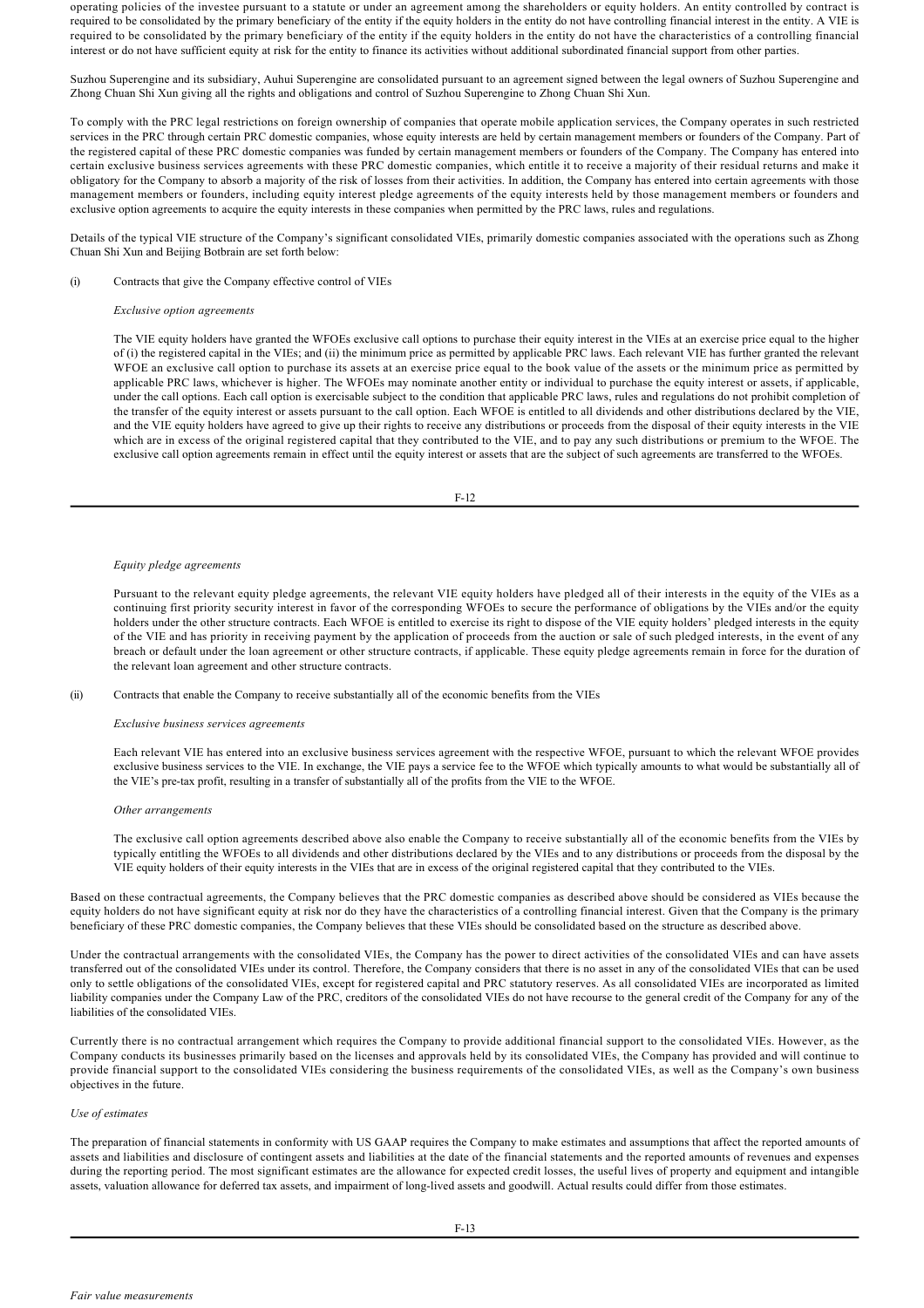Fair value is the price that would be received from selling an asset or paid to transfer a liability in an orderly transaction between market participants at the measurement date under current market conditions. When determining the fair value measurements for assets and liabilities required or permitted to be recorded at fair value, the Company considers the principal or most advantageous market in which it would transact and it considers assumptions that market participants would use when pricing the asset or liability.

Financial Accounting Standards Board ("FASB") Accounting Standards Codification ("ASC") 820, Fair Value Measurements provides a fair value hierarchy which prioritizes the inputs to valuation techniques used to measure fair value into three broad levels. The level in the hierarchy within which the fair value measurement in its entirety falls is based upon the lowest level of input that is significant to the fair value measurement as follows:

#### Level 1

Level 1 applies to assets or liabilities for which there are quoted prices in active markets for identical assets or liabilities.

Level 2

Level 2 applies to assets or liabilities for which there are inputs other than quoted prices included within Level 1 that are observable for the asset or liability such as quoted prices for similar assets or liabilities in active markets; quoted prices for identical assets or liabilities in markets with insufficient volume or infrequent transactions (less active markets); or model-derived valuations in which significant inputs are observable or can be derived principally from, or corroborated by, observable market data.

#### Level 3

Level 3 applies to assets or liabilities for which there are unobservable inputs to the valuation methodology that are significant to the measurement of the fair value of the assets or liabilities.

#### *Cash*

Cash primarily consist of cash, money market funds, investments in interest bearing demand deposit accounts, time deposits and highly liquid investments with original maturities of three months or less from the date of purchase and are stated at cost which approximates their fair value. As of December 31, 2020 and 2019, the Company has no cash equivalents.

## *Accounts receivable, net of allowance for expected credit losses*

Accounts receivable are recognized and carried at the original invoiced amount less an allowance for expected credit losses.

#### *Allowance for expected credit losses*

Effective January 1, 2020, the Company adopted Accounting Standards Update 2016-13 "Financial Instruments – Credit Losses (Topic 326), Measurement of Credit Losses on Financial Instruments". The Company estimates its allowance for current expected credit losses based on an expected loss model, compared to prior periods which were estimated using an incurred loss model which did not require the consideration of forward-looking economic variables and conditions in the reserve calculation across the portfolio. The impact related to adopting the new standard was not material. Certain changes resulting from the new standard impacted the Company's description of its significant accounting policies compared to 2019.

The Company estimates its allowances for expected credit losses for accounts and other receivables by considering past events, including any historical default, current economic conditions and certain forward-looking information, including reasonable and supportable forecasts. As of January 1, 2020, the methodologies that the Company uses to estimate the allowance for expected credit losses for accounts and other receivables are as follows:

Individually evaluated—The Company reviews all accounts and other receivables considered at risk semi-annually and performs an analysis based upon current information available about the customers and other debtors, such as financial statements, news reports, published credit ratings as well as collateral net of repossession cost, prior collection history and current and future expected economic conditions. Using this information, the Company determines the expected cash flow for the accounts and other receivables and calculates an estimate of the potential loss and the probability of loss. For those accounts for which the loss is probable, the Company records a specific allowance.

Collectively evaluated—The Company determines its allowances for credit losses for collectively evaluated accounts and other receivables based on appropriate groupings.

|--|--|

The Company considers forward-looking macroeconomic variables such as gross domestic product, unemployment rates, equity prices and corporate profits when quantifying the impact of economic forecasts on its allowance for expected credit losses. Macroeconomic variables may vary based on historical experiences, portfolio composition and current environment. The Company also considers the impact of current conditions and economic forecasts relating to specific industries and client-credit ratings, in addition to performing a qualitative review of credit risk factors across the portfolio. Under this approach, forecasts of these variables over two vears are considered reasonable and supportable. Beyond two years, the Company reverts to long-term average loss experience. Forward-looking estimates require the use of judgment, particularly in times of economic uncertainty.

#### *Property and equipment, net*

Property and equipment are carried at cost less accumulated depreciation. Depreciation is calculated on a straight-line basis over the following estimated useful lives:

| Wi-Fi equipment            | $-3$ years      |
|----------------------------|-----------------|
| Office and other equipment | $-3$ to 5 years |
| Vehicles                   | $-5$ years      |

Costs of repairs and maintenance are expensed as incurred and asset improvements are capitalized. The gain or loss on disposal of property and equipment is the difference between the net sales proceeds and the carrying amount of the relevant assets and is recognized in the consolidated statement of operations and comprehensive loss. When property and equipment are retired or otherwise disposed of, the cost and accumulated depreciation are removed from the accounts and any resulting gain or loss is included in the results of operations for the respective period.

*Intangible assets*

Intangible assets with finite lives are amortized using the straight-line method over the estimated economic lives.

Intangible assets have weighted average economic lives from the date of purchase as follows:

| Copyright | $-10$ years |
|-----------|-------------|
|           |             |
|           |             |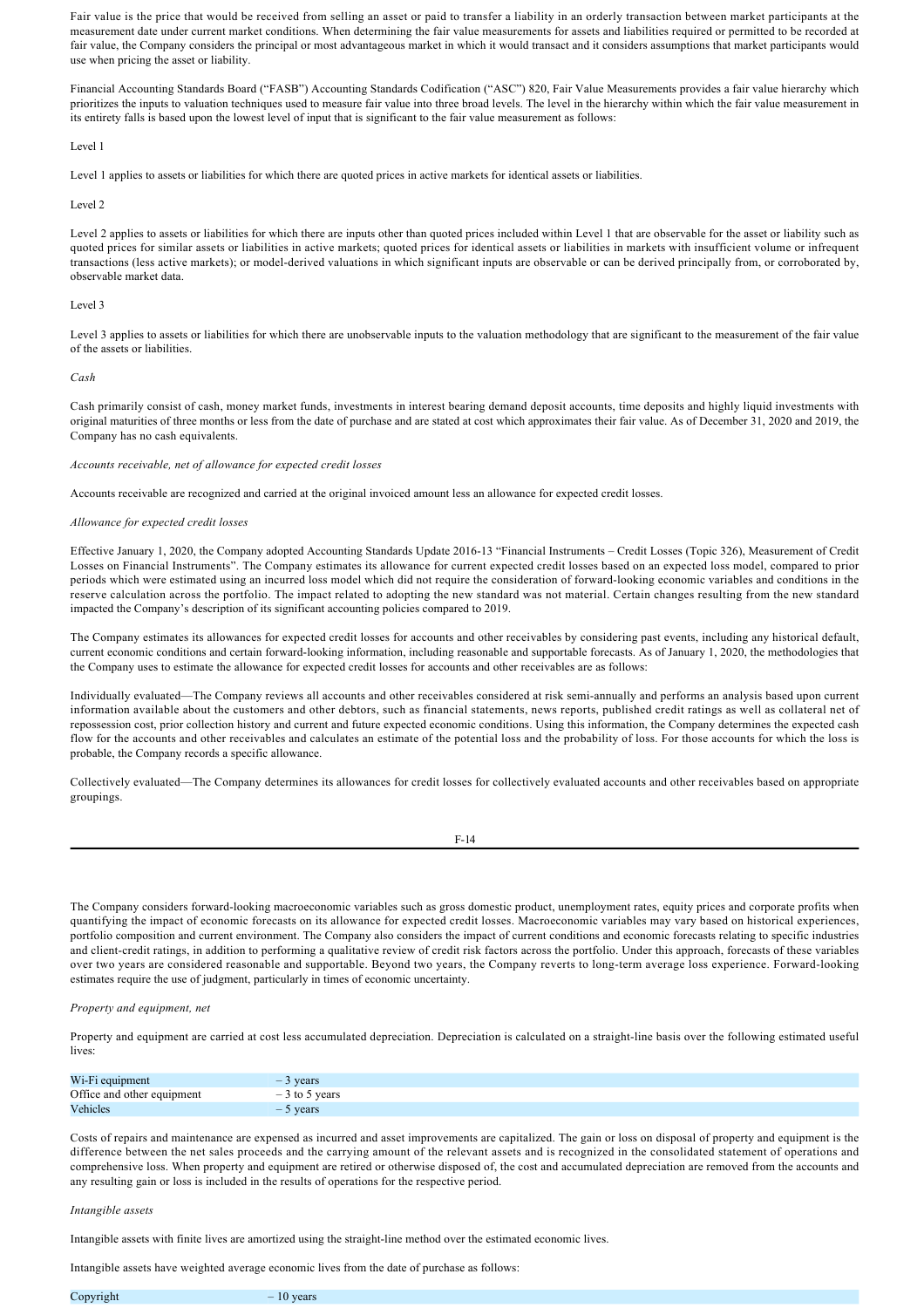| Trademarks | $-10$ years |
|------------|-------------|
| Patents    | $-10$ years |
| Software   | $-5$ years  |

*Goodwill*

The Company assesses goodwill for impairment in accordance with FASB ASC subtopic 350-20, Intangibles—Goodwill and Other: Goodwill ("ASC 350-20"), which requires that goodwill to be tested for impairment at the reporting unit level at least annually and more frequently upon the occurrence of certain events, as defined by ASC 35020.

The Company has the option to assess qualitative factors first to determine whether it is necessary to perform the impairment test in accordance with ASC 35020. If the Company believes, as a result of the qualitative assessment, that it is more-likely-than-not that the fair value of the reporting unit is less than its carrying amount, the quantitative impairment test described below is required. Otherwise, no further testing is required. In the qualitative assessment, the Company considers primary factors such as industry and market considerations, overall financial performance of the reporting unit, and other specific information related to the operations. In performing the quantitative impairment test, the Company compares the carrying amount of the reporting unit to the fair value of the reporting unit based on either quoted market prices of the ordinary shares or estimated fair value using a combination of the income approach and the market approach. If the carrying value of the reporting unit exceeds the fair value of the reporting unit, then the excess is recognized as an impairment loss.

In 2020, the Company performed a qualitative assessment for goodwill and evaluated all relevant factors, including but not limited to macroeconomic conditions, industry and market conditions, and financial performance. The Company concluded that it is necessary to perform a quantitative assessment. The Company completed the quantitative goodwill impairment assessment based on the discounted future cash flows that the reporting units are expected to generate and determined after evaluating the results, events and circumstances, that the carrying values of the reporting units exceeded their fair values. Therefore, the Company recorded impairment on goodwill of \$3,619,968 of Zhong Chuan Rui You due to shift of the focus of business development.

Prior to adoption of ASU No. 2017-04, "Intangibles – Goodwill and Other (Topic 350): Simplifying the test for goodwill impairment", in 2019, the Company performed a qualitative assessment for goodwill and evaluated all relevant factors, including but not limited to macroeconomic conditions, industry and market conditions, and financial performance. The Company concluded that it is necessary to perform a quantitative assessment. The Company completed step one of the quantitative goodwill impairment assessment based on the discounted future cash flows that the reporting units are expected to generate and determined after evaluating the results, events and circumstances, that the fair values of the reporting units exceeded their carrying values. Therefore, step two was not required and no impairment loss on goodwill was required for the year ended December 31, 2019.

 $F-15$ 

## *Impairment or disposal of long-lived assets*

Long-lived assets other than goodwill are included in impairment evaluations when events and circumstances exist that indicate the carrying value of these assets may not be recoverable. In accordance with FASB ASC 360, Property, Plant and Equipment, the Company assesses the recoverability of the carrying value of longlived assets by first grouping its long-lived assets with other assets and liabilities at the lowest level for which identifiable cash flows are largely independent of the cash flows of other assets and liabilities (the asset group) and, secondly, estimating the undiscounted future cash flows that are directly associated with and expected to arise from the use of and eventual disposition of such asset group. If the carrying value of the asset group exceeds the estimated undiscounted cash flows, the Company recognizes an impairment loss to the extent the carrying value of the long-lived asset exceeds its fair value. The Company determines fair value through quoted market prices in active markets or, if quotations of market prices are unavailable, through the performance of internal analysis using a discounted cash flow methodology or by obtaining external appraisals from independent valuation firms. The undiscounted and discounted cash flow analyses are based on a number of estimates and assumptions, including the expected period over which the asset will be utilized, projected future operating results of the asset group, discount rate and long-term growth rate.

As of December 31, 2020 and 2019, the Company assessed the impairment of its long-lived assets and identified impairment indications. For intangible assets, the impairment loss was \$nil, \$ nil and \$724,437 for the years ended 2020, 2019 and 2018, respectively, as the Company was not going to use a software system that was purchased in 2014 and written off in 2018. For property plant and equipment, the impairment loss was \$nil, \$95,471 and \$1,228,362 for the years ended 2020, 2019 and 2018, respectively.

#### *Business combination*

The Company accounts for business combinations using the acquisition method of accounting in accordance with FASB ASC topic 805, Business Combinations*.* Acquisition method accounting requires that the consideration transferred be allocated to the assets, including separately identifiable assets, and liabilities the Company acquired, based on their estimated fair values. The consideration transferred in an acquisition is measured as the aggregate of the fair values at the date of exchange of the assets given, liabilities incurred, and equity instruments issued as well as the contingent considerations and all contractual contingencies as of the acquisition date. The costs directly attributable to the acquisition are expensed as incurred. Identifiable assets, liabilities and contingent liabilities acquired or assumed are measured separately at their fair value as of the acquisition date, irrespective of the extent of any noncontrolling interests. The excess of (i) the total cost of acquisition, fair value of the noncontrolling interests and acquisition date fair value of any previously held equity interest in the acquiree over (ii) the fair value of the identifiable net assets of the acquiree, is recorded as goodwill. If the cost of acquisition is less than the fair value of the net assets of the subsidiary acquired, the difference is recognized directly in earnings.

#### *Revenue recognition*

The Company recognizes revenue in accordance with ASC Topic 606, "Revenue from Contracts with Customers"

## *Displaybased online advertising services*

The Company derives its revenue from the provision of user acquisition services to our advertisers. On the strength of the LBS services we offer, the customers pay us based on performance, as measured by CPI (Cost Per Install), CPM (Cost Per Mile), CPC (Cost Per Click). The Company recognizes revenue over time because the customer receives and consumes the benefit of our advertising services throughout the contract period.

#### *Software and services*

The Company generates revenues primarily in the form of a sale of software license and provision of technology services. License fees include perpetual license fees, term license fees and royalties. Technology services primarily consist of fees for providing technology support services and technology solution services that enable customers to gain real-time operational intelligence by harnessing the value of their data.

Revenue for the sale of software licenses is recognized at the point in time when the right to use the softwares is provided to our customers.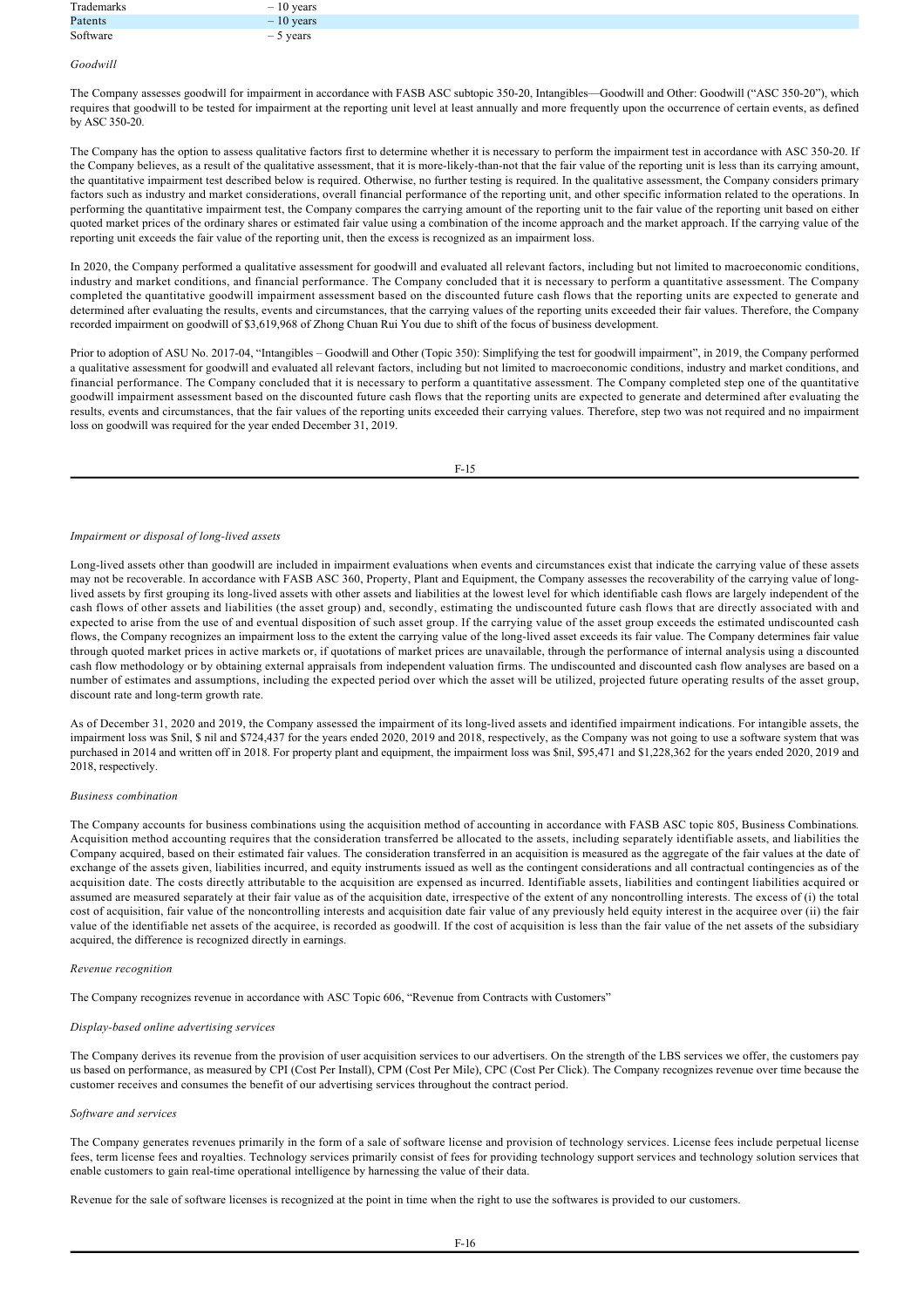Technology support service revenue is recognized over time as the services are performed because the customer receives and consumes the benefit of our performance throughout the contract period. Technology solution service revenue is recognized at the point in time when the service is completed. We bill for the services we have performed in accordance with the terms of the contract. We recognize the revenues associated with these professional services as we deliver the services to the customers.

The Company does not offer credits or refunds and therefore has not recorded any sales return allowance for any of the periods presented. Upon a periodic review of outstanding accounts receivable, amounts that are deemed to be uncollectible are written off against the allowance for doubtful accounts. The Company's policy is to record revenues net of any applicable sales, use or excise taxes.

Contract liabilities represent prepayments from customers and are recognized as revenue when the services are rendered.

The following table shows the amount of revenue recognized that were included in contract liabilities as at December 31, 2019 and 2020:

| January 1, 2019                  | ъ | 1,351,418   |
|----------------------------------|---|-------------|
| Revenue recognised in 2019       |   | (749, 919)  |
| Increase in contract liabilities |   | 1,543,130   |
| Exchange difference              |   | (77,272)    |
| December 31, 2019                |   | 2,067,357   |
|                                  |   |             |
| Revenue recognised in 2020       |   | (566, 587)  |
| Other income recognised in 2020  |   | (1,449,254) |
| Increase in contract liabilities |   | 578,945     |
| Exchange difference              |   | 27,081      |
| December 31, 2020                |   | 657,542     |
|                                  |   |             |

## *Disaggregation of revenue*

The following tables disaggregate revenues under ASC 606 by product line (dollars in thousands)

|                            |    | <b>Fiscal Year Ended December 31,</b> |              |                          |              |           |
|----------------------------|----|---------------------------------------|--------------|--------------------------|--------------|-----------|
|                            |    | 2020                                  |              | 2019                     |              | 2018      |
|                            |    |                                       |              | (dollars in thousands)   |              |           |
| Revenues                   |    |                                       |              |                          |              |           |
| Advertising                | \$ | 17,895                                | $\mathbb{S}$ | 17,806                   | $\mathbb{S}$ | 20,703    |
| License                    |    | 69                                    |              | $\overline{\phantom{a}}$ |              | 203       |
| <b>Technology Services</b> |    | 300                                   |              | 973                      |              | 136       |
| <b>Total revenues</b>      | S  | 18,264                                | $\mathbb{S}$ | 18,779                   | \$           | 21,042    |
| Advertising                |    | 98.0%                                 |              | 94.8%                    |              | 98.3%     |
| License                    |    | $0.4\%$                               |              | $\overline{a}$           |              | $1.0\%$   |
| <b>Technology Services</b> |    | 1.6%                                  |              | $5.2\%$                  |              | 0.7%      |
| Total                      |    | $100.0\%$                             |              | $100.0\%$                |              | $100.0\%$ |

#### *Foreign currency translation*

The functional and reporting currency of the Company and the Company's subsidiaries domiciled in BVI and Hong Kong is the United States dollar ("U.S. dollar"). The financial records of the Company's other subsidiaries and VIEs located in the PRC are maintained in their local currency, the Chinese Renminbi ("RMB"), which is the functional currency of these entities.

Monetary assets and liabilities denominated in currencies other than the functional currency are translated into the functional currency at the rates of exchange ruling at the balance sheet date. Transactions in currencies other than the functional currency during the year are converted into the functional currency at the applicable rates of exchange prevailing when the transactions occurred. Transaction gains and losses are recognized in the statements of operations.

The Company's entities with a functional currency of RMB translate their operating results and financial position into the U.S. dollar, the Company's reporting currency. Assets and liabilities are translated using the exchange rates in effect on the balance sheet date. Revenues, expenses, gains and losses are translated using the average rate for the year. Retained earnings and equity are translated using the historical rate. Translation adjustments are reported as cumulative translation adjustments and are shown as a separate component of other comprehensive income.

## *Earnings per share*

ASC Topic 260 "Earnings per Share," requires presentation of both basic and diluted earnings per share ("EPS") with a reconciliation of the numerator and denominator of the basic EPS computation to the numerator and denominator of the diluted EPS computation. Basic EPS excludes dilution. Diluted EPS reflects the potential dilution that could occur if securities or other contracts to issue common stock were exercised or converted into common stock or resulted in the issuance of common stock that then shared in the earnings of the entity.

Basic net loss per share is computed by dividing net loss available to common stockholders by the weighted average number of shares of common stock outstanding during the period. Diluted net loss per share is computed by dividing net loss by the weighted average number of shares of common stock, common stock equivalents and potentially dilutive securities outstanding during each period. Potentially dilutive common shares consist of the common shares issuable upon the exercise of common stock warrants (using the treasury stock method). Common stock equivalents are not included in the calculation of diluted earnings per share if their effect would be anti-dilutive. In a period in which the Company has a net loss, all potentially dilutive securities are excluded from the computation of diluted shares outstanding as they would have had an anti-dilutive impact. During the years ended December 31, 2020, 2019 and 2018, there were no potentially dilutive securities. The following is a table of basic and diluted net loss per share:

|                                                                                                        | <b>Year Ended December 31.</b> |              |  |              |  |                |
|--------------------------------------------------------------------------------------------------------|--------------------------------|--------------|--|--------------|--|----------------|
|                                                                                                        |                                | 2020         |  | 2019         |  | 2018           |
| Net loss available to owners of the Company for basic and diluted net loss per share of ordinary stock |                                | (39.865.640) |  | (31,513,178) |  | (11, 927, 536) |
| Weighted average ordinary stock outstanding - basic and diluted                                        |                                | 221.984.037  |  | 201,005,995  |  | 72.919.624     |
| Net loss per ordinary share attributable to owners of the Company - basic and diluted                  |                                | (0.18)       |  | (0.16)       |  | (0.16)         |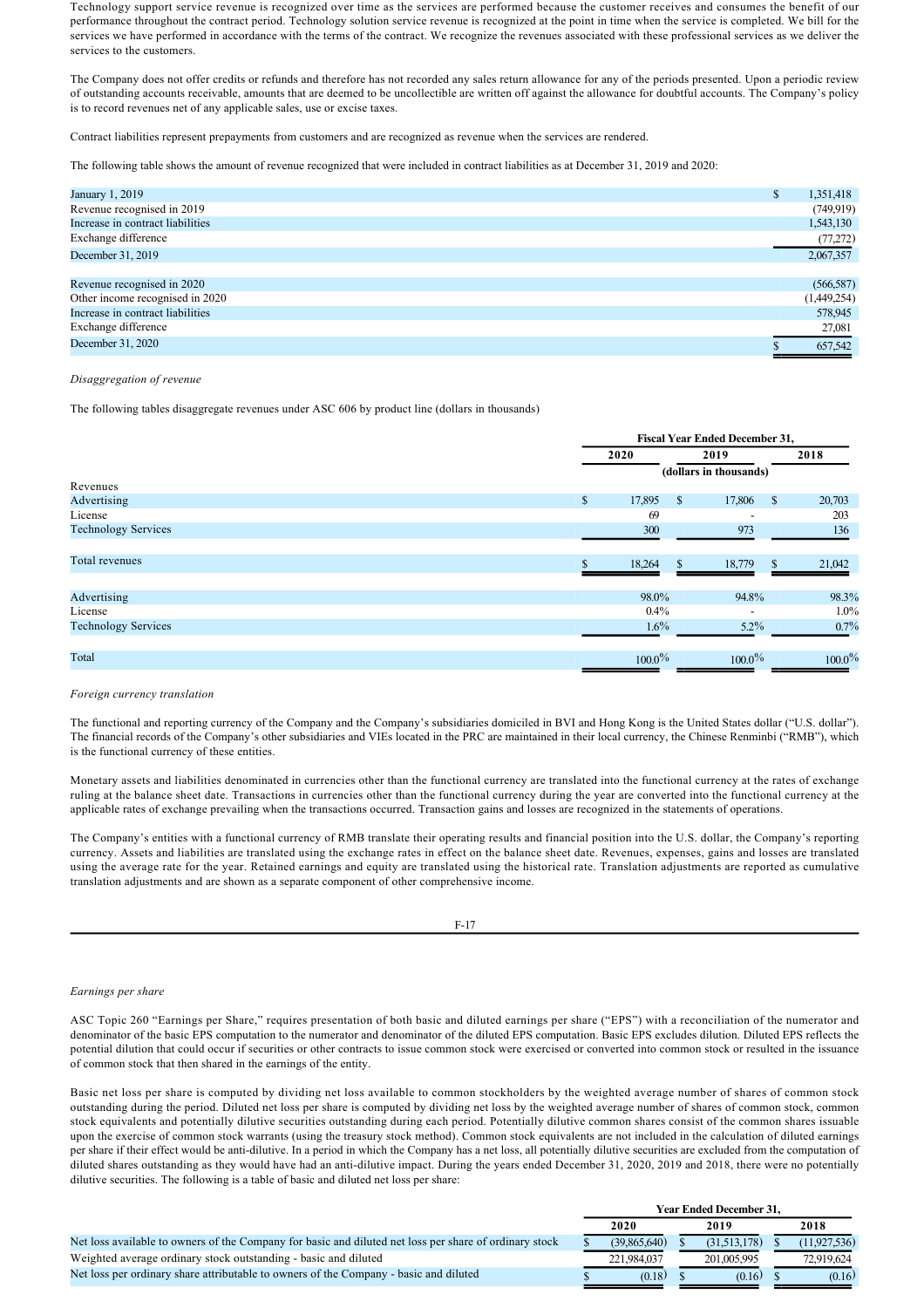#### *Income taxes*

Deferred income taxes are recognized for temporary differences between the tax bases of assets and liabilities and their reported amounts in the financial statements, net operating loss carry forwards and credits, by applying enacted statutory tax rates applicable to future years to these items. Deferred tax assets are reduced by a valuation allowance when, in the opinion of management, it is more likely than not that some portion or all of the deferred tax assets will not be realized. Current income taxes are provided for in accordance with the laws and regulations applicable to the Company as enacted by the relevant tax authorities.

The impact of an uncertain income tax position on the income tax return must be recognized at the largest amount that is more-likely-than not to be sustained upon audit by the relevant tax authorities. An uncertain income tax position will not be recognized if it has less than a 50% likelihood of being sustained. Additionally, the Company classifies the interest and penalties, if any, as a component of income tax expense. For years ended December 31, 2020, 2019 and 2018, the Company did not have any material interest or penalties associated with tax positions nor did the Company have any significant unrecognized uncertain tax positions.

#### *Contingencies*

The Company records accruals for certain of its outstanding legal proceedings or claims when it is probable that a liability will be incurred and the amount of loss can be reasonably estimated. The Company evaluates the developments in legal proceedings or claims that could affect the amount of any accrual, as well as any developments that would make a loss contingency both probable and reasonably estimable.

## *Segment reporting*

Operating segments are reported in a manner consistent with the internal reporting provided to our chief operating decision maker, who is our Chief Executive Officer ("CEO"), who reviews financial information presented on a consolidated basis for purposes of making operating decisions, assessing financial performance and allocating resources. The Company had one single operating and reportable segment for the years ended December 31, 2020, 2019 and 2018. The Company's customers and assets are located in the PRC, therefore, no geographical segment information is presented.

F-18

## *Related parties*

Parties are considered to be related to the Company if the parties, directly or indirectly, through one or more intermediaries, control, are controlled by, or are under common control with the Company. Related parties also include principal owners of the Company, its management, members of the immediate families of principal owners of the Company and its management and other parties with which the Company may deal with if one party controls or can significantly influence the management or operating policies of the other to an extent that one of the transacting parties might be prevented from fully pursuing its own separate interests. The Company discloses all significant related party transactions.

#### *Leases*

According to FASB ASC 842 "Leases", lessees are required to record a right of use asset and lease liabilities for all leases other than those that have a lease term of 12 months or less. At the lease commencement date, a lessee should measure and record the lease liability equals to the present value of scheduled lease payments discounted using the rate implicit in the lease or the lease's incremental borrowing rate, and the right of use asset is calculated on the basis of the initial measurement of the lease liability, plus any lease payments at or before the commencement date and direct costs, minus any incentives received. Over the lease term, a lessee must amortize the right of use asset and record the interest expense on the lease liability. The recognition and classification of lease expenses depend on the classification of the lease as either operating or finance.

When the Company is the lessor, minimum contractual rental from leases is recognized on a straight-line basis over the non-cancelable term of the lease. With respect to a particular lease, actual amounts billed in accordance with the lease during any given period may be higher or lower than the amount of rental revenue recognized for the period. Straight-line rental revenue commences when the customer assumes control of the leased premises. Accrued straight-line rents receivable represents the amount by which straight-line rental revenue exceeds rents currently billed in accordance with lease agreements. If later, the billing amount exceeds the straight-line rental revenue, the variance will be credited to accrued straight-line rents receivable. Contingent rental revenue is accrued when the contingency is removed.

#### *Advertising costs*

Advertising costs include expenses associated with direct marketing. All advertising costs are expensed as incurred and included in selling and marketing expenses. During the years ended December 31, 2020, 2019 and 2018, advertising costs amounted to \$133,634, \$1,425,258 and \$14,071,241, respectively.

#### *Comprehensive loss*

Comprehensive loss includes net loss and foreign currency translation adjustments and is presented net of tax. The tax effect is nil for the three years ended December 31, 2020, 2019 and 2018 in the consolidated statements of comprehensive loss.

## *Concentration of credit risk*

Financial instruments that potentially expose the Company to concentrations of credit risk consist primarily of cash and accounts receivable. The Company places its cash with financial institutions with high-credit rating and quality in China. For the year ended December 31, 2020, three customers accounted for 40.4% of total revenue. For the year ended December 31, 2019, three customers accounted for 57% of total revenue. For the year ended December 31, 2018, four customers accounted for 91% of total revenue. At December 31, 2020 and 2019, the Company had credit risk exposure of uninured cash in banks of \$71,793 and \$3,695,687, respectively.

The net sales to customers representing at least 10% of net total sales are as follows:

|            |                          | Year Ended December 31, |      |
|------------|--------------------------|-------------------------|------|
| Customer   | 2020                     | 2019                    | 2018 |
| E          | 21%                      | 33%                     |      |
| B          | -                        | 12%                     |      |
| $\sqrt{ }$ |                          | 12%                     |      |
|            | $\overline{\phantom{0}}$ |                         | 26%  |
|            | $\overline{\phantom{0}}$ |                         | 26%  |
|            | $\overline{\phantom{0}}$ | -                       | 25%  |
| G          | $\sim$                   |                         | 14%  |
| Н          | 10%                      |                         |      |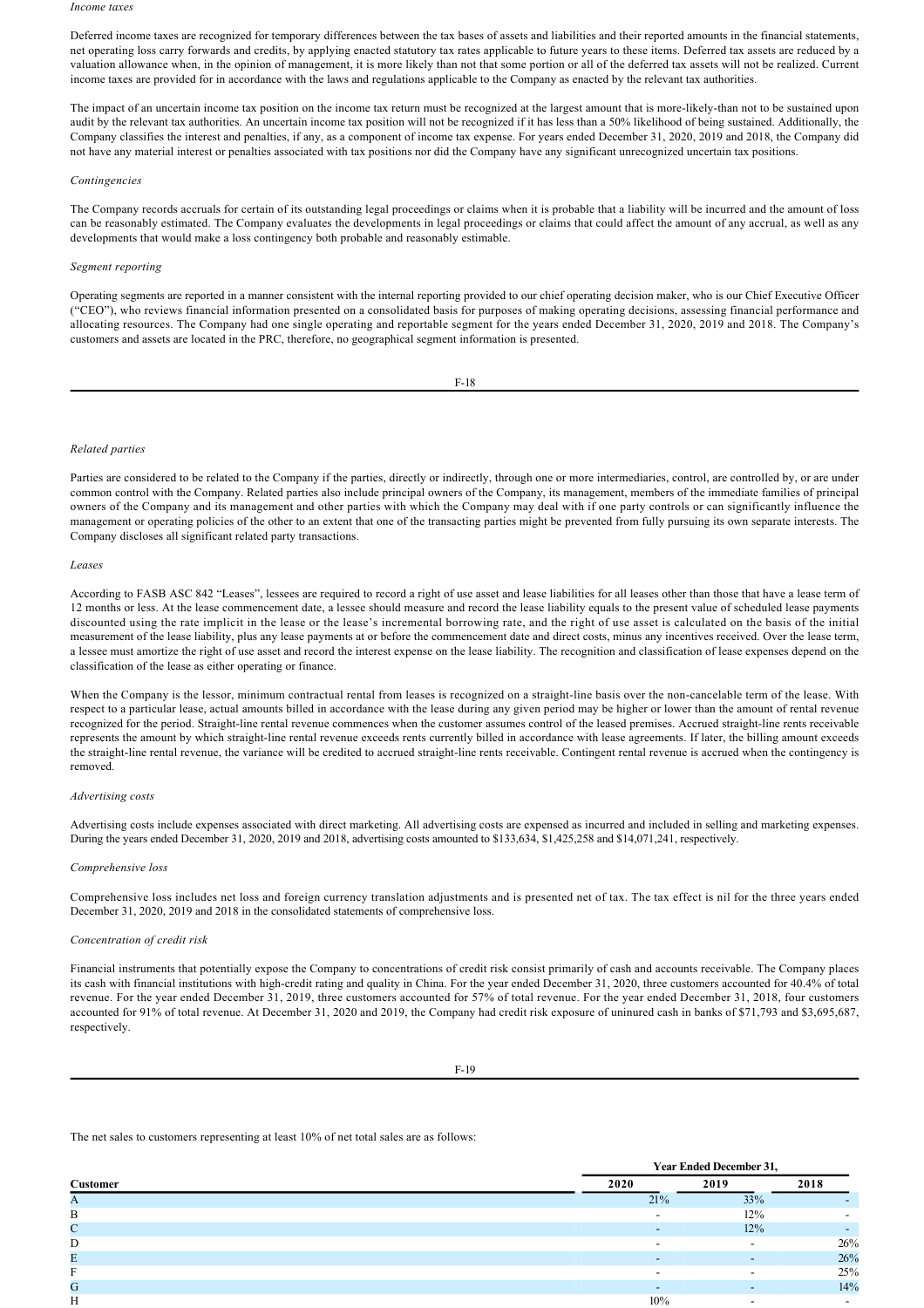I 10% and  $10\%$  and  $14\%$ 

The following customers had balances of at least 10% of the total trade receivables at the respective balance sheet dates set forth below:

|                 | December 31, |        |
|-----------------|--------------|--------|
| <b>Customer</b> | 2020         | 2019   |
| A               | 12%          | $-1/2$ |
| E               | $-1/2$       | 31%    |
| F               | $-1/2$       | 29%    |
| B               | $-1/2$       | 15%    |
|                 | 19%          | 12%    |
| Н               | 28%          | $-1/2$ |
|                 | 18%          | $-1/2$ |
| K               | $11\%$       | $-1/2$ |
|                 |              |        |

# *Recent accounting pronouncements*

In December 2019, the FASB issued ASU 2019-12. Income Taxes (Topic 740): Simplifying the Accounting for Income Taxes ("ASU 2019-12"), which eliminates certain exceptions to the existing guidance for income taxes related to the approach for intra-period tax allocations, the methodology for calculating income taxes in an interim period and the recognition of deferred tax liabilities for outside basis differences. This ASU also simplifies the accounting for income taxes by clarifying and amending existing guidance related to the effects of enacted changes in tax laws or rates in the effective tax rate computation, the recognition of franchise tax and the evaluation of a step-up in the tax basis of goodwill, among other clarifications. ASU 2019-12 is effective for fiscal years, and for interim periods within those fiscal years, beginning after December 15, 2020. The Company is currently evaluating the potential effects of this ASU, however, does not expect that its adoption will have a material effect on the Company's consolidated financial statements.

| I<br>۰, |
|---------|
|---------|

In January 2020, the FASB issued ASU 2020-01, Investments-Equity Securities (Topic 321), Investments-Equity Method and Joint Ventures (Topic 323), and Derivatives and Hedging (Topic 815): Clarifying the Interactions between Topic 321, Topic 323, and Topic 815 ("ASU 202001") to clarify the interaction in accounting for equity securities under Topic 321, investments accounted for under the equity method of accounting in Topic 323 and the accounting for certain forward contracts and purchased options accounted for under Topic 815. ASU 202001 is effective for fiscal years, and for interim periods within those fiscal years, beginning after December 15, 2020. This ASU is not expected to have a material effect on the Company's consolidated financial statements.

Other new pronouncements issued but not effective until after December 31, 2020 are not expected to have a material impact on the Company's financial position, results of operations or liquidity.

# NOTE 3 – BUSINESS COMBINATIONS

## Business combinations in 2018 :

On August 27, 2018, the Company completed the acquisition of 100% equity interest in Superengine, to complement its businesses and achieve synergies. Results of the acquired entities' operations have been included in the Company's consolidated financial statements since the acquisition date.

|                                             | August 31,<br>2018 |
|---------------------------------------------|--------------------|
| Purchase consideration                      | 60,000,000         |
|                                             |                    |
| Net assets acquired,                        |                    |
| Cash                                        | 612,692            |
| Deposit and other receivables (current)     | 615,424            |
| Accounts receivable                         | 238,324            |
| Prepayment                                  | 1,176              |
| Deposit and other receivables (non-current) | 99,066             |
| Property, plant and equipment               | 41,435             |
| Intangible assets                           | 54,575,027         |
| Short term borrowing                        | (117,238)          |
| Receipt in advance                          | (138, 860)         |
| Wages payable                               | (84, 537)          |
| Tax payable                                 | (14, 637)          |
| Other payable                               | (316, 536)         |
|                                             |                    |
| Goodwill                                    | 4,488,664          |

Goodwill, which is non-deductible for tax purpose, is primarily attributable to the synergies expected to be achieved from the acquisition. Refer to Note 10 for details.

The valuations used in the purchase price allocation described above were determined by the Company with the assistance of an independent third-party valuation firm. The valuation report considered generally accepted valuation methodologies such as the relief from royalty method. As the acquiree is a private company, the fair value estimate is based on significant inputs that market participants would consider, which mainly include (a) discount rates, (b) a projected terminal values based on future cash flows (c) financial multiples of companies in the same industries and (d) adjustments for lack of control or lack of marketability.

The pro forma results of operations for these subsidiaries have not been presented because they are not material to the consolidated results of operations, either individually or in the aggregate.

## Business combinations in 2020:

On December 4, 2020, the Company completed the acquisition of a 67.36% equity interest in Botbrain, to complement its businesses and achieve synergies. Results of the acquired entities' operations have been included in the Company's consolidated financial statements since the acquisition date.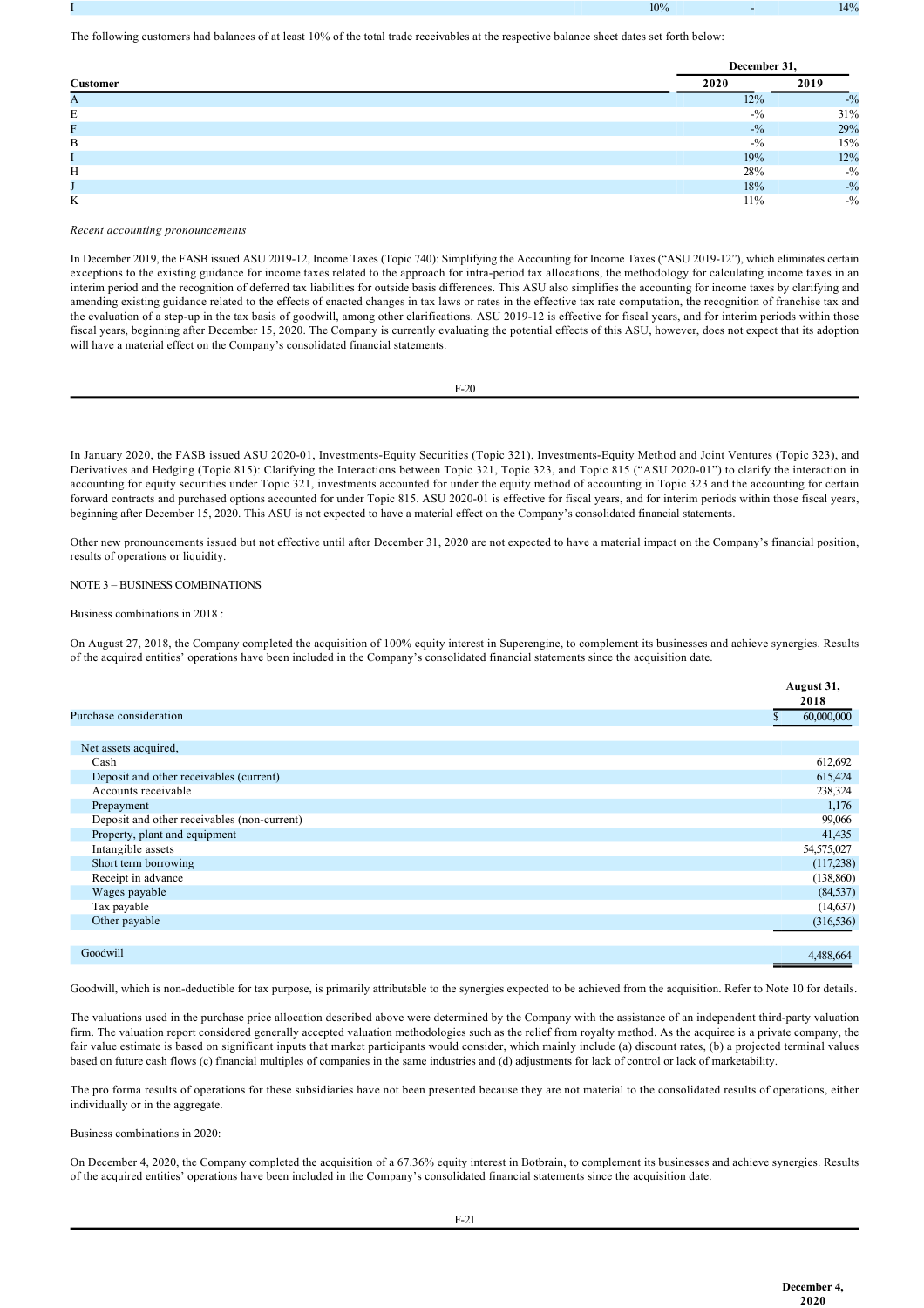| Purchase consideration        | 2,510,229   |
|-------------------------------|-------------|
|                               |             |
| Net assets acquired,          |             |
| Cash                          | 1,016       |
| Accounts receivable           | 129,877     |
| Prepayment                    | 15,500      |
| Other receivables             | 115,625     |
| Property, plant and equipment | 11,236      |
| Intangible assets             | 847,181     |
| Short term borrowing          | (160, 335)  |
| Receipt in advance            | (15,608)    |
| Accounts payable              | (159, 729)  |
| Other payable                 | (1,180,087) |
| Deferred tax liabilities      | (211,796)   |
|                               | (607, 120)  |
| Non-controlling interest      | (731, 858)  |
| Goodwill                      | 3,849,207   |

The purchase consideration of \$2.5 million (RMB 16.4 million) comprised \$1.5 million (RMB 9.6 million) in cash and 1,789,618 shares of common stock of LKCO.

Goodwill, which is non-deductible for tax purpose, is primarily attributable to the synergies expected to be achieved from the acquisition. Refer to Note 10 for details.

The valuations used in the purchase price allocation described above were determined by the Company with the assistance of an independent third-party valuation firm. The valuation report considered generally accepted valuation methodologies such as the relief from royalty method. As the acquiree is a private company, the fair value estimate is based on significant inputs that market participants would consider, which mainly include (a) discount rates, (b) a projected terminal values based on future cash flows (c) financial multiples of companies in the same industries and (d) adjustments for lack of control or lack of marketability.

The pro forma results of operations for these subsidiaries have not been presented because they are not material to the consolidated results of operations, either individually or in the aggregate.

# NOTE 4 – INCOME TAX

At December 31, 2020, the Company had unused net operating loss carryforwards of approximately \$51,160,395 for income tax purposes, which expire between 2021 and 2025. At December 31, 2020, 2019 and 2018, these net operating losses carryforwards may result in future income tax benefits of approximately \$10,974,429, \$7,394,397 and \$6,230,296, respectively, however, because realization is not likely at this time, a valuation allowance in the same amount has been established. Deferred income taxes reflect the net effects of temporary differences between the carrying amounts of assets and liabilities for financial reporting purposes and the amounts used for income tax purposes.

Significant components of the Company's deferred tax liabilities and assets of December 31, 2020 and 2019 are as follows:

|  | December 31,<br>2020 |  |             |  | December 31,<br>2019 |
|--|----------------------|--|-------------|--|----------------------|
|  | (211,796)            |  |             |  |                      |
|  |                      |  |             |  |                      |
|  | 10,974,429           |  | 7,394,397   |  |                      |
|  | (10,974,429)         |  | (7,394,397) |  |                      |
|  | -                    |  |             |  |                      |
|  |                      |  |             |  |                      |

F-22

#### Movement of valuation allowance

|                              | December 31,<br>2020 |             | December 31,<br>2019 |           |
|------------------------------|----------------------|-------------|----------------------|-----------|
| At the beginning of the year |                      | 7,394,397   |                      | 6,230,296 |
| Acquisition of subsidiary    |                      | 1,632,891   |                      |           |
| Current year addition        |                      | 1,764,787   |                      | 1,281,472 |
| Expired                      |                      | (1,742,956) |                      | (61,892)  |
| Exchange difference          |                      | 679.252     |                      | (115,166) |
| Over provided in last year   |                      | 1,246,058   |                      | 59,687    |
| At the end of the year       |                      | 10,974,429  |                      | 7,394,397 |

The Company is not subject to taxation in BVI under the current BVI law. Subsidiaries operating in the PRC are subject to PRC Enterprise Income Tax at the statutory rate of 25% for the years ended December 31, 2020, 2019 and 2018. Two of our subsidiaries qualify as hightechnology enterprises and benefit from a preferential tax rate of 15%. They are qualified as a "high-technology enterprise" until the end of November 2021 and October 2021, respectively. Subsidiaries operating in Hong Kong are subject to Hong Kong income taxes at a rate of 16.5% for the years ended December 31, 2020, 2019 and 2018.

A reconciliation of the income tax expense to the amount computed by applying the current PRC statutory tax rate of 25% to the loss before income taxes in the consolidated statements of comprehensive income is as follows:

|                                                              | December 31,<br>2020 |   | December 31,<br>2019 | December 31,<br>2018 |
|--------------------------------------------------------------|----------------------|---|----------------------|----------------------|
| Loss before income taxes                                     | (40,056,965)         | ъ | (32,022,203)         | (11,853,527)         |
| Tax loss at the PRC statutory tax rate of 25%                | (9,611,948)          |   | (7,470,202)          | (2,874,005)          |
| Non-deductible items                                         | 7,353,006            |   | 5,046,957            | 5,013,636            |
| Non-taxable items                                            | (853,004)            |   | (388, 109)           | (3,538,631)          |
| Change in valuation allowance                                | 1,764,787            |   | 1,281,472            | 1,054,992            |
| Effect of different tax rates in other jurisdictions         | 178,444              |   | 526,348              | 17.221               |
| Effect of 15% preferential rate for certain PRC subsidiaries | 1,168,715            |   | 1,003,534            | 252,778              |
| Prior year over provision                                    |                      |   | 70,992               |                      |
| Income tax benefit (expense)                                 |                      |   | 70,992               | (74,009)             |
|                                                              |                      |   |                      |                      |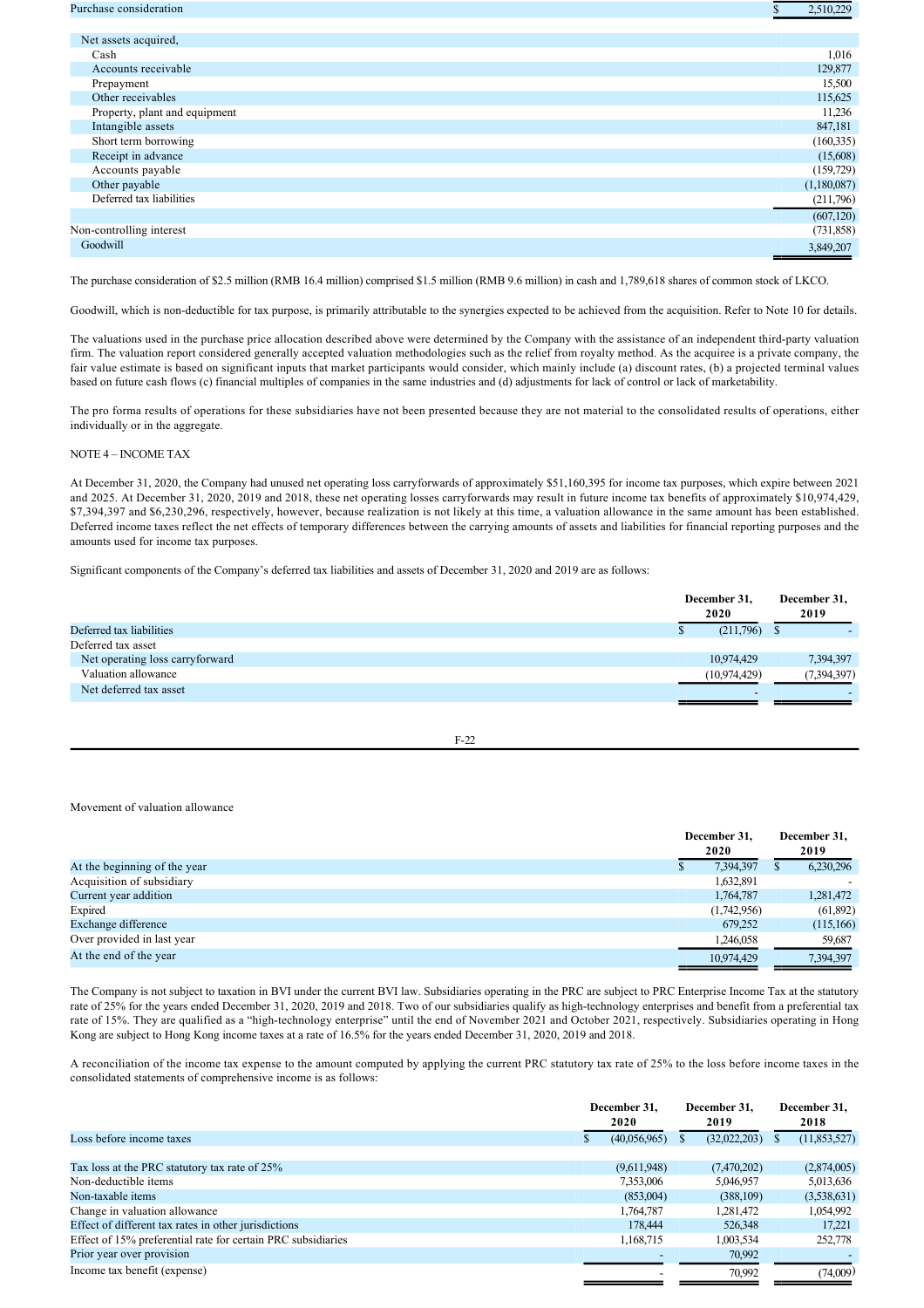## NOTE 5 – ACCOUNTS RECEIVABLE

At December 31, 2020 and 2019, accounts receivable consisted of the following:

|                                            | December 31,<br>2020 | December 31,<br>2019 |
|--------------------------------------------|----------------------|----------------------|
| Accounts receivable                        | 26.941.374           | 23,790,658           |
| Less: allowance for expected credit losses | (22,960,432)         | (13,785,707)         |
|                                            | 3.980.942            | 10.004.951           |

During the years ended December 31, 2020, 2019 and 2018, allowance for expected credit losses amounted to \$7,866,302, \$12,005,751 and \$1,783,204 respectively and was recorded in general and administrative expenses.

F-23

## NOTE 6 – OTHER RECEIVABLES AND PREPAYMENT

At December 31, 2020 and 2019, other receivables and prepayment consisted of the following:

|                                                           | December 31,<br>2020 | December 31,<br>2019 |  |
|-----------------------------------------------------------|----------------------|----------------------|--|
| Current                                                   |                      |                      |  |
| Advances to suppliers                                     | \$<br>670,027        | 197,824<br>\$        |  |
| VAT recoverable $(1)$                                     | 701,670              | 410,385              |  |
| Advances to business partners                             | 7,349,481            | 4,688,880            |  |
| Other receivables from Investor $(3)$                     |                      | 21,501,677           |  |
| Others                                                    | 3,309,149            | 409,362              |  |
|                                                           | 12,030,327           | 27,208,128           |  |
| Less: allowance for expected credit losses                | (4,033,949)          | (136, 887)           |  |
|                                                           | 7,996,378            | 27,071,241           |  |
| Non-current                                               |                      |                      |  |
| Loans to employees                                        | 47,196               | 68,590               |  |
| Partial payment for the acquisition of a subsidiary $(4)$ | 60,248,460           | 14,334,451           |  |
| Advances to third party business partners <sup>(2)</sup>  | 2,498,352            | 2,233,362            |  |
| Deposit for equity investment $(5)$                       | 306,546              |                      |  |
| Loan to minority shareholders $(6)$                       | 3,041,037            |                      |  |
| Other                                                     | 493,950              |                      |  |
|                                                           | 66,635,541           | 16,636,403           |  |
| Less: allowance for expected credit losses                | (5,257,121)          |                      |  |
|                                                           | 61,378,420           | 16,636,403           |  |

(1) The balance of advanced VAT represents input VAT available for deducting the amount of VAT paid in the future.

- (2) In 2019, the advances to third party business partners were unsecured, interest-free and repayable in June 2021. In 2020, the advance to a third party business partner is unsecured, bears interest at 3% per annum and repayable in July 2022.
- (3) The balance represented \$21,501,677 receivable from Hangzhou Maijie Investment Co., Ltd., a subsidiary of Geely Technology Group Co., Ltd. ("Geely Technology") for the subscription of preferred shares, which was settled in January 2020. See Note 11 for more discussion.
- (4) On August 28, 2019, the Company entered into a Share Purchase Agreement, pursuant to which the Company will acquire 100% of the equity interests of Saleya Holdings Limited ("Saleya") from Saleya's shareholders for an aggregate purchase price of approximately \$120 million. As of December 31, 2020, \$35,150,770 of cash payment has been made, 2,708,498 of common shares were issued at USD7.00 per share, amounting to \$18,959,486 and 1,500,310 of series B preferred shares were issued at USD4.09 per share, amounting to \$6,138,204. The acquisition was completed on March 17, 2021.
- (5) Deposit for equity investment in Nanjing Antong Meteorological Data Co., Ltd. and Nanjing Weida Electronic Technology Co., Ltd.

(6) The minority shareholders pledged their shares in LKCO for the interest-free loans which are repayable in 2022.

During the years ended December 31, 2020, 2019 and 2018, allowance for expected credit losses amounted to \$9,138,995, \$312,552 and \$137,723, respectively and was recorded in general and administrative expenses.

F-24

# NOTE 7 - AMOUNTS DUE FROM RELATED-PARTIES

At December 31, 2020 and 2019, amounts due from related parties consisted of the following:

| Name of related party                                                | December 31,<br>2020 | December 31,<br>2019 |
|----------------------------------------------------------------------|----------------------|----------------------|
| Ya Tuo Ji International Consultancy (Beijing) Limited <sup>(1)</sup> |                      | 200,682              |

(1) A company in which the spouse of Mr. Xuesong Song, the CEO and Chairman of the Company ("Mr Song"), has significant influence.

NOTE 8 – PROPERTY AND EQUIPMENT

At December 31, 2020 and 2019, property and equipment consisted of the following: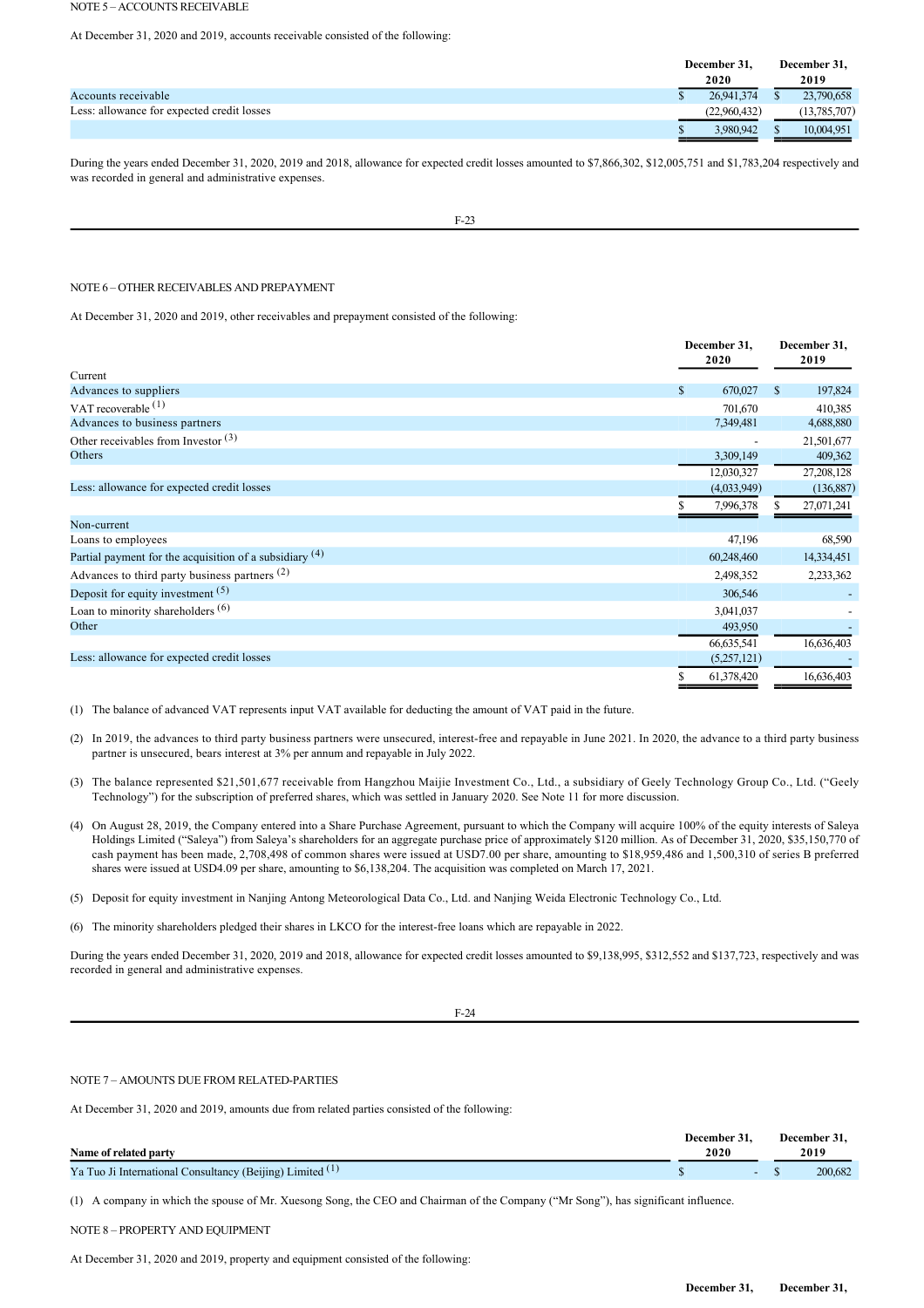|                                               | <b>Useful life</b> | 2020 |             | 2019        |
|-----------------------------------------------|--------------------|------|-------------|-------------|
| Wi-Fi equipment                               | 3 Years            |      | 6,578,575   | 6,800,967   |
| Vehicles                                      | 5 Years            |      | 118,030     | 110,384     |
| Office and other equipment                    | $3 - 5$ Years      |      | 741,622     | 269,189     |
|                                               |                    |      | 7,438,227   | 7,180,540   |
| Less: accumulated depreciation and impairment |                    |      | (6,923,864) | (6,591,659) |
|                                               |                    |      | 514,363     | 588,881     |

For the years ended December 31, 2020, 2019 and 2018, depreciation expense amounted to \$140,001, \$394,907 and \$2,897,135, respectively, of which \$nil, \$236,214 and \$2,806,811, respectively, was included in cost of revenue, and \$64,635, \$10,283 and \$5,872, respectively, was included in selling and marketing expenses and the remainder was included in general and administrative expense.

The Company recognized an impairment loss on property and equipment of \$nil, \$95,471 and \$1,228,362 for the years ended December 31, 2020, 2019 and 2018, respectively, for idled Wi-Fi equipment.

# NOTE 9 – INTANGABLE ASSETS, NET

|            | As of December 31, 2020    |                                               |                          |   |                                 |  |
|------------|----------------------------|-----------------------------------------------|--------------------------|---|---------------------------------|--|
|            | Gross<br>carrying<br>value | Accumulated<br>amortization<br>and impairment |                          |   | <b>Net</b><br>carrying<br>value |  |
| Software   | 195,560                    |                                               | 195,560                  | D |                                 |  |
| Copyright  | 847,181                    |                                               | $\overline{\phantom{a}}$ |   | 847,181                         |  |
| Trademarks | 1,308,033                  |                                               | 1,308,033                |   |                                 |  |
| Patents    | 54,598,159                 |                                               | 12,728,746               |   | 41,869,413                      |  |
|            | 56,948,933                 |                                               | 14,232,339               |   | 42,716,594                      |  |

|            | As of December 31, 2019    |                                               |           |  |                                 |  |
|------------|----------------------------|-----------------------------------------------|-----------|--|---------------------------------|--|
|            | Gross<br>carrying<br>value | Accumulated<br>amortization<br>and impairment |           |  | <b>Net</b><br>carrying<br>value |  |
| Software   | 182,893                    | Ф                                             | 182,704   |  | 189                             |  |
| Trademarks | 1,223,302                  |                                               | 1,223,302 |  | $\overline{\phantom{0}}$        |  |
| Patents    | 54,564,009                 |                                               | 7,265,078 |  | 47,298,931                      |  |
|            | 55,970,204                 |                                               | 8,671,084 |  | 47,299,120                      |  |

The Company recognized an impairment loss on software of \$nil, \$nil and \$724,437 for the years ended December 31, 2020, 2019 and 2018, respectively, for the railway platform software which was replaced by the software developed by Suzhou Superengine.

Amortization expense of intangible assets was \$5,457,136, \$5,457,414 and \$2,223,592 for the years ended December 31, 2020, 2019 and 2018, respectively.

As of December 31, 2020, future minimum amortization expenses in respect of intangible assets are as follows:

| <b>rear enume December 51,</b> |            |
|--------------------------------|------------|
| 2021                           | 5,491,817  |
| 2022                           | 5,491,817  |
| 2023                           | 5,491,817  |
| 2024                           | 5,491,817  |
| 2025                           | 5,491,817  |
| Thereafter                     | 15,257,509 |
|                                | 42,716,594 |
|                                |            |

# NOTE 10 – GOODWILL

**Year ending December 31,**

In September of 2014, Zhong Chuan Shi Xun acquired a 100% interest in Zhong Chuan Rui You for a consideration of \$7,391,894 (RMB48,000,000). Zhong Chuan Rui You is primarily engaged in on-train Wi-Fi business, deploying Wi-Fi equipment on trains and providing passengers with entertainment and information services on trains. The fair value of the identifiable net assets of Zhong Chuan Rui You was \$151,958 (RMB963,000) and goodwill of \$7,239,936 was recorded.

F-26

In August of 2018, LK Technology acquired a 100% interest in Superengine Holding Limited for a consideration of \$60,000,000, which was paid by the issuance of ordinary shares of the Company in an amount equal to the quotient of  $(x)$  the Purchase Price divided by  $(y)$  the average of the closing prices of the Ordinary Shares on the NASDAQ Capital Market over the 12 months period preceding July 31, 2018. Superengine possesses patented technologies in spatialtemporal big data indexing, storage, transmission and visualization that can be used in vector maps, HD intelligent maps, interactive location services, smart cities, intelligent transportation systems, mapping and surveying, remote sensing and monitoring. The fair value of the identifiable net assets of Superengine was \$1,440,349, an intangible asset of \$54,070,987 and goodwill of \$4,488,664 were recorded. Refer to Note 3 for details.

On December 4, 2020, the Company acquired a 67.36% equity interest in Bobtrain for a consideration of \$2.5 million (RMB16.4 million). Botbrain is primarily engaged in smart learning. The fair value of the identifiable net assets of Botbrain was negative \$607,120 and a goodwill of \$3,849,207 was recorded.

| Gross carrying value of goodwill | December 31,<br>2020 | December 31,<br>2019 |
|----------------------------------|----------------------|----------------------|
| Zhong Chuan Rui You              | 7,239,936            | 7,239,936            |
| Superengine                      | 4,488,664            | 4,488,664            |
| Bobtrain                         | 3,849,207            |                      |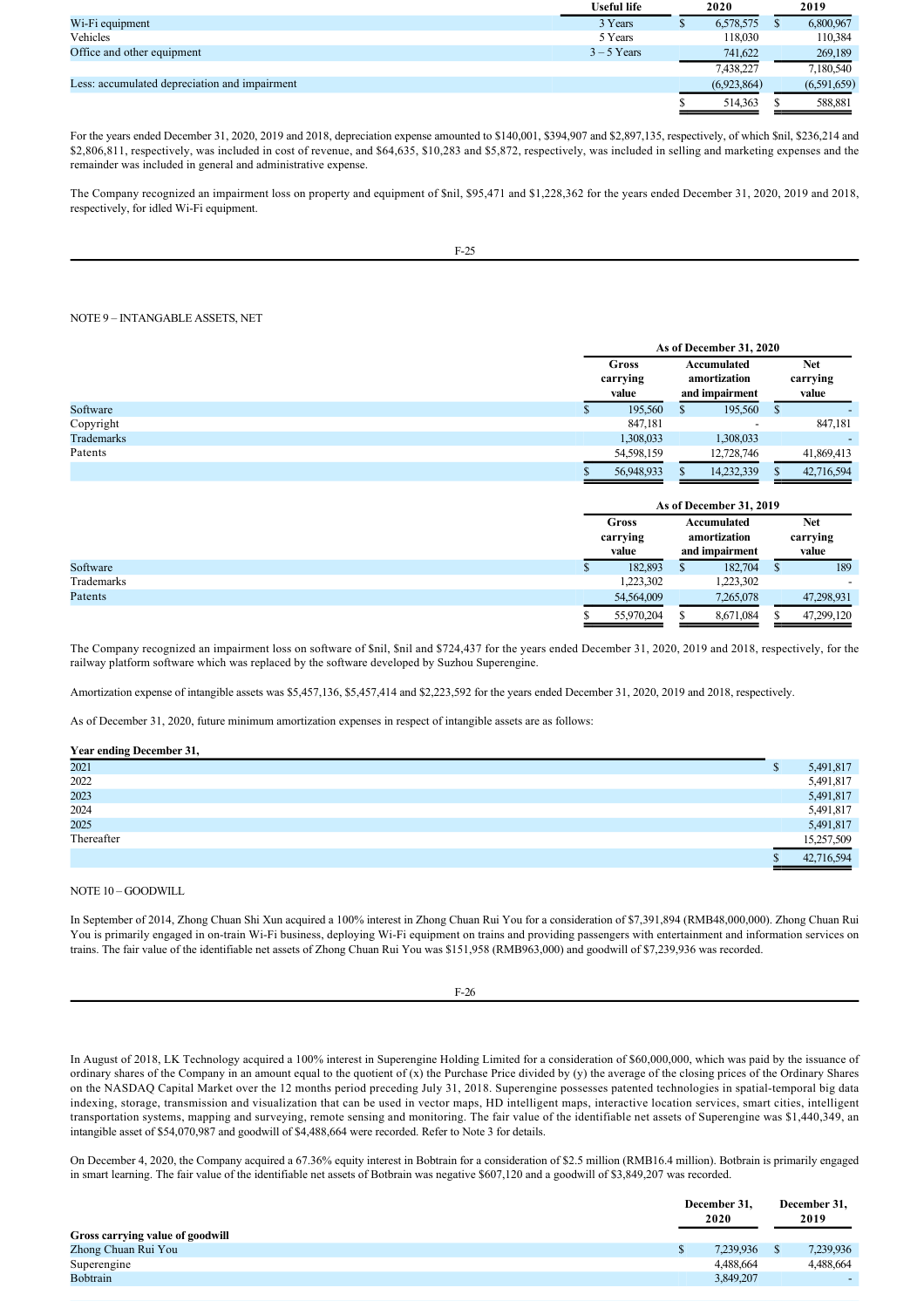| Less: impairment               |                          |            |
|--------------------------------|--------------------------|------------|
| Zhong Chuan Rui You            | (3,619,968)              |            |
| Superengine                    | $\overline{\phantom{0}}$ |            |
| Bobtrain                       | $\overline{\phantom{0}}$ |            |
|                                |                          |            |
| Net carrying value of goodwill |                          |            |
| Zhong Chuan Rui You            | 3,619,968                | 7,239,936  |
| Superengine                    | 4,488,664                | 4,488,664  |
| <b>Bobtrain</b>                | 3,849,207                |            |
|                                | 11,957,839               | 11,728,600 |

Our assessment of goodwill for impairment includes various inputs, including forecasted revenue, forecasted operating profits, terminal growth rates, and weightedaverage costs of capital. The projected cash flows used in calculating the fair value of our reporting units, using the income approach, considered historical and estimated future results and general economic and market conditions, as well as the impact of planned business and operational strategies.

As a result of the termination of the Wi-Fi provision for express trains, Luokung Location-based services Data Marketing Platform that combines our LBS strength with existing advertising tools being established. In the first half of 2020, we determined there was an interim goodwill impairment triggering event as Zhong Chuan Rui You's customer resources are derived from previous business, which caused certain development restrictions. As a result of the identified triggering event, we estimated the fair value of the reporting unis using an income approach based on projected discounted cash flows. Based principally on lower forecasted revenue and operating profits caused by lower demand for our commercial gaming products, we recorded a \$3,619,968 non-cash impairment loss during the year ended December 31, 2020.

F-27

# NOTE 11 – ACCRUED LIABILITIES AND OTHER PAYABLES

At December 31, 2020 and 2019, accrued liabilities and other payables consisted of the following:

| Current                 | December 31,<br>2020 | December 31,<br>2019 |            |  |
|-------------------------|----------------------|----------------------|------------|--|
| Accrued payroll         | \$<br>2,934,875      | S.                   | 1,213,886  |  |
| VAT payable             | 1,961,571            |                      | 1,890,797  |  |
| Individual tax payable  | 260,283              |                      | 212,943    |  |
| Other loans $(1)$       | 40,563,484           |                      | 1,282,103  |  |
| Advertising payable (2) | 18,625,480           |                      | 17,594,997 |  |
| Other payable           | 2,121,391            |                      | 1,502,417  |  |
|                         | 66,467,084           |                      | 23,697,143 |  |

- (1) Other loans primarily consist of a loan from Geely Technology which bears interest at 8% per annum and other interest-free loans from third parties for working capital purposes. On November 13, 2019, the Company entered into a Share Subscription Agreement with Geely Technology to issue 21,794,872 preferred shares at a purchase price of \$1.95 per share for an aggregate purchase price of \$42,500,000. Per the terms of the agreement, the Company recognized \$32,910,257 as a loan. The Company received \$21,743,857 as of December 31, 2019 and the remaining amount was received in January 2020. Geely Technology may request repayment after November of 2020, and under such circumstance, the Company shall pay it back in January of 2021. On December 24, 2020, Geely Technology sent a notice of redemption and the loan was reclassified as current as of December 31, 2020. The Company is in negotiation for an extension with Geely Technology.
- (2) Advertising payable represents the payments owed to the vendors that provide advertising activities for the Company to promote the Luokuang mobile application

On June 17, 2020, the Company entered into a preferred stock subscription agreement with Daci Haojin Foundation Limited ("Daci Haojin") to issue 15,000,000 preferred shares for \$45,000,000. However, due to the impact of the travel restriction as a result of Covid-19 between Hong Kong and Mainland China, Daci Haojin has not fulfilled their subscription obligations as of December 31, 2020. As of December 31, 2020, Daci Haojin has wired \$2,663,835 (RMB 17.4 million) to the Company and has represented to the Company that they are working to be able to comply with their contractual obligations to fund the \$45,000,000 to the Company.

## NOTE 12 – AMOUNTS DUE TO RELATED PARTIES

At December 31, 2020 and 2019, amounts due to related parties consisted of the following:

|                                                              | December 31, |  | December 31, |  |
|--------------------------------------------------------------|--------------|--|--------------|--|
| Name of related party                                        | 2020         |  | 2019         |  |
| Mr. Song $(1)$                                               | 5.725        |  |              |  |
| Vision Capital Profits Limited $(2)$                         | 114.850      |  | 114,839      |  |
| Beijing Zhongan Huitong Information Technology Co., Ltd. (3) | 13,505       |  |              |  |
| C Media <sup>(4)</sup>                                       | 176.384      |  | 62,263       |  |

(1) The Company's CEO and Chairman

(2) Vision Capital Profits Limited is controlled by Mr. Song.

(3) Beijing Zhongan Huitong Information Technology Co., Ltd.'s legal representative is Mrs. Song, the spouse of Mr. Song.

(4) C Media is controlled by Mr. Song.

Amounts due to related parties are non-interest bearing, unsecured and payable on demand.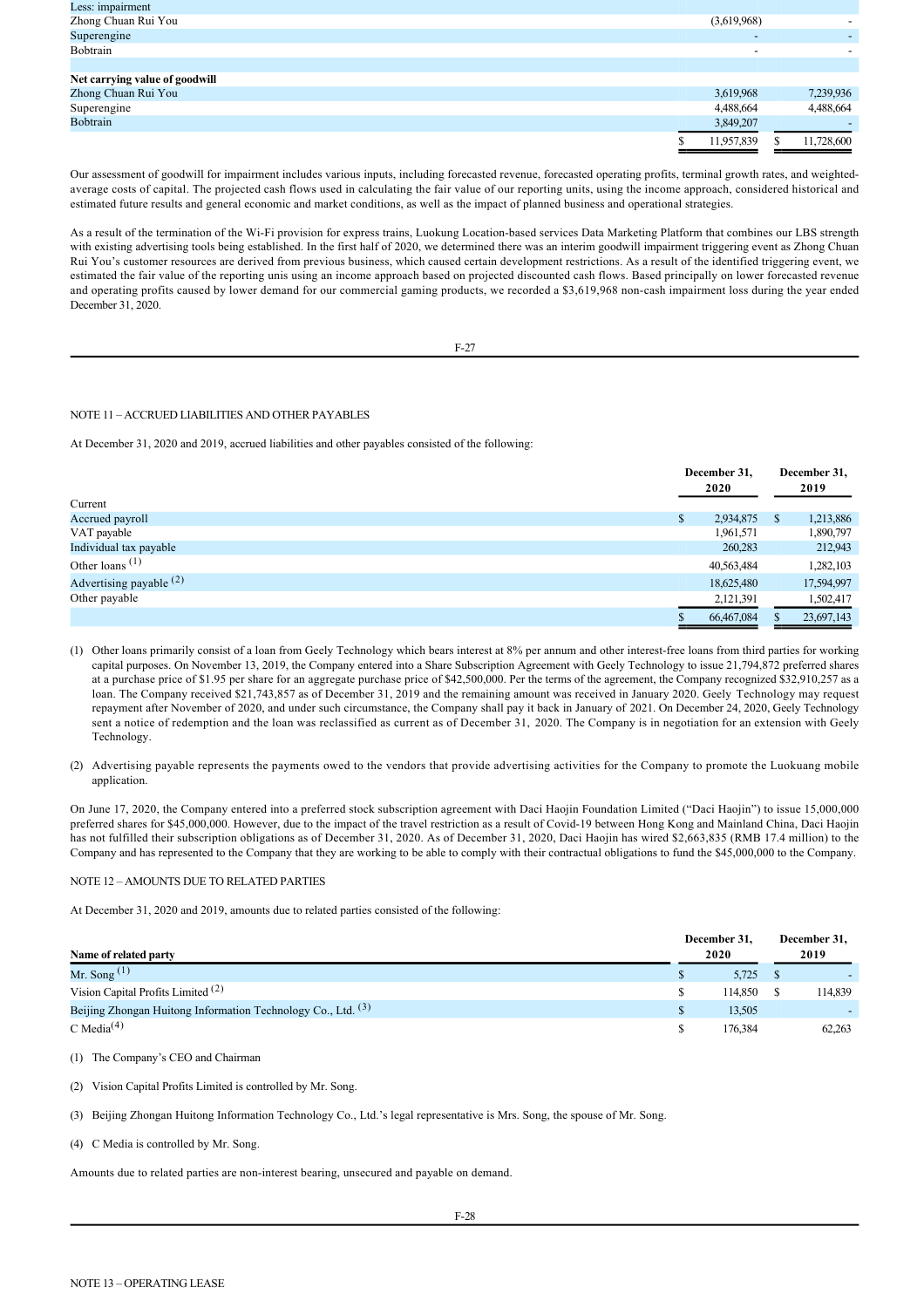In accordance with ASC 842, the Company measured and recognized a right of use asset of \$369,747 and \$670,604 and lease liability of \$336,537 and \$728,476, respectively, as of December 31, 2020 and 2019.

On July 15, 2019, the Company entered into two 2-year lease agreements with third parties for office space. Pursuant to the Lease Agreements, the monthly payments are RMB294,896 (approximately \$43,000). The Lease Agreements will expire on August 15, 2021.

The following table shows the total lease cost and the cash flows arising from the two operating leases, and information about weighted-average remaining lease term and weighted-average discount rate.

|                                                                              |     | December 31,<br>2020 |   | December 31,<br>2019 |
|------------------------------------------------------------------------------|-----|----------------------|---|----------------------|
| Lease cost                                                                   |     |                      |   |                      |
| Operating lease cost                                                         | \$. | 453,233              | S | 184,326              |
| Short term lease                                                             |     | 168,091              |   | 440,710              |
| Total lease cost                                                             |     | 621,324              |   | 625,036              |
| Other information                                                            |     |                      |   |                      |
| Cash paid for amounts included in the measurement of lease liabilities       |     |                      |   |                      |
| Operating cash flows from operating leases                                   |     | 621,324              |   | 566,512              |
| Right-of-use assets obtained in exchange for new operating lease liabilities |     | Nil                  |   | 58,524               |
| Weighted-average remaining lease term - operating lease                      |     | 10 months            |   | 19 months            |
| Weighted-average discount rate - operating lease                             |     | 6.75%                |   | 6.75%                |

As of December 31, 2020, future minimum lease payments on operating leases were as follows:

|                                         |  | December 31,<br>2020 |
|-----------------------------------------|--|----------------------|
| Maturity of lease liabilities           |  |                      |
| 2021                                    |  | 380,801              |
| Total minimum lease payments            |  | 380,801              |
| Short term lease                        |  | (32, 396)            |
| Imputed interest                        |  | (11,868)             |
| Present value of minimum lease payments |  | 336,537              |
| Less: classified as current liabilities |  | (336, 537)           |
| Non-current liabilities                 |  |                      |

## NOTE 14 – SHARE CAPITAL

Prior to the Asset Exchange described in Note 1, Kingtone Wireless had 1,685,000 common shares issued and outstanding.

On August 17, 2018, in connection with the Asset Exchange, on September 20, 2018, the Company issued to the shareholders of C Media Limited, the former parent of LK Technology, (i) 185,412,599 of ordinary shares, par value \$0.01 per share and (ii) 1,000,000 of our preferred shares.

On September 20, 2018, the Company issued to the shareholders of Superengine Holding Limited, 12,219,959 of ordinary shares, par value \$0.01 per share.

On January 18, 2019 and September 10, 2019, the Company issued to Honbridge Holdings Limited, 2,000,000 ordinary shares, par value \$0.01 per share for \$12,000,000.

F-29

On November 13, 2019, the Company issued to Geely Technology 21,794,872 of series A preferred shares for \$42,500,000. For details, please refer to note 11.

On December 11, 2019, the Company issued to Acuitas Capital, LLC. ("Acuitas"), 7,763,975 ordinary shares, par value \$0.01 per share for \$10,000,000. On July 10, 2020, Acuitas exercised its warrants and received 15,897,663 ordinary shares upon the exercise of the warrants.

On February 4, 2020, the Company issued to the shareholders of Saleya 2,708,498 ordinary shares, par value \$0.01 per share as the share-based payment for the partial consideration of the acquisition, pursuant to the Share Purchase Agreement (See Note 6).

In June, July and October of 2020, the Company issued 1,190,095 ordinary shares in total for professional fees and stock-based compensation expense of \$469,650 has been recognized based on the trading price on the date the shares were issued.

In September of 2020, the Company issued 787,916 ordinary shares to certain former and current directors as compensation for their services and stockbased compensation expense of \$343,683 has been recognized based on the trading price on the date the shares were issued.

On October 6, 2020, the Company issued 8,314,677 ordinary shares to employees for their services under the 2018 omnibus equity plan and stockbased compensation expense of \$3,991,045 has been recognized based on the trading price on the date the shares were issued. Please refer to the Company's Current Report on Form S-8 filed on April 17, 2020 for details of the 2018 omnibus equity plan.

On November 30, 2020, the Company issued 1,789,618 ordinary shares to the shareholders of Botbrain as a part of the consideration of the acquisition (See Note 1).

As of December 31, 2020 and 2019, we had 239,770,000 and 209,081,533 common shares issued and outstanding.

## NOTE 15 – RETIREMENT AND WELFARE BENEFITS

The Group's full-time employees are entitled to staff welfare benefits including medical care, casualty, housing benefits, education benefits, unemployment insurance and pension benefits through a PRC government-mandated multi-employer defined contribution plan. The Group is required to accrue the employer-portion for these benefits based on certain percentages of the employees' salaries. The total provision for such employee benefits of \$457,998, \$734,917 and \$289,679 during the years ended December 31, 2020, 2019 and 2018, respectively, of which \$20,545, \$34,240 and \$9,945, respectively, was charged to cost of revenue, \$90,542, \$228,140 and \$76,971, respectively was charged to selling and marketing expenses, \$83,886, \$156,129 and \$75,104, respectively, was charged to general and administrative expenses and \$263,025, \$316,408 and \$127,660, respectively was charged to research and development expenses. The Group is required to make contributions to the plan out of the amounts accrued for all staff welfare benefits except for education benefits. The PRC government is responsible for the staff welfare benefits including medical care, casualty, housing benefits, unemployment insurance and pension benefits to be paid to these employees.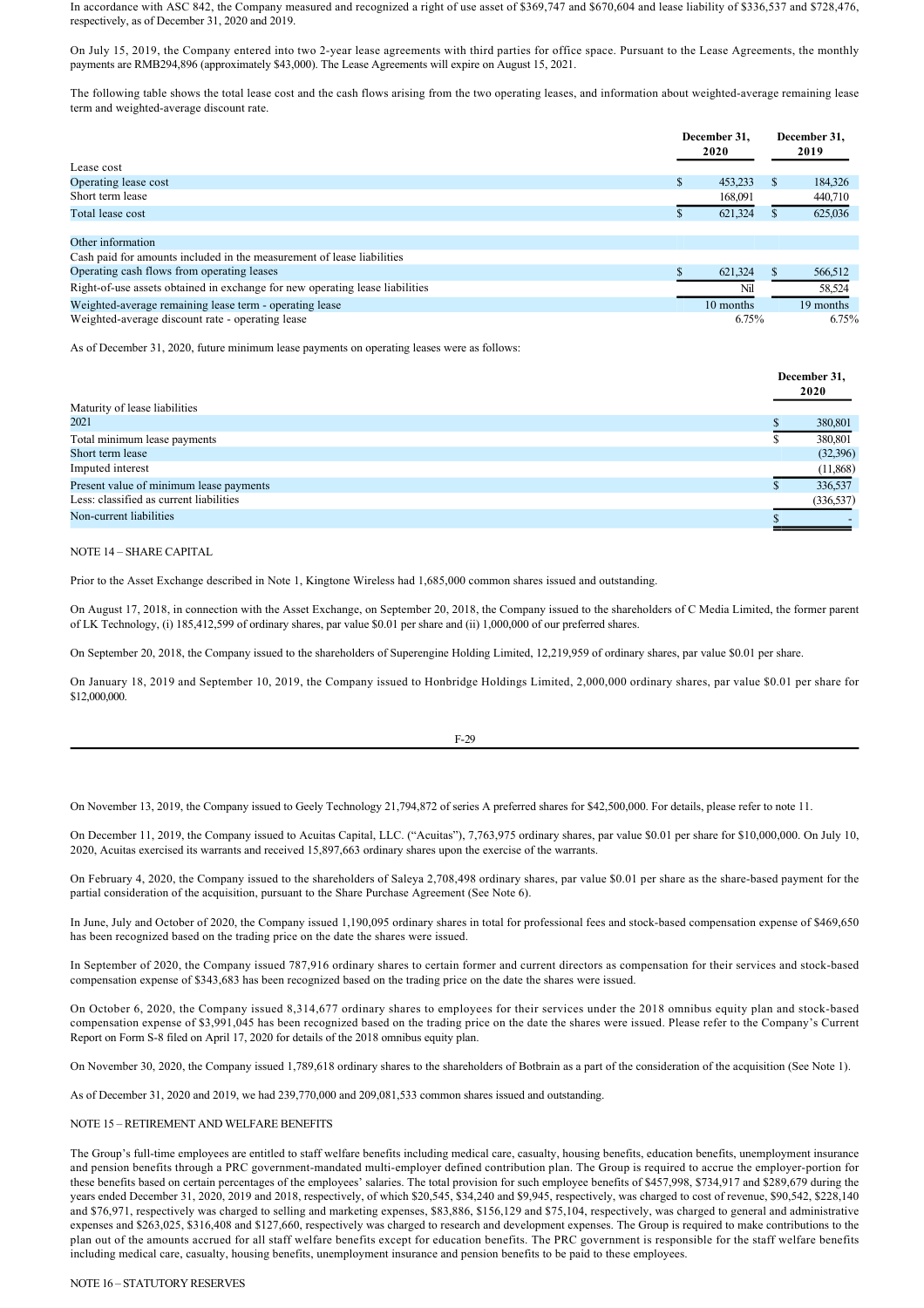As stipulated by the relevant law and regulations in the PRC, the Group's subsidiaries and VIEs in the PRC are required to maintain a non-distributable statutory surplus reserve. Appropriations to the statutory surplus reserve are required to be made at not less than 10% of profit after taxes as reported in the subsidiaries' statutory financial statements prepared under PRC GAAP. Once appropriated, these amounts are not available for future distribution to owners or shareholders. Once the general reserve accumulates to 50% of the subsidiaries' registered capital, the subsidiaries can choose not to provide more reserves. The statutory reserve may be applied against prior year losses, if any, and may be used for general business expansion and production and increase in registered capital of the subsidiaries. The Company allocated \$nil to statutory reserves during the years ended December 31, 2020, 2019 and 2018, respectively. The statutory reserves cannot be transferred to the Company in the form of loans or advances and are not distributable as cash dividends except in the event of liquidation.

## NOTE 17 – COMMITMENTS AND CONTINGENCIES

*Contingencies*

Lawsuit with Beijing iQIYI Technology Co., Ltd.

On February 15, 2019, Beijing iQIYITechnology Co., Ltd. filed lawsuits with Beijing Internet Court alleging Shenzhen Jiu Zhou Shi Dai Digital and Technology Limited and Beijing Zhong Chuan Shi Xun Technology Limited are in infringement of exclusive rights to communication through information network of certain works, performances, audio and video products and claiming the economic loss amounts to approximately \$400,000 (RMB 2,610,000). The Court ruled that the economic loss amounts to \$41,000 (RMB270,000). On November 25, 2020, The Court of Appeal has confirmed the judge's decision.

On December 14, 2019, Beijing Internet Court arranged a trial; Beijing iQIYI and the Company are negotiating a potential settlement while expecting a verdict from the court. The Court ruled that the economic loss amounts to \$21,000 (RMB140,000). On November 25, 2020, The Court of Appeal has confirmed the judge's decision.

## NOTE 18 – SUBSEQUENT EVENTS

On February 5, 2021, the Company entered into a securities purchase agreement with certain institutional investors for a registered direct offering of \$5.0 million of ordinary shares at a price of \$0.52 per share. On February 10, 2021, the offering was closed and the Company received net proceeds of approximately \$4.4 million. The Company issued a total of 9,615,387 ordinary shares to the institutional investors. As part of the transaction, the Company also issued to the investors warrants for the purchase of up to 4,807,694 ordinary shares at an exercise price of \$0.68 per share for a term of three years from the date of issuance. From February 10 to 16, 2021, the institutional investors purchased 4,805,129 warrants.

On February 11, 2021, the Company entered into another securities purchase agreement with certain institutional investors for a registered direct offering of approximately \$15.0 million of ordinary shares at a price of \$0.888 per share. On February 17, 2021, the offering was closed and the Company received net proceeds of approximately \$17.7 million. The Company issued a total of 16,891,892 ordinary shares to the institutional investors. As part of the transaction, the Company also issued to the investors warrants for the purchase of up to 8,445,946 ordinary shares at an exercise price of \$1.11 per share for a term of three years from the date of issuance. From February 19 to 26, 2021 the institutional investors purchased 8,440,631 warrants.

On February 17, 2021, the Company entered into another securities purchase agreement with certain institutional investors for a registered direct offering of \$100 million of ordinary shares at a price of \$2.08 per share. On February 19, 2021, the offering was closed and the Company received net proceeds of approximately \$92.7 million. The Company issued a total of 48,076,923 ordinary shares to the institutional investors. As part of the transaction, the Company also issued to the investors warrants for the purchase of up to 19,230,768 ordinary shares at an exercise price of \$2.38 per share for a term of three years from the date of issuance.

On March 17, 2021, the Company completed the acquisition of 100% equity interest in Saleya for a consideration of (i) a cash amount of \$102 million (RMB666 million), (ii) 9,819,926 LKCO ordinary shares and (iii) 1,500,310 LKCO preferred shares pursuant to a supplemental agreement dated February 24, 2021. The main operating subsidiary, eMapgo Technologies (Beijing) Co., Ltd. is a leading provider of navigation and electronic map services in China. The information required by ASC 805-10-50-2 has not been disclosed as the Company is in the process of engaging an external valuation specialist to perform the purchase price allocation.

# F31

EX-2.4 2 f20f2020ex2-4\_luokungtech.htm DESCRIPTION OF REGISTRANT'S SECURITIES

**Exhibit 2.4**

# **Description of Ordinary Shares registered under Section 12 of the Securities Exchange Act of 1934 (the "Exchange Act")**

As of December 31, 2020, Luokung Technology Corp. had one class of securities registered under Section 12 of the Securities Exchange Act of 1934, as amended – its ordinary shares, par value US\$0.01 per share (the "Ordinary Shares"). References herein to "we," "us," "our" and "Company" refer to Luokung Technology Corp.

The following description of our securities is a summary and does not purport to be complete. It is subject to and qualified in its entirety by reference to our Amended and Restated Memorandum and Articles of Association, which we refer to as our Memorandum and Articles, which are incorporated by reference as an exhibit to the Company's Annual Report on Form 20-F filed with the Securities and Exchange Commission of which this Exhibit is a part. We encourage you to read our Memorandum and Articles and the applicable provisions of British Virgin Islands law for additional information.

## **General**

Our Memorandum and Articles authorize the issuance of 500,000,000 Ordinary Shares. As of December 31, 2020, 239,770,000 Ordinary Shares were issued and outstanding. Our Ordinary Shares are listed on the Nasdaq Capital Market under the trading symbol "LKCO".

#### **Ordinary Shares**

The following summarizes the rights of holders of our Ordinary Shares:

# *Voting Rights*

Each holder of our Ordinary Shares is entitled to one vote per Ordinary Share on all matters to be voted on by shareholders generally. To approve action on a matter (i) the affirmative vote of a majority of in excess of 50% of the votes of the shares entitled to vote and voting on the resolution, or a majority of in excess of 50% of the votes of each class or series of shares entitled to vote as a class or series and voting on the resolution and a majority of in excess of 50% of the votes of the remaining shares entitled to vote and voting on the resolution; or (ii) an absolute majority of the votes of shares entitled to vote thereon, or an absolute majority of the votes of each class or series of shares entitled to vote thereon as a class or series and of an absolute majority of the votes of the remaining shares entitled to vote thereon consented in writing, is required.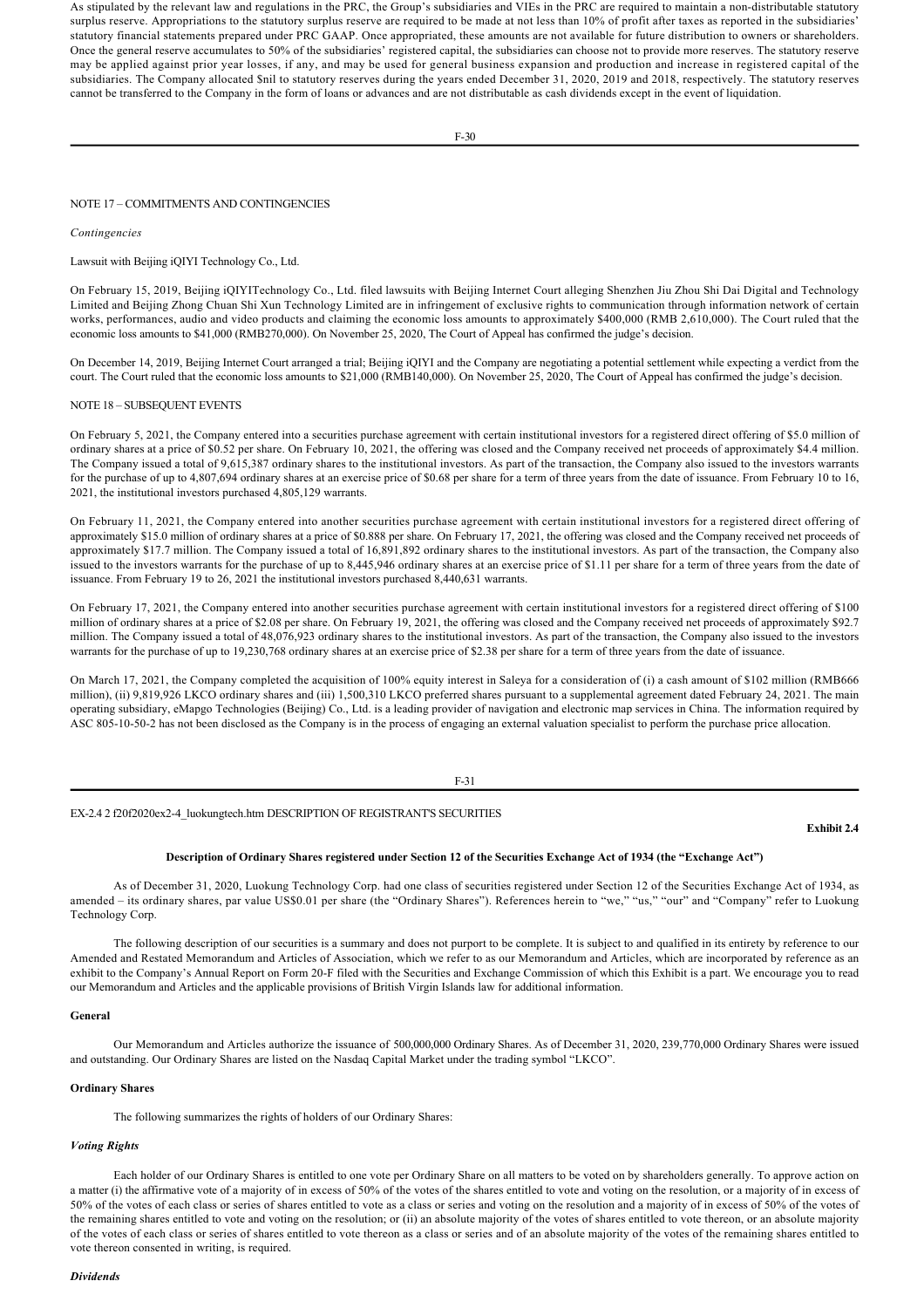The holders of our Ordinary Shares are entitled to an equal share in any distribution paid by the Company. The Company may by a resolution of directors declare a distribution by way of dividend and pay such distribution in money, shares or other property. In the event that distributions by way of dividend are paid in specie the directors shall have responsibility for establishing and recording in the resolution of directors authorizing the distribution by way of dividend, a fair and proper value for the assets to be so distributed.

## *Dissolution; Liquidation*

The Company may voluntarily commence to wind up and dissolve by a resolution of members but if the Company has never issued shares it may voluntarily commence to wind up and dissolve by resolution of directors. The holders of our Ordinary Shares are entitled to an equal share in the distribution of the surplus assets of the Company on a winding up.

## *Transfer*

Subject to the provisions of the Articles the Company may upon receipt of an instrument of transfer enter the name of the transferee in the register of members subject to the prior or simultaneous approval of the Company as evidenced by a resolution of directors or by a resolution of members. Subject to any resolution of the members to the contrary, the directors may resolve by resolution of directors to refuse or delay the registration of the transfer for reasons that shall be specified in the resolution of directors.

## *Variation of Rights*

As permitted by British Virgin Islands law and the Articles of the Company, if at any time the issued shares are divided into different classes or series of shares, the rights attached to any class or series (unless otherwise provided by the terms of issue of the shares of that class or series) may, whether or not the Company is being wound up, be varied with the consent in writing of the holders of not less than three-fourths of the issued shares of that class or series and of the holders of not less than three-fourths of the issued shares of any other class or series of shares which may be affected by such variation.

#### **Transfer Agent**

The transfer agent for our Ordinary Shares and Preferred Shares is Worldwide Stock Transfer, LLC.

#### **Indemnification Matters**

Under British Virgin Islands law, each of our directors and officers, in performing his or her functions, is required to act honestly and in good faith with a view to our best interests and exercise the care, diligence and skill that a reasonably prudent person would exercise in comparable circumstances. Such limitation of liability does not affect the availability of equitable remedies such as injunctive relief or rescission. These provisions will not limit the liability of directors under United States federal securities laws.

We may indemnify any of our directors or anyone serving at our request as a director of another entity against all expenses, including legal fees, and against all judgments, fines and amounts paid in settlement and reasonably incurred in connection with legal, administrative or investigative proceedings. We may only indemnify a director if he or she acted honestly and in good faith with the view to our best interests and, in the case of criminal proceedings, the director had no reasonable cause to believe that his or her conduct was unlawful. The decision of our board of directors as to whether the director acted honestly and in good faith with a view to our best interests and as to whether the director had no reasonable cause to believe that his or her conduct was unlawful, is in the absence of fraud sufficient for the purposes of indemnification, unless a question of law is involved. The termination of any proceedings by any judgment, order, settlement, conviction or the entry of no plea does not, by itself, create a presumption that a director did not act honestly and in good faith and with a view to our best interests or that the director had reasonable cause to believe that his or her conduct was unlawful. If a director to be indemnified has been successful in defense of any proceedings referred to above, the director is entitled to be indemnified against all expenses, including legal fees, and against all judgments, fines and amounts paid in settlement and reasonably incurred by the director or officer in connection with the proceedings.

We may purchase and maintain insurance in relation to any of our directors or officers against any liability asserted against the directors or officers and incurred by the directors or officers in that capacity, whether or not we have or would have had the power to indemnify the directors or officers against the liability as provided in our memorandum of association and articles of association.

Insofar as indemnification for liabilities arising under the Securities Act may be permitted for our directors or officers under the foregoing provisions, we have been informed that in the opinion of the Securities and Exchange Commission, such indemnification is against public policy as expressed in the Securities Act and is therefore unenforceable as a matter of United States law.

## **Differences in Corporate Law**

We were incorporated under, and are governed by, the laws of the British Virgin Islands. The corporate statutes of the State of Delaware and the British Virgin Islands are similar, and the flexibility available under British Virgin Islands law has enabled us to adopt memorandum of association and articles of association that will provide shareholders with rights that do not vary in any material respect from those they would enjoy if we were incorporated under the Delaware General Corporation Law, or Delaware corporate law. Set forth below is a summary of some of the differences between provisions of the BVI Act applicable to us and the laws application to companies incorporated in Delaware and their shareholders.

#### $\mathcal{L}$

#### *Director's Fiduciary Duties*

Under Delaware corporate law, a director of a Delaware corporation has a fiduciary duty to the corporation and its stockholders. This duty has two components: the duty of care and the duty of loyalty. The duty of care requires that a director act in good faith, with the care that an ordinarily prudent person would exercise under similar circumstances. Under this duty, a director must inform himself of, and disclose to stockholders, all material information reasonably available regarding a significant transaction. The duty of loyalty requires that a director act in a manner he reasonably believes to be in the best interests of the corporation. He must not use his corporate position for personal gain or advantage. This duty prohibits self-dealing by a director and mandates that the best interest of the corporation and its stockholders take precedence over any interest possessed by a director, officer or controlling stockholder and not shared by the stockholders generally. In general, actions of a director are presumed to have been made on an informed basis, in good faith and in the honest belief that the action taken was in the best interests of the corporation. However, this presumption may be rebutted by evidence of a breach of one of the fiduciary duties. Should such evidence be presented concerning a transaction by a director, a director must prove the procedural fairness of the transaction, and that the transaction was of fair value to the corporation.

British Virgin Islands law provides that every director of a British Virgin Islands company in exercising his powers or performing his duties shall act honestly and in good faith and in what the director believes to be in the best interests of the company. Additionally, the director shall exercise the care, diligence and skill that a reasonable director would exercise in the same circumstances taking into account the nature of the company, the nature of the decision and the position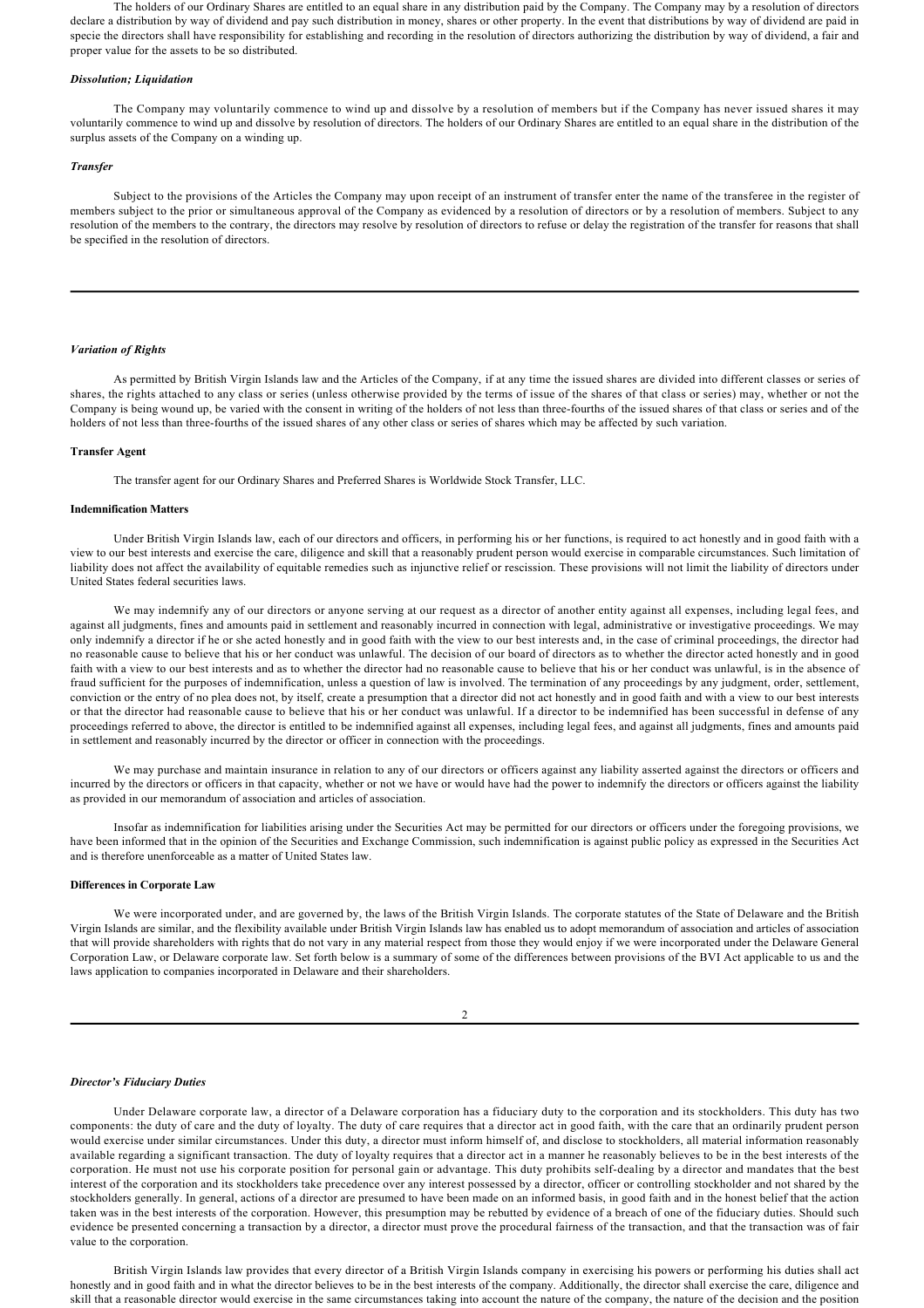of the director and his responsibilities. In addition, British Virgin Islands law provides that a director shall exercise his powers as a director for a proper purpose and shall not act, or agree to the company acting, in a manner that contravenes the BVI Act or the memorandum of association or articles of association of the company.

#### *Amendment of Governing Documents*

Under Delaware corporate law, with very limited exceptions, a vote of the stockholders is required to amend the certificate of incorporation. Under British Virgin Islands law and our memorandum of association and articles of association, (i) our shareholders may amend our memorandum of association and articles of association by a resolution of shareholders, or (ii) our board of directors may amend our memorandum of association and articles of association by a resolution of directors without a requirement for a resolution of shareholders so long as the amendment does not:

- restrict the rights of the shareholders to amend the memorandum of association and articles of association;
- change the percentage of shareholders required to pass a resolution of shareholders to amend the memorandum of association and articles of association;
- amend the memorandum of association and articles of association in circumstances where the memorandum of association and articles of association cannot be amended by the shareholders; or
- amend the provisions of memorandum of association or the articles of association pertaining to "rights attaching to shares," "rights not varied by the issue of the shares pari passu," "variation of rights" and "amendment of memorandum and articles".

#### *Written Consent of Directors*

Under Delaware corporate law, directors may act by written consent only on the basis of a unanimous vote. Under British Virgin Islands law, directors' consents need only a majority of directors signing to take effect under our memorandum association and articles of association, directors may act by written consents of all directors.

3

#### *Written Consent of Shareholders*

Under Delaware corporate law, unless otherwise provided in the certificate of incorporation, any action to be taken at any annual or special meeting of stockholders of a corporation, may be taken by written consent of the holders of outstanding stock having not less than the minimum number of votes that would be necessary to take such action at a meeting. As permitted by British Virgin Islands law, shareholders' consents need only a majority of shareholders signing to take effect. Our memorandum of association and articles of association provide that shareholders may approve corporate matters by way of a resolution consented to at a meeting of shareholders or in writing by a majority of shareholders entitled to vote thereon.

#### *Shareholder Proposals*

Under Delaware corporate law, a shareholder has the right to put any proposal before the annual meeting of shareholders, provided it complies with the notice provisions in the governing documents. A special meeting may be called by the board of directors or any other person authorized to do so in the governing documents, but shareholders may be precluded from calling special meetings. British Virgin Islands law and our memorandum of association and articles of association provide that our directors shall call a meeting of the shareholders if requested in writing to do so by shareholders entitled to exercise 30% or more of the voting rights in respect of the matter for which the meeting is requested.

## *Sale of Assets*

Under Delaware corporate law, a vote of the stockholders is required to approve the sale of assets only when all or substantially all assets are being sold. In the British Virgin Islands, shareholder approval is required when more than 50% of the company's total assets by value are being disposed of or sold.

## *Dissolution; Winding Up*

Under Delaware corporate law, unless the board of directors approves the proposal to dissolve, dissolution must be approved by shareholders holding 100% of the total voting power of the corporation. Only if the dissolution is initiated by the board of directors may it be approved by a simple majority of the corporation's outstanding shares. Delaware corporate law allows a Delaware corporation to include in its certificate of incorporation a supermajority voting requirement in connection with dissolutions initiated by the board. As permitted by British Virgin Islands law and our memorandum of association and articles of association, we may be voluntarily liquidated under Part XII of the BVI Act by resolution of directors and resolution of shareholders if we have no liabilities and we are able to pay our debts as they fall due.

#### *Redemption of Shares*

Under Delaware corporate law, any stock may be made subject to redemption by the corporation at its option or at the option of the holders of such stock provided there remains outstanding shares with full voting power. Such stock may be made redeemable for cash, property or rights, as specified in the certificate of incorporation or in the resolution of the board of directors providing for the issue of such stock. As permitted by British Virgin Islands law, and our memorandum of association and articles of association, shares may be repurchased, redeemed or otherwise acquired by us. Our directors must determine that immediately following the redemption or repurchase we will be able to satisfy our debts as they fall due and the value of our assets exceeds our liabilities.

#### *Variation of Rights of Shares*

Under Delaware corporate law, a corporation may vary the rights of a class of shares with the approval of a majority of the outstanding shares of such class, unless the certificate of incorporation provides otherwise. As permitted by British Virgin Islands law, and our memorandum of association and articles of association, if our share capital is divided into more than one class of shares, we may vary the rights attached to any class only with the consent in writing of holders of not less than three-fourths of the issued shares of that class and holders of not less than three-fourths of the issued shares of any other class of shares which may be affected by the variation.

## *Removal of Directors*

Under Delaware corporate law, a director of a corporation with a classified board may be removed only for cause with the approval of a majority of the outstanding shares entitled to vote, unless the certificate provides otherwise. As permitted by British Virgin Islands law and our memorandum of association and articles of association, directors may be removed with or without cause by resolution of directors or resolution of shareholders.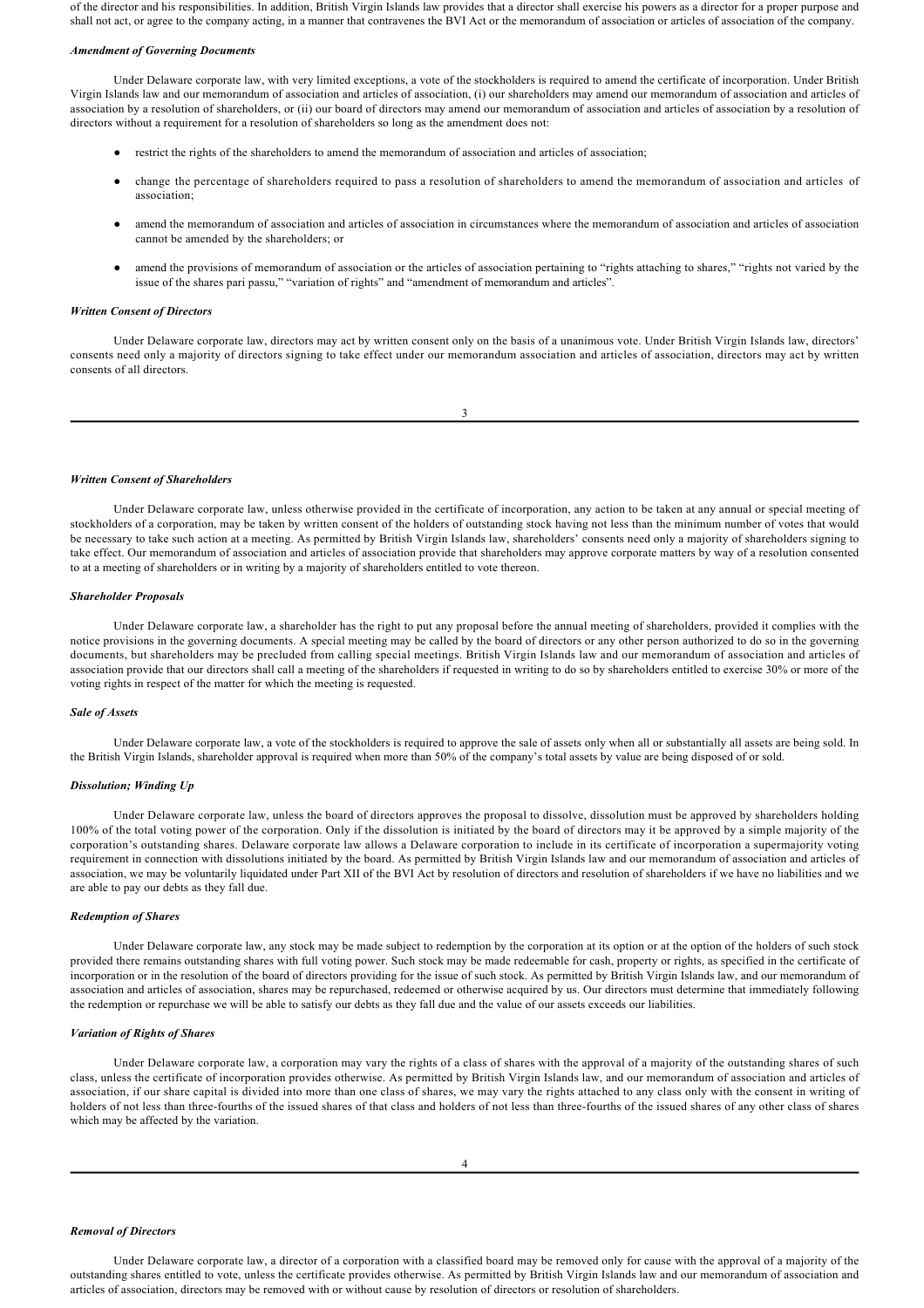#### *Mergers*

Under the BVI Act, two or more companies may merge or consolidate in accordance with the statutory provisions. A merger means the merging of two or more constituent companies into one of the constituent companies, and a consolidation means the uniting of two or more constituent companies into a new company. In order to merger or consolidate, the directors of each constituent company must approve a written plan of merger or consolidation which must be authorized by a resolution of shareholders.

Shareholders not otherwise entitled to vote on the merger or consolidation may still acquire the right to vote if the plan of merger or consolidation contains any provision which, if proposed as an amendment to the memorandum association or articles of association, would entitle them to vote as a class or series on the proposed amendment. In any event, all shareholders must be given a copy of the plan of merger or consolidation irrespective of whether they are entitled to vote at the meeting or consent to the written resolution to approve the plan of merger or consolidation.

#### *Inspection of Books and Records*

Under Delaware corporate law, any shareholder of a corporation may for any proper purpose inspect or make copies of the corporation's stock ledger, list of shareholders and other books and records. Holders of our shares have no general right under British Virgin Islands law to inspect or obtain copies of our list of shareholders or our corporate records. However, we will provide holders of our shares with annual audited financial statements. See "Where You Can Find Additional Information."

#### *Conflict of Interest*

The BVI Act provides that a director shall, after becoming aware that he is interested in a transaction entered into or to be entered into by the company, disclose that interest to the board of directors of the company. The failure of a director to disclose that interest does not affect the validity of a transaction entered into by the director or the company, so long as the director's interest was disclosed to the board prior to the company's entry into the transaction or was not required to be disclosed (for example where the transaction is between the company and the director himself or is otherwise in the ordinary course of business and on usual terms and conditions). As permitted by British Virgin Islands law and our memorandum of association and articles of association, a director interested in a particular transaction may vote on it, attend meetings at which it is considered, and sign documents on our behalf which relate to the transaction.

#### *Transactions with Interested Shareholders*

Delaware corporate law contains a business combination statute applicable to Delaware public corporations whereby, unless the corporation has specifically elected not to be governed by such statute by amendment to its certificate of incorporation, it is prohibited from engaging in certain business combinations with an "interested shareholder" for three years following the date that such person becomes an interested shareholder. An interested shareholder generally is a person or group who or that owns or owned 15% or more of the target's outstanding voting stock within the past three years. This has the effect of limiting the ability of a potential acquirer to make a two-tiered bid for the target in which all shareholders would not be treated equally. The statute does not apply if, among other things, prior to the date on which such shareholder becomes an interested shareholder, the board of directors approves either the business combination or the transaction that resulted in the person becoming an interested shareholder. This encourages any potential acquirer of a Delaware public corporation to negotiate the terms of any acquisition transaction with the target's board of directors.

British Virgin Islands law has no comparable provision. As a result, we cannot avail ourselves of the types of protections afforded by the Delaware business combination statute. However, although British Virgin Islands law does not regulate transactions between a company and its significant shareholders, it does provide that such transactions must be entered into bona fide in the best interests of the company and not with the effect of constituting a fraud on the minority shareholders.

| × |        |  |
|---|--------|--|
|   | ł<br>I |  |
| × | ٧      |  |

#### *Independent Directors*

There are no provisions under Delaware corporate law or under the BVI Act that require a majority of our directors to be independent.

# *Cumulative Voting*

Under Delaware corporate law, cumulative voting for elections of directors is not permitted unless the company's certificate of incorporation specifically provides for it. Cumulative voting potentially facilitates the representation of minority shareholders on a board of directors since it permits the minority shareholder to cast all the votes to which the shareholder is entitled on a single director, which increases the shareholder's voting power with respect to electing such director. There are no prohibitions to cumulative voting under the laws of the British Virgin Islands, but our memorandum of association and articles of association do not provide for cumulative voting

## *Antitakeover Provisions in Our Memorandum of association and articles of association*

Some provisions of our memorandum of association and articles of association may discourage, delay or prevent a change in control of our company or management that shareholders may consider favorable, including provisions that authorize our board of directors to issue preference shares in one or more series and to designate the price, rights, preferences, privileges and restrictions of such preference shares.

6

EX8.1 3 f20f2020ex81\_luokungtech.htm LIST OF SUBSIDIARIES AND CONSOLIDATED VARIABLE INTEREST ENTITIES

**Exhibit 8.1**

#### **List of Subsidiaries of the Company**

|                                                                             | Jurisdiction of                   |
|-----------------------------------------------------------------------------|-----------------------------------|
| <b>Name of Entity</b>                                                       | <b>Incorporation/Organization</b> |
| LK Technology Ltd.                                                          | <b>British Virgin Islands</b>     |
| Dream Beyond Global Limited                                                 | British Virgin Islands            |
| Superengine Holding Limited                                                 | <b>British Virgin Islands</b>     |
| <b>BOTBRAIN AI LIMITED</b>                                                  | <b>British Virgin Islands</b>     |
| <b>BOTBRAIN LIMITED</b>                                                     | Hong Kong                         |
| <b>MMB</b> Limited                                                          | Hong Kong                         |
| Mobile Media (China) Limited                                                | Hong Kong                         |
| Beijing Luokuang Spatial-Temporal Data Technology Co., Ltd.                 | Beijing, PRC                      |
| Shenzhen Luokuang Technology Limited                                        | Shenzhen, PRC                     |
| Beijing BotBrain AI Information Technology Ltd.                             | Beijing, PRC                      |
| Beijing Zhong Chuan Shi Xun Technology Limited (VIE Entity)                 | Beijing, PRC                      |
| Jiangsu Zhong Chuan Rui You Information and Technology Limited (VIE Entity) | Jiangsu, PRC                      |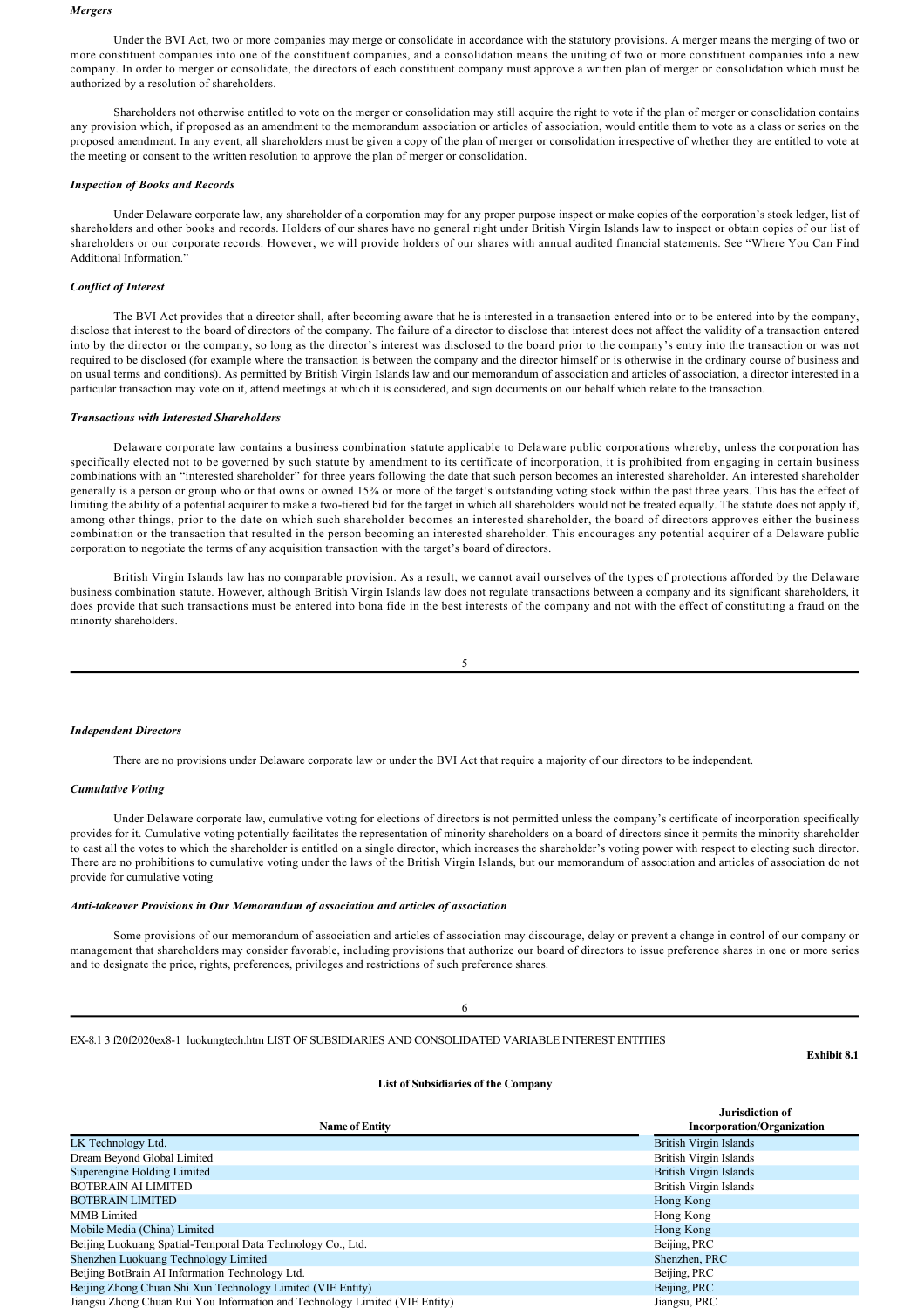| Huoerguosi Luokuang Information and Technology Limited (VIE Entity)                                  | Huoerguosi, PRC |
|------------------------------------------------------------------------------------------------------|-----------------|
| Shenzhen Jiu Zhou Shi Dai Digital Technology Limited (VIE Entity)                                    | Shenzhen, PRC   |
| Luokuang Zhitong Technology Limited (VIE Entity)                                                     | Beijing, PRC    |
| Beijing Yuanli Anda Technology Co., Ltd. (VIE Entity)                                                | Beijing, PRC    |
| Beijing BotBrain AI Technology Ltd. (VIE Entity)                                                     | Beijing, PRC    |
| Nanjing BotBrain AI Technology Ltd. (VIE Entity)                                                     | Nanjing, PRC    |
| Superengine Graphics Software Technology Development (Suzhou) Co., Ltd. (Contractual Control Entity) | Jiangsu, PRC    |
| Anhui Superengine Intelligent Technology co., Ltd (Contractual Control Entity)                       | Anhui, PRC      |
| SuperEngine (Hainan) Technology Development Limited (Contractual Control Entity)                     | Hainan, PRC     |

EX-12.1 4 f20f2020ex12-1\_luokungtech.htm CERTIFICATION

**Exhibit 12.1**

## **Certification by the Chief Executive Officer** Pursuant to Section 302 of the Sarbanes-Oxley Act of 2002

I, Xuesong Song, the Chief Executive Officer of Luokung Technology Corp. (the "Company"), certify that:

- 1. I have reviewed this annual report on Form 20-F of the Company;
- 2. Based on my knowledge, this report does not contain any untrue statement of a material fact or omit to state a material fact necessary to make the statements made, in light of the circumstances under which such statements were made, not misleading with respect to the period covered by this report;
- 3. Based on my knowledge, the financial statements, and other financial information included in this report, fairly present in all material respects the financial condition, results of operations and cash flows of the Company as of, and for, the periods presented in this report;
- 4. The Company's other certifying officer and I are responsible for establishing and maintaining disclosure controls and procedures (as defined in Exchange Act Rules 13a-15(e) and 15d-15(e)) and internal control over financial reporting (as defined in Exchange Act Rules 13a-15(f) and 15d-15(f)) for the Company and have:
	- (a) Designed such disclosure controls and procedures, or caused such disclosure controls and procedures to be designed under our supervision, to ensure that material information relating to the Company, including its consolidated subsidiaries, is made known to us by others within those entities, particularly during the period in which this report is being prepared;
	- (b) Designed such internal control over financial reporting, or caused such internal control over financial reporting to be designed under our supervision, to provide reasonable assurance regarding the reliability of financial reporting and the preparation of financial statements for external purposes in accordance with generally accepted accounting principles;
	- (c) Evaluated the effectiveness of the Company's disclosure controls and procedures and presented in this report our conclusions about the effectiveness of the disclosure controls and procedures, as of the end of the period covered by this report based on such evaluation; and
	- (d) Disclosed in this report any change in the Company's internal control over financial reporting that occurred during the period covered by the transition report that has materially affected, or is reasonably likely to materially affect, the Company's internal control over financial reporting; and
- 5. The Company's other certifying officer and I have disclosed, based on our most recent evaluation of internal control over financial reporting, to the Company's auditors and the audit committee of the Company's board of directors (or persons performing the equivalent functions):
	- (a) All significant deficiencies and material weaknesses in the design or operation of internal control over financial reporting which are reasonably likely to adversely affect the Company's ability to record, process, summarize and report financial information; and
	- (b) Any fraud, whether or not material, that involves management or other employees who have a significant role in the Company's internal control over financial reporting.

Date: May 14, 2021

By: /s/ Xuesong Song Xuesong Song Chief Executive Officer (principal executive officer)

EX12.2 5 f20f2020ex122\_luokungtech.htm CERTIFICATION

**Exhibit 12.2**

## **Certification by the Chief Financial Officer** Pursuant to Section 302 of the Sarbanes-Oxley Act of 2002

I, Jie Yu, the Chief Financial Officer of Luokung Technology Corp. (the "Company"), certify that:

- 1. I have reviewed this annual report on Form 20-F of the Company;
- 2. Based on my knowledge, this report does not contain any untrue statement of a material fact or omit to state a material fact necessary to make the statements made, in light of the circumstances under which such statements were made, not misleading with respect to the period covered by this report;
- 3. Based on my knowledge, the financial statements, and other financial information included in this report, fairly present in all material respects the financial condition, results of operations and cash flows of the Company as of, and for, the periods presented in this report;
- 4. The Company's other certifying officer and I are responsible for establishing and maintaining disclosure controls and procedures (as defined in Exchange Act Rules  $13a-15(e)$  and  $15d-15(e)$  and internal control over financial reporting (as defined in Exchange Act Rules  $13a-15(f)$  and  $15d-15(f)$ ) for the Company and have:
	- (a) Designed such disclosure controls and procedures, or caused such disclosure controls and procedures to be designed under our supervision, to ensure that material information relating to the Company, including its consolidated subsidiaries, is made known to us by others within those entities, particularly during the period in which this report is being prepared;
	- (b) Designed such internal control over financial reporting, or caused such internal control over financial reporting to be designed under our supervision, to provide reasonable assurance regarding the reliability of financial reporting and the preparation of financial statements for external purposes in accordance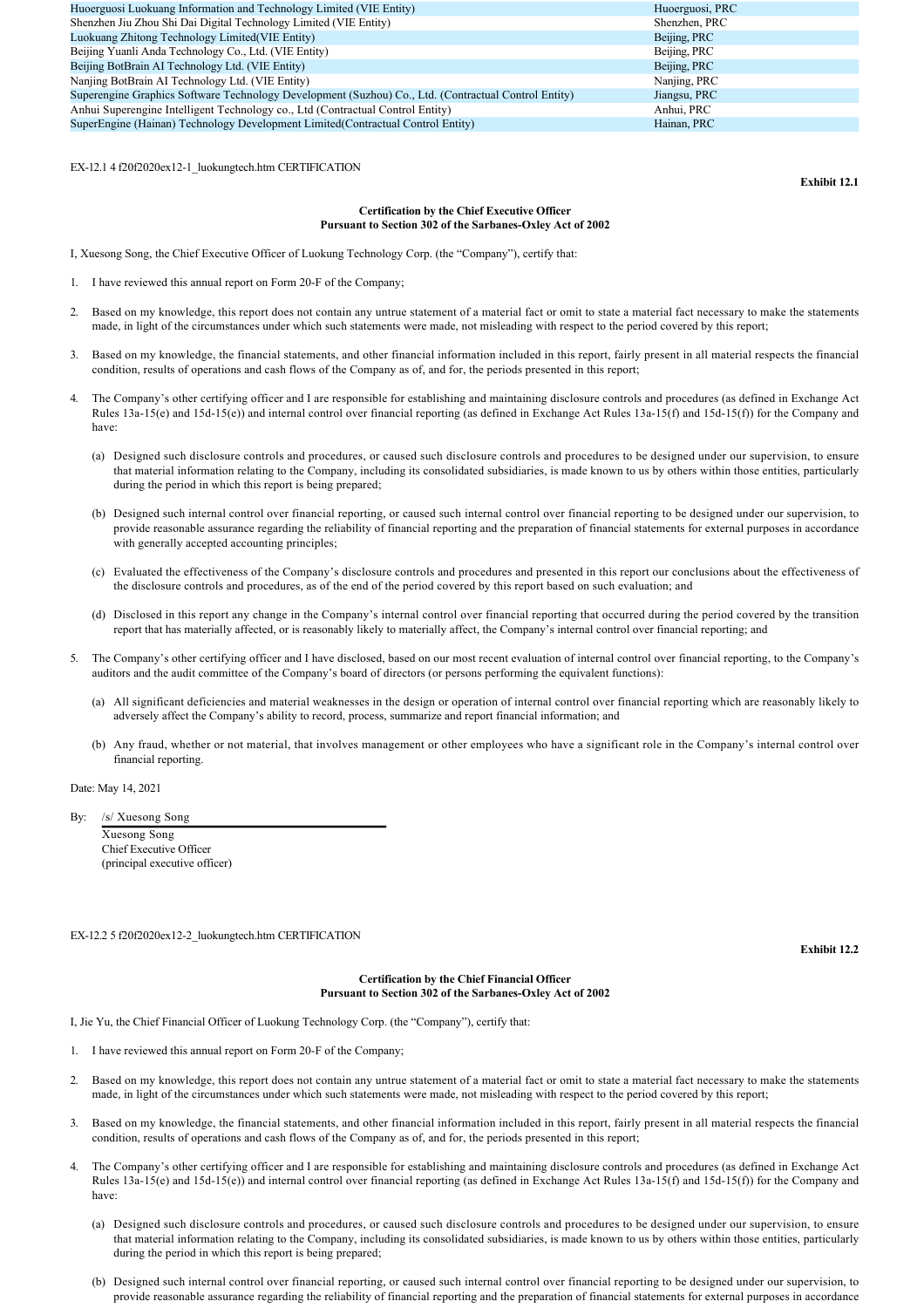with generally accepted accounting principles;

- (c) Evaluated the effectiveness of the Company's disclosure controls and procedures and presented in this report our conclusions about the effectiveness of the disclosure controls and procedures, as of the end of the period covered by this report based on such evaluation; and
- (d) Disclosed in this report any change in the Company's internal control over financial reporting that occurred during the period covered by the transition report that has materially affected, or is reasonably likely to materially affect, the Company's internal control over financial reporting; and
- 5. The Company's other certifying officer and I have disclosed, based on our most recent evaluation of internal control over financial reporting, to the Company's auditors and the audit committee of the Company's board of directors (or persons performing the equivalent functions):
	- (a) All significant deficiencies and material weaknesses in the design or operation of internal control over financial reporting which are reasonably likely to adversely affect the Company's ability to record, process, summarize and report financial information; and
	- (b) Any fraud, whether or not material, that involves management or other employees who have a significant role in the Company's internal control over financial reporting.

Date: May 14, 2021

By: /s/ Jie Yu

Jie Yu Chief Financial Officer (principal financial officer and principal accounting officer)

EX-13.1 6 f20f2020ex13-1\_luokungtech.htm CERTIFICATION

## **Exhibit 13.1**

# **Certification by the Chief Executive Officer** Pursuant to Section 906 of the Sarbanes-Oxley Act of 2002

In connection with the annual report on Form 20-F of Luokung Technology Corp. (the "Company") for the year ended December 31, 2020 as filed with the Securities and Exchange Commission on the date hereof (the "Report"), I, Xuesong Song, Chairman and Chief Executive Officer of the Company, certify, pursuant to 18 U.S.C. Section 1350, as adopted pursuant to Section 906 of the Sarbanes-Oxley Act of 2002, that to my knowledge:

(1) The Report fully complies with the requirements of Section 13(a) or 15(d) of the Securities Exchange Act of 1934; and

(2) The information contained in the Report fairly presents, in all material respects, the financial condition and results of operations of the Company.

Date: May 14, 2021

By: /s/ Xuesong Song Xuesong Song Chief Executive Officer (principal executive officer)

EX-13.2 7 f20f2020ex13-2\_luokungtech.htm CERTIFICATION

**Exhibit 13.2**

**Exhibit 15.1**

大 韮 馬

施

公司 雲

## **Certification by the Chief Financial Officer** Pursuant to Section 906 of the Sarbanes-Oxley Act of 2002

In connection with the annual report on Form 20F of Luokung Technology Corp. (the "Company") for the year ended December 31, 2020 as filed with the Securities and Exchange Commission on the date hereof (the "Report"), I, Jie Yu, Chief Financial Officer of the Company, certify, pursuant to 18 U.S.C. Section 1350, as adopted pursuant to Section 906 of the Sarbanes-Oxley Act of 2002, that to my knowledge:

(1) The Report fully complies with the requirements of Section 13(a) or 15(d) of the Securities Exchange Act of 1934; and

(2) The information contained in the Report fairly presents, in all material respects, the financial condition and results of operations of the Company.

Date: May 14, 2021

By: /s/ Jie Yu

Jie Yu Chief Financial Officer (principal financial officer and principal accounting officer)

EX-15.1 8 f20f2020ex15-1\_luokungtech.htm CONSENT OF MOORE STEPHENS CPA LIMITED



| <b>Moore Stephens CPA Limited</b> | 會<br>計 |
|-----------------------------------|--------|
| 801-806 Silvercord, Tower 1,      | 師<br>事 |
| 30 Canton Road, Tsimshatsui,      |        |
| Kowloon, Hong Kong                | 務<br>所 |
| +852 2375 3180<br>T.              | 有      |
| +852 2375 3828<br>E.              | 限      |

www.moore.hk

**CONSENT OF INDEPENDENT REGISTERED PUBLIC ACCOUNTING FIRM**

We consent to the incorporation by reference in Registration Statements on Form F-3 (File Nos.: 333-231127 and 333-23108) and Registration Statements on Form S-8 (File Nos.: 333225825 and 333237739) of our report dated May 14, 2021 relating to the consolidated financial statements of Luokung Technology Corp. and subsidiaries as of December 31, 2020 and 2019 and for the years ended December 31, 2020, December 31, 2019 and December 31, 2018 appearing in this Annual